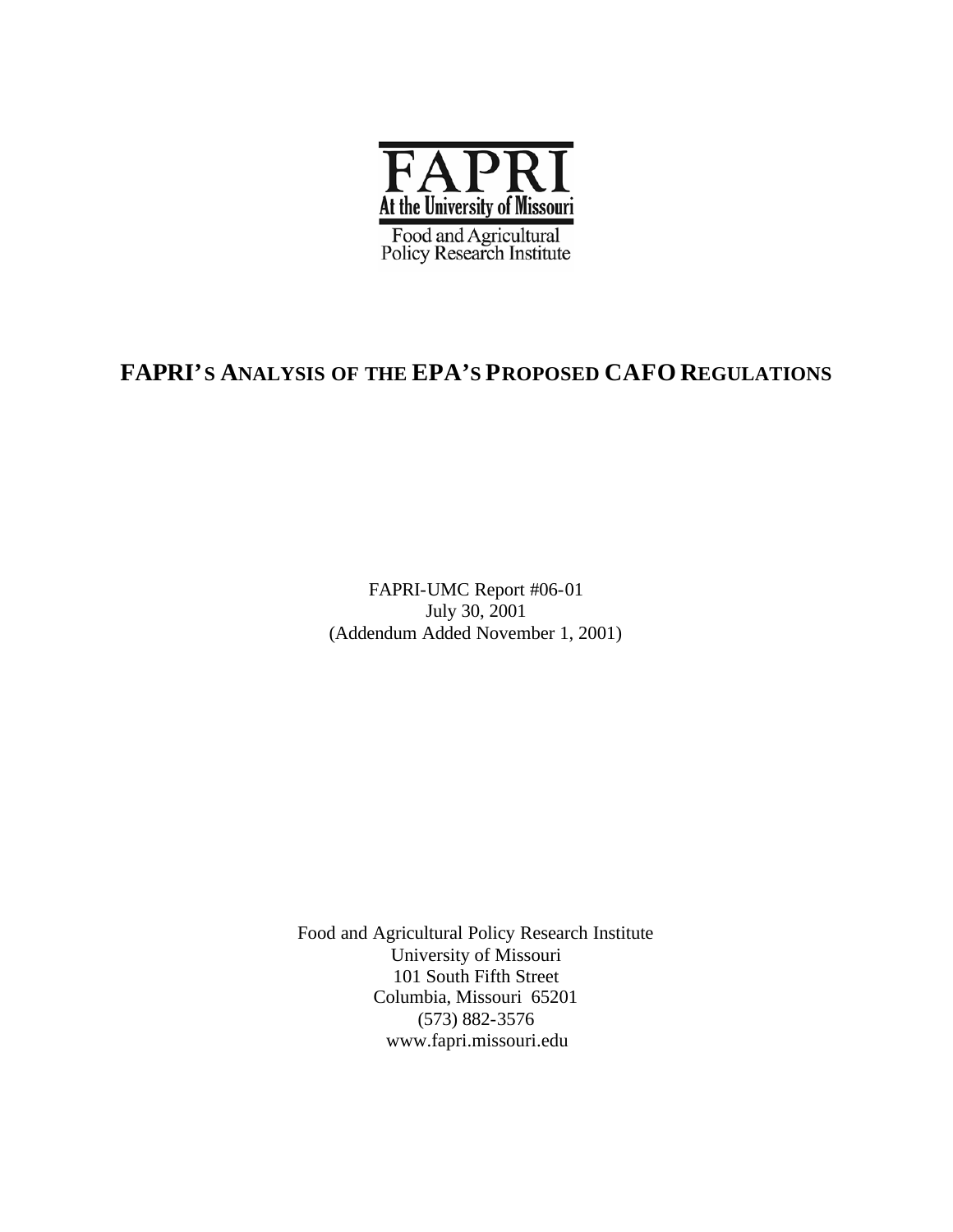# **FAPRI'S ANALYSIS OF THE EPA'S PROPOSED CAFO REGULATIONS**

# **INTRODUCTION**

This study of the Environmental Protection Agency's (EPA) proposed concentrated animal feeding operations (CAFOs) regulations was conducted at the request of the Committee on Agriculture, United States House of Representatives. The FAPRI staff at the University of Missouri worked with other members of the FAPRI consortium in responding to this Congressional reque st. Included in the consortium is the FAPRI unit at Iowa State University and the Agriculture and Food Policy Center (AFPC) at Texas A&M University.

The bottom line of any new regulation is the cost to the sector it attempts to regulate. The EPA's proposed CAFO regulations are no different. In the end, it will be critical to understand all of the costs to livestock producers. However, this study does not deal with the technical aspects and costs associated with the management of animal effluents. Several others have raised concerns about the technical feasibility and cost estimates associated with the EPA's proposal. The focus here will take the EPA's costs associated with implementation of the proposed regulations as given in arriving at the financia l implications of the proposed CAFO regulations. It is strongly recommended that this analysis be repeated as alternative cost estimates are developed.

The purpose of this study is to provide an alternative methodology of calculating the expected impacts of the EPA's proposed CAFO regulations. To that end, industry experts were assembled to help construct models of operations that are reflective of each of the agricultural industries. The work presented in this study could not have been conducted without this base of information. The FAPRI staff wishes to thank all involved for their input and to the Farm Foundation for providing travel resources for the industry experts. In particular, a special word of appreciation is owed to the EPA staff. They remained very informative and responsive throughout the development of these comments. Any errors remaining in this study are the responsibility of the FAPRI staff. After the industry experts provided the base of financial information, FAPRI designed spreadsheets to first construct a financial baseline for each operation and then analyze the impact of the proposed CAFO regulations.

This study also attempts to elucidate the likely aggregate level impacts in each of the livestock sectors in response to implementation of the proposed CAFO regulations. EPA's aggregate level CAFO cost estimates are imposed on the FAPRI livestock sector model to judge the impacts on each segment of the sector.

Other specific comments are made on issues that FAPRI felt were of critical importance to EPA's own economic analysis. These comments generally are focused on the process rather than specific parts of the proposed CAFO regulations that may need to be changed.

# **POINTS REGARDING EPA'S CAFO ANALYSIS**

# *Enterprise versus Firm Data*

EPA did not conduct a survey of all CAFOs. Instead, they used two major data sources in constructing their economic analysis: USDA's 1997 Census of Agriculture and the 1997 Agriculture Resource Management Study (ARMS). Both of these surveys provide valuable data on the status of U.S. agriculture; however, it is not clear that EPA's use of this data provides a defendable base of economic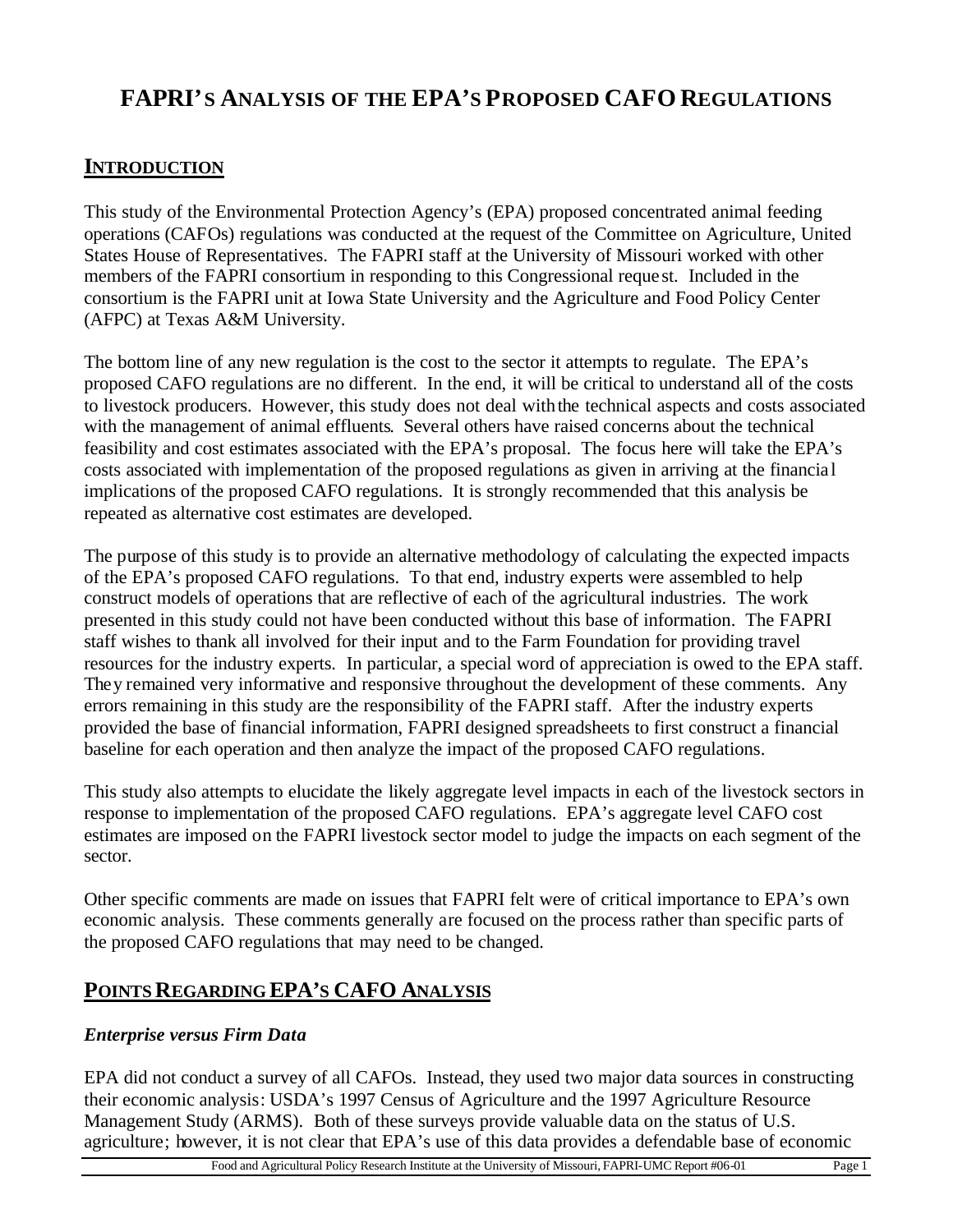information from which to draw conclusions about the effect the proposed CAFO regulations may have on a given operation. In utilizing these data sets, the EPA has likely developed an inaccurate view of the specifics of each livestock enterprise.

One part of the debate is focused on whether one should use enterprise data or firm data as the base from which to analyze these proposed regulations. This debate seems to make the most difference for smaller operations that have likely diversified into producing many different agricultural commodities. The question as to whether a producer would subsidize one enterprise with dollars from his other enterprises remains unanswered. One clear point is that the probability a producer would subsidize an enterprise is lower if the expenditures needed for the deficit enterprise are non-output producing than if the expenditures were expected to provide additional future income. These diversified operations will not cross-subsidize enterprises for long periods, but rather will shift assets towards other, more profitable enterprises in their operation. These producers may not quit farming but would only remove the nonproductive enterprise from their farming mix.

In general, large operations are normally enterprise specific. That is, a 10,000 cow dairy is more likely to produce only milk than a 100 cow dairy. As one moves to larger operations, this fact should result in the firm data used by EPA to be somewhat more comparable to the enterprise approach used by FAPRI. As Figure 1 shows, even for the large operations the difference between FAPRI's and EPA's net income per head remains large.

Figure 1 suggests that there are more than just enterprise versus firm-level differences in the different calculations of net income per head. On the cattle feedlot side, the combination of cow-calf, feedlots, and other cattle backgrounding operations in the ARMS data makes it difficult to use the data as it has been applied by EPA. Even the hog and dairy data seems to suggest there is more at play. Further consultation with USDA regarding how the ARMS data is being applied seems necessary before proceeding with the current financial information.

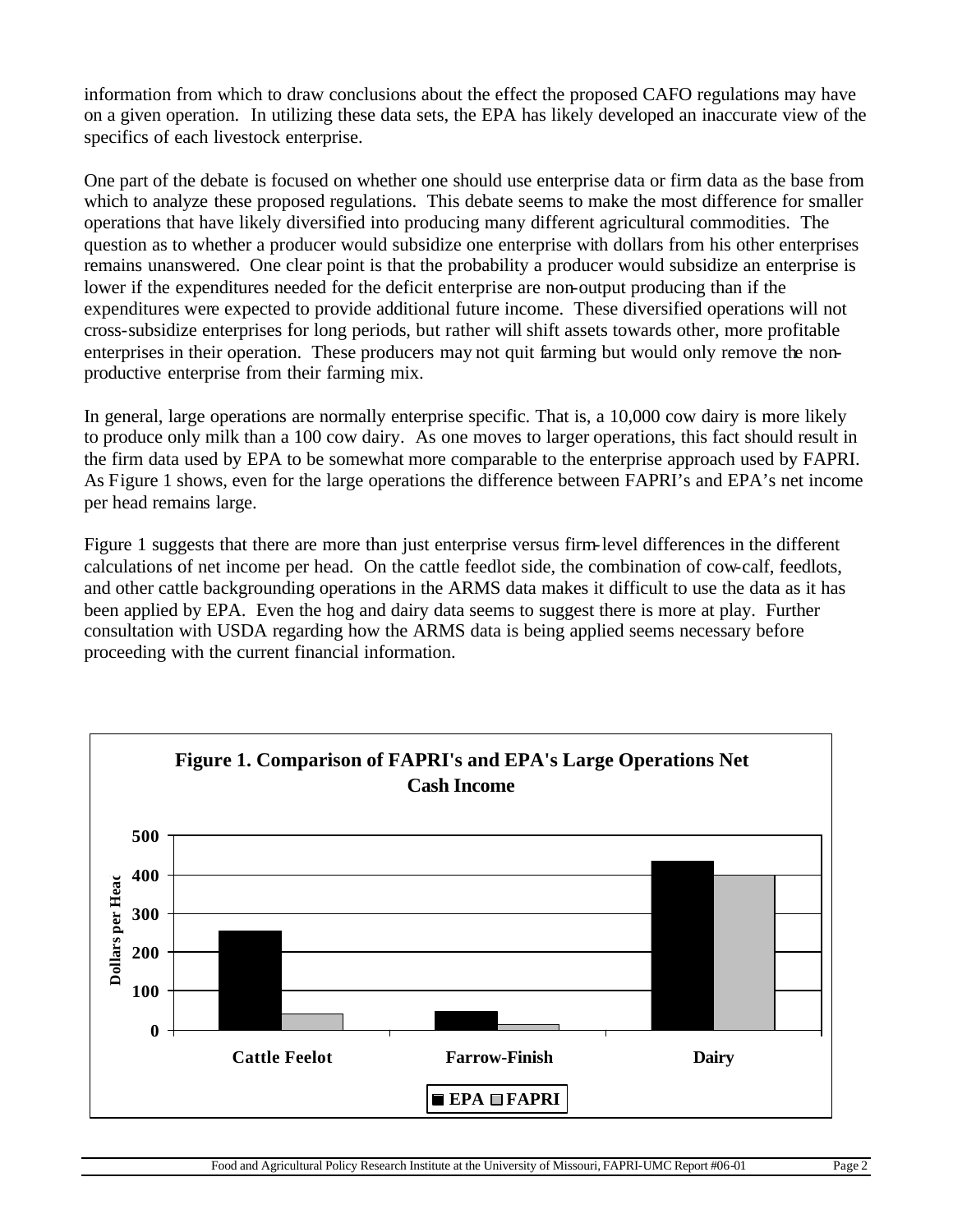## *The USDA Long Term Baseline*

The use of USDA's annual long term baseline raises issues that should be dealt with as the proposed CAFO regulations are analyzed. The largest issue relates to the lack of cyclical behavior of livestock prices in USDA's baseline forecast. Nearly every commodity forecasted by USDA shows steadily rising returns over the projection period. Although on average these return levels may be correct, one can miss important issues related to where in a livestock cycle these additional regulatory costs are imposed. Any baseline, including FAPRI's, is subject to critical review regarding its "correctness" yet there is no clear-cut "right" answer. However, any analysis that is done must recognize that in many livestock industries price cycles exist.

It appears that the projected cattle feedlot cash streams (Table 4.8 of EPA's Economic Analysis) are based on USDA projections of cow-calf returns. Cow-calf returns will not provide a good indication of feedlot profitability. In fact, feedlot returns sometimes move opposite of cow-calf returns.

### *EPA Cost Estimates*

In this report, the FAPRI analysis uses cost estimates directly computed by EPA in nearly all cases. In the case of farrow-to-finish operations the cost of lagoon covers is included, which appears to be missing from EPA's own cost tables. Again, these comments are limited to the financial side of EPA's analysis and will leave commenting on the cost of these proposed CAFO regulations to others.

It would be useful in future EPA documents on CAFO regulations if a more detailed cost development could be included on a farm-by-farm basis. Detailed farm-level cost tables provide a useful summary of data that is difficult to construct from current documents on the proposed rule. Although all of the pieces (frequency factors, cost estimates for each technology, etc.) are included in the detailed commodity level documents, putting them all together is a challenge and makes understanding exactly what is intended by the proposed regulations difficult.

# **FAPRI'S AGRICULTURE BASELINE AND RESULTS OF THE CAFO SCENARIO AT THE SECTOR LEVEL**

### *The FAPRI Baseline*

Annually, FAPRI produces a long term baseline that is used to analyze policy requests from the U.S. Congress. This baseline is constructed by using a large scale econometric model of both U.S. and world agriculture. The econometric model contains roughly 5,000 behavioral equations and identities. To drive the baseline, assumptions are needed regarding agriculture policies in each country, yield growth rates for each of the agriculture commodities and information regarding the global economic picture. Once these assumptions are made, the model is able to provide a detailed balance sheet on each commodity for each country. In addition, information regarding commodity prices is also provided. The reader is referred to www.fapri.missouri.edu to view the most recent long-term baseline. It should be pointed out that this baseline is also subjected to extensive peer review before being finalized.

The 2001 FAPRI baseline is used in the model farms in this study to help project their financial position over the next ten-year period. Information on livestock prices, feed prices, and general macroeconomic information, e.g., wage rates is used from the aggregate baseline.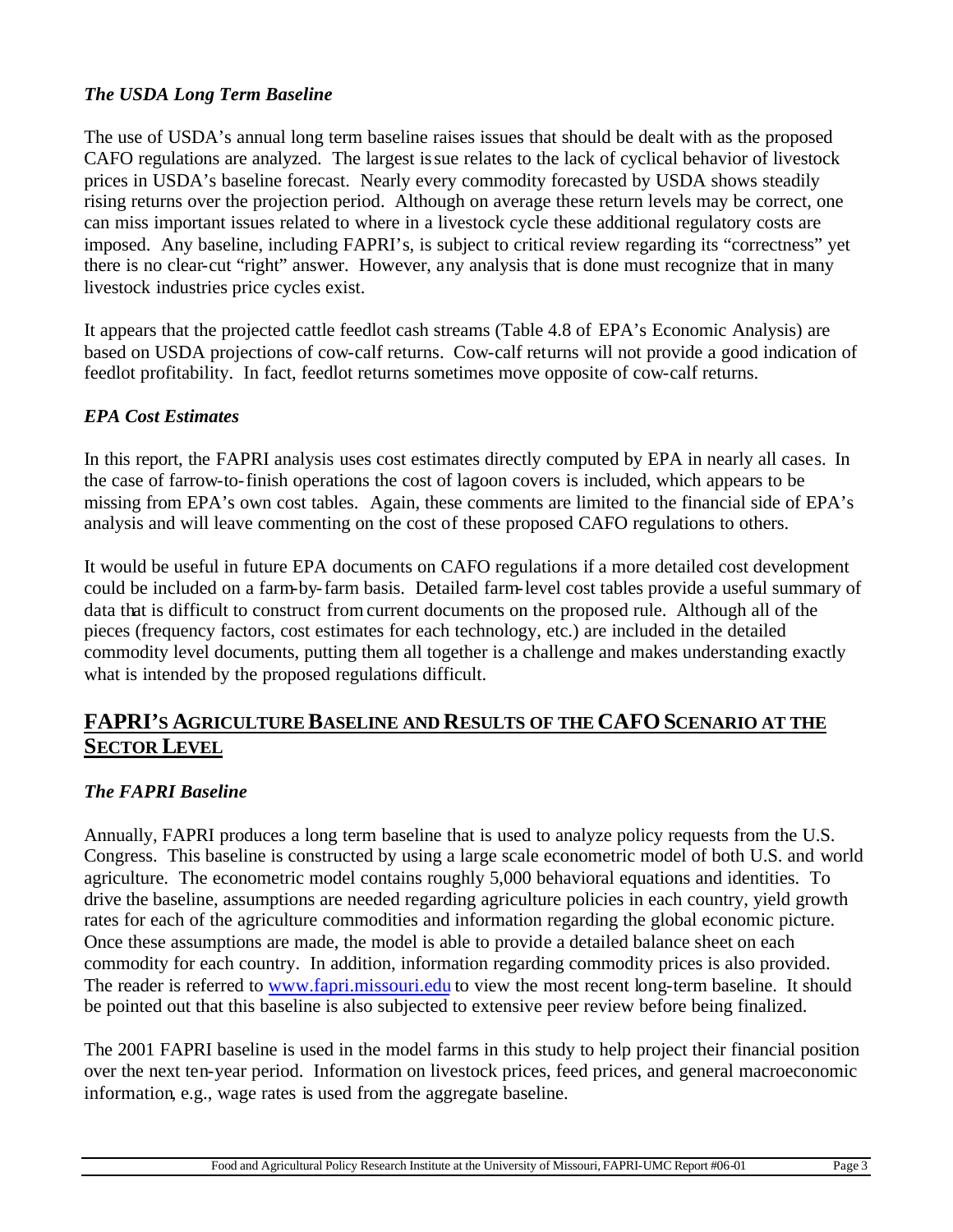A new addition to the FAPRI baseline is the ability to put probability distributions around each of the point estimates of the baseline by creating historical empirical distributions around crop and livestock yields, export equation errors, and domestic demand equation error terms. This stochastic approach to the baseline process provides a fuller treatment of the range of expected outcomes than would be the case with only a point estimate deterministic approach. The stochastic aggregate baseline information is used in the model farms to provide a probability around the key factors in each of the operations, i.e., net farm income, debt/asset ratio, etc.

#### *Aggregate CAFO Scenario*

The aggregate FAPRI model is used to provide an analysis of the change in the domestic livestock industries under the proposed CAFO regulations. This is accomplished by taking the aggregate costs of the proposed CAFO regulations from the EPA's Economic Analysis document (Table 5-6 on page 5-9, two-tier structure [500 AU]). For each of the livestock sectors, 1997 costs are converted into per unit costs and rolled forward to provide a cost per unit of output over the 2003 to 2011 period. These per unit costs are then imposed on each of the appropriate supply equations in the model. For example, to introduce the cost to cattle feedlots the derived demand to place cattle in the feedlot is changed, while in the dairy model the costs are imposed on the dairy cow inventory equations. The aggregate model is then solved to provide a new path on production, consumption and prices under these proposed CAFO regulations. Table 1 provides the imposed per unit costs for each of the livestock industries.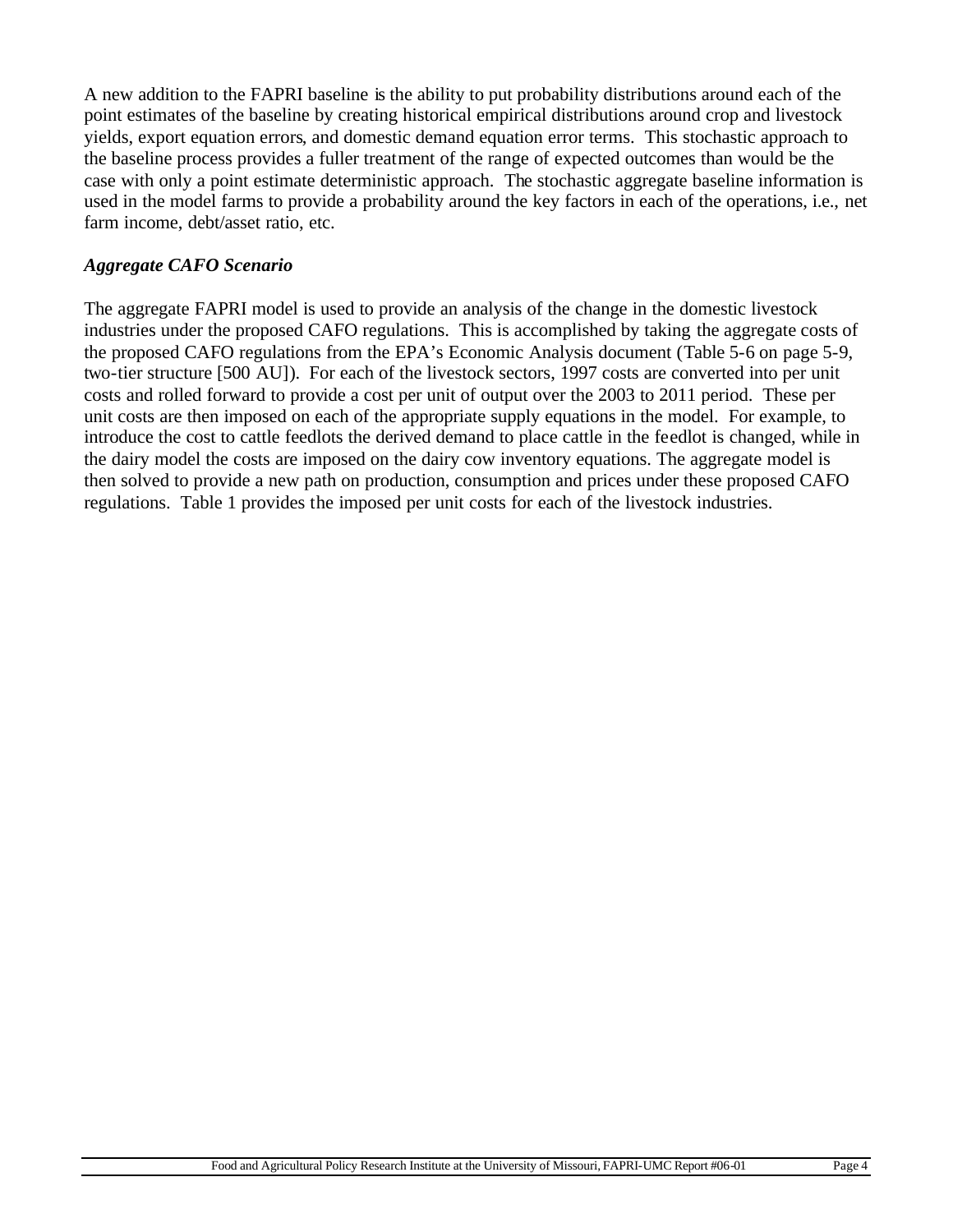|                            | 2000 level | 2003    | 2004    | 2005    | 2006                                                   | 2007                         | 2008  | 2009    | 2010    | 2011    | '03-'11 avg. |
|----------------------------|------------|---------|---------|---------|--------------------------------------------------------|------------------------------|-------|---------|---------|---------|--------------|
| <b>CAFO Costs</b>          |            |         |         |         |                                                        |                              |       |         |         |         |              |
|                            |            |         |         |         | (Dollars per Hundredweight of Live Production)         |                              |       |         |         |         |              |
| Beef                       | 0.00       | 0.37    | 0.37    | 0.37    | 0.37                                                   | 0.37                         | 0.37  | 0.38    | 0.39    | 0.40    | 0.38         |
| Pork                       | 0.00       | 0.86    | 0.88    | 0.89    | 0.89                                                   | 0.92                         | 0.94  | 0.93    | 0.93    | 0.96    | 0.91         |
| <b>Broiler</b>             | 0.00       | 0.27    | 0.27    | 0.27    | 0.27                                                   | 0.27                         | 0.27  | 0.27    | 0.27    | 0.27    | 0.27         |
| Turkey                     | 0.00       | 0.27    | 0.27    | 0.28    | 0.28<br>(Dollars per Hundred Dozens of Production)     | 0.29                         | 0.29  | 0.30    | 0.30    | 0.31    | 0.29         |
| Egg                        | 0.00       | 0.15    | 0.15    | 0.15    | 0.15<br>(Dollars per Hundredweight of Milk Production) | 0.16                         | 0.16  | 0.16    | 0.16    | 0.16    | 0.16         |
| Dairy                      | 0.00       | 0.07    | 0.08    | 0.08    | 0.08                                                   | 0.08                         | 0.08  | 0.08    | 0.08    | 0.09    | 0.08         |
| Production                 |            |         |         |         |                                                        |                              |       |         |         |         |              |
|                            |            |         |         |         |                                                        | (Million Pounds)             |       |         |         |         |              |
| Beef                       | 26,888     | (5)     | (9)     | 0       | 0                                                      | (4)                          | (7)   | (8)     | (9)     | (11)    | (6)          |
| Pork                       | 18,952     | (14)    | (63)    | (114)   | (140)                                                  | (151)                        | (163) | (175)   | (182)   | (185)   | (132)        |
| <b>Broiler</b>             | 30,199     | (17)    | (23)    | (19)    | (13)                                                   | (9)                          | (7)   | (5)     | (3)     | (1)     | (11)         |
| Turkey                     | 5,333      | (2)     | (2)     | (2)     | (1)                                                    | (1)<br>(Million Dozens)      | (2)   | (2)     | (2)     | (2)     | (2)          |
| Egg                        | 7,035      | (1)     | (1)     | (1)     | (1)                                                    | (1)<br>(Million Pounds)      | (1)   | (1)     | (1)     | (0)     | (1)          |
| Milk                       | 167,953    | (73)    | (90)    | (102)   | (111)                                                  | (117)                        | (122) | (125)   | (128)   | (131)   | (111)        |
| <b>Producer Prices</b>     |            |         |         |         |                                                        |                              |       |         |         |         |              |
|                            |            |         |         |         | (Dollars per Hundredweight)                            |                              |       |         |         |         |              |
| <b>NE Direct Fed Steer</b> | 69.65      | 0.09    | 0.22    | 0.24    | 0.25                                                   | 0.24                         | 0.24  | 0.26    | 0.28    | 0.30    | 0.24         |
| OK City Feeder Steer       | 94.35      | $-0.32$ | $-0.25$ | $-0.19$ | $-0.15$                                                | $-0.16$                      | -0.17 | $-0.16$ | $-0.14$ | $-0.14$ | $-0.19$      |
| Barrow and Gilt            | 44.70      | 0.14    | 0.53    | 0.84    | 0.87                                                   | 0.83                         | 0.84  | 0.90    | 0.95    | 0.98    | 0.77         |
| 12-City Broiler            | 56.20      | 0.15    | 0.28    | 0.32    | 0.30                                                   | 0.27                         | 0.27  | 0.28    | 0.28    | 0.28    | 0.27         |
| East. Region Turkey        | 70.50      | 0.17    | 0.28    | 0.31    | 0.29                                                   | 0.26<br>(Cents per Dozen)    | 0.26  | 0.28    | 0.28    | 0.29    | 0.27         |
| NY Grade A Lg. Egg         | 68.90      | 0.09    | 0.06    | 0.06    | 0.07<br>(Dollars per Hundredweight)                    | 0.07                         | 0.08  | 0.07    | 0.08    | 0.08    | 0.07         |
| All Milk                   | 12.33      | 0.03    | 0.04    | 0.05    | 0.06                                                   | 0.06                         | 0.06  | 0.07    | 0.07    | 0.07    | 0.06         |
| <b>Retail Prices</b>       |            |         |         |         |                                                        |                              |       |         |         |         |              |
|                            |            |         |         |         |                                                        | (Dollars per Pound)          |       |         |         |         |              |
| Beef                       | 3.06       | 0.00    | 0.00    | 0.01    | 0.01                                                   | 0.01                         | 0.01  | 0.01    | 0.01    | 0.01    | 0.01         |
| Pork                       | 2.58       | 0.00    | 0.01    | 0.01    | 0.02                                                   | 0.02<br>(Cents per Pound)    | 0.02  | 0.02    | 0.02    | 0.02    | 0.01         |
| <b>Broiler</b>             | 155.30     | 0.10    | 0.29    | 0.40    | 0.38                                                   | 0.34                         | 0.32  | 0.34    | 0.35    | 0.34    | 0.32         |
| Turkey                     | 103.08     | 0.13    | 0.28    | 0.32    | 0.29                                                   | 0.26<br>(Cents per Dozen)    | 0.26  | 0.28    | 0.28    | 0.29    | 0.27         |
| Shell Egg                  | 91.35      | 0.10    | 0.06    | 0.07    | 0.07                                                   | 0.08<br>(Dollars per Gallon) | 0.08  | 0.08    | 0.08    | 0.08    | 0.08         |
| <b>Whole Milk</b>          | 2.75       | 0.01    | 0.01    | 0.01    | 0.01                                                   | 0.01                         | 0.01  | 0.01    | 0.01    | 0.01    | 0.01         |

**Table 1. Changes to US Livestock and Dairy Resulting from Proposed CAFO Regulations**

The results of this scenario are also shown in Table 1. They show that as these markets adjust prices rise slightly for all farm products. These results reflect some producers exiting the industry instead of spending additional funds to meet the new CAFO regulations. This increase in farm prices is not related to the ability of anyone to pass costs on to other levels of the sector, but reflects the new equilibrium of reduced supply. Because they face the highest per unit costs to comply with the proposed CAFO regulations, pork prices increase the most under the scenario. It is important to note that the aggregate EPA cost estimates are understated since they do not include lagoon cover costs on some operations.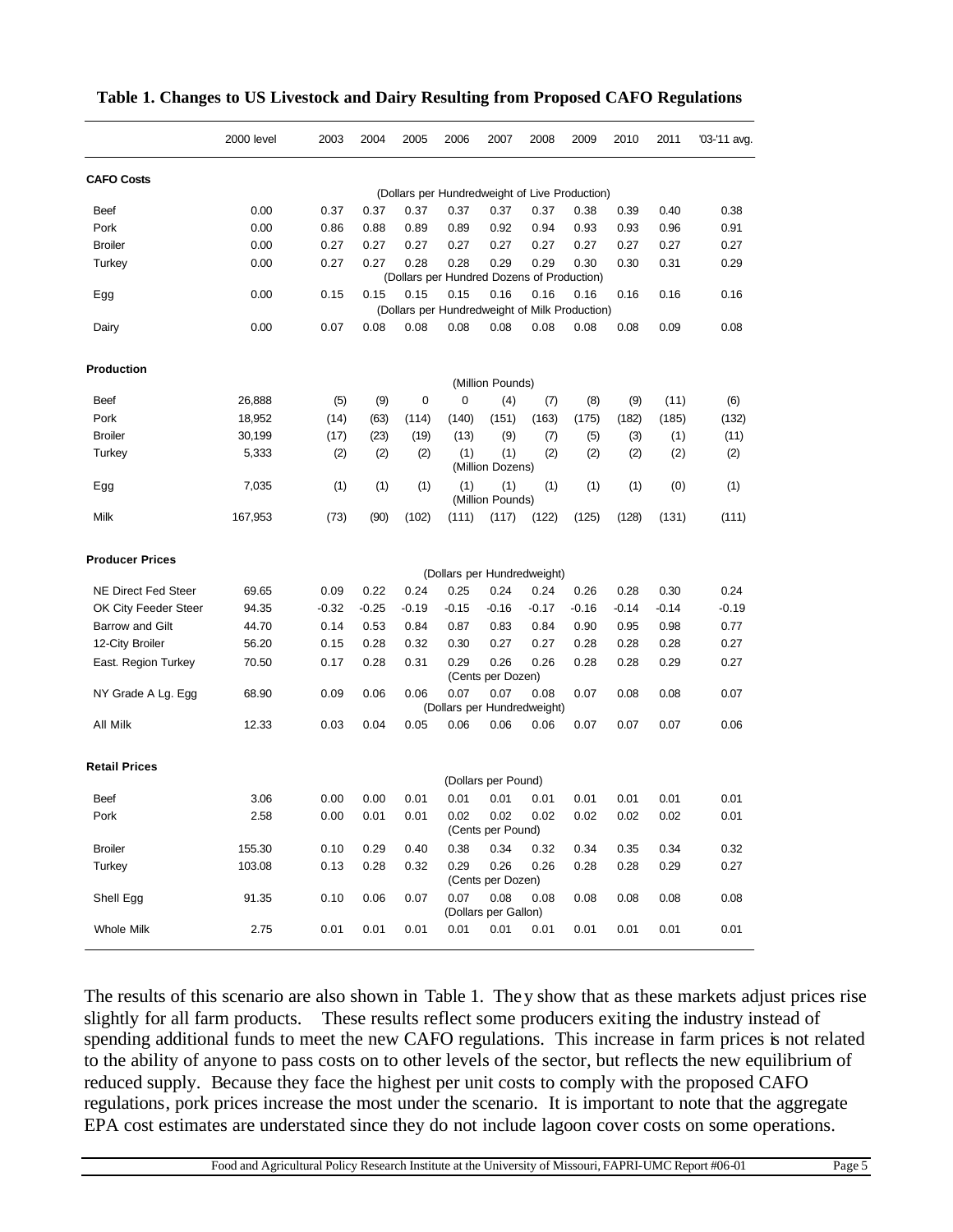The exact level of the change in pork costs that would occur with the inclusion of all lagoon cover costs is difficult to determine.

The results shown here are not radically different than the EPA's own market level results. The EPA shows an increase in barrow and gilt price of \$0.59 per hundredweight while the FAPRI results show an increase of \$0.77 per hundredweight. Similar comparisons can be made with the other commodity prices.

One interesting result out of the scenario is that the larger cost being absorbed by the pork industry results in the pork industry pulling demand for other meat products higher as consumers switch to meat products like beef and chicken that have smaller increases in retail prices than is the case for pork. Fed steer prices average \$0.12 per hundredweight higher than would have been the case without the increase in pork prices.

Figure 2 shows the average change in prices for each of the livestock categories. The inclusion of costs at the feedlot level in the cattle sector results in the decline in feeder cattle prices and the rise in fed cattle prices. Through the decline in feeder cattle prices, cow-calf producers do bear some of the burden of these additional CAFO regulations indirectly.

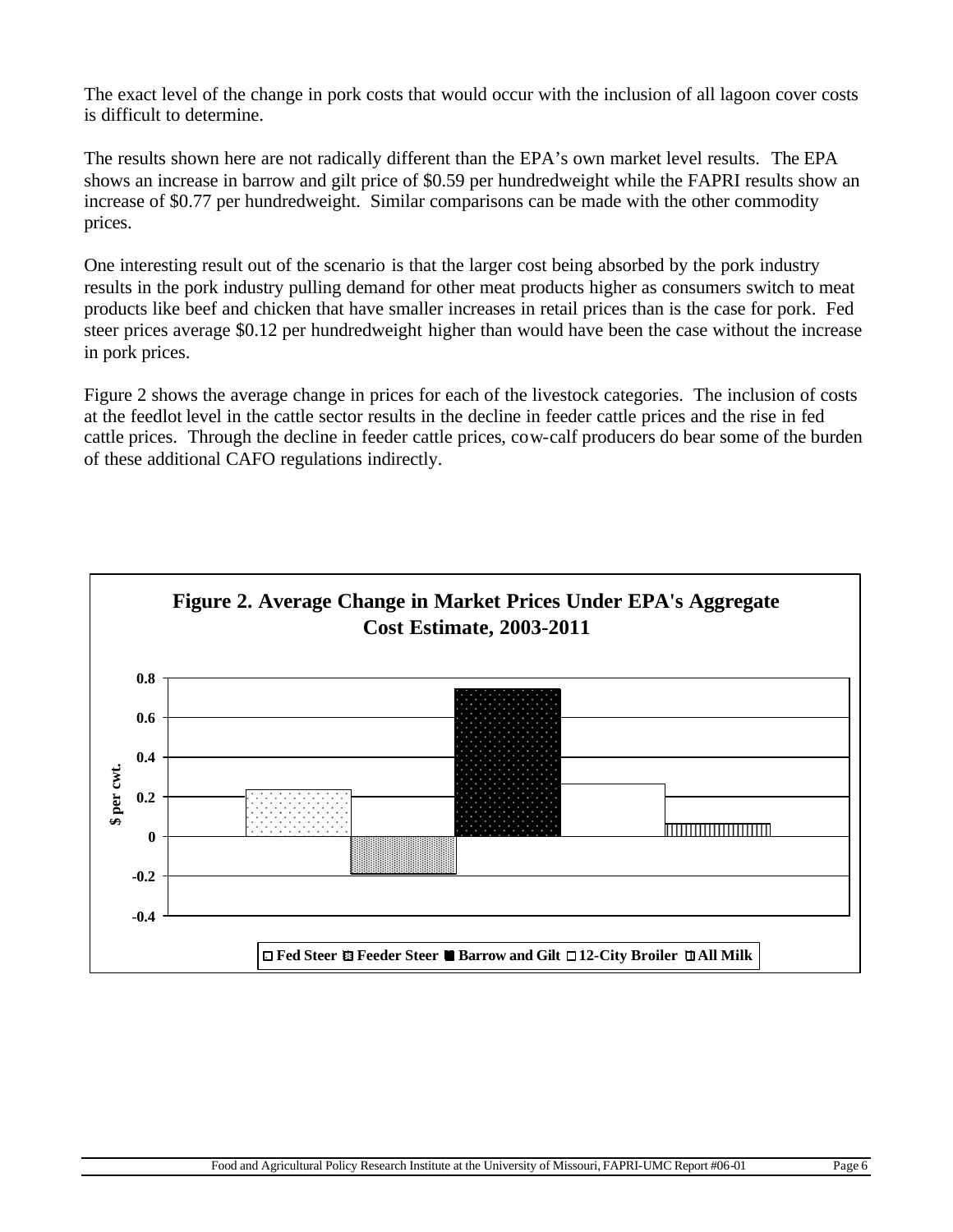# **FAPRI'S MODEL FARM APPROACH TO ASSESSING EPA'S PROPOSED CAFO RULES**

## *Industry Expert Panel Process*

The comments provided here focus on providing an alternative process by which the cost of the new CAFO regulations can be measured at the enterprise leve l. The process used in this analysis has both strengths and weaknesses relative to EPA's own farm-level process. Given the short timeline available to develop these comments, only a subset of the enterprise sizes and locations needed to provide a full description of the outcome of imposing the new CAFO regulations are built. For ease, all operations in this study are assumed to be category three operations --- operations that truck all waste off site already.

The approach used by FAPRI in building model farms for this analysis started by bringing together industry experts to provide a snapshot of each enterprise at a given point in time. Although this approach suffers statistically relative to the sample-process used by the USDA ARMS survey, it can sometimes provide information that is in a more useable form. The resulting budgets are heavily dependent on the industry experts' opinions and could vary with a different group of industry experts.

The industry experts provided a stepping off point for these model farms by providing detailed information on the financial picture of each of the operations in 2000. They gave a range of information on these operations including but not limited to: beginning cash reserves, productivity measures, feed efficiency, veterinary expenses, and information on each of the loans needed by the operation. This detailed information was entered into the spreadsheet as a starting point for these operations which were then projected forward until 2011 using the aggregate FAPRI baseline discussed earlier. The resulting financial statements were sent back to the panel of experts as a crosscheck to the process. Once the industry group was in general agreement that the baseline provided a good benchmark of how the operation would likely perform for the next several years, the additional CAFO costs were imposed and this scenario was then compared to the baseline to see how this operation would fare financially.

### *Spreadsheet Model*

A spreadsheet has been developed for each of the commodities covered in this work (swine.xls – farrow to finish hog operations, feedlot.xls – cattle feedlots and dairy.xls – dairy operations). Each of the spreadsheets is attached to these written comments. The spreadsheet organization for each commodity is very similar. Each worksheet within each commodity spreadsheet is one operation. The top group of lines in each sheet gathers the necessary input data to construct the operation. The next section provides a comprehensive financial statement. The remaining lines include intermediate calculations such as taxes and loan payment information. Three additional spreadsheets are attached that include the incorporation of the CAFO costs on these particular operations. These additional spreadsheets have the letters "cafo" added to the end of their names.

The spreadsheets attached are only the deterministic runs of the models. There are corresponding stochastic spreadsheets that look exactly like the deterministic versions, with the exception of the ability to stochastically analyze how the operation would perform under the additional CAFO regulations. These files are quite large so and thus have not been attached. They are available for review by EPA staff. The stochastic analysis subjects the operations to 500 different, but internally consistent, possible outcomes. This provides the ability to make statements regarding the likelihood of financial failure these operations may face with and without the additional CAFO costs. At the bottom of the remaining tables, stochastic outcomes are presented.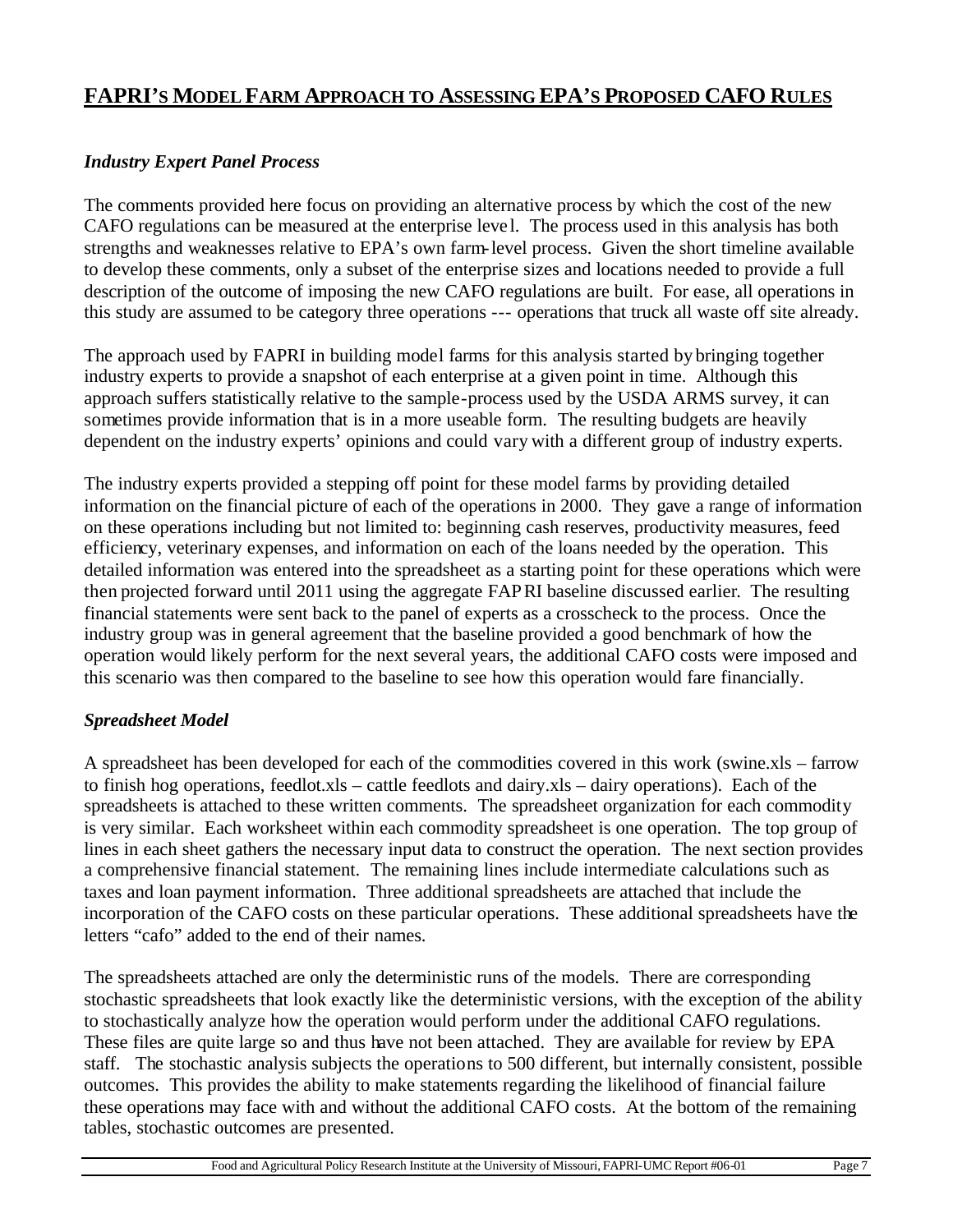#### *Baseline Model Results*

#### **Swine**

Six baseline farrow-to-finish swine operations were constructed for this study. They are 150, 500, and 2,400 sow operations in both the Midwest and Mid-Atlantic regions. Although other types of operations, like a grow-finish operation, would need to be examined to completely understand the effect of the proposed CAFO regulations, the direction of change would likely be similar across all swine operation types in a particular region.

Table 2 provides a summary of the baseline financial condition of each of the six farrow-to-finish operations. Each of the six farms reduces its debt/asset ratio in 2011 relative to 2000 levels. In spite of the reduction in the debt/asset ratio, four of the six operations show a reduction in real net worth over the period. The last measure in Table 2 provides a glimpse into the stochastic work that is also included in this analysis. It shows the probability of net farm income falling below zero in 2001 and 2010. Because of the point of the hog cycle in 2010, the probability of a negative net farm income grows to over 60 percent for all operations.

A point worth making again is that a baseline that shows livestock cycles gives a more realistic outlook of the good and bad years an operation will face. This likely provides for more robust results than using a baseline that lacks the cyclical price behavior inherent in the livestock industry. Figure 3 shows the path of net farm income in the baseline for the 500 sow Mid-Atlantic operation. This particular farm shows net farm income that varies from \$100,000 to \$-80,000 over the baseline period. Detailed information showing the year by year baseline for each of the six operations can be found in Appendix 1.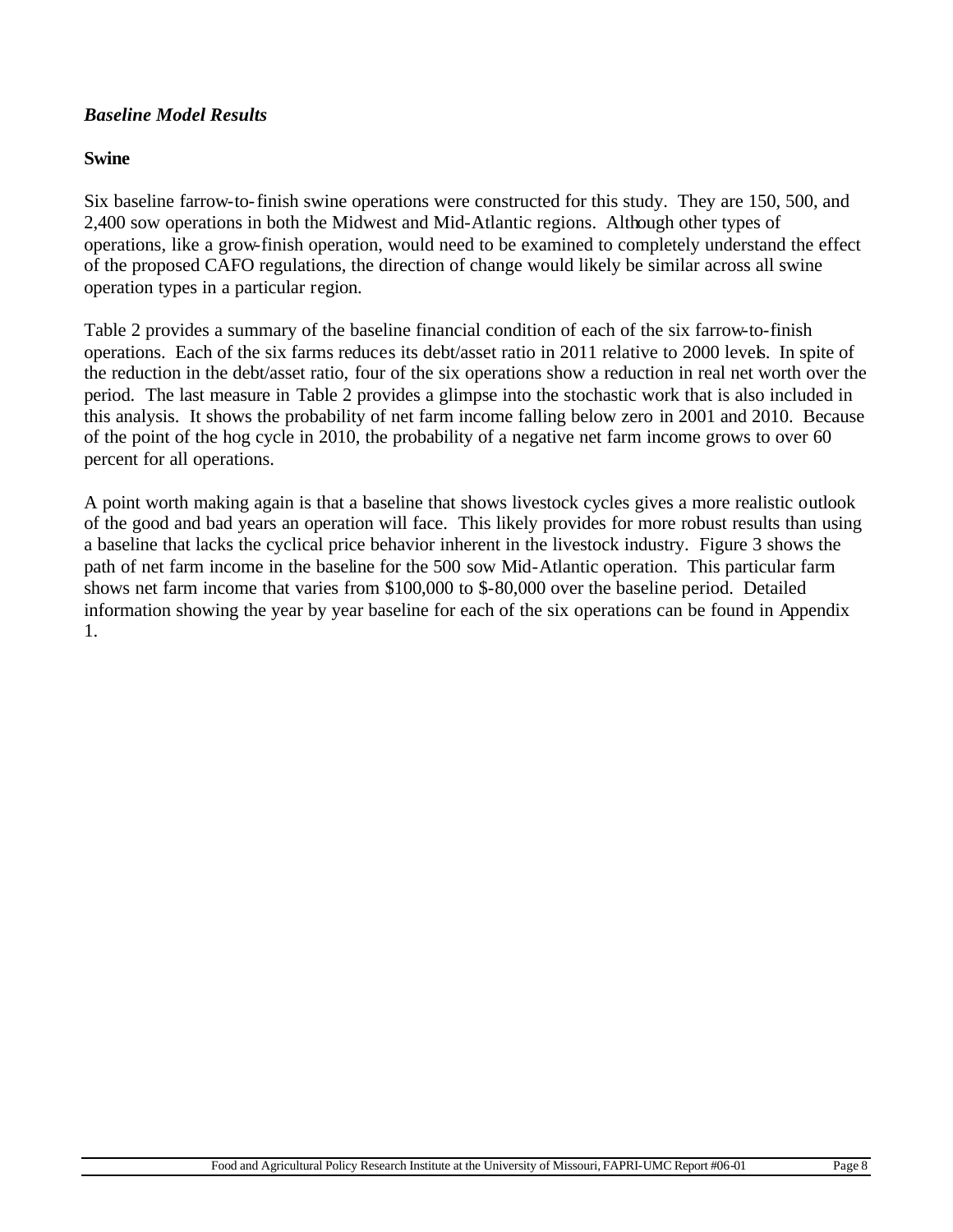|                                 |          | 150 Sow Operations |             |                  |          | 500 Sow Operations |          |                    |          | 2400 Sow Operations |              |                    |
|---------------------------------|----------|--------------------|-------------|------------------|----------|--------------------|----------|--------------------|----------|---------------------|--------------|--------------------|
|                                 |          | Mid-Atlantic       |             | Midwest          |          | Mid-Atlantic       |          | Midwest            |          | Mid-Atlantic        |              | Midwest            |
|                                 |          |                    |             |                  |          |                    |          |                    |          |                     |              |                    |
| <b>Net Cash Income</b>          |          |                    |             |                  |          |                    |          |                    |          |                     |              |                    |
| 2000<br>2011                    | \$<br>\$ | 26,778<br>25,083   | \$<br>\$    | 29,678<br>28,742 | \$<br>\$ | 128.362<br>152,941 | \$<br>\$ | 146,677<br>180,976 | \$<br>\$ | 670.828<br>802,945  | \$<br>\$     | 732.855<br>895,853 |
|                                 | \$       | 16,505             | $\mathbf S$ | 19,884           | \$       | 101,052            | \$       | 123,683            | \$       | 540,726             | $\mathbb{S}$ | 615,612            |
| 2000-11 avg.                    |          |                    |             |                  |          |                    |          |                    |          |                     |              |                    |
| <b>Net Farm Income</b>          |          |                    |             |                  |          |                    |          |                    |          |                     |              |                    |
| 2000                            | \$       | 13.699             | \$          | 15,456           | \$       | 42,518             | \$       | 53,216             | \$       | 258,779             | \$           | 284,244            |
| 2011                            | \$       | 12.004             | \$          | 14,520           | \$       | 67,098             | \$       | 87,516             | \$       | 390,896             | \$           | 447,242            |
| 2000-11 avg.                    | \$       | 3,426              | $\mathbf S$ | 5,663            | \$       | 15,209             | \$       | 30,223             | \$       | 128,677             | $\mathbf S$  | 167,001            |
| <b>Ending Cash Balance</b>      |          |                    |             |                  |          |                    |          |                    |          |                     |              |                    |
| 2000                            | \$       | 8.350              | \$          | 9,943            | \$       | 41.702             | \$       | 48,749             | \$       | 210,100             | \$           | 227,253            |
| 2011                            | \$       | 11,847             | \$          | 18,119           | \$       | 138,906            | \$       | 182,030            | \$       | 718,848             | \$           | 851,157            |
| 2000-11 avg.                    | \$       | 1,355              | \$          | 5,844            | \$       | 33,823             | \$       | 54,762             | \$       | 197,627             | \$           | 251,855            |
| Real Net Worth (1982 \$)        |          |                    |             |                  |          |                    |          |                    |          |                     |              |                    |
| 2000                            | \$       | 152,671            | \$          | 97,053           | \$       | 412,410            | \$       | 444,802            | \$       | 1,557,646           | \$           | 1,711,719          |
| 2011                            | \$       | 105,051            | \$          | 77,245           | \$       | 336,599            | \$       | 450,554            | \$       | 1,433,947           | \$           | 1,757,011          |
| 2000-11 avg.                    | \$       | 135,752            | \$          | 92,513           | \$       | 391,802            | \$       | 461,982            | \$       | 1,566,906           | \$           | 1,801,326          |
| <b>Debt/Asset Ratio</b>         |          |                    |             |                  |          |                    |          |                    |          |                     |              |                    |
| 2000                            |          | 0.44               |             | 0.56             |          | 0.60               |          | 0.60               |          | 0.67                |              | 0.66               |
| 2011                            |          | 0.37               |             | 0.35             |          | 0.31               |          | 0.13               |          | 0.33                |              | 0.24               |
| 2000-11 avg.                    |          | 0.37               |             | 0.43             |          | 0.44               |          | 0.37               |          | 0.50                |              | 0.45               |
| <b>Rate of Return on Equity</b> |          |                    |             |                  |          |                    |          |                    |          |                     |              |                    |
| 2000                            |          | 0.09               |             | 0.16             |          | 0.10               |          | 0.11               |          | 0.15                |              | 0.15               |
| 2011                            |          | 0.10               |             | 0.17             |          | 0.15               |          | 0.14               |          | 0.21                |              | 0.19               |
| 2000-11 avg.                    |          | 0.04               |             | 0.08             |          | 0.05               |          | 0.06               |          | 0.08                |              | 0.09               |
| P(Net Farm Income < 0)          |          |                    |             |                  |          |                    |          |                    |          |                     |              |                    |
| $2001 *$                        |          | 0.22               |             | 0.20             |          | 0.26               |          | 0.22               |          | 0.22                |              | 0.21               |
| $2010*$                         |          | 0.71               |             | 0.68             |          | 0.68               |          | 0.62               |          | 0.65                |              | 0.62               |
|                                 |          |                    |             |                  |          |                    |          |                    |          |                     |              |                    |

|  |  | Table 2. Baseline Values for Sow Operations |
|--|--|---------------------------------------------|
|  |  |                                             |

\* - Different years are shown because there is no stochastic result in 2000 and the stochastic baseline ends in 2010.

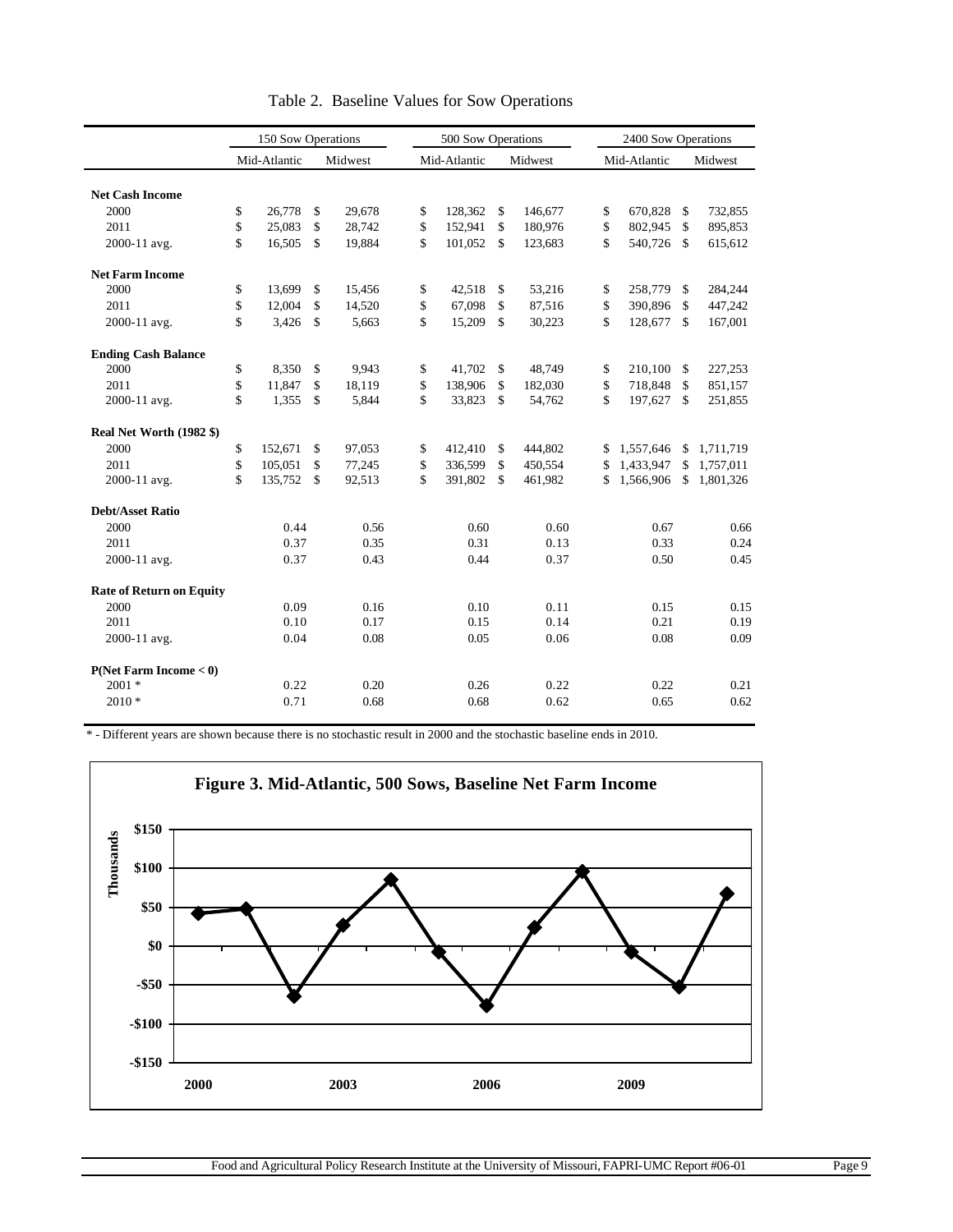## **Cattle Feedlots**

Three cattle feedlots were constructed to analyze the impact of the proposed CAFO rules: two Midwest cattle feedlots of 500 and 5,000 head capacity and a 30,000 head Southern Plains feedlot. Because many of the profits and losses that occur in the cattle feeding industry occur within the year and can be masked in annual observations, cattle feedlots are difficult to model in an annual framework.

The cattle feedlots modeled in this study are assumed to own all of the cattle in the feedlot. The expert panel agreed that while this misses contract cattle feeding known to occur, they felt the contract operator would be affected in a fashion similar to owned-cattle operations.

Table 3 provides a summary of the baseline for the three cattle feedlots. The baseline is extended through 2011 by using feeder cattle prices, feed prices, and fed cattle prices from the FAPRI aggregate baseline discussed earlier in the document. The baseline shows that all operations show a decline in real net worth over the 2000 to 2011 period. All three operations show a debt/asset ratio that remains 0.55 or above. The main factor keeping the debt/asset ratio higher than seen in the hog operations is the continued borrowing against cattle placed in the feedlot. Similar to the swine tables, these three feedlots were examined under a stochastic baseline. The probability of net farm income being negative is greater in 2010 because of the downturn in the cattle cycle the industry is projected to be facing in 2010.

To provide more detail, Figure 4 shows the annual net farm income path for the 500 head Midwest feedlot. Although the level remains below \$30,000 throughout the baseline period, it shows a positive level of net farm income each year. A full detailed year-by-year set of tables on the cattle feedlots can be found in Appendix 2.

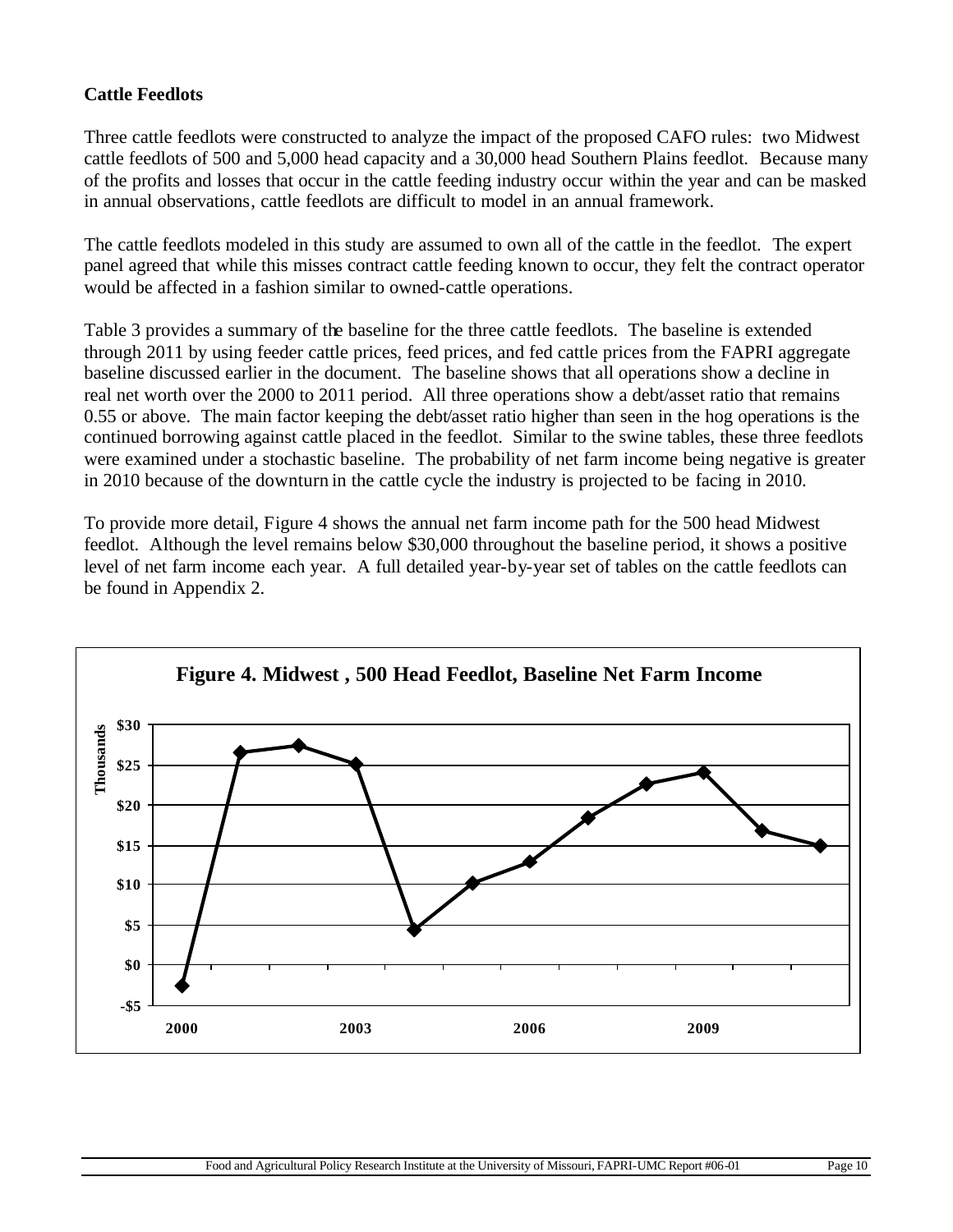|                                 | 500 Head Feedlot   |         | 5000 Head Feedlot  |           | 30,000 Head Feedlot |                 |
|---------------------------------|--------------------|---------|--------------------|-----------|---------------------|-----------------|
|                                 |                    | Midwest |                    | Midwest   |                     | Southern Plains |
|                                 |                    |         |                    |           |                     |                 |
| <b>Net Cash Income</b>          |                    |         |                    |           |                     |                 |
| 2000                            | \$                 | 1,550   | \$                 | (47, 536) | \$                  | (275, 846)      |
| 2011                            | \$                 | 19,135  | \$                 | 73,844    | \$                  | 676,882         |
| 2000-11 avg.                    | \$                 | 20,894  | \$                 | 103,275   | \$                  | 728,481         |
| <b>Net Farm Income</b>          |                    |         |                    |           |                     |                 |
| 2000                            | \$                 | (2,599) | $\mathbb{S}$       | (85, 586) | \$                  | (473, 271)      |
| 2011                            | \$                 | 14,986  | $\mathbb{S}$       | 35,794    | \$                  | 479,457         |
| 2000-11 avg.                    | $\mathbf{\hat{S}}$ | 16,745  | $\mathbf{\hat{S}}$ | 65,225    | \$                  | 531,056         |
| <b>Ending Cash Balance</b>      |                    |         |                    |           |                     |                 |
| 2000                            | \$                 | (2,791) | $\mathbb{S}$       | (33,689)  | \$                  | (441, 637)      |
| 2011                            | \$                 | 10,430  | $\mathbb{S}$       | 28,507    | \$                  | 854,926         |
| 2000-11 avg.                    | \$                 | 7,719   | \$                 | 22,604    | \$                  | 498,242         |
| Real Net Worth (1982 \$)        |                    |         |                    |           |                     |                 |
| 2000                            | \$                 | 101,266 | $\mathbb{S}$       | 793,488   | \$                  | 4,650,448       |
| 2011                            | \$                 | 95,601  | \$                 | 538,842   | \$                  | 4,593,006       |
| 2000-11 avg.                    | \$                 | 104,948 | $\mathbf{\hat{S}}$ | 728,460   | \$                  | 4,838,717       |
| <b>Debt/Asset Ratio</b>         |                    |         |                    |           |                     |                 |
| 2000                            |                    | 0.68    |                    | 0.72      |                     | 0.73            |
| 2011                            |                    | 0.59    |                    | 0.73      |                     | 0.63            |
| 2000-11 avg.                    |                    | 0.62    |                    | 0.71      |                     | 0.68            |
| <b>Rate of Return on Equity</b> |                    |         |                    |           |                     |                 |
| 2000                            |                    | 0.06    |                    | $-0.03$   |                     | $-0.06$         |
| 2011                            |                    | 0.18    |                    | 0.11      |                     | 0.09            |
| 2000-11 avg.                    |                    | 0.19    |                    | 0.13      |                     | 0.10            |
| P(Net Farm Income < 0)          |                    |         |                    |           |                     |                 |
| $2001 *$                        |                    | 0.19    |                    | 0.25      |                     | 0.24            |
| $2010*$                         |                    | 0.38    |                    | 0.47      |                     | 0.43            |
|                                 |                    |         |                    |           |                     |                 |

|  |  | Table 3. Baseline Values for Feedlot Operations |
|--|--|-------------------------------------------------|
|  |  |                                                 |

\* - Different years are shown because there is no stochastic result in 2000 and the stochastic baseline ends in 2010.

### **Dairy**

Six dairy operations are used in this study. In the Mid-Atlantic region there are 250 and 500 dairy cow operations. 1,000 cow operations are constructed in the Pacific and Southern regions while there is a 250 cow operation in the Midwest and a 500 cow operation in the Central region.

The dairy portion of this study was the last to be completed and the results had less review by our panel of experts than the other commodities presented.

Table 4 provides a summary of the baseline for the six dairy operations. In general, all six operations build financial strength over the baseline. Real net worth grows on all six operations, and debt/asset ratios fall below 0.3 by 2011 on each operation. The stochastic baseline, represented by the probability of a negative net farm income at the bottom of Table 4, also shows these operations to be in the best financial health of all the commodities presented, --- the probability of negative net farm income remains below 0.3 in 2011. Because of the inelastic nature of both supply and demand, projecting a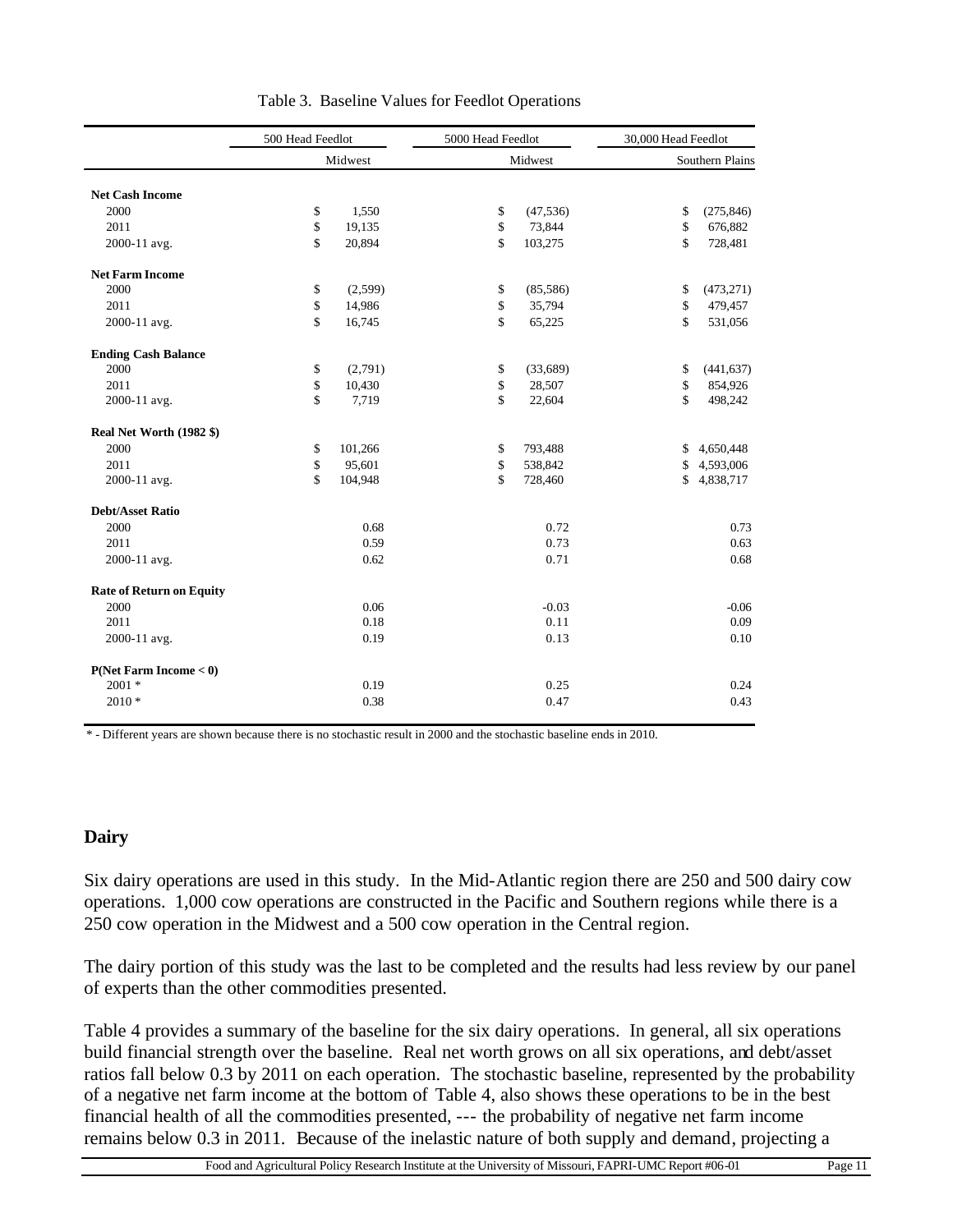dairy baseline is a challenge. The last few years have seen dairy prices at both record highs and record lows. This variability will likely continue for the foreseeable future.

Figure 5 shows the year-by-year path in net farm income for the 2000 to 2011 period. The graph shows a decline in net farm income from \$325,000 in 2001 to less than \$100,000 by 2004. After that, net farm income slowly rises to more than \$150,000 by 2011. Appendix 3 provides detailed baseline information for all of the dairy operations in this study.

|                                 | 250 Cow Operations |                    |         | 500 Cow Operations |         |    |              |    |             | 1000 Cow Operations |             |  |
|---------------------------------|--------------------|--------------------|---------|--------------------|---------|----|--------------|----|-------------|---------------------|-------------|--|
|                                 | Mid-Atlantic       |                    | Midwest |                    | Central |    | Mid-Atlantic |    | Pacific     |                     | Southern    |  |
|                                 |                    |                    |         |                    |         |    |              |    |             |                     |             |  |
| <b>Net Cash Income</b>          |                    |                    |         |                    |         |    |              |    |             |                     |             |  |
| 2000                            | \$<br>55,869       | \$                 | 55,863  | \$                 | 137,519 | \$ | 168,854      | \$ | 400,420     | \$                  | 346,272     |  |
| 2011                            | \$<br>107,956      | \$                 | 107,800 | \$                 | 252,365 | \$ | 300,156      | \$ | 706,173     | \$                  | 600,693     |  |
| 2000-11 avg.                    | \$<br>100,265      | \$                 | 100,190 | \$                 | 229,996 | \$ | 269,026      | \$ | 622,109     | \$                  | 541,538     |  |
| <b>Net Farm Income</b>          |                    |                    |         |                    |         |    |              |    |             |                     |             |  |
| 2000                            | \$<br>10,160       | <sup>\$</sup>      | 10,154  | \$                 | 43,269  | \$ | 74,604       | \$ | 210,753     | \$                  | 156,605     |  |
| 2011                            | \$<br>62,248       | \$                 | 62,092  | \$                 | 158,115 | \$ | 205,906      | \$ | 516,506     | \$                  | 411,026     |  |
| 2000-11 avg.                    | \$<br>54,556       | $\mathbf{\hat{s}}$ | 54,481  | \$                 | 135,746 | \$ | 174,776      | \$ | 432,442     | $\mathcal{S}$       | 351,872     |  |
| <b>Ending Cash Balance</b>      |                    |                    |         |                    |         |    |              |    |             |                     |             |  |
| 2000                            | \$<br>11,299       | $\mathcal{S}$      | 11,295  | \$                 | 3,230   | \$ | 20,505       | \$ | 25,196 \$   |                     | 275         |  |
| 2011                            | \$<br>107,230      | \$                 | 107,054 | \$                 | 219,035 | \$ | 281,422      | \$ | 664,171     | \$                  | 531,385     |  |
| 2000-11 avg.                    | \$<br>34,151       | \$                 | 34,075  | \$                 | 53,943  | \$ | 98,891       | \$ | 243,094     | \$                  | 151,868     |  |
| Real Net Worth (1982 \$)        |                    |                    |         |                    |         |    |              |    |             |                     |             |  |
| 2000                            | \$<br>406,376      | \$                 | 406,373 | \$                 | 730,437 | \$ | 743,528      |    | \$1,408,818 |                     | \$1,389,931 |  |
| 2011                            | \$<br>496,229      | \$                 | 495,827 | \$                 | 875,028 | \$ | 1,059,636    | \$ | 2,246,348   | \$                  | 1,901,611   |  |
| 2000-11 avg.                    | \$<br>456,419      | \$                 | 456,281 | \$                 | 800,126 | \$ | 894,843      | \$ | 1,795,457   | \$                  | 1,619,209   |  |
| <b>Debt/Asset Ratio</b>         |                    |                    |         |                    |         |    |              |    |             |                     |             |  |
| 2000                            | 0.60               |                    | 0.60    |                    | 0.63    |    | 0.63         |    | 0.64        |                     | 0.65        |  |
| 2011                            | 0.22               |                    | 0.23    |                    | 0.29    |    | 0.16         |    | 0.11        |                     | 0.22        |  |
| 2000-11 avg.                    | 0.41               |                    | 0.41    |                    | 0.46    |    | 0.41         |    | 0.40        |                     | 0.45        |  |
| <b>Rate of Return on Equity</b> |                    |                    |         |                    |         |    |              |    |             |                     |             |  |
| 2000                            | 0.04               |                    | 0.04    |                    | 0.09    |    | 0.12         |    | 0.16        |                     | 0.13        |  |
| 2011                            | 0.09               |                    | 0.09    |                    | 0.15    |    | 0.15         |    | 0.17        |                     | 0.17        |  |
| 2000-11 avg.                    | 0.10               |                    | 0.10    |                    | 0.16    |    | 0.17         |    | 0.21        |                     | 0.19        |  |
| P(Net Farm Income < 0)          |                    |                    |         |                    |         |    |              |    |             |                     |             |  |
| $2001 *$                        | 0.01               |                    | 0.01    |                    | 0.01    |    | 0.01         |    | 0.01        |                     | 0.01        |  |
| $2010*$                         | 0.28               |                    | 0.28    |                    | 0.23    |    | 0.13         |    | 0.06        |                     | 0.13        |  |

|  |  | Table 4. Baseline Values for Dairy Operations |  |
|--|--|-----------------------------------------------|--|
|  |  |                                               |  |

\* - Different years are shown because there is no stochastic result in 2000 and the stochastic baseline ends in 2010.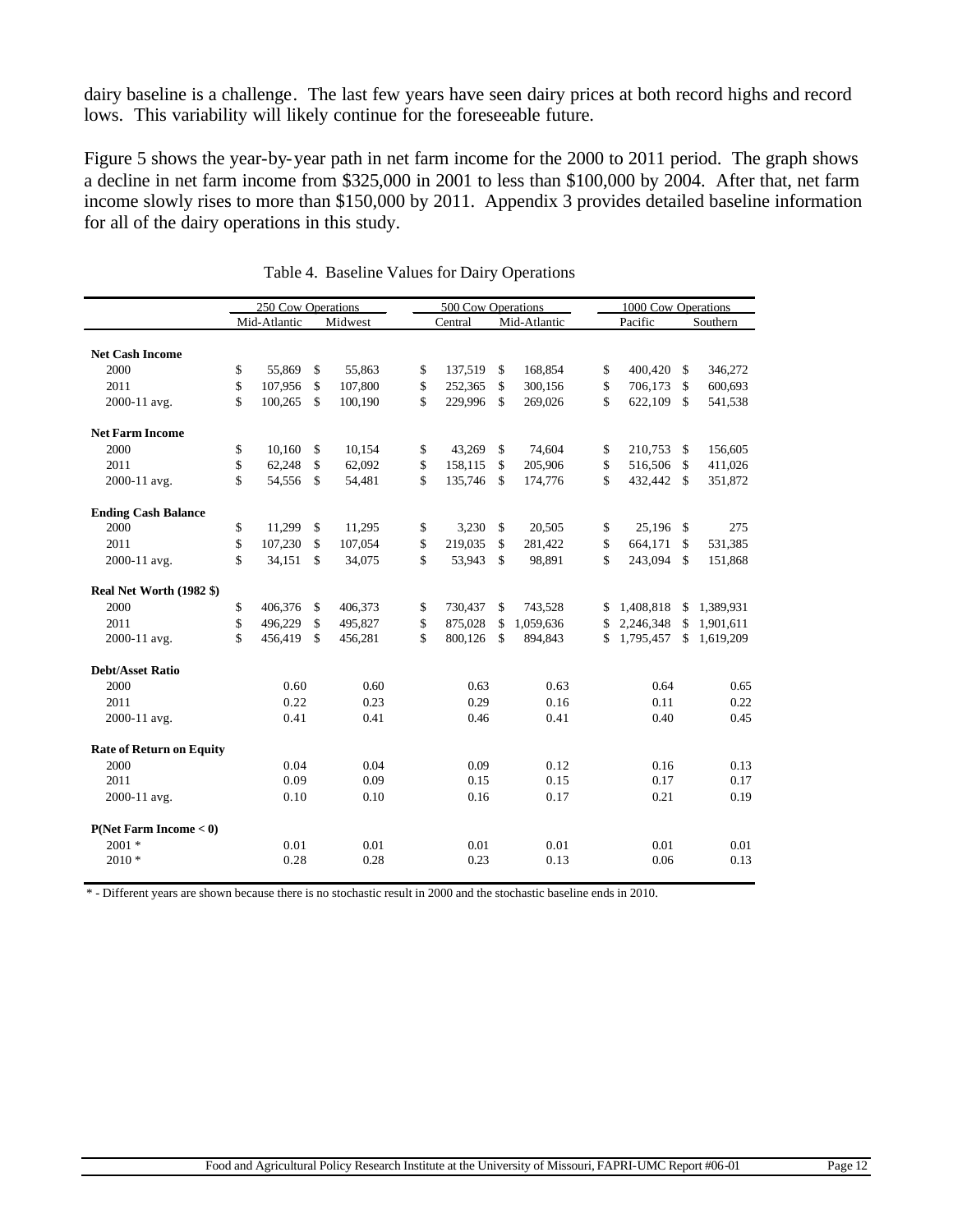

# *EPA CAFO Cost Scenario*

To examine the impact of the proposed CAFO regulations on the model farms, the EPA cost estimates are used directly and there was no attempt to look at alternative cost estimates for the proposed regulations. The costs are applied over the 2003 to 2011 period. This report does modify hog operations costs by the cost of the lagoon cover since it appears to be missing in EPA's development. This analysis uses the best available technology (BAT) option for each of the commodities (option 3 for dairy and feedlots and option 5 for farrow-to-finish operations).

The scenario shown for all of the operations in this study also includes the aggregate level price impacts, that is, the higher market prices for the livestock products from the aggregate scenario are passed through the enterprise-level operations. It is a more appropriate scenario to include these price impacts. Again, it is important to realize that as these new proposed regulations take effect they will drive some operations out of business and that reduction in supply will allow prices to rise. There is some inconsistency on the hog side, since EPA's estimate of industry-wide costs are understated because of the lack of including the cost of the lagoon cover in certain cases. This would result in the estimated barrow and gilt price change shown here to be understated as well.

The capital investment portion of the proposed CAFO rules is handled differently than was done by the EPA. A 40 percent down payment is assumed with the remaining balance financed for 10 years. Conversely, EPA spreads that capital cost evenly over a 10 year period. This difference can result in a much different stepping off point when determining the financial implications of these proposed regulations. The percentage of the capital outlay needed in the form of a down payment was determined after consulting with our group of experts. They felt that most lending institutions would not loan a large percentage of the money on non-producing assets.

The use of EPA's annual costs for the new CAFO regulations leads to an understatement of the annual cost a producer will face since there is no inflation in the costs built in over time. It is clear that most of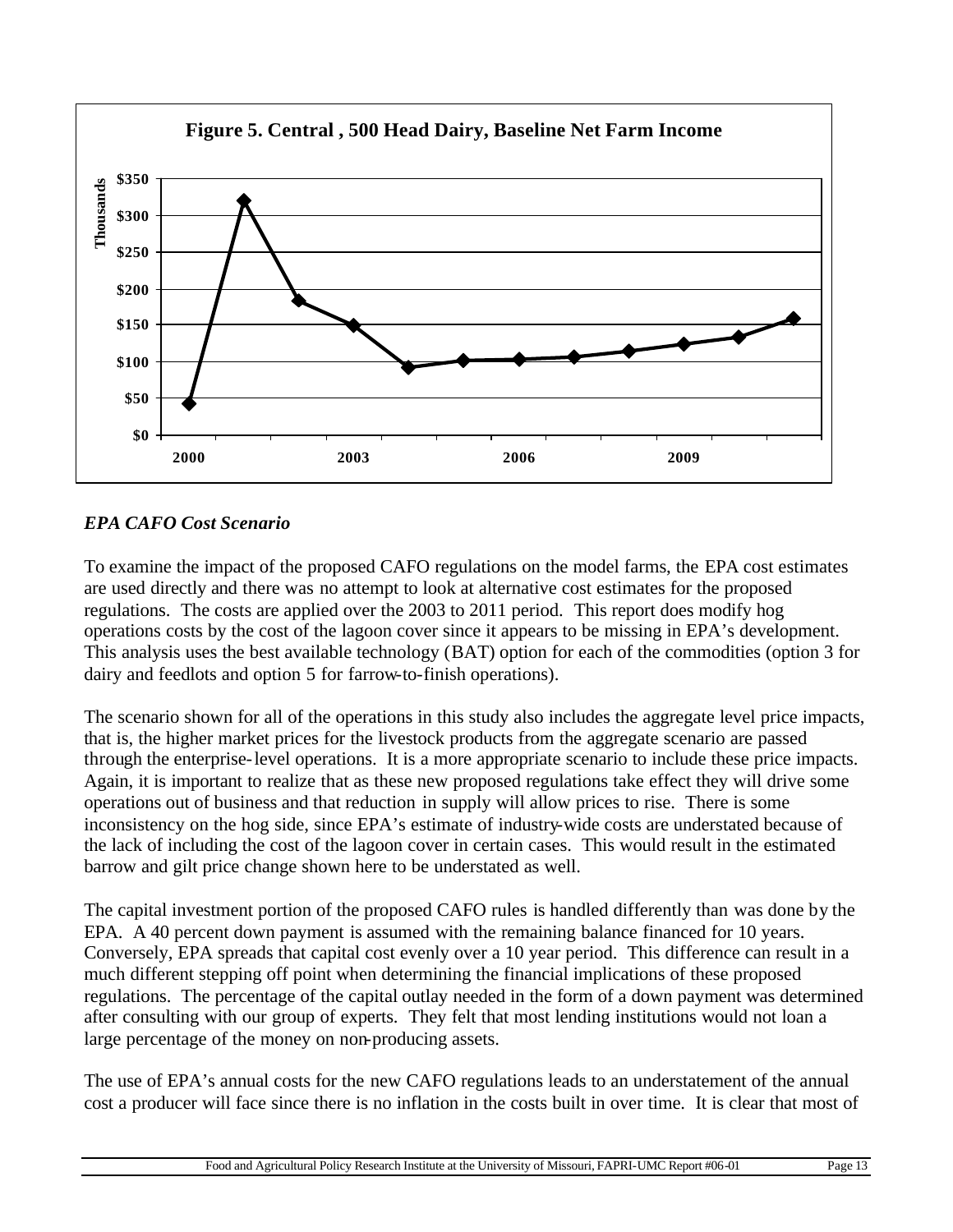these annual costs would be subject to inflation. That would lead to a worse financial outcome on the operations than shown.

## **Swine**

The exact assumptions used in imposing the additional CAFO costs for each of the six swine operations are shown in Table 5. In all cases the first year costs are the highest, as the down payment on the capital items overwhelms the remaining costs. When compared to the equivalent-sized Midwest operation, the Mid-Atlantic proposed CAFO costs are higher in every case. That leads directly to the result that the proposed CAFO regulations will have larger impacts on that region of the country.

Figure 6 shows the additional per hundredweight costs each of the Midwest swine farms will face under the proposed CAFO regulations. The proposed CAFO regulations result in per hundredweight costs that are nearly three times larger for the small operations than for the large operations. These CAFO regulations put much greater stress on the smaller operations than their large counterparts. The growth in costs per hundredweight on the small operations represents the additional operating debt interest payments they must make as they refinance cash flow deficits.

Table 6 provides a summary of the financial impacts of the proposed CAFO regulations on each of the six hog farms. The small farms show the most stress under the proposed regulations. They are quickly nearing a position where creditors would likely suggest other courses of action. Even the large farms are in a more stressful position under the proposed CAFO rule. Their debt/asset ratios increase on average by 0.2 over the entire period. It is informative to note that without the increase in barrow and gilt price included in these model farms, all six would likely cease operation. This is a much different outcome than the EPA's results in which no increase in barrow and gilt prices occurs yet they show few operations that would come under stress. Appendix 1 provides a year-by-year summary of the CAFO impacts and a comparison to the baseline for each of the six operations.

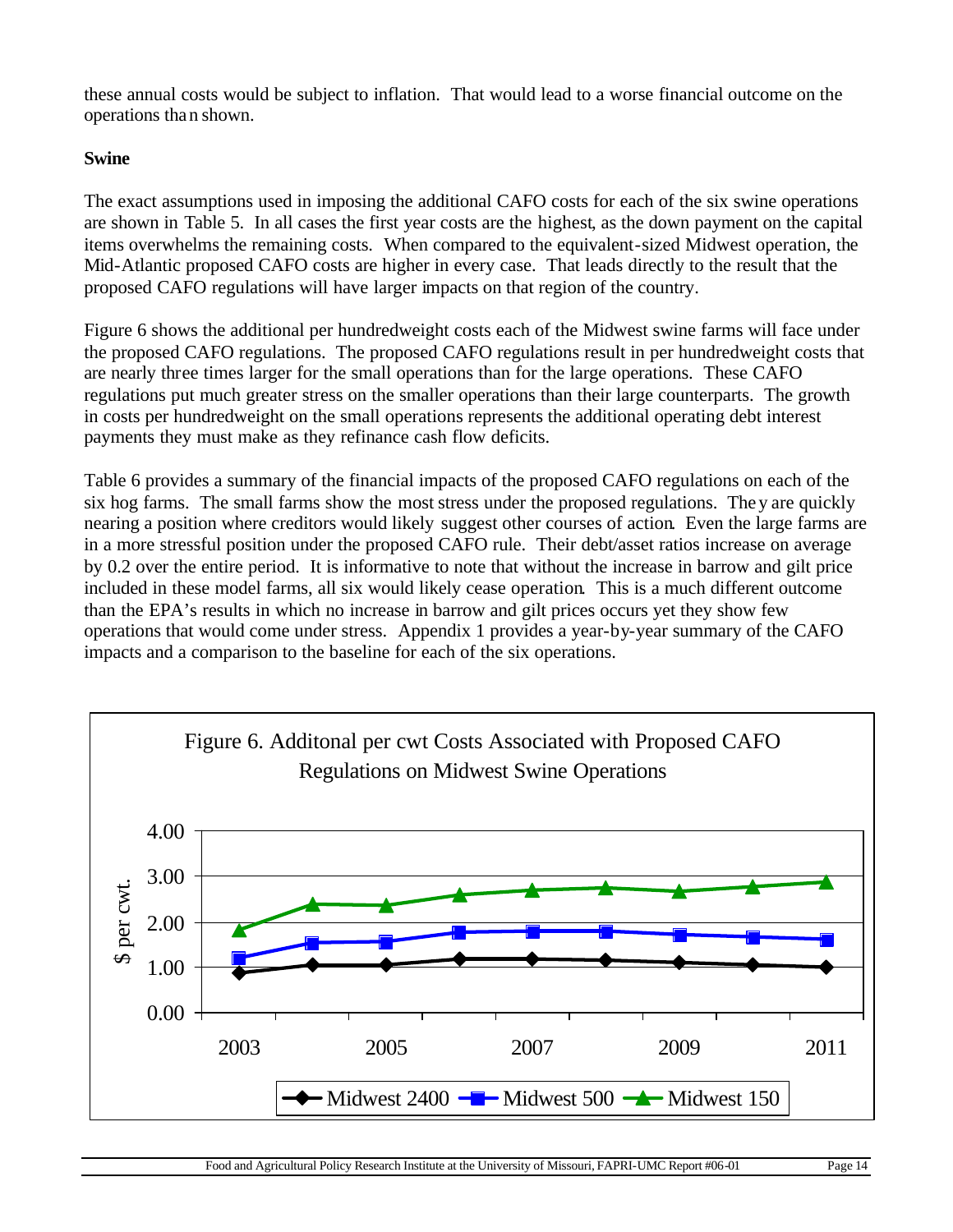|                                                     | 2003  | 2004                     | 2005                     | 2006                     | 2007                      | 2008           | 2009                     | 2010                     | 2011                     | 03-11 avg. |
|-----------------------------------------------------|-------|--------------------------|--------------------------|--------------------------|---------------------------|----------------|--------------------------|--------------------------|--------------------------|------------|
|                                                     |       |                          |                          |                          |                           |                |                          |                          |                          |            |
| <b>Mid-Atlantic 150 Sows</b><br><b>Annual Costs</b> | 5.1   | 5.1                      | 5.1                      | 5.1                      | (Thousand Dollars)<br>5.1 | 5.1            | 5.1                      | 5.1                      | 5.1                      | 5.1        |
|                                                     | 38.1  | $\overline{\phantom{a}}$ | $\overline{\phantom{a}}$ | $\overline{\phantom{a}}$ | $\frac{1}{2}$             | $\overline{a}$ | $\frac{1}{2}$            | $\overline{\phantom{a}}$ | $\overline{\phantom{a}}$ | 4.2        |
| Down payment on Loan<br>Principal Payment on Loan   | 3.8   | 4.1                      | 4.5                      | 4.9                      | 5.3                       | 5.8            | 6.3                      | 6.9                      | 7.5                      | 5.4        |
|                                                     | 5.1   | 4.8                      | 4.4                      | 4.0                      | 3.6                       | 3.1            | 2.6                      | 2.0                      | 1.4                      | 3.5        |
| <b>Interest Payment on Loan</b><br><b>Total</b>     |       | 14.0                     |                          |                          | 14.0                      | 14.0           | 14.0                     | 14.0                     | 14.0                     | 18.3       |
|                                                     | 52.1  |                          | 14.0                     | 14.0                     |                           |                |                          |                          |                          |            |
| <b>Midwest 150 Sows</b>                             |       |                          |                          |                          |                           |                |                          |                          |                          |            |
| <b>Annual Costs</b>                                 | 5.1   | 5.1                      | 5.1                      | 5.1                      | 5.1                       | 5.1            | 5.1                      | 5.1                      | 5.1                      | 5.1        |
| Down payment on Loan                                | 37.0  | $\overline{\phantom{a}}$ | $\overline{\phantom{a}}$ | $\overline{\phantom{a}}$ | $\overline{\phantom{a}}$  | $\frac{1}{2}$  | $\overline{\phantom{a}}$ | $\overline{\phantom{a}}$ | $\overline{\phantom{a}}$ | 4.1        |
| Principal Payment on Loan                           | 3.6   | 4.0                      | 4.3                      | 4.7                      | 5.2                       | 5.6            | 6.1                      | 6.7                      | 7.3                      | 5.3        |
| Interest Payment on Loan                            | 5.0   | 4.7                      | 4.3                      | 3.9                      | 3.5                       | 3.0            | 2.5                      | 2.0                      | 1.4                      | 3.4        |
| <b>Total</b>                                        | 50.7  | 13.8                     | 13.8                     | 13.8                     | 13.8                      | 13.8           | 13.8                     | 13.8                     | 13.8                     | 17.9       |
|                                                     |       |                          |                          |                          |                           |                |                          |                          |                          |            |
| <b>Mid-Atlantic 500 Sows</b>                        |       |                          |                          |                          |                           |                |                          |                          |                          |            |
| <b>Annual Costs</b>                                 | 10.1  | 10.1                     | 10.1                     | 10.1                     | 10.1                      | 10.1           | 10.1                     | 10.1                     | 10.1                     | 10.1       |
| Down payment on Loan                                | 134.9 | $\sim$                   | $\overline{a}$           | $\overline{a}$           | $\overline{a}$            |                | $\overline{a}$           | $\overline{a}$           | $\overline{a}$           | 15.0       |
| Principal Payment on Loan                           | 13.3  | 14.5                     | 15.8                     | 17.2                     | 18.8                      | 20.5           | 22.3                     | 24.3                     | 26.5                     | 19.3       |
| Interest Payment on Loan                            | 18.2  | 17.0                     | 15.7                     | 14.3                     | 12.7                      | 11.0           | 9.2                      | 7.2                      | 5.0                      | 12.3       |
| <b>Total</b>                                        | 176.6 | 41.7                     | 41.7                     | 41.7                     | 41.7                      | 41.7           | 41.7                     | 41.7                     | 41.7                     | 56.7       |
| <b>Midwest 500 Sows</b>                             |       |                          |                          |                          |                           |                |                          |                          |                          |            |
| <b>Annual Costs</b>                                 | 10.0  | 10.0                     | 10.0                     | 10.0                     | 10.0                      | 10.0           | 10.0                     | 10.0                     | 10.0                     | 10.0       |
| Down payment on Loan                                | 132.7 | $\sim$                   | $\overline{\phantom{a}}$ | $\frac{1}{2}$            | $\frac{1}{2}$             | $\overline{a}$ | $\overline{a}$           | $\frac{1}{2}$            | $\overline{a}$           | 14.7       |
| Principal Payment on Loan                           | 13.1  | 14.3                     | 15.6                     | 17.0                     | 18.5                      | 20.2           | 22.0                     | 24.0                     | 26.1                     | 19.0       |
| Interest Payment on Loan                            | 17.9  | 16.7                     | 15.5                     | 14.0                     | 12.5                      | 10.9           | 9.0                      | 7.1                      | 4.9                      | 12.1       |
| Total                                               | 173.7 | 41.0                     | 41.0                     | 41.0                     | 41.0                      | 41.0           | 41.0                     | 41.0                     | 41.0                     | 55.8       |
|                                                     |       |                          |                          |                          |                           |                |                          |                          |                          |            |
| <b>Mid-Atlantic 2400 Sows</b>                       |       |                          |                          |                          |                           |                |                          |                          |                          |            |
| <b>Annual Costs</b>                                 | 42.5  | 42.5                     | 42.5                     | 42.5                     | 42.5                      | 42.5           | 42.5                     | 42.5                     | 42.5                     | 42.5       |
| Down payment on Loan                                | 576.6 | $\sim$                   | $\overline{a}$           | $\frac{1}{2}$            | L.                        | $\sim$         | $\overline{a}$           | $\overline{a}$           | $\overline{a}$           | 64.1       |
| Principal Payment on Loan                           | 56.9  | 62.1                     | 67.6                     | 73.7                     | 80.4                      | 87.6           | 95.5                     | 104.1                    | 113.4                    | 82.4       |
| <b>Interest Payment on Loan</b>                     | 77.8  | 72.7                     | 67.1                     | 61.0                     | 54.4                      | 47.2           | 39.3                     | 30.7                     | 21.3                     | 52.4       |
| <b>Total</b>                                        | 753.9 | 177.3                    | 177.3                    | 177.3                    | 177.3                     | 177.3          | 177.3                    | 177.3                    | 177.3                    | 241.4      |
| <b>Midwest 2400 Sows</b>                            |       |                          |                          |                          |                           |                |                          |                          |                          |            |
| <b>Annual Costs</b>                                 | 34.8  | 34.8                     | 34.8                     | 34.8                     | 34.8                      | 34.8           | 34.8                     | 34.8                     | 34.8                     | 34.8       |
| Down payment on Loan                                | 471.2 | $\sim$                   | $\overline{a}$           | $\overline{\phantom{a}}$ | $\overline{a}$            | $\overline{a}$ | $\overline{\phantom{a}}$ | $\overline{a}$           | $\overline{\phantom{a}}$ | 52.4       |
| Principal Payment on Loan                           | 46.5  | 50.7                     | 55.3                     | 60.2                     | 65.7                      | 71.6           | 78.0                     | 85.0                     | 92.7                     | 67.3       |
| <b>Interest Payment on Loan</b>                     | 63.6  | 59.4                     | 54.9                     | 49.9                     | 44.5                      | 38.6           | 32.1                     | 25.1                     | 17.4                     | 42.8       |
| <b>Total</b>                                        | 616.1 | 144.9                    | 144.9                    | 144.9                    | 144.9                     | 144.9          | 144.9                    | 144.9                    | 144.9                    | 197.2      |
|                                                     |       |                          |                          |                          |                           |                |                          |                          |                          |            |

Table 5. CAFO Costs for Sow Operations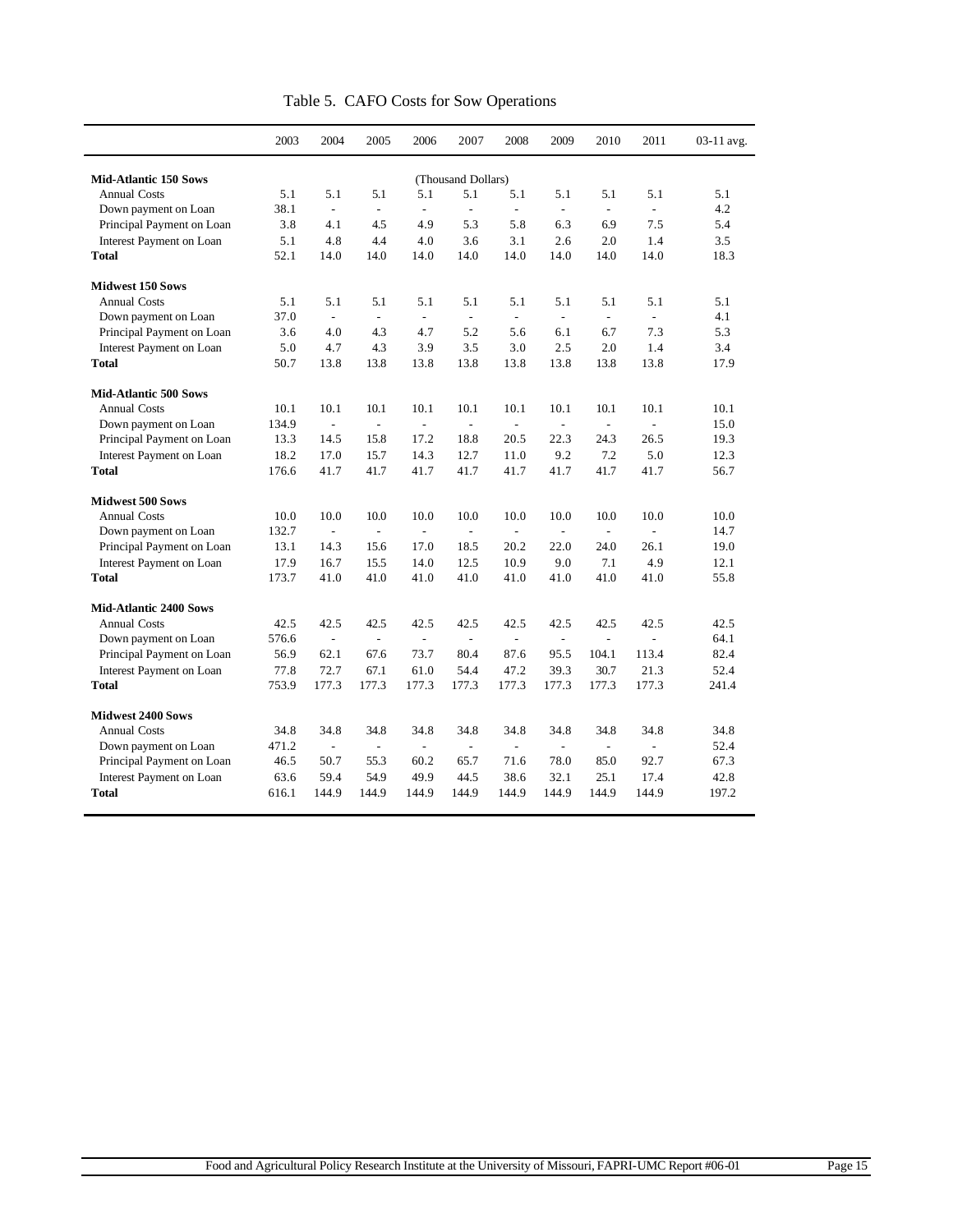|                                  | 150 Sow Operations   |    |           | 500 Sow Operations  |                    |            | 2400 Sow Operations |                 |               |            |
|----------------------------------|----------------------|----|-----------|---------------------|--------------------|------------|---------------------|-----------------|---------------|------------|
|                                  | Mid-Atlantic         |    | Midwest   | Mid-Atlantic        |                    | Midwest    |                     | Mid-Atlantic    |               | Midwest    |
|                                  |                      |    |           |                     |                    |            |                     |                 |               |            |
| <b>Net Cash Income</b>           |                      |    |           |                     |                    |            |                     |                 |               |            |
| <b>Baseline</b>                  | \$<br>16.003         | \$ | 19,522    | \$<br>103,192       | $\mathbf{\hat{S}}$ | 127,339    | \$                  | 552,976         | $\mathcal{S}$ | 632.693    |
| <b>CAFO</b>                      | \$<br>5,704          | \$ | 9,645     | \$<br>81,217        | \$                 | 107,174    | \$                  | 480,797         | $\mathbf{\$}$ | 597,697    |
| Change                           | \$<br>$(10,300)$ \$  |    | (9,876)   | \$<br>$(21,975)$ \$ |                    | (20, 164)  | \$                  | $(72,178)$ \$   |               | (34,997)   |
| <b>Net Farm Income</b>           |                      |    |           |                     |                    |            |                     |                 |               |            |
| <b>Baseline</b>                  | \$<br>2,924          | \$ | 5,300     | \$<br>17,348        | $\mathcal{S}$      | 33,878     | \$                  | 140,927         | $\mathcal{S}$ | 184,083    |
| <b>CAFO</b>                      | \$<br>$(13,091)$ \$  |    | (10, 121) | \$<br>(24, 863)     | \$                 | (6,192)    | \$                  | $(17,744)$ \$   |               | 78,406     |
| Change                           | \$<br>$(16.015)$ \$  |    | (15, 421) | \$<br>$(42,212)$ \$ |                    | (40,070)   | \$                  | $(158,670)$ \$  |               | (105, 676) |
| <b>Ending Cash Balance</b>       |                      |    |           |                     |                    |            |                     |                 |               |            |
| <b>Baseline</b>                  | \$<br>$(455)$ \$     |    | 4,557     | \$<br>31,193        | $\mathbf{\hat{S}}$ | 55,304     | \$                  | 189,731         | \$            | 253,143    |
| <b>CAFO</b>                      | \$<br>(21, 238)      | -S | (16, 119) | \$<br>(14,526)      | -\$                | (5,928)    | \$                  | 29,533          | $\mathcal{S}$ | 83,603     |
| Change                           | \$<br>$(20,783)$ \$  |    | (20,676)  | \$<br>$(45,719)$ \$ |                    | (61, 232)  | \$                  | $(160, 198)$ \$ |               | (169, 540) |
| Real Net Worth (1982 \$)         |                      |    |           |                     |                    |            |                     |                 |               |            |
| <b>Baseline</b>                  | \$<br>131,059        | \$ | 91,506    | \$<br>388,405       | \$                 | 469,285    | \$                  | 1,581,589       | $\mathbb{S}$  | 1,839,175  |
| <b>CAFO</b>                      | \$<br>89.605         | \$ | 51,576    | \$<br>273,761       | \$                 | 362,884    | \$                  | 1,187,100       | -\$           | 1,578,415  |
| Change                           | \$<br>$(41, 453)$ \$ |    | (39, 929) | \$<br>(114, 645)    | -\$                | (106, 401) | \$                  | $(394, 488)$ \$ |               | (260,760)  |
| <b>Debt/Asset Ratio</b>          |                      |    |           |                     |                    |            |                     |                 |               |            |
| <b>Baseline</b>                  | 0.35                 |    | 0.39      | 0.40                |                    | 0.30       |                     | 0.45            |               | 0.39       |
| <b>CAFO</b>                      | 0.65                 |    | 0.76      | 0.67                |                    | 0.57       |                     | 0.67            |               | 0.56       |
| Change                           | 0.30                 |    | 0.37      | 0.28                |                    | 0.26       |                     | 0.23            |               | 0.17       |
| <b>Rate of Return on Equity</b>  |                      |    |           |                     |                    |            |                     |                 |               |            |
| <b>Baseline</b>                  | 0.04                 |    | 0.08      | 0.05                |                    | 0.07       |                     | 0.09            |               | 0.09       |
| <b>CAFO</b>                      | $-0.08$              |    | 0.73      | $-0.04$             |                    | 0.01       |                     | 0.03            |               | 0.06       |
| Change                           | $-0.12$              |    | 0.65      | $-0.09$             |                    | $-0.06$    |                     | $-0.06$         |               | $-0.03$    |
| $P(2010$ Net Farm Income $< 0$ ) |                      |    |           |                     |                    |            |                     |                 |               |            |
| <b>Baseline</b>                  | 0.71                 |    | 0.68      | 0.68                |                    | 0.62       |                     | 0.65            |               | 0.62       |
| CAFO                             | 0.86                 |    | 0.84      | 0.79                |                    | 0.72       |                     | 0.72            |               | 0.67       |

Table 6. 2003-2011 Average Values for Sow Operations

### **Cattle Feedlots**

Costs used in this study for the proposed CAFO regulations for cattle feedlots were gathered from EPA's cost estimates. Table 7 shows the year by year costs for the proposed new CAFO regulations. These cost estimates did not result in the same level of stress found in the swine results. These costs did cause more adverse effects for small operations than their large counterparts, as they are unable to spread these additional costs across as many units of production.

Table 8 provides a summary of the financial implications on three cattle feedlots. As they pay the additional CAFO costs, the 500 and 5,000 head Midwest feedlots see net farm income fall below baseline levels. However, the opposite occurs for the 30,000 head Southern Plains operation, where net farm income rises on average under the scenario. The rise in fed cattle prices and the decline in feeder cattle prices more than offsets the additional CAFO costs. In addition, while not assumed here, there will be cases in which a particular operation will already be in compliance with the proposed CAFO regulations. In that case, it is clear that profitability will increase for that operation as the reduction in aggregate production will result in a higher output price with no additional costs.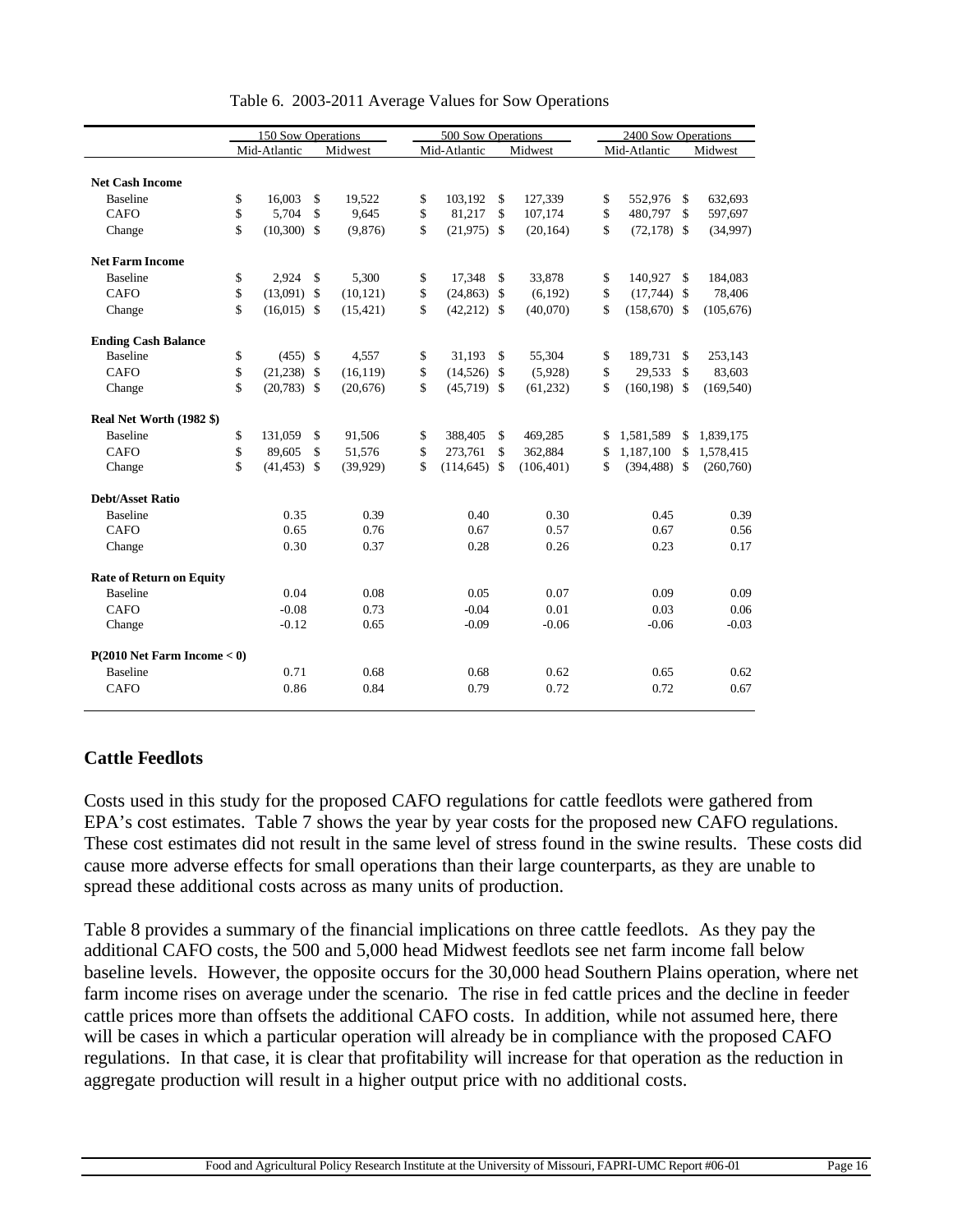|                             | 2003  | 2004                     | 2005                     | 2006                     | 2007                     | 2008                     | 2009                     | 2010                     | 2011           | 03-11 avg. |
|-----------------------------|-------|--------------------------|--------------------------|--------------------------|--------------------------|--------------------------|--------------------------|--------------------------|----------------|------------|
| Midwest 500 Head            |       |                          |                          |                          | (Thousand Dollars)       |                          |                          |                          |                |            |
| <b>Annual Costs</b>         | 4.1   | 3.5                      | 3.5                      | 4.1                      | 3.5                      | 3.5                      | 4.1                      | 3.5                      | 3.5            | 3.7        |
| Down payment on Loan        | 19.9  | $\overline{a}$           | ۰                        | $\overline{a}$           | ۰                        | $\overline{a}$           | ٠                        | $\overline{a}$           | $\overline{a}$ | 2.2        |
| Principal Payment on Loan   | 2.1   | 2.2                      | 2.4                      | 2.6                      | 2.8                      | 3.0                      | 3.3                      | 3.5                      | 3.8            | 2.9        |
| Interest Payment on Loan    | 2.4   | 2.2                      | 2.0                      | 1.9                      | 1.6                      | 1.4                      | 1.2                      | 0.9                      | 0.6            | 1.6        |
| <b>Total</b>                | 28.5  | 7.9                      | 7.9                      | 8.5                      | 7.9                      | 7.9                      | 8.5                      | 7.9                      | 7.9            | 10.4       |
| Midwest 5000 Head           |       |                          |                          |                          |                          |                          |                          |                          |                |            |
| <b>Annual Costs</b>         | 15.8  | 15.2                     | 15.2                     | 15.8                     | 15.2                     | 15.2                     | 15.8                     | 15.2                     | 15.2           | 15.4       |
| Down payment on Loan        | 123.8 | $\overline{a}$           | $\overline{a}$           | $\overline{a}$           | $\overline{\phantom{a}}$ | $\overline{\phantom{a}}$ | ٠                        | $\overline{\phantom{a}}$ | $\overline{a}$ | 13.8       |
| Principal Payment on Loan   | 12.8  | 13.8                     | 15.0                     | 16.1                     | 17.4                     | 18.8                     | 20.3                     | 22.0                     | 23.7           | 17.8       |
| Interest Payment on Loan    | 14.9  | 13.8                     | 12.7                     | 11.5                     | 10.2                     | 8.8                      | 7.3                      | 5.7                      | 3.9            | 9.9        |
| Total                       | 167.3 | 42.9                     | 42.9                     | 43.5                     | 42.9                     | 42.9                     | 43.5                     | 42.9                     | 42.9           | 56.8       |
| Southern Plains 30,000 Head |       |                          |                          |                          |                          |                          |                          |                          |                |            |
| <b>Annual Costs</b>         | 16.7  | 16.1                     | 16.1                     | 16.7                     | 16.1                     | 16.1                     | 16.7                     | 16.1                     | 16.1           | 16.3       |
| Down payment on Loan        | 192.8 | $\overline{\phantom{a}}$ | $\overline{\phantom{a}}$ | $\overline{\phantom{a}}$ | $\overline{\phantom{a}}$ | $\overline{\phantom{a}}$ | $\overline{\phantom{a}}$ | $\overline{\phantom{a}}$ | $\overline{a}$ | 21.4       |
| Principal Payment on Loan   | 20.0  | 21.6                     | 23.3                     | 25.1                     | 27.2                     | 29.3                     | 31.7                     | 34.2                     | 37.0           | 27.7       |
| Interest Payment on Loan    | 23.1  | 21.5                     | 19.8                     | 18.0                     | 15.9                     | 13.8                     | 11.4                     | 8.9                      | 6.1            | 15.4       |
| Total                       | 252.6 | 59.2                     | 59.2                     | 59.8                     | 59.2                     | 59.2                     | 59.8                     | 59.2                     | 59.2           | 80.8       |

Table 7. CAFO Costs for Feedlots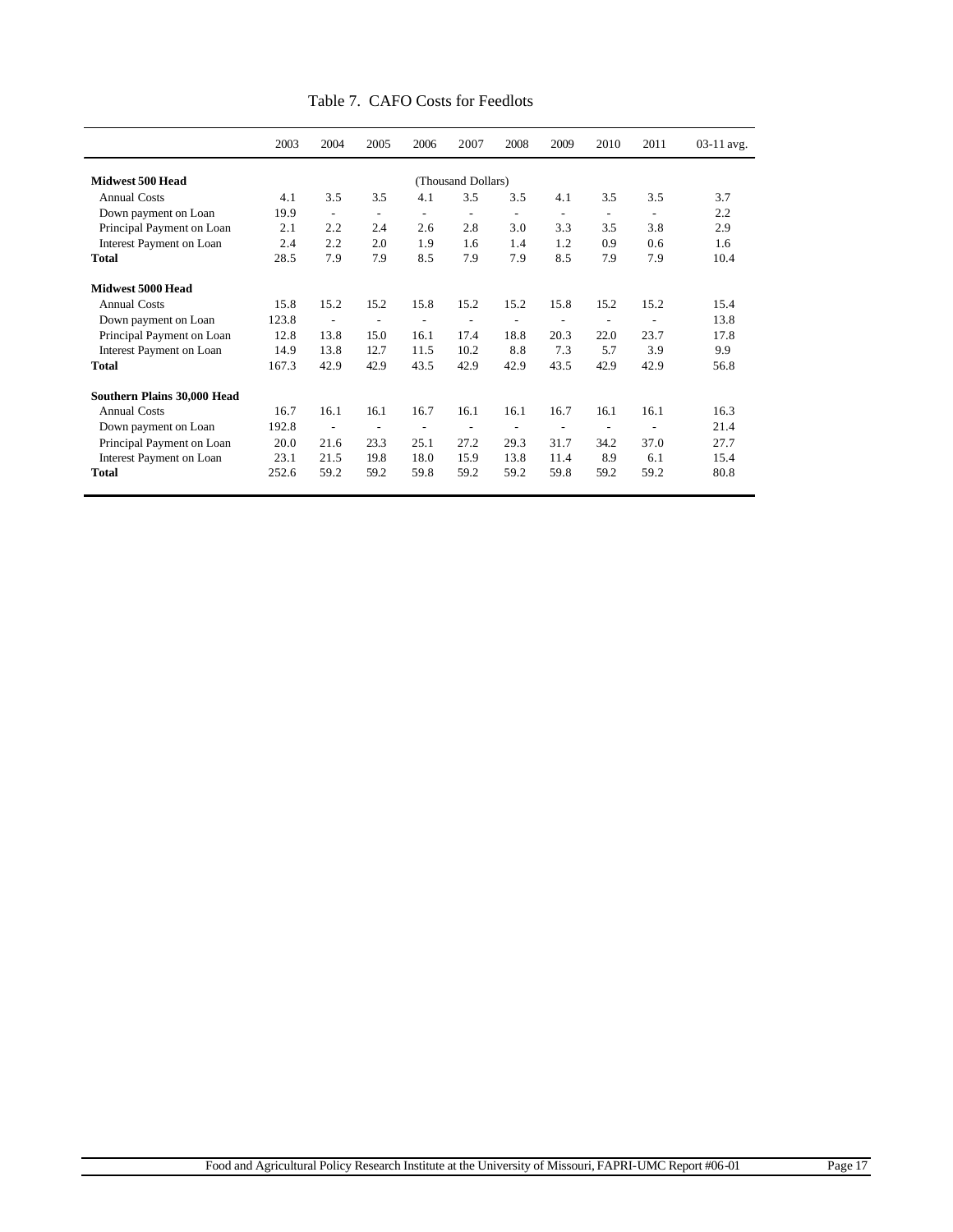|                                  | 500 Head Feedlot   |          | 5000 Head Feedlot  |           | 30,000 Head Feedlot |                 |  |
|----------------------------------|--------------------|----------|--------------------|-----------|---------------------|-----------------|--|
|                                  |                    | Midwest  |                    | Midwest   |                     | Southern Plains |  |
|                                  |                    |          |                    |           |                     |                 |  |
| <b>Net Cash Income</b>           |                    |          |                    |           |                     |                 |  |
| <b>Baseline</b>                  | \$                 | 20,780   | \$                 | 98,279    | \$                  | 721,838         |  |
| <b>CAFO</b>                      | \$                 | 15,736   | \$                 | 82,964    | \$                  | 846,983         |  |
| Change                           | $\mathbf{\hat{S}}$ | (5,044)  | $\mathbf{\hat{S}}$ | (15,315)  | \$                  | 125,145         |  |
| <b>Net Farm Income</b>           |                    |          |                    |           |                     |                 |  |
| <b>Baseline</b>                  | \$                 | 16,631   | \$                 | 60,229    | \$                  | 524,413         |  |
| <b>CAFO</b>                      | \$                 | 9,471    | \$                 | 31,761    | \$                  | 629,072         |  |
| Change                           | \$                 | (7,160)  | $\mathbf{\hat{S}}$ | (28, 468) | \$                  | 104,660         |  |
| <b>Ending Cash Balance</b>       |                    |          |                    |           |                     |                 |  |
| <b>Baseline</b>                  | \$                 | 8,175    | \$                 | 18,625    | \$                  | 588,667         |  |
| <b>CAFO</b>                      | \$                 | (4,045)  | \$                 | (34,906)  | \$                  | 644,898         |  |
| Change                           | \$                 | (12,220) | \$                 | (53, 531) | \$                  | 56,231          |  |
| Real Net Worth (1982 \$)         |                    |          |                    |           |                     |                 |  |
| <b>Baseline</b>                  | \$                 | 98,637   | \$                 | 642,191   | \$                  | 4,510,930       |  |
| <b>CAFO</b>                      | \$                 | 83,013   | \$                 | 579,643   | \$                  | 4,683,770       |  |
| Change                           | \$                 | (15,624) | \$                 | (62, 547) | \$                  | 172,840         |  |
| <b>Debt/Asset Ratio</b>          |                    |          |                    |           |                     |                 |  |
| <b>Baseline</b>                  |                    | 0.62     |                    | 0.73      |                     | 0.69            |  |
| <b>CAFO</b>                      |                    | 0.72     |                    | 0.78      |                     | 0.68            |  |
| Change                           |                    | 0.09     |                    | 0.05      |                     | $-0.01$         |  |
| <b>Rate of Return on Equity</b>  |                    |          |                    |           |                     |                 |  |
| <b>Baseline</b>                  |                    | 0.20     |                    | 0.14      |                     | 0.10            |  |
| <b>CAFO</b>                      |                    | 0.19     |                    | 0.13      |                     | 0.12            |  |
| Change                           |                    | $-0.01$  |                    | $-0.01$   |                     | 0.01            |  |
| $P(2010$ Net Farm Income $< 0$ ) |                    |          |                    |           |                     |                 |  |
| <b>Baseline</b>                  |                    | 0.38     |                    | 0.47      |                     | 0.43            |  |
| CAFO                             |                    | 0.44     |                    | 0.50      |                     | 0.42            |  |

#### Table 8. 2003-2011 Average Values for Feedlot Operations

#### **Dairy**

Table 9 provides the CAFO costs imposed on each of the six dairy operations that are a part of this study. Similar to the previous two commodities, Figure 7 shows that the proposed CAFO regulations have a greater effect on the small dairies in this study. Costs on the small farms increase in 2005 by over \$0.20 per hundredweight, yet milk prices rise by only \$0.05 per hundredweight in 2005.

Table 10 provides a summary of the impact of the proposed CAFO regulations on the six dairy operations. All six operations see a decline in net farm income on average over the period (year-by-year detail on these operations can be found in Appendix 3). Debt/asset ratios rise by 0.03 to 0.07 on average over the 2003 to 2011 period.

Again, the stochastic results affirm that small farms are more adversely affected under the proposed CAFO regulations. The probability of net farm income becoming negative increases by 13 percentage points on the 250 head operation, yet it rises by only 2 to 3 percentage points on the 500 and 1,000 head dairies.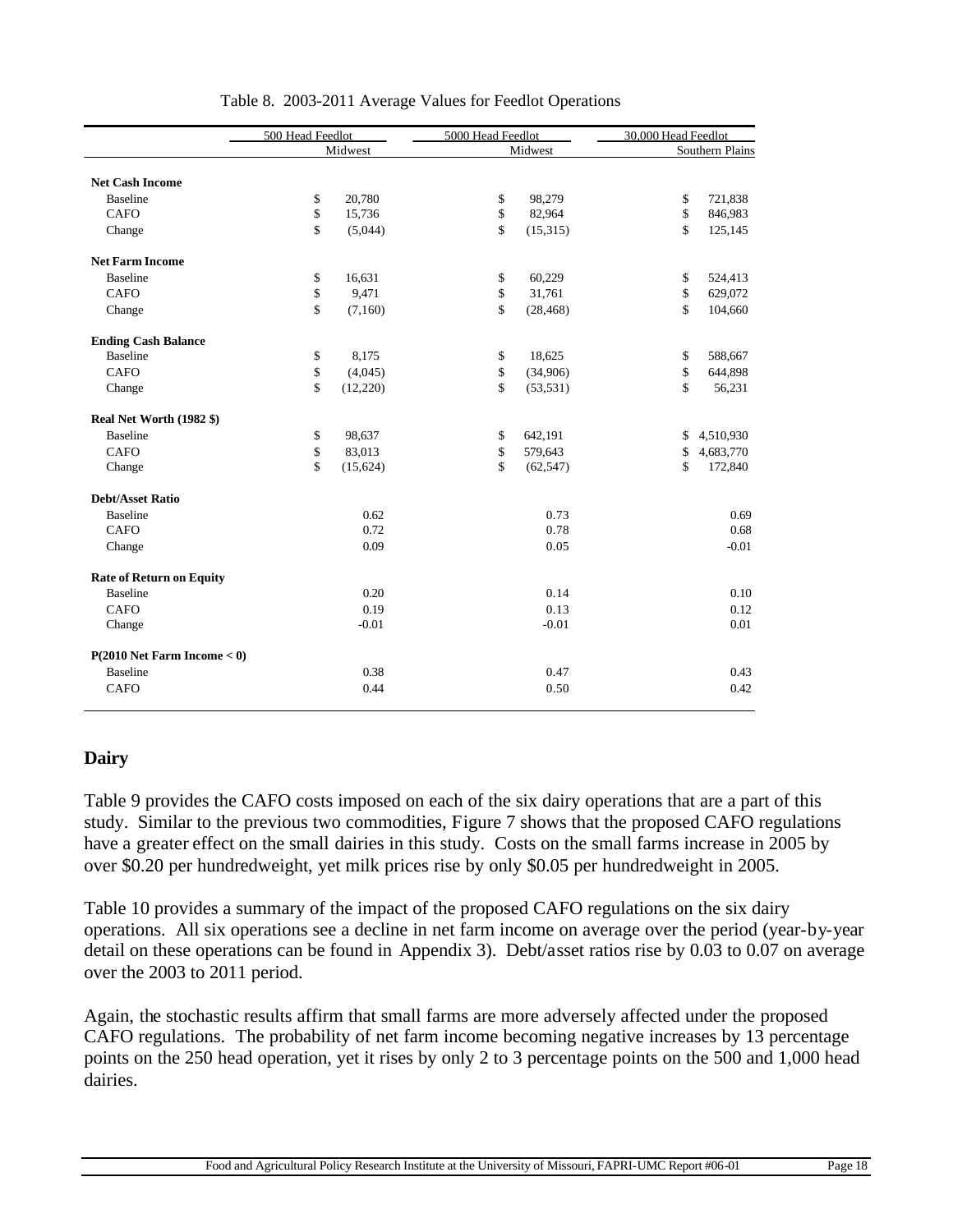

Table 9. CAFO Costs for Dairy Operations

|                                 | 2003  | 2004                     | 2005                     | 2006                     | 2007                     | 2008                     | 2009                     | 2010                     | 2011           | 03-11 avg. |
|---------------------------------|-------|--------------------------|--------------------------|--------------------------|--------------------------|--------------------------|--------------------------|--------------------------|----------------|------------|
| <b>Mid-Atlantic 250 Cows</b>    |       |                          |                          |                          | (Thousand Dollars)       |                          |                          |                          |                |            |
| <b>Annual Costs</b>             | 5.9   | 5.3                      | 5.3                      | 5.9                      | 5.3                      | 5.3                      | 5.9                      | 5.3                      | 5.3            | 5.5        |
| Down payment on Loan            | 34.0  | $\sim$                   | $\overline{a}$           | $\overline{a}$           | $\overline{\phantom{a}}$ | $\overline{\phantom{a}}$ | $\overline{\phantom{a}}$ | $\overline{\phantom{a}}$ | $\overline{a}$ | 3.8        |
| Principal Payment on Loan       | 3.5   | 3.8                      | 4.1                      | 4.4                      | 4.8                      | 5.2                      | 5.6                      | 6.0                      | 6.5            | 4.9        |
| Interest Payment on Loan        | 4.1   | 3.8                      | 3.5                      | 3.2                      | 2.8                      | 2.4                      | 2.0                      | 1.6                      | 1.1            | 2.7        |
| <b>Total</b>                    | 47.5  | 12.9                     | 12.9                     | 13.5                     | 12.9                     | 12.9                     | 13.5                     | 12.9                     | 12.9           | 16.9       |
| <b>Midwest 250 Cows</b>         |       |                          |                          |                          |                          |                          |                          |                          |                |            |
| <b>Annual Costs</b>             | 5.9   | 5.3                      | 5.3                      | 5.9                      | 5.3                      | 5.3                      | 5.9                      | 5.3                      | 5.3            | 5.5        |
| Down payment on Loan            | 34.0  | $\mathcal{L}$            | $\overline{a}$           | $\overline{\phantom{a}}$ | $\overline{a}$           | $\overline{a}$           | $\overline{\phantom{a}}$ | $\overline{\phantom{a}}$ | $\overline{a}$ | 3.8        |
| Principal Payment on Loan       | 3.5   | 3.8                      | 4.1                      | 4.4                      | 4.8                      | 5.2                      | 5.6                      | 6.0                      | 6.5            | 4.9        |
| <b>Interest Payment on Loan</b> | 4.1   | 3.8                      | 3.5                      | 3.2                      | 2.8                      | 2.4                      | 2.0                      | 1.6                      | 1.1            | 2.7        |
| <b>Total</b>                    | 47.5  | 12.9                     | 12.9                     | 13.5                     | 12.9                     | 12.9                     | 13.5                     | 12.9                     | 12.9           | 16.9       |
| <b>Central 500 Cows</b>         |       |                          |                          |                          |                          |                          |                          |                          |                |            |
| <b>Annual Costs</b>             | 6.0   | 5.4                      | 5.4                      | 6.0                      | 5.4                      | 5.4                      | 6.0                      | 5.4                      | 5.4            | 5.6        |
| Down payment on Loan            | 37.7  | $\sim$                   | $\overline{a}$           | $\overline{a}$           | $\overline{a}$           | $\overline{a}$           | $\overline{a}$           | $\overline{a}$           | $\overline{a}$ | 4.2        |
| Principal Payment on Loan       | 3.9   | 4.2                      | 4.5                      | 4.9                      | 5.3                      | 5.7                      | 6.2                      | 6.7                      | 7.2            | 5.4        |
| Interest Payment on Loan        | 4.5   | 4.2                      | 3.9                      | 3.5                      | 3.1                      | 2.7                      | 2.2                      | 1.7                      | 1.2            | 3.0        |
| Total                           | 52.1  | 13.8                     | 13.8                     | 14.4                     | 13.8                     | 13.8                     | 14.4                     | 13.8                     | 13.8           | 18.2       |
| <b>Mid-Atlantic 500 Cows</b>    |       |                          |                          |                          |                          |                          |                          |                          |                |            |
| <b>Annual Costs</b>             | 7.9   | 7.3                      | 7.3                      | 7.9                      | 7.3                      | 7.3                      | 7.9                      | 7.3                      | 7.3            | 7.5        |
| Down payment on Loan            | 50.3  | $\overline{\phantom{a}}$ | $\overline{\phantom{a}}$ | $\overline{\phantom{a}}$ | $\frac{1}{2}$            | $\overline{\phantom{a}}$ | $\overline{\phantom{a}}$ | $\overline{\phantom{a}}$ | $\overline{a}$ | 5.6        |
| Principal Payment on Loan       | 5.2   | 5.6                      | 6.1                      | 6.6                      | 7.1                      | 7.6                      | 8.3                      | 8.9                      | 9.6            | 7.2        |
| <b>Interest Payment on Loan</b> | 6.0   | 5.6                      | 5.2                      | 4.7                      | 4.2                      | 3.6                      | 3.0                      | 2.3                      | 1.6            | 4.0        |
| <b>Total</b>                    | 69.4  | 18.5                     | 18.5                     | 19.1                     | 18.5                     | 18.5                     | 19.1                     | 18.5                     | 18.5           | 24.3       |
| Pacific 1000 Cows               |       |                          |                          |                          |                          |                          |                          |                          |                |            |
| <b>Annual Costs</b>             | 10.7  | 10.1                     | 10.1                     | 10.7                     | 10.1                     | 10.1                     | 10.7                     | 10.1                     | 10.1           | 10.3       |
| Down payment on Loan            | 86.9  | $\overline{\phantom{a}}$ | $\overline{a}$           | $\overline{\phantom{a}}$ | $\overline{\phantom{0}}$ | $\overline{\phantom{a}}$ | $\overline{a}$           | $\frac{1}{2}$            | $\overline{a}$ | 9.7        |
| Principal Payment on Loan       | 9.0   | 9.7                      | 10.5                     | 11.3                     | 12.2                     | 13.2                     | 14.3                     | 15.4                     | 16.7           | 12.5       |
| Interest Payment on Loan        | 10.4  | 9.7                      | 8.9                      | 8.1                      | 7.2                      | 6.2                      | 5.1                      | 4.0                      | 2.8            | 6.9        |
| <b>Total</b>                    | 117.0 | 29.5                     | 29.5                     | 30.1                     | 29.5                     | 29.5                     | 30.1                     | 29.5                     | 29.5           | 39.4       |
| <b>Southern 1000 Cows</b>       |       |                          |                          |                          |                          |                          |                          |                          |                |            |
| <b>Annual Costs</b>             | 10.7  | 10.1                     | 10.1                     | 10.7                     | 10.1                     | 10.1                     | 10.7                     | 10.1                     | 10.1           | 10.3       |
| Down payment on Loan            | 86.9  | $\sim$                   | $\overline{a}$           | $\sim$                   | $\overline{a}$           | $\overline{a}$           | $\overline{a}$           | $\overline{a}$           | $\overline{a}$ | 9.7        |
| Principal Payment on Loan       | 9.0   | 9.7                      | 10.5                     | 11.3                     | 12.2                     | 13.2                     | 14.3                     | 15.4                     | 16.7           | 12.5       |
| Interest Payment on Loan        | 10.4  | 9.7                      | 8.9                      | 8.1                      | 7.2                      | 6.2                      | 5.1                      | 4.0                      | 2.8            | 6.9        |
| <b>Total</b>                    | 117.0 | 29.5                     | 29.5                     | 30.1                     | 29.5                     | 29.5                     | 30.1                     | 29.5                     | 29.5           | 39.4       |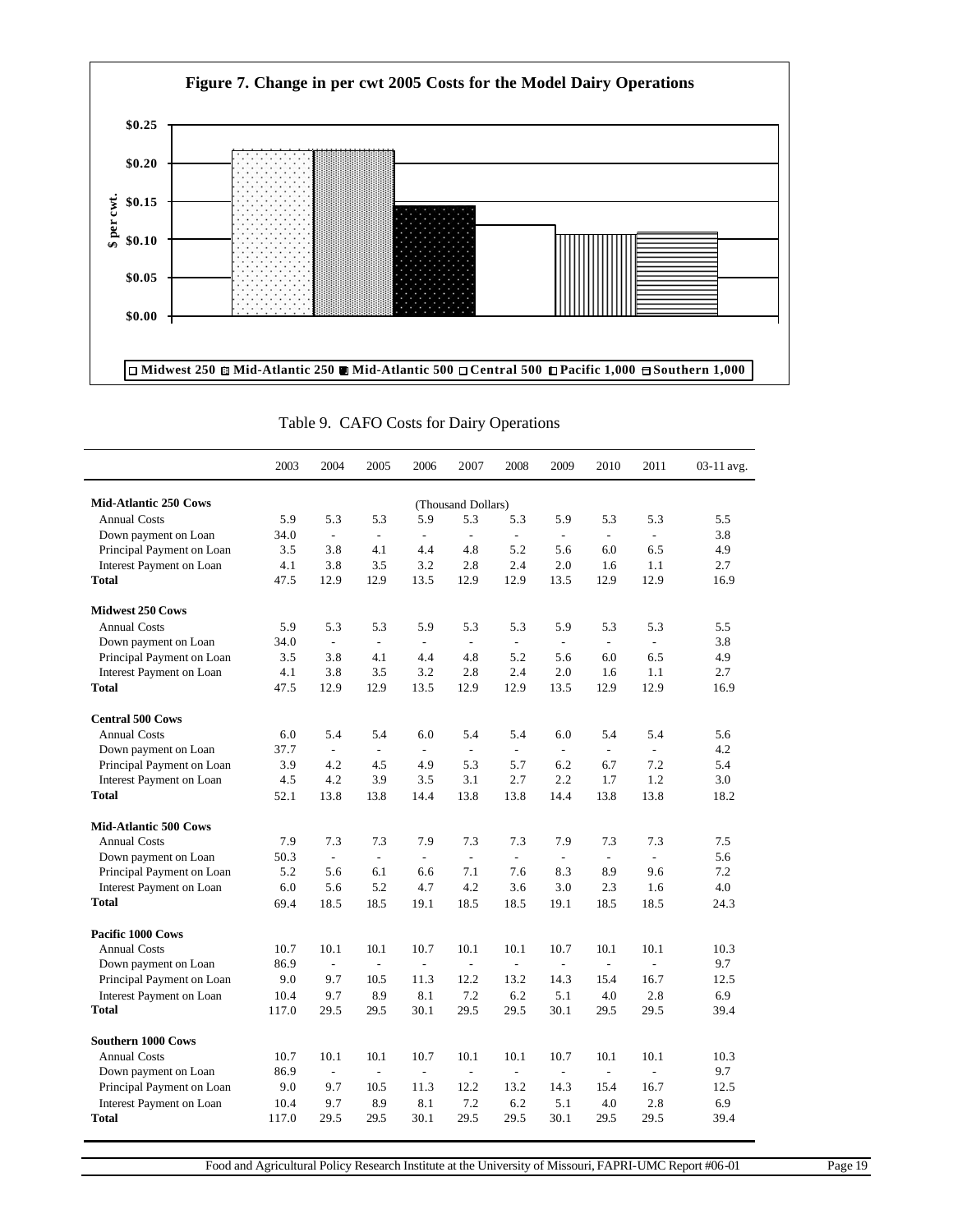|                                  | 250 Cow Operations |                |               | 500 Cow Operations |    |                |    |              | 1000 Cow Operations |               |               |           |
|----------------------------------|--------------------|----------------|---------------|--------------------|----|----------------|----|--------------|---------------------|---------------|---------------|-----------|
|                                  |                    | Mid-Atlantic   |               | Midwest            |    | Central        |    | Mid-Atlantic |                     | Pacific       |               | Southern  |
| <b>Net Cash Income</b>           |                    |                |               |                    |    |                |    |              |                     |               |               |           |
| <b>Baseline</b>                  | \$                 | 91.927         | \$            | 91.832             | \$ | 214,390        | \$ | 255,702      | \$                  | 598,027       | \$.           | 513,579   |
| CAFO                             | \$                 | 82,548         | \$            | 82,452             | \$ | 207,917        | \$ | 246,460      | \$                  | 587,648       | \$            | 501,665   |
| Change                           | \$                 | $(9,378)$ \$   |               | (9,380)            | \$ | $(6,473)$ \$   |    | (9,242)      | \$                  | $(10,379)$ \$ |               | (11,914)  |
| <b>Net Farm Income</b>           |                    |                |               |                    |    |                |    |              |                     |               |               |           |
| <b>Baseline</b>                  | \$                 | 46,218         | \$            | 46,124             | \$ | 120,140        | \$ | 161,452      | \$                  | 408,360       | $\mathbf{\$}$ | 323,913   |
| <b>CAFO</b>                      | \$                 | 33,232         | $\mathsf{\$}$ | 33,135             | \$ | 109,665        | \$ | 146,870      | \$                  | 388,748       | $\mathcal{S}$ | 302,765   |
| Change                           | \$                 | $(12,986)$ \$  |               | (12,989)           | \$ | $(10, 475)$ \$ |    | (14, 583)    | \$                  | $(19,613)$ \$ |               | (21, 148) |
| <b>Ending Cash Balance</b>       |                    |                |               |                    |    |                |    |              |                     |               |               |           |
| <b>Baseline</b>                  | \$                 | 31,653         | \$            | 31,555             | \$ | 53,200         | \$ | 104,441      | \$                  | 270,018 \$    |               | 164,282   |
| <b>CAFO</b>                      | \$                 | 12,200         | \$            | 12,114             | \$ | 36,679         | \$ | 72,188       | \$                  | 221,954       | \$            | 119,461   |
| Change                           | \$                 | $(19, 453)$ \$ |               | (19, 441)          | \$ | $(16,520)$ \$  |    | (32, 253)    | \$                  | $(48,065)$ \$ |               | (44, 821) |
| Real Net Worth (1982 \$)         |                    |                |               |                    |    |                |    |              |                     |               |               |           |
| <b>Baseline</b>                  | \$                 | 464.586        | \$            | 464,405            | \$ | 810.565        | \$ | 928,175      | \$                  | 1,887,841     | \$            | 1,668,350 |
| CAFO                             | \$                 | 437,102        | \$            | 436,917            | \$ | 789,142        | \$ | 899,817      | \$                  | 1,850,610     | $\mathbf{s}$  | 1,628,047 |
| Change                           | \$                 | $(27, 484)$ \$ |               | (27, 488)          | \$ | $(21, 424)$ \$ |    | (28, 358)    | \$                  | $(37,230)$ \$ |               | (40,303)  |
| <b>Debt/Asset Ratio</b>          |                    |                |               |                    |    |                |    |              |                     |               |               |           |
| <b>Baseline</b>                  |                    | 0.36           |               | 0.36               |    | 0.42           |    | 0.34         |                     | 0.33          |               | 0.39      |
| <b>CAFO</b>                      |                    | 0.43           |               | 0.43               |    | 0.45           |    | 0.38         |                     | 0.36          |               | 0.43      |
| Change                           |                    | 0.07           |               | 0.07               |    | 0.03           |    | 0.04         |                     | 0.03          |               | 0.03      |
| <b>Rate of Return on Equity</b>  |                    |                |               |                    |    |                |    |              |                     |               |               |           |
| <b>Baseline</b>                  |                    | 0.08           |               | 0.08               |    | 0.14           |    | 0.15         |                     | 0.18          |               | 0.17      |
| CAFO                             |                    | 0.07           |               | 0.07               |    | 0.13           |    | 0.14         |                     | 0.18          |               | 0.16      |
| Change                           |                    | $-0.02$        |               | $-0.02$            |    | $-0.01$        |    | $-0.01$      |                     | 0.00          |               | $-0.01$   |
| $P(2010$ Net Farm Income $< 0$ ) |                    |                |               |                    |    |                |    |              |                     |               |               |           |
| <b>Baseline</b>                  |                    | 0.28           |               | 0.28               |    | 0.23           |    | 0.13         |                     | 0.06          |               | 0.13      |
| <b>CAFO</b>                      |                    | 0.35           |               | 0.35               |    | 0.25           |    | 0.16         |                     | 0.08          |               | 0.16      |

## Table 10. 2003-2011 Average Values for Dairy Operations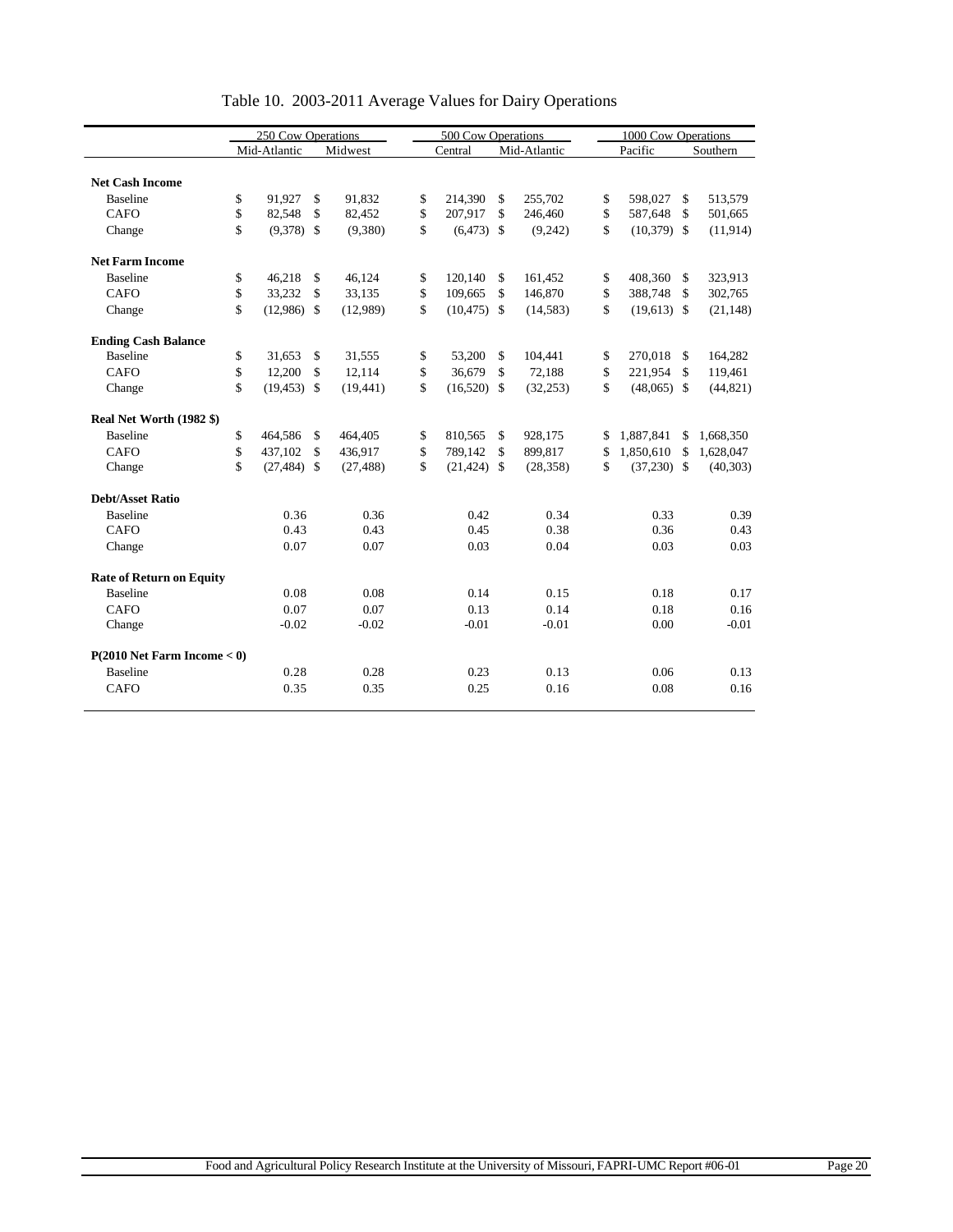# **SUMMARY**

In summary, there are several areas of concern associated with EPA's analysis of the implementation of the proposed regulation. These range from the way in which they tracked the cost components to their basic approach related to the financial viability of the respective operations. Specifics associated with these particular areas are addressed in the paper.

At the sector level, the analysis is largely in agreement with EPA's own analysis. The added costs associated with regulatory compliance will, eventually, be reflected in higher prices in the respective sector. What is important to understand however, is how those higher prices are realized. Higher prices at the retail level only derive from changes in the supply and utilization of the respective commodity and reduced supplies in these sectors come primarily from reduced farm numbers. To put it in one sentence, application of the proposed regulations will lead to a reduction of farm numbers. The farm-level analysis discussed elsewhere suggests, in general, that the smaller producers will be the ones faced with the greatest financial stress.

One of the primary foci of this report however, is to provide the EPA with an alternative methodology for determining the financial impacts of the proposed CAFO regulations on the livestock industry. It is suggested that future analyses recognize that production decisions are typically made on an enterprise and not a whole-farm basis. As such, it is important to understand the economic implications given hog operation revenues, for example, and not those associated with combined crop and livestock receipts. If one portion of the farming operation is not profitable, producers will more than likely abandon that particular enterprise and shift to more profitable activities. In short, if producing hogs costs too much, an operation with a large land base will likely give up hog production and focus on crops.

This enterprise-based approach to examining the financial implication of the additional costs of regulatory compliance has been accepted by many industry experts over the farm-level analysis performed by EPA. Due to time constraints, this report details application of the enterprise approach on a limited number of production systems. However, the same methodology can easily be extended to handle a broader cross-section of operations.

The proposed CAFO regulations are complex. It takes careful examination of the proposed regulations to determine the effect on a particular operation. Therefore, the generalizations reached in this study may not be reflective of the impact any given operation will face. The current environmental practices and financial position of the operation will certainly influence the effect of the proposed regulations.

In closing, the staff at EPA should again be complemented for their work in ensuring that the analysts involved in this study understood the EPA analytical effort. Without their help, this study would have been virtually impossible.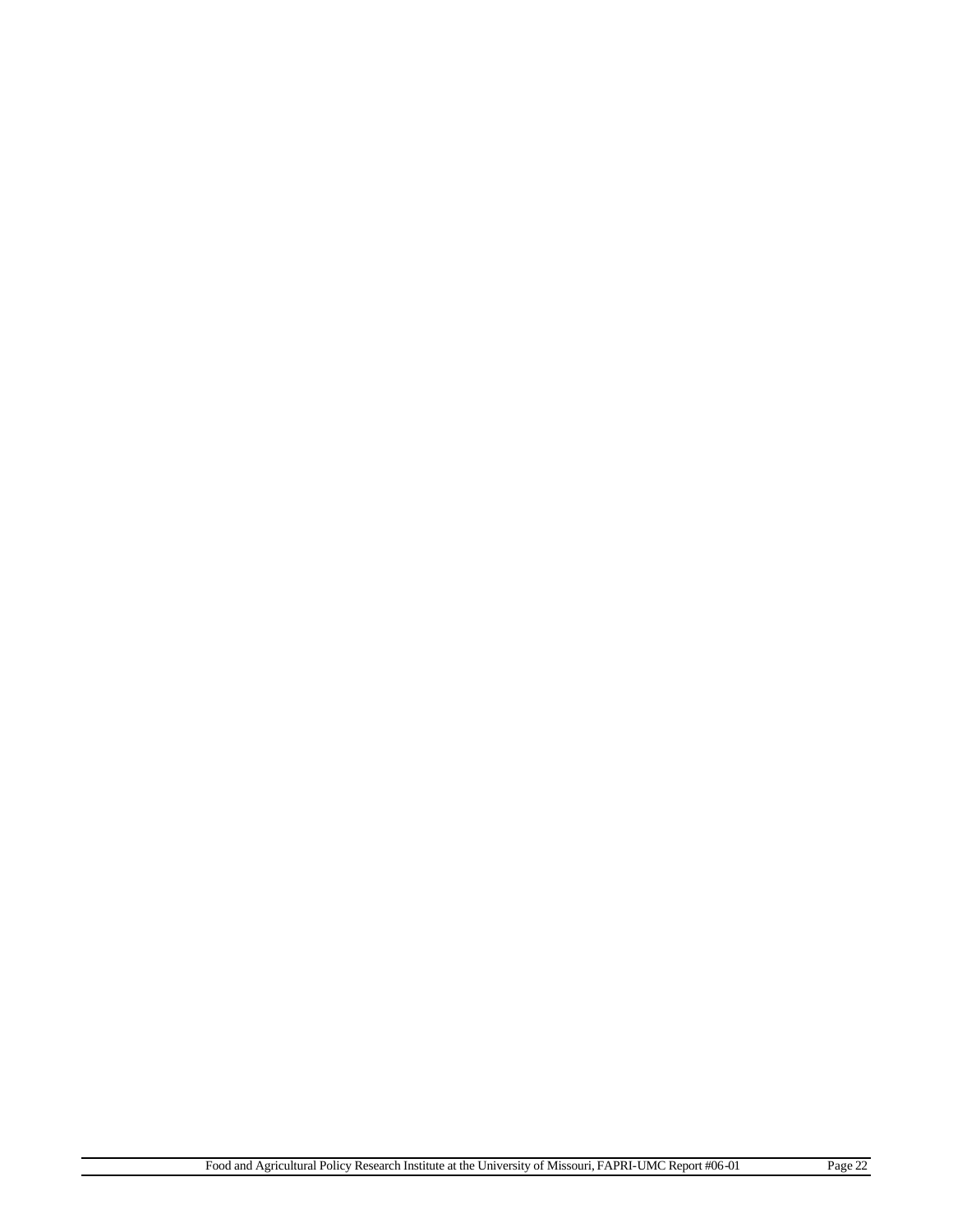# APPENDIX 1. SWINE RESULTS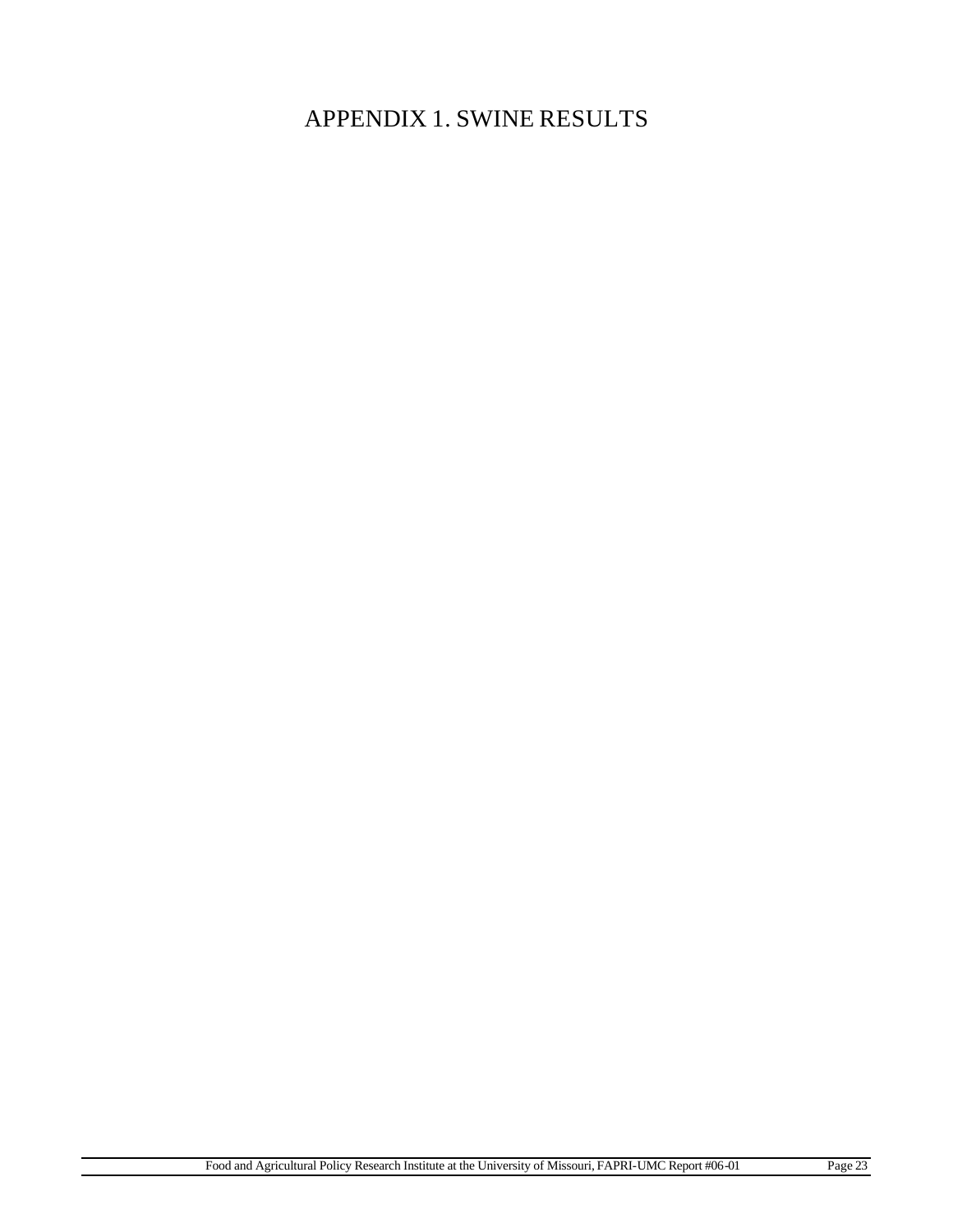|                                 | 2002           | 2003    | 2004    | 2005      | 2006                | 2007           | 2008                     | 2009    | 2010    | 2011    | 03-11 avg |
|---------------------------------|----------------|---------|---------|-----------|---------------------|----------------|--------------------------|---------|---------|---------|-----------|
| <b>CAFO</b> Costs               |                |         |         |           | (Thousand Dollars)  |                |                          |         |         |         |           |
| <b>Annual Costs</b>             | ÷,             | 5.1     | 5.1     | 5.1       | 5.1                 | 5.1            | 5.1                      | 5.1     | 5.1     | 5.1     | 5.1       |
| Down payment on Loan            | ÷,             | 38.1    | ä,      | $\bar{a}$ | $\bar{\phantom{a}}$ | $\blacksquare$ | $\overline{\phantom{a}}$ | ä,      | $\Box$  |         | 4.2       |
| Principal Payment on Loan       | L.             | 3.8     | 4.1     | 4.5       | 4.9                 | 5.3            | 5.8                      | 6.3     | 6.9     | 7.5     | 5.4       |
| Interest Payment on Loan        | ÷,             | 5.1     | 4.8     | 4.4       | 4.0                 | 3.6            | 3.1                      | 2.6     | 2.0     | 1.4     | 3.5       |
| <b>Total</b>                    | L.             | 52.1    | 14.0    | 14.0      | 14.0                | 14.0           | 14.0                     | 14.0    | 14.0    | 14.0    | 18.3      |
| <b>Total Receipts</b>           |                |         |         |           |                     |                |                          |         |         |         |           |
| Base                            | 229.1          | 253.9   | 269.8   | 248.8     | 232.1               | 261.7          | 281.1                    | 254.7   | 243.3   | 277.2   | 258.1     |
| <b>CAFO</b>                     | 229.1          | 254.7   | 272.8   | 253.6     | 237.1               | 266.5          | 285.9                    | 259.9   | 248.8   | 282.8   | 262.4     |
| Change                          | $\blacksquare$ | 0.8     | 3.0     | 4.8       | 5.0                 | 4.8            | 4.8                      | 5.2     | 5.5     | 5.5     | 4.4       |
| <b>Total Expenses</b>           |                |         |         |           |                     |                |                          |         |         |         |           |
| Base                            | 229.6          | 232.5   | 235.0   | 236.7     | 238.1               | 243.9          | 246.9                    | 246.5   | 246.9   | 252.1   | 242.1     |
| <b>CAFO</b>                     | 229.6          | 242.7   | 248.6   | 250.3     | 253.0               | 259.3          | 262.8                    | 262.0   | 263.0   | 268.9   | 256.7     |
| Change                          |                | 10.3    | 13.6    | 13.6      | 14.9                | 15.4           | 15.9                     | 15.5    | 16.1    | 16.8    | 14.7      |
| <b>Net Cash Income</b>          |                |         |         |           |                     |                |                          |         |         |         |           |
| Base                            | (0.5)          | 21.4    | 34.8    | 12.1      | (6.0)               | 17.9           | 34.2                     | 8.2     | (3.6)   | 25.1    | 16.0      |
| CAFO                            | (0.5)          | 11.9    | 24.2    | 3.3       | (15.9)              | 7.2            | 23.1                     | (2.1)   | (14.2)  | 13.8    | 5.7       |
| Change                          | ä,             | (9.5)   | (10.6)  | (8.8)     | (10.0)              | (10.7)         | (11.1)                   | (10.3)  | (10.6)  | (11.3)  | (10.3)    |
| <b>Net Farm Income</b>          |                |         |         |           |                     |                |                          |         |         |         |           |
| Base                            | (13.6)         | 8.3     | 21.7    | (1.0)     | (19.0)              | 4.8            | 21.1                     | (4.9)   | (16.7)  | 12.0    | 2.9       |
| <b>CAFO</b>                     | (13.6)         | (6.9)   | 5.4     | (15.5)    | (34.7)              | (11.6)         | 4.3                      | (20.9)  | (33.0)  | (5.0)   | (13.1)    |
| Change                          | ä,             | (15.2)  | (16.3)  | (14.5)    | (15.7)              | (16.4)         | (16.8)                   | (16.0)  | (16.3)  | (17.0)  | (16.0)    |
| <b>Ending Cash Balance</b>      |                |         |         |           |                     |                |                          |         |         |         |           |
| Base                            | (2.2)          | 3.3     | 12.5    | (10.5)    | (29.4)              | (7.1)          | 13.6                     | 6.4     | (4.7)   | 11.8    | (0.5)     |
| <b>CAFO</b>                     | (2.2)          | (46.7)  | 1.6     | (34.6)    | (44.2)              | (23.1)         | 3.4                      | (17.6)  | (28.6)  | (1.4)   | (21.2)    |
| Change                          | $\overline{a}$ | (49.9)  | (10.9)  | (24.1)    | (14.8)              | (16.0)         | (10.2)                   | (24.0)  | (23.9)  | (13.3)  | (20.8)    |
| Real Net Worth (1982 \$)        |                |         |         |           |                     |                |                          |         |         |         |           |
| Base                            | 140.7          | 142.9   | 151.3   | 152.5     | 142.7               | 130.1          | 131.6                    | 118.9   | 104.4   | 105.1   | 131.1     |
| CAFO                            | 140.7          | 164.1   | 130.8   | 135.6     | 108.4               | 85.8           | 70.3                     | 58.4    | 36.5    | 16.5    | 89.6      |
| Change                          | L.             | 21.2    | (20.4)  | (17.0)    | (34.3)              | (44.4)         | (61.3)                   | (60.5)  | (67.9)  | (88.5)  | (41.5)    |
| <b>Debt/Asset Ratio</b>         |                |         |         |           |                     |                |                          |         |         |         |           |
| Base                            | 0.40           | 0.37    | 0.33    | 0.32      | 0.32                | 0.36           | 0.36                     | 0.35    | 0.37    | 0.37    | 0.35      |
| CAFO                            | 0.40           | 0.44    | 0.53    | 0.52      | 0.58                | 0.65           | 0.71                     | 0.73    | 0.82    | 0.91    | 0.65      |
| Change                          | 0.00           | 0.06    | 0.20    | 0.19      | 0.26                | 0.30           | 0.35                     | 0.38    | 0.45    | 0.54    | 0.30      |
| <b>Rate of Return on Equity</b> |                |         |         |           |                     |                |                          |         |         |         |           |
| Base                            | $-0.04$        | 0.07    | 0.13    | 0.02      | $-0.07$             | 0.05           | 0.14                     | 0.00    | $-0.07$ | 0.10    | 0.04      |
| <b>CAFO</b>                     | $-0.04$        | $-0.01$ | 0.05    | $-0.06$   | $-0.17$             | $-0.05$        | 0.08                     | $-0.16$ | $-0.38$ | 0.00    | $-0.08$   |
| Change                          | 0.00           | $-0.08$ | $-0.08$ | $-0.07$   | $-0.10$             | $-0.10$        | $-0.05$                  | $-0.16$ | $-0.32$ | $-0.10$ | $-0.12$   |

Appendix Table 1.1 Mid-Atlantic 150 Sow Operation

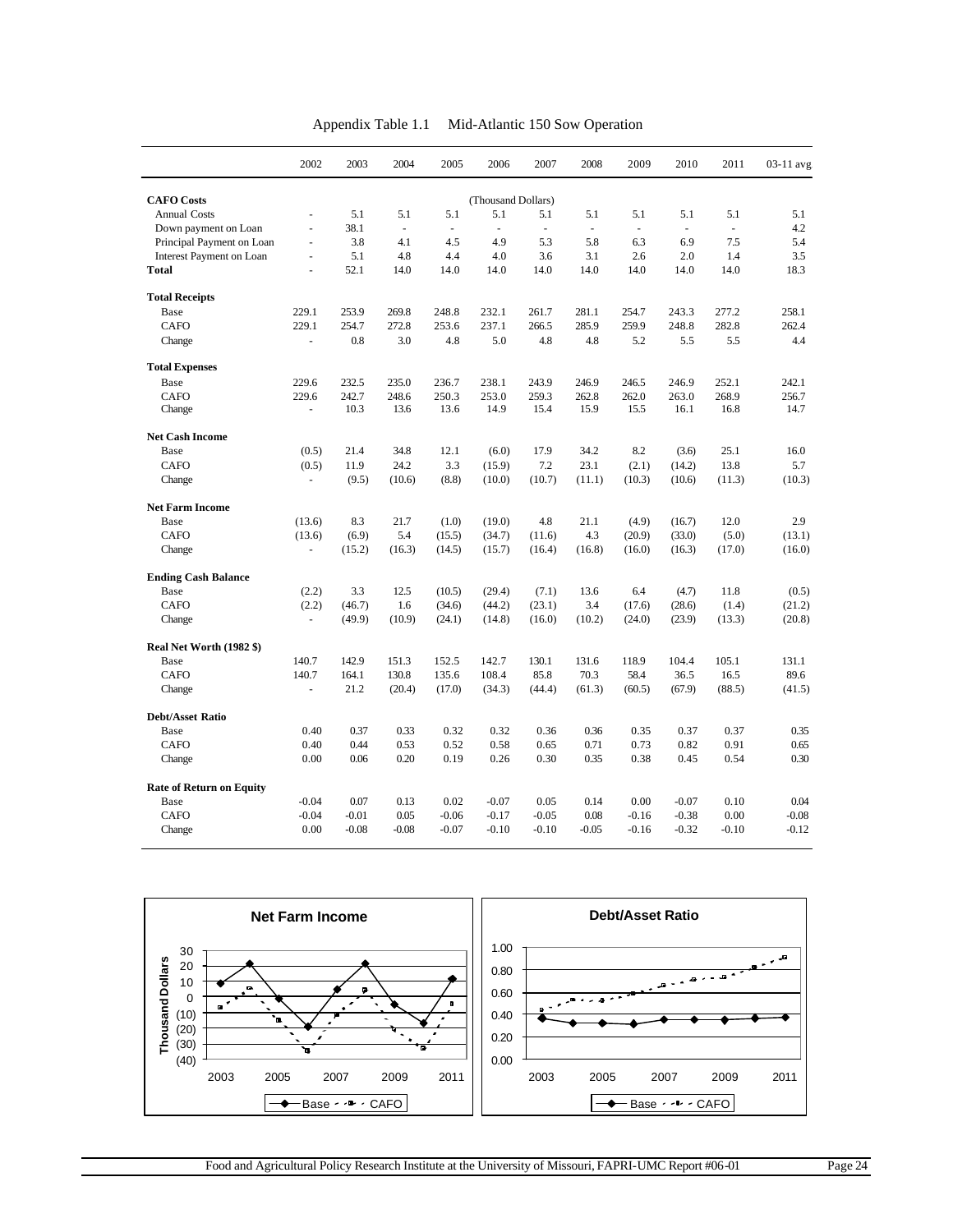| 2010<br>40%<br>50%<br>10%<br>20%<br>30%<br>60%<br>70%<br>80%<br><b>Total Receipts</b><br>(Thousand Dollars)<br>207.7<br>229.2<br>265.5<br>279.0<br>Base<br>243.3<br>221.7<br>236.4<br>243.9<br>249.7<br>256.9<br><b>CAFO</b><br>248.8<br>213.2<br>227.2<br>241.9<br>249.4<br>255.2<br>262.4<br>271.1<br>234.7<br>284.5<br>5.5<br>5.5<br>5.5<br>5.5<br>5.5<br>Change<br>5.5<br>5.5<br>5.5<br>5.5<br>5.5<br>270.8<br>Base<br>246.9<br>227.6<br>234.2<br>238.9<br>242.3<br>246.7<br>250.8<br>255.3<br>262.3<br><b>CAFO</b><br>243.5<br>249.9<br>258.0<br>278.0<br>263.0<br>254.0<br>262.2<br>266.3<br>271.1<br>286.6<br>16.1<br>15.9<br>15.7<br>15.1<br>15.4<br>15.6<br>15.8<br>15.7<br>15.9<br>15.8<br>Change<br>Base<br>20.9<br>36.8<br>(3.6)<br>(43.6)<br>(32.2)<br>(22.2)<br>(15.4)<br>(8.1)<br>1.9<br>12.3<br>2.1<br><b>CAFO</b><br>(53.2)<br>(32.1)<br>(25.6)<br>(17.9)<br>(8.1)<br>26.3<br>(14.2)<br>(41.9)<br>11.0<br>Change<br>(10.6)<br>(9.6)<br>(9.7)<br>(9.9)<br>(10.2)<br>(10.1)<br>(9.8)<br>(10.0)<br>(10.0)<br>7.9<br>23.7<br>Base<br>(16.7)<br>(45.3)<br>(35.3)<br>(28.5)<br>(21.1)<br>(11.1)<br>(0.8)<br>(56.7)<br><b>CAFO</b><br>(60.7)<br>7.6<br>(33.0)<br>(72.0)<br>(50.9)<br>(44.4)<br>(36.7)<br>(26.9)<br>(16.7)<br>(7.8)<br>Change<br>(16.3)<br>(15.4)<br>(15.4)<br>(15.8)<br>(15.5)<br>(15.8)<br>(15.9)<br>(15.7)<br>(15.6)<br><b>Ending Cash Balance</b><br>Base<br>(4.7)<br>(27.1)<br>(19.6)<br>4.4<br>12.6<br>20.4<br>28.6<br>(37.3)<br>(11.5)<br>(1.8)<br><b>CAFO</b><br>(5.1)<br>2.1<br>10.9<br>(63.2)<br>(51.1)<br>(42.6)<br>(36.4)<br>(27.1)<br>(17.1)<br>(28.6)<br>(23.9)<br>(26.0)<br>(24.0)<br>(23.1)<br>(24.9)<br>(25.3)<br>(21.5)<br>(17.8)<br>(18.3)<br>Change<br>Real Net Worth (1982 \$)<br>104.4<br>56.9<br>73.7<br>83.5<br>90.2<br>97.3<br>104.0<br>110.8<br>118.7<br>131.9<br>Base<br>36.5<br>52.3<br><b>CAFO</b><br>(11.4)<br>4.9<br>14.7<br>21.1<br>29.7<br>37.4<br>44.6<br>64.8<br>(67.9)<br>(68.3)<br>(68.7)<br>(68.8)<br>(69.1)<br>(67.6)<br>(66.5)<br>(66.2)<br>Change<br>(66.4)<br>0.37<br>0.31<br>0.38<br>0.44<br>0.47<br>0.51<br>Base<br>0.24<br>0.35<br>0.57<br><b>CAFO</b><br>0.81<br>0.82<br>0.67<br>0.74<br>0.77<br>0.85<br>0.90<br>0.93<br>0.97<br>0.43<br>0.42<br>0.45<br>0.43<br>0.43<br>0.42<br>0.42<br>0.42<br>0.41<br>Change<br><b>Rate of Return on Equity</b><br>$-0.07$<br>$-0.38$<br>$-0.27$<br>$-0.19$<br>$-0.15$<br>$-0.10$<br>$-0.04$<br>0.03<br>0.08<br>Base<br><b>CAFO</b><br>$-0.38$<br>$-0.87$<br>$-0.67$<br>$-0.53$<br>$-0.37$<br>$-0.23$<br>$-0.10$<br>0.10<br>$-1.55$<br>$-0.32$<br>$-1.17$<br>$-0.61$<br>$-0.48$<br>$-0.38$<br>$-0.28$<br>$-0.19$<br>$-0.13$<br>0.02<br>0.29<br>Change |                         |  |  | - Percentiles - - |  |        |
|-----------------------------------------------------------------------------------------------------------------------------------------------------------------------------------------------------------------------------------------------------------------------------------------------------------------------------------------------------------------------------------------------------------------------------------------------------------------------------------------------------------------------------------------------------------------------------------------------------------------------------------------------------------------------------------------------------------------------------------------------------------------------------------------------------------------------------------------------------------------------------------------------------------------------------------------------------------------------------------------------------------------------------------------------------------------------------------------------------------------------------------------------------------------------------------------------------------------------------------------------------------------------------------------------------------------------------------------------------------------------------------------------------------------------------------------------------------------------------------------------------------------------------------------------------------------------------------------------------------------------------------------------------------------------------------------------------------------------------------------------------------------------------------------------------------------------------------------------------------------------------------------------------------------------------------------------------------------------------------------------------------------------------------------------------------------------------------------------------------------------------------------------------------------------------------------------------------------------------------------------------------------------------------------------------------------------------------------------------------------------------------------------------------------------------------------------------------------------------------------------------------------------------------------------------------------------------------------------------------------------------------------------------------------|-------------------------|--|--|-------------------|--|--------|
|                                                                                                                                                                                                                                                                                                                                                                                                                                                                                                                                                                                                                                                                                                                                                                                                                                                                                                                                                                                                                                                                                                                                                                                                                                                                                                                                                                                                                                                                                                                                                                                                                                                                                                                                                                                                                                                                                                                                                                                                                                                                                                                                                                                                                                                                                                                                                                                                                                                                                                                                                                                                                                                                 |                         |  |  |                   |  | 90%    |
|                                                                                                                                                                                                                                                                                                                                                                                                                                                                                                                                                                                                                                                                                                                                                                                                                                                                                                                                                                                                                                                                                                                                                                                                                                                                                                                                                                                                                                                                                                                                                                                                                                                                                                                                                                                                                                                                                                                                                                                                                                                                                                                                                                                                                                                                                                                                                                                                                                                                                                                                                                                                                                                                 |                         |  |  |                   |  |        |
|                                                                                                                                                                                                                                                                                                                                                                                                                                                                                                                                                                                                                                                                                                                                                                                                                                                                                                                                                                                                                                                                                                                                                                                                                                                                                                                                                                                                                                                                                                                                                                                                                                                                                                                                                                                                                                                                                                                                                                                                                                                                                                                                                                                                                                                                                                                                                                                                                                                                                                                                                                                                                                                                 |                         |  |  |                   |  |        |
|                                                                                                                                                                                                                                                                                                                                                                                                                                                                                                                                                                                                                                                                                                                                                                                                                                                                                                                                                                                                                                                                                                                                                                                                                                                                                                                                                                                                                                                                                                                                                                                                                                                                                                                                                                                                                                                                                                                                                                                                                                                                                                                                                                                                                                                                                                                                                                                                                                                                                                                                                                                                                                                                 |                         |  |  |                   |  |        |
|                                                                                                                                                                                                                                                                                                                                                                                                                                                                                                                                                                                                                                                                                                                                                                                                                                                                                                                                                                                                                                                                                                                                                                                                                                                                                                                                                                                                                                                                                                                                                                                                                                                                                                                                                                                                                                                                                                                                                                                                                                                                                                                                                                                                                                                                                                                                                                                                                                                                                                                                                                                                                                                                 |                         |  |  |                   |  |        |
|                                                                                                                                                                                                                                                                                                                                                                                                                                                                                                                                                                                                                                                                                                                                                                                                                                                                                                                                                                                                                                                                                                                                                                                                                                                                                                                                                                                                                                                                                                                                                                                                                                                                                                                                                                                                                                                                                                                                                                                                                                                                                                                                                                                                                                                                                                                                                                                                                                                                                                                                                                                                                                                                 |                         |  |  |                   |  |        |
|                                                                                                                                                                                                                                                                                                                                                                                                                                                                                                                                                                                                                                                                                                                                                                                                                                                                                                                                                                                                                                                                                                                                                                                                                                                                                                                                                                                                                                                                                                                                                                                                                                                                                                                                                                                                                                                                                                                                                                                                                                                                                                                                                                                                                                                                                                                                                                                                                                                                                                                                                                                                                                                                 | <b>Total Expenses</b>   |  |  |                   |  |        |
|                                                                                                                                                                                                                                                                                                                                                                                                                                                                                                                                                                                                                                                                                                                                                                                                                                                                                                                                                                                                                                                                                                                                                                                                                                                                                                                                                                                                                                                                                                                                                                                                                                                                                                                                                                                                                                                                                                                                                                                                                                                                                                                                                                                                                                                                                                                                                                                                                                                                                                                                                                                                                                                                 |                         |  |  |                   |  |        |
|                                                                                                                                                                                                                                                                                                                                                                                                                                                                                                                                                                                                                                                                                                                                                                                                                                                                                                                                                                                                                                                                                                                                                                                                                                                                                                                                                                                                                                                                                                                                                                                                                                                                                                                                                                                                                                                                                                                                                                                                                                                                                                                                                                                                                                                                                                                                                                                                                                                                                                                                                                                                                                                                 |                         |  |  |                   |  |        |
|                                                                                                                                                                                                                                                                                                                                                                                                                                                                                                                                                                                                                                                                                                                                                                                                                                                                                                                                                                                                                                                                                                                                                                                                                                                                                                                                                                                                                                                                                                                                                                                                                                                                                                                                                                                                                                                                                                                                                                                                                                                                                                                                                                                                                                                                                                                                                                                                                                                                                                                                                                                                                                                                 |                         |  |  |                   |  |        |
|                                                                                                                                                                                                                                                                                                                                                                                                                                                                                                                                                                                                                                                                                                                                                                                                                                                                                                                                                                                                                                                                                                                                                                                                                                                                                                                                                                                                                                                                                                                                                                                                                                                                                                                                                                                                                                                                                                                                                                                                                                                                                                                                                                                                                                                                                                                                                                                                                                                                                                                                                                                                                                                                 | <b>Net Cash Income</b>  |  |  |                   |  |        |
|                                                                                                                                                                                                                                                                                                                                                                                                                                                                                                                                                                                                                                                                                                                                                                                                                                                                                                                                                                                                                                                                                                                                                                                                                                                                                                                                                                                                                                                                                                                                                                                                                                                                                                                                                                                                                                                                                                                                                                                                                                                                                                                                                                                                                                                                                                                                                                                                                                                                                                                                                                                                                                                                 |                         |  |  |                   |  |        |
|                                                                                                                                                                                                                                                                                                                                                                                                                                                                                                                                                                                                                                                                                                                                                                                                                                                                                                                                                                                                                                                                                                                                                                                                                                                                                                                                                                                                                                                                                                                                                                                                                                                                                                                                                                                                                                                                                                                                                                                                                                                                                                                                                                                                                                                                                                                                                                                                                                                                                                                                                                                                                                                                 |                         |  |  |                   |  |        |
|                                                                                                                                                                                                                                                                                                                                                                                                                                                                                                                                                                                                                                                                                                                                                                                                                                                                                                                                                                                                                                                                                                                                                                                                                                                                                                                                                                                                                                                                                                                                                                                                                                                                                                                                                                                                                                                                                                                                                                                                                                                                                                                                                                                                                                                                                                                                                                                                                                                                                                                                                                                                                                                                 |                         |  |  |                   |  | (10.4) |
|                                                                                                                                                                                                                                                                                                                                                                                                                                                                                                                                                                                                                                                                                                                                                                                                                                                                                                                                                                                                                                                                                                                                                                                                                                                                                                                                                                                                                                                                                                                                                                                                                                                                                                                                                                                                                                                                                                                                                                                                                                                                                                                                                                                                                                                                                                                                                                                                                                                                                                                                                                                                                                                                 | <b>Net Farm Income</b>  |  |  |                   |  |        |
|                                                                                                                                                                                                                                                                                                                                                                                                                                                                                                                                                                                                                                                                                                                                                                                                                                                                                                                                                                                                                                                                                                                                                                                                                                                                                                                                                                                                                                                                                                                                                                                                                                                                                                                                                                                                                                                                                                                                                                                                                                                                                                                                                                                                                                                                                                                                                                                                                                                                                                                                                                                                                                                                 |                         |  |  |                   |  |        |
|                                                                                                                                                                                                                                                                                                                                                                                                                                                                                                                                                                                                                                                                                                                                                                                                                                                                                                                                                                                                                                                                                                                                                                                                                                                                                                                                                                                                                                                                                                                                                                                                                                                                                                                                                                                                                                                                                                                                                                                                                                                                                                                                                                                                                                                                                                                                                                                                                                                                                                                                                                                                                                                                 |                         |  |  |                   |  |        |
|                                                                                                                                                                                                                                                                                                                                                                                                                                                                                                                                                                                                                                                                                                                                                                                                                                                                                                                                                                                                                                                                                                                                                                                                                                                                                                                                                                                                                                                                                                                                                                                                                                                                                                                                                                                                                                                                                                                                                                                                                                                                                                                                                                                                                                                                                                                                                                                                                                                                                                                                                                                                                                                                 |                         |  |  |                   |  | (16.2) |
|                                                                                                                                                                                                                                                                                                                                                                                                                                                                                                                                                                                                                                                                                                                                                                                                                                                                                                                                                                                                                                                                                                                                                                                                                                                                                                                                                                                                                                                                                                                                                                                                                                                                                                                                                                                                                                                                                                                                                                                                                                                                                                                                                                                                                                                                                                                                                                                                                                                                                                                                                                                                                                                                 |                         |  |  |                   |  |        |
|                                                                                                                                                                                                                                                                                                                                                                                                                                                                                                                                                                                                                                                                                                                                                                                                                                                                                                                                                                                                                                                                                                                                                                                                                                                                                                                                                                                                                                                                                                                                                                                                                                                                                                                                                                                                                                                                                                                                                                                                                                                                                                                                                                                                                                                                                                                                                                                                                                                                                                                                                                                                                                                                 |                         |  |  |                   |  |        |
|                                                                                                                                                                                                                                                                                                                                                                                                                                                                                                                                                                                                                                                                                                                                                                                                                                                                                                                                                                                                                                                                                                                                                                                                                                                                                                                                                                                                                                                                                                                                                                                                                                                                                                                                                                                                                                                                                                                                                                                                                                                                                                                                                                                                                                                                                                                                                                                                                                                                                                                                                                                                                                                                 |                         |  |  |                   |  |        |
|                                                                                                                                                                                                                                                                                                                                                                                                                                                                                                                                                                                                                                                                                                                                                                                                                                                                                                                                                                                                                                                                                                                                                                                                                                                                                                                                                                                                                                                                                                                                                                                                                                                                                                                                                                                                                                                                                                                                                                                                                                                                                                                                                                                                                                                                                                                                                                                                                                                                                                                                                                                                                                                                 |                         |  |  |                   |  | (17.8) |
|                                                                                                                                                                                                                                                                                                                                                                                                                                                                                                                                                                                                                                                                                                                                                                                                                                                                                                                                                                                                                                                                                                                                                                                                                                                                                                                                                                                                                                                                                                                                                                                                                                                                                                                                                                                                                                                                                                                                                                                                                                                                                                                                                                                                                                                                                                                                                                                                                                                                                                                                                                                                                                                                 |                         |  |  |                   |  |        |
|                                                                                                                                                                                                                                                                                                                                                                                                                                                                                                                                                                                                                                                                                                                                                                                                                                                                                                                                                                                                                                                                                                                                                                                                                                                                                                                                                                                                                                                                                                                                                                                                                                                                                                                                                                                                                                                                                                                                                                                                                                                                                                                                                                                                                                                                                                                                                                                                                                                                                                                                                                                                                                                                 |                         |  |  |                   |  |        |
|                                                                                                                                                                                                                                                                                                                                                                                                                                                                                                                                                                                                                                                                                                                                                                                                                                                                                                                                                                                                                                                                                                                                                                                                                                                                                                                                                                                                                                                                                                                                                                                                                                                                                                                                                                                                                                                                                                                                                                                                                                                                                                                                                                                                                                                                                                                                                                                                                                                                                                                                                                                                                                                                 |                         |  |  |                   |  |        |
|                                                                                                                                                                                                                                                                                                                                                                                                                                                                                                                                                                                                                                                                                                                                                                                                                                                                                                                                                                                                                                                                                                                                                                                                                                                                                                                                                                                                                                                                                                                                                                                                                                                                                                                                                                                                                                                                                                                                                                                                                                                                                                                                                                                                                                                                                                                                                                                                                                                                                                                                                                                                                                                                 |                         |  |  |                   |  | (67.1) |
|                                                                                                                                                                                                                                                                                                                                                                                                                                                                                                                                                                                                                                                                                                                                                                                                                                                                                                                                                                                                                                                                                                                                                                                                                                                                                                                                                                                                                                                                                                                                                                                                                                                                                                                                                                                                                                                                                                                                                                                                                                                                                                                                                                                                                                                                                                                                                                                                                                                                                                                                                                                                                                                                 | <b>Debt/Asset Ratio</b> |  |  |                   |  |        |
|                                                                                                                                                                                                                                                                                                                                                                                                                                                                                                                                                                                                                                                                                                                                                                                                                                                                                                                                                                                                                                                                                                                                                                                                                                                                                                                                                                                                                                                                                                                                                                                                                                                                                                                                                                                                                                                                                                                                                                                                                                                                                                                                                                                                                                                                                                                                                                                                                                                                                                                                                                                                                                                                 |                         |  |  |                   |  | 0.65   |
|                                                                                                                                                                                                                                                                                                                                                                                                                                                                                                                                                                                                                                                                                                                                                                                                                                                                                                                                                                                                                                                                                                                                                                                                                                                                                                                                                                                                                                                                                                                                                                                                                                                                                                                                                                                                                                                                                                                                                                                                                                                                                                                                                                                                                                                                                                                                                                                                                                                                                                                                                                                                                                                                 |                         |  |  |                   |  | 1.06   |
|                                                                                                                                                                                                                                                                                                                                                                                                                                                                                                                                                                                                                                                                                                                                                                                                                                                                                                                                                                                                                                                                                                                                                                                                                                                                                                                                                                                                                                                                                                                                                                                                                                                                                                                                                                                                                                                                                                                                                                                                                                                                                                                                                                                                                                                                                                                                                                                                                                                                                                                                                                                                                                                                 |                         |  |  |                   |  | 0.40   |
|                                                                                                                                                                                                                                                                                                                                                                                                                                                                                                                                                                                                                                                                                                                                                                                                                                                                                                                                                                                                                                                                                                                                                                                                                                                                                                                                                                                                                                                                                                                                                                                                                                                                                                                                                                                                                                                                                                                                                                                                                                                                                                                                                                                                                                                                                                                                                                                                                                                                                                                                                                                                                                                                 |                         |  |  |                   |  |        |
|                                                                                                                                                                                                                                                                                                                                                                                                                                                                                                                                                                                                                                                                                                                                                                                                                                                                                                                                                                                                                                                                                                                                                                                                                                                                                                                                                                                                                                                                                                                                                                                                                                                                                                                                                                                                                                                                                                                                                                                                                                                                                                                                                                                                                                                                                                                                                                                                                                                                                                                                                                                                                                                                 |                         |  |  |                   |  |        |
|                                                                                                                                                                                                                                                                                                                                                                                                                                                                                                                                                                                                                                                                                                                                                                                                                                                                                                                                                                                                                                                                                                                                                                                                                                                                                                                                                                                                                                                                                                                                                                                                                                                                                                                                                                                                                                                                                                                                                                                                                                                                                                                                                                                                                                                                                                                                                                                                                                                                                                                                                                                                                                                                 |                         |  |  |                   |  | 0.18   |
|                                                                                                                                                                                                                                                                                                                                                                                                                                                                                                                                                                                                                                                                                                                                                                                                                                                                                                                                                                                                                                                                                                                                                                                                                                                                                                                                                                                                                                                                                                                                                                                                                                                                                                                                                                                                                                                                                                                                                                                                                                                                                                                                                                                                                                                                                                                                                                                                                                                                                                                                                                                                                                                                 |                         |  |  |                   |  | 0.47   |
|                                                                                                                                                                                                                                                                                                                                                                                                                                                                                                                                                                                                                                                                                                                                                                                                                                                                                                                                                                                                                                                                                                                                                                                                                                                                                                                                                                                                                                                                                                                                                                                                                                                                                                                                                                                                                                                                                                                                                                                                                                                                                                                                                                                                                                                                                                                                                                                                                                                                                                                                                                                                                                                                 |                         |  |  |                   |  |        |

| Appendix Table 1.2 Mid-Atlantic 150 Sow Operation, Distributions for 2010 |  |  |
|---------------------------------------------------------------------------|--|--|

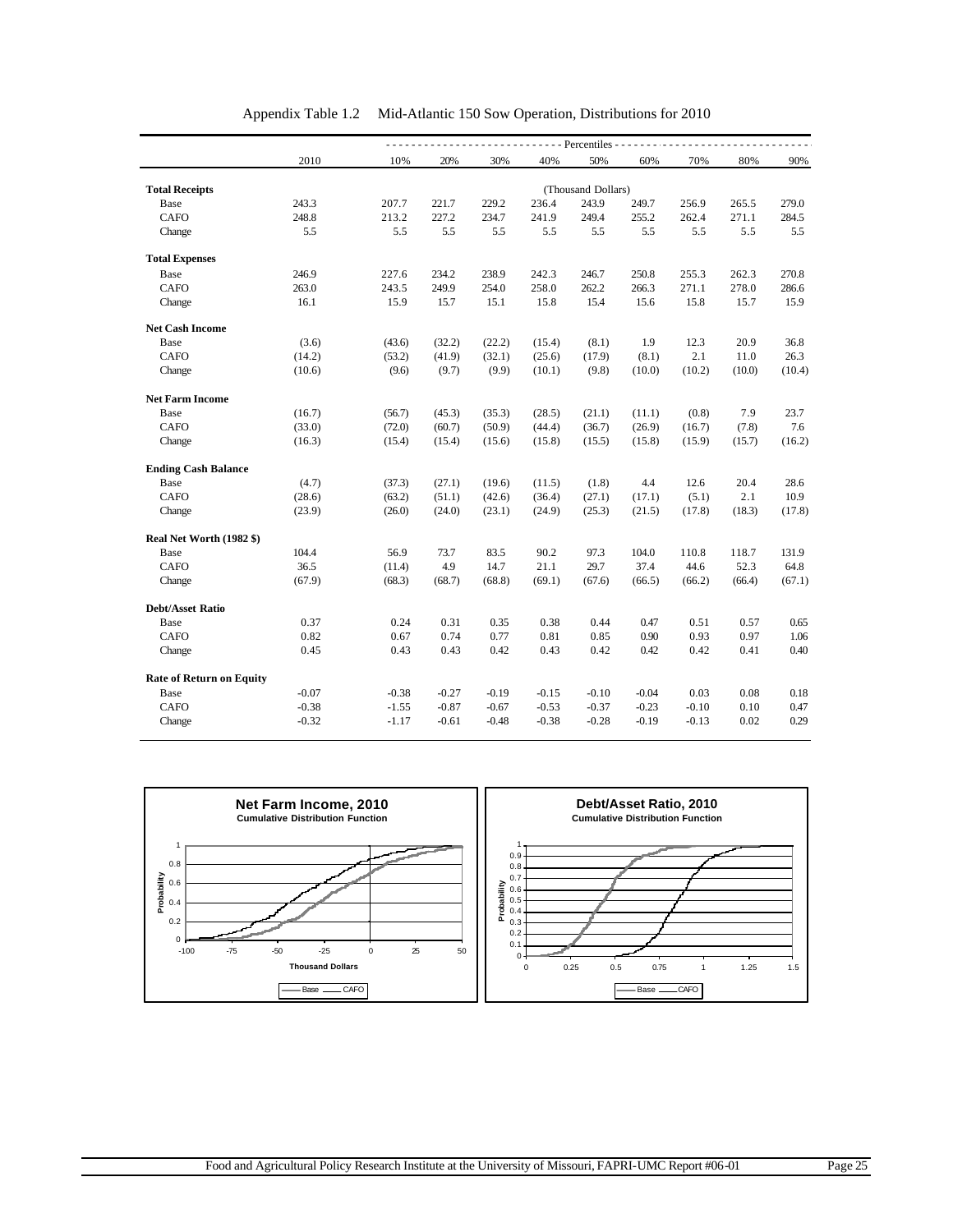| Appendix Table 1.3 | Midwest 150 Sow Operation |
|--------------------|---------------------------|
|--------------------|---------------------------|

|                                 | 2002                     | 2003    | 2004                     | 2005    | 2006               | 2007                     | 2008                     | 2009                     | 2010    | 2011          | 03-11 avg |
|---------------------------------|--------------------------|---------|--------------------------|---------|--------------------|--------------------------|--------------------------|--------------------------|---------|---------------|-----------|
| <b>CAFO</b> Costs               |                          |         |                          |         | (Thousand Dollars) |                          |                          |                          |         |               |           |
| <b>Annual Costs</b>             |                          | 5.1     | 5.1                      | 5.1     | 5.1                | 5.1                      | 5.1                      | 5.1                      | 5.1     | 5.1           | 5.1       |
| Down payment on Loan            | $\overline{a}$           | 37.0    | $\overline{\phantom{a}}$ | ÷,      | $\frac{1}{2}$      | $\overline{\phantom{a}}$ | $\overline{\phantom{a}}$ | $\overline{\phantom{a}}$ | $\Box$  | $\frac{1}{2}$ | 4.1       |
| Principal Payment on Loan       | $\blacksquare$           | 3.6     | 4.0                      | 4.3     | 4.7                | 5.2                      | 5.6                      | 6.1                      | 6.7     | 7.3           | 5.3       |
| <b>Interest Payment on Loan</b> | ä,                       | 5.0     | 4.7                      | 4.3     | 3.9                | 3.5                      | 3.0                      | 2.5                      | 2.0     | 1.4           | 3.4       |
| <b>Total</b>                    | ä,                       | 50.7    | 13.8                     | 13.8    | 13.8               | 13.8                     | 13.8                     | 13.8                     | 13.8    | 13.8          | 17.9      |
| <b>Total Receipts</b>           |                          |         |                          |         |                    |                          |                          |                          |         |               |           |
| Base                            | 229.4                    | 254.0   | 269.8                    | 249.0   | 232.4              | 261.9                    | 281.1                    | 254.9                    | 243.5   | 277.3         | 258.2     |
| CAFO                            | 229.4                    | 254.8   | 272.8                    | 253.7   | 237.4              | 266.6                    | 285.9                    | 260.0                    | 249.0   | 282.8         | 262.6     |
| Change                          |                          | 0.8     | 3.0                      | 4.8     | 4.9                | 4.7                      | 4.8                      | 5.2                      | 5.5     | 5.5           | 4.3       |
| <b>Total Expenses</b>           |                          |         |                          |         |                    |                          |                          |                          |         |               |           |
| Base                            | 226.9                    | 229.5   | 231.9                    | 233.6   | 234.6              | 240.3                    | 243.2                    | 243.0                    | 243.5   | 248.5         | 238.7     |
| <b>CAFO</b>                     | 226.9                    | 239.6   | 245.0                    | 246.7   | 249.2              | 255.4                    | 258.8                    | 258.2                    | 258.8   | 264.6         | 252.9     |
| Change                          | $\blacksquare$           | 10.1    | 13.1                     | 13.1    | 14.6               | 15.1                     | 15.6                     | 15.1                     | 15.3    | 16.1          | 14.2      |
| <b>Net Cash Income</b>          |                          |         |                          |         |                    |                          |                          |                          |         |               |           |
| Base                            | 2.5                      | 24.5    | 37.9                     | 15.4    | (2.2)              | 21.6                     | 37.9                     | 11.8                     | 0.1     | 28.7          | 19.5      |
| <b>CAFO</b>                     | 2.5                      | 15.2    | 27.8                     | 7.0     | (11.8)             | 11.2                     | 27.1                     | 1.9                      | (9.7)   | 18.2          | 9.6       |
| Change                          | ÷,                       | (9.3)   | (10.1)                   | (8.4)   | (9.7)              | (10.4)                   | (10.8)                   | (10.0)                   | (9.8)   | (10.6)        | (9.9)     |
| <b>Net Farm Income</b>          |                          |         |                          |         |                    |                          |                          |                          |         |               |           |
| Base                            | (11.7)                   | 10.3    | 23.7                     | 1.1     | (16.4)             | 7.3                      | 23.6                     | (2.4)                    | (14.1)  | 14.5          | 5.3       |
| <b>CAFO</b>                     | (11.7)                   | (4.6)   | 8.0                      | (12.7)  | (31.6)             | (8.6)                    | 7.3                      | (17.9)                   | (29.5)  | (1.6)         | (10.1)    |
| Change                          | $\Box$                   | (14.9)  | (15.6)                   | (13.9)  | (15.2)             | (15.9)                   | (16.3)                   | (15.5)                   | (15.4)  | (16.1)        | (15.4)    |
| <b>Ending Cash Balance</b>      |                          |         |                          |         |                    |                          |                          |                          |         |               |           |
| Base                            | 2.3                      | 6.8     | 16.6                     | (3.5)   | (26.0)             | (3.9)                    | 16.6                     | 12.1                     | 4.2     | 18.1          | 4.6       |
| CAFO                            | 2.3                      | (40.2)  | 4.0                      | (28.8)  | (40.4)             | (19.5)                   | 7.2                      | (8.3)                    | (22.5)  | 3.3           | (16.1)    |
| Change                          | $\overline{\phantom{a}}$ | (47.0)  | (12.6)                   | (25.3)  | (14.4)             | (15.5)                   | (9.5)                    | (20.4)                   | (26.7)  | (14.8)        | (20.7)    |
| Real Net Worth (1982 \$)        |                          |         |                          |         |                    |                          |                          |                          |         |               |           |
| Base                            | 87.4                     | 93.5    | 104.1                    | 104.1   | 100.1              | 90.8                     | 96.3                     | 85.8                     | 71.5    | 77.2          | 91.5      |
| CAFO                            | 87.4                     | 111.5   | 85.3                     | 89.5    | 67.4               | 48.3                     | 37.6                     | 23.9                     | 7.6     | (6.9)         | 51.6      |
| Change                          | $\blacksquare$           | 17.9    | (18.8)                   | (14.6)  | (32.8)             | (42.5)                   | (58.7)                   | (61.9)                   | (64.0)  | (84.1)        | (39.9)    |
| <b>Debt/Asset Ratio</b>         |                          |         |                          |         |                    |                          |                          |                          |         |               |           |
| Base                            | 0.53                     | 0.48    | 0.41                     | 0.40    | 0.36               | 0.40                     | 0.38                     | 0.37                     | 0.39    | 0.35          | 0.39      |
| <b>CAFO</b>                     | 0.53                     | 0.53    | 0.62                     | 0.61    | 0.67               | 0.75                     | 0.80                     | 0.85                     | 0.95    | 1.05          | 0.76      |
| Change                          | 0.00                     | 0.05    | 0.21                     | 0.21    | 0.31               | 0.36                     | 0.42                     | 0.49                     | 0.56    | 0.70          | 0.37      |
| <b>Rate of Return on Equity</b> |                          |         |                          |         |                    |                          |                          |                          |         |               |           |
| Base                            | $-0.05$                  | 0.12    | 0.21                     | 0.04    | $-0.08$            | 0.09                     | 0.21                     | 0.02                     | $-0.08$ | 0.17          | 0.08      |
| <b>CAFO</b>                     | $-0.05$                  | 0.00    | 0.10                     | $-0.06$ | $-0.24$            | $-0.04$                  | 0.19                     | $-0.28$                  | $-1.02$ | 7.88          | 0.73      |
| Change                          | 0.00                     | $-0.12$ | $-0.11$                  | $-0.11$ | $-0.16$            | $-0.13$                  | $-0.01$                  | $-0.30$                  | $-0.94$ | 7.71          | 0.65      |



Food and Agricultural Policy Research Institute at the University of Missouri, FAPRI-UMC Report #06-01 Page 26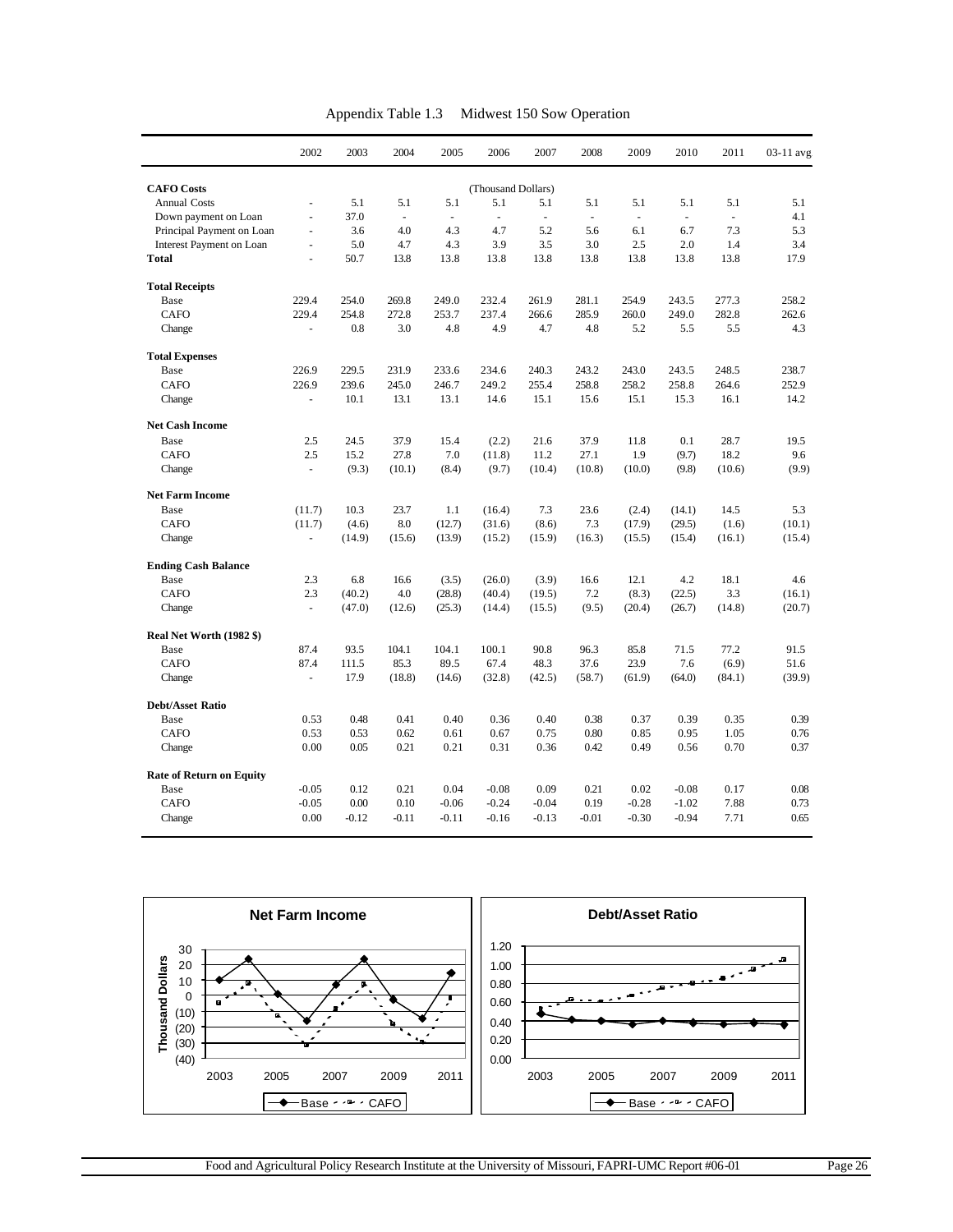|                                 |         |         |         |         |         | $---$ Percentiles - |         |        |        |        |
|---------------------------------|---------|---------|---------|---------|---------|---------------------|---------|--------|--------|--------|
|                                 | 2010    | 10%     | 20%     | 30%     | 40%     | 50%                 | 60%     | 70%    | 80%    | 90%    |
|                                 |         |         |         |         |         |                     |         |        |        |        |
| <b>Total Receipts</b>           |         |         |         |         |         | (Thousand Dollars)  |         |        |        |        |
| Base                            | 243.5   | 208.3   | 222.1   | 229.6   | 236.7   | 244.2               | 249.9   | 257.1  | 265.7  | 279.0  |
| <b>CAFO</b>                     | 249.0   | 213.7   | 227.6   | 235.0   | 242.1   | 249.6               | 255.4   | 262.5  | 271.1  | 284.5  |
| Change                          | 5.5     | 5.5     | 5.5     | 5.5     | 5.5     | 5.5                 | 5.5     | 5.5    | 5.5    | 5.5    |
| <b>Total Expenses</b>           |         |         |         |         |         |                     |         |        |        |        |
| Base                            | 243.5   | 224.1   | 230.7   | 235.3   | 238.8   | 243.3               | 247.3   | 251.8  | 258.8  | 267.1  |
| <b>CAFO</b>                     | 258.8   | 239.6   | 246.0   | 250.3   | 254.1   | 258.2               | 262.2   | 266.9  | 273.9  | 282.4  |
| Change                          | 15.3    | 15.5    | 15.3    | 15.0    | 15.3    | 14.9                | 14.9    | 15.1   | 15.1   | 15.4   |
| <b>Net Cash Income</b>          |         |         |         |         |         |                     |         |        |        |        |
| Base                            | 0.1     | (39.6)  | (28.3)  | (18.4)  | (11.4)  | (4.2)               | 5.8     | 15.8   | 24.4   | 40.4   |
| <b>CAFO</b>                     | (9.7)   | (48.6)  | (37.6)  | (27.7)  | (21.3)  | (13.8)              | (4.0)   | 6.3    | 15.1   | 30.5   |
| Change                          | (9.8)   | (9.0)   | (9.3)   | (9.3)   | (9.9)   | (9.6)               | (9.8)   | (9.5)  | (9.3)  | (9.9)  |
| <b>Net Farm Income</b>          |         |         |         |         |         |                     |         |        |        |        |
| Base                            | (14.1)  | (53.8)  | (42.5)  | (32.6)  | (25.6)  | (18.4)              | (8.4)   | 1.6    | 10.2   | 26.2   |
| <b>CAFO</b>                     | (29.5)  | (68.4)  | (57.3)  | (47.5)  | (41.1)  | (33.5)              | (23.8)  | (13.4) | (4.7)  | 10.7   |
| Change                          | (15.4)  | (14.5)  | (14.8)  | (14.9)  | (15.5)  | (15.1)              | (15.3)  | (15.0) | (14.9) | (15.5) |
| <b>Ending Cash Balance</b>      |         |         |         |         |         |                     |         |        |        |        |
| Base                            | 4.2     | (28.5)  | (18.1)  | (10.9)  | (2.2)   | 4.7                 | 10.9    | 18.9   | 26.6   | 35.2   |
| <b>CAFO</b>                     | (22.5)  | (55.1)  | (42.9)  | (35.3)  | (29.2)  | (19.5)              | (9.7)   | 0.8    | 8.3    | 16.8   |
| Change                          | (26.7)  | (26.7)  | (24.8)  | (24.4)  | (26.9)  | (24.2)              | (20.6)  | (18.2) | (18.3) | (18.3) |
| Real Net Worth (1982 \$)        |         |         |         |         |         |                     |         |        |        |        |
| Base                            | 71.5    | 23.8    | 41.4    | 51.8    | 57.3    | 64.4                | 71.1    | 78.1   | 86.4   | 99.6   |
| <b>CAFO</b>                     | 7.6     | (40.2)  | (24.9)  | (14.6)  | (8.6)   | 0.1                 | 7.5     | 14.2   | 22.0   | 34.6   |
| Change                          | (64.0)  | (63.9)  | (66.3)  | (66.4)  | (65.9)  | (64.3)              | (63.7)  | (64.0) | (64.4) | (65.1) |
| <b>Debt/Asset Ratio</b>         |         |         |         |         |         |                     |         |        |        |        |
| Base                            | 0.39    | 0.22    | 0.29    | 0.35    | 0.40    | 0.47                | 0.52    | 0.57   | 0.65   | 0.79   |
| <b>CAFO</b>                     | 0.95    | 0.77    | 0.85    | 0.90    | 0.95    | 1.00                | 1.06    | 1.10   | 1.17   | 1.28   |
| Change                          | 0.56    | 0.55    | 0.56    | 0.55    | 0.55    | 0.53                | 0.54    | 0.53   | 0.52   | 0.49   |
| <b>Rate of Return on Equity</b> |         |         |         |         |         |                     |         |        |        |        |
| Base                            | $-0.08$ | $-0.59$ | $-0.37$ | $-0.26$ | $-0.18$ | $-0.11$             | $-0.02$ | 0.06   | 0.14   | 0.30   |
|                                 | $-1.02$ | $-2.82$ | $-1.49$ | $-0.98$ | $-0.52$ | $-0.23$             | 0.03    | 0.36   | 1.00   | 2.65   |
| <b>CAFO</b>                     |         |         |         |         |         |                     |         |        |        |        |

Appendix Table 1.4 Midwest 150 Sow Operation, Distributions for 2010

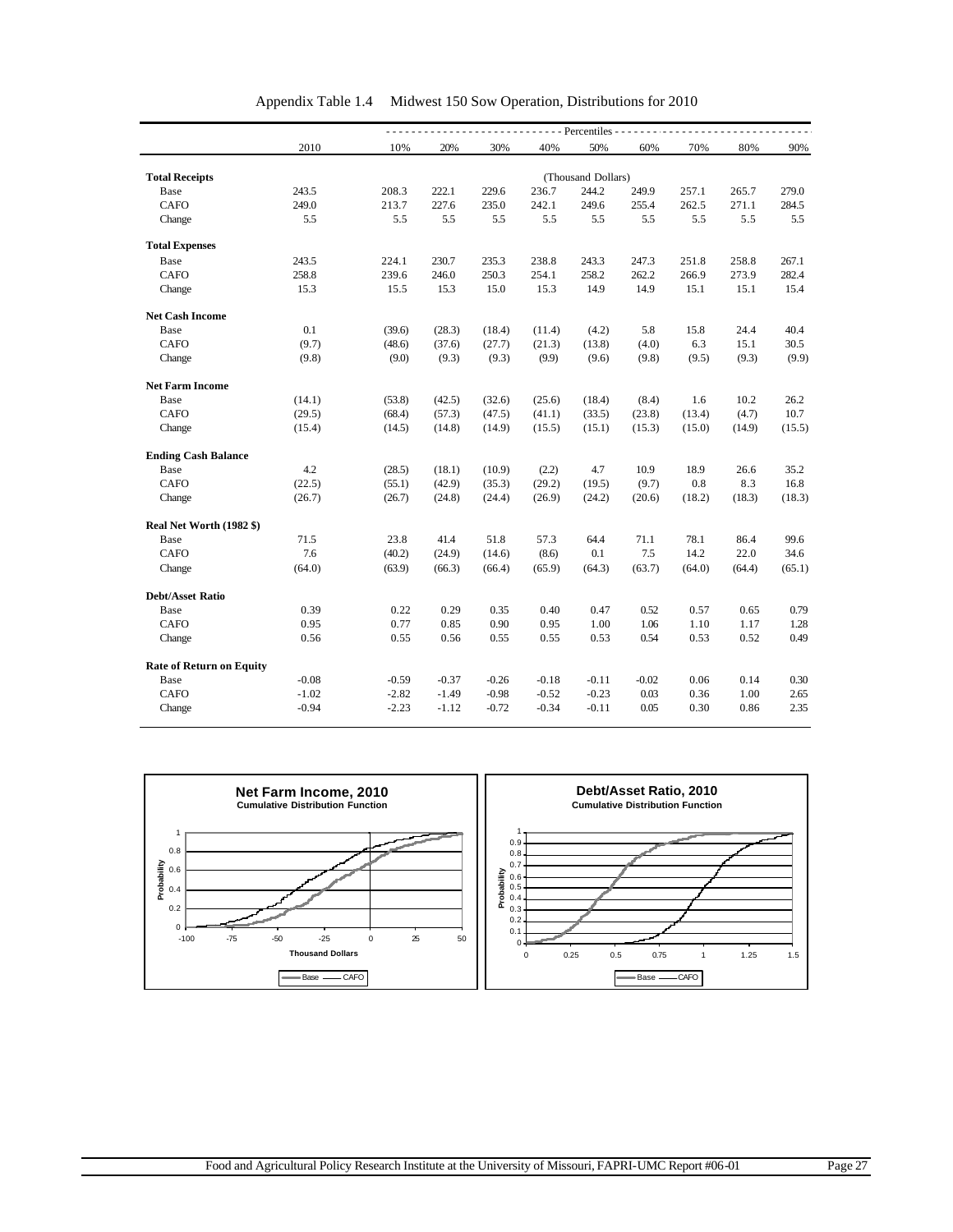| Appendix Table 1.5 | Mid-Atlantic 500 Sow Operation |  |
|--------------------|--------------------------------|--|
|--------------------|--------------------------------|--|

|                                 | 2002           | 2003    | 2004                     | 2005    | 2006               | 2007     | 2008    | 2009                     | 2010    | 2011    | 03-11 avg |
|---------------------------------|----------------|---------|--------------------------|---------|--------------------|----------|---------|--------------------------|---------|---------|-----------|
| <b>CAFO</b> Costs               |                |         |                          |         | (Thousand Dollars) |          |         |                          |         |         |           |
| <b>Annual Costs</b>             | $\blacksquare$ | 10.1    | 10.1                     | 10.1    | 10.1               | 10.1     | 10.1    | 10.1                     | 10.1    | 10.1    | 10.1      |
| Down payment on Loan            | L.             | 134.9   | $\overline{\phantom{a}}$ | L.      | $\overline{a}$     | $\omega$ | ÷,      | $\overline{\phantom{a}}$ | ÷,      |         | 15.0      |
| Principal Payment on Loan       | ä,             | 13.3    | 14.5                     | 15.8    | 17.2               | 18.8     | 20.5    | 22.3                     | 24.3    | 26.5    | 19.3      |
| Interest Payment on Loan        | L.             | 18.2    | 17.0                     | 15.7    | 14.3               | 12.7     | 11.0    | 9.2                      | 7.2     | 5.0     | 12.3      |
| <b>Total</b>                    | ä,             | 176.6   | 41.7                     | 41.7    | 41.7               | 41.7     | 41.7    | 41.7                     | 41.7    | 41.7    | 56.7      |
| <b>Total Receipts</b>           |                |         |                          |         |                    |          |         |                          |         |         |           |
| Base                            | 917.0          | 1.015.7 | 1,079.7                  | 995.9   | 929.1              | 1.047.4  | 1,124.8 | 1.019.7                  | 974.2   | 1,109.7 | 1.032.9   |
| <b>CAFO</b>                     | 917.0          | 1.018.9 | 1,091.9                  | 1,015.2 | 949.2              | 1.066.5  | 1,144.3 | 1.040.6                  | 996.4   | 1,131.9 | 1.050.5   |
| Change                          |                | 3.2     | 12.1                     | 19.3    | 20.0               | 19.2     | 19.5    | 20.9                     | 22.2    | 22.3    | 17.6      |
| <b>Total Expenses</b>           |                |         |                          |         |                    |          |         |                          |         |         |           |
| Base                            | 895.6          | 902.5   | 908.4                    | 917.4   | 920.2              | 937.3    | 943.5   | 941.0                    | 940.5   | 956.7   | 929.7     |
| <b>CAFO</b>                     | 895.6          | 930.9   | 946.3                    | 955.3   | 962.4              | 980.4    | 987.4   | 983.2                    | 981.4   | 996.6   | 969.3     |
| Change                          | ÷,             | 28.3    | 37.9                     | 37.9    | 42.3               | 43.2     | 43.9    | 42.2                     | 40.9    | 39.9    | 39.6      |
| <b>Net Cash Income</b>          |                |         |                          |         |                    |          |         |                          |         |         |           |
| Base                            | 21.4           | 113.2   | 171.3                    | 78.5    | 9.0                | 110.1    | 181.4   | 78.6                     | 33.7    | 152.9   | 103.2     |
| CAFO                            | 21.4           | 88.0    | 145.5                    | 59.9    | (13.3)             | 86.1     | 156.9   | 57.4                     | 15.0    | 135.4   | 81.2      |
| Change                          |                | (25.2)  | (25.8)                   | (18.6)  | (22.2)             | (24.0)   | (24.4)  | (21.2)                   | (18.7)  | (17.6)  | (22.0)    |
| <b>Net Farm Income</b>          |                |         |                          |         |                    |          |         |                          |         |         |           |
| Base                            | (64.5)         | 27.3    | 85.5                     | (7.3)   | (76.9)             | 24.2     | 95.5    | (7.2)                    | (52.2)  | 67.1    | 17.3      |
| CAFO                            | (64.5)         | (18.1)  | 39.4                     | (46.2)  | (119.3)            | (20.0)   | 50.8    | (48.7)                   | (91.1)  | 29.3    | (24.9)    |
| Change                          | ä,             | (45.4)  | (46.0)                   | (38.9)  | (42.5)             | (44.2)   | (44.7)  | (41.5)                   | (39.0)  | (37.8)  | (42.2)    |
| <b>Ending Cash Balance</b>      |                |         |                          |         |                    |          |         |                          |         |         |           |
| Base                            | 12.7           | 31.3    | 72.1                     | (52.0)  | (115.3)            | (25.1)   | 82.7    | 78.9                     | 69.3    | 138.9   | 31.2      |
| CAFO                            | 12.7           | (127.1) | 28.9                     | (129.7) | 0.0                | (67.0)   | 58.1    | 31.2                     | 5.8     | 69.1    | (14.5)    |
| Change                          | ä,             | (158.4) | (43.2)                   | (77.7)  | 115.3              | (41.9)   | (24.6)  | (47.7)                   | (63.5)  | (69.8)  | (45.7)    |
| Real Net Worth (1982 \$)        |                |         |                          |         |                    |          |         |                          |         |         |           |
| Base                            | 366.7          | 385.7   | 425.8                    | 456.9   | 424.1              | 386.6    | 401.4   | 365.7                    | 312.9   | 336.6   | 388.4     |
| <b>CAFO</b>                     | 366.7          | 446.5   | 371.3                    | 416.4   | 327.2              | 262.5    | 234.3   | 179.8                    | 108.5   | 117.5   | 273.8     |
| Change                          | $\blacksquare$ | 60.8    | (54.5)                   | (40.5)  | (96.9)             | (124.1)  | (167.2) | (185.9)                  | (204.4) | (219.1) | (114.6)   |
| <b>Debt/Asset Ratio</b>         |                |         |                          |         |                    |          |         |                          |         |         |           |
| Base                            | 0.56           | 0.51    | 0.43                     | 0.42    | 0.39               | 0.40     | 0.39    | 0.35                     | 0.36    | 0.31    | 0.40      |
| <b>CAFO</b>                     | 0.56           | 0.55    | 0.60                     | 0.58    | 0.63               | 0.68     | 0.70    | 0.73                     | 0.81    | 0.78    | 0.67      |
| Change                          | 0.00           | 0.04    | 0.17                     | 0.16    | 0.23               | 0.27     | 0.31    | 0.38                     | 0.45    | 0.47    | 0.28      |
| <b>Rate of Return on Equity</b> |                |         |                          |         |                    |          |         |                          |         |         |           |
| Base                            | $-0.10$        | 0.07    | 0.17                     | 0.00    | $-0.11$            | 0.06     | 0.18    | 0.00                     | $-0.08$ | 0.15    | 0.05      |
| <b>CAFO</b>                     | $-0.10$        | $-0.01$ | 0.09                     | $-0.07$ | $-0.21$            | $-0.02$  | 0.17    | $-0.12$                  | $-0.37$ | 0.22    | $-0.04$   |
| Change                          | 0.00           | $-0.09$ | $-0.08$                  | $-0.07$ | $-0.10$            | $-0.08$  | $-0.02$ | $-0.13$                  | $-0.29$ | 0.07    | $-0.09$   |



Food and Agricultural Policy Research Institute at the University of Missouri, FAPRI-UMC Report #06-01 Page 28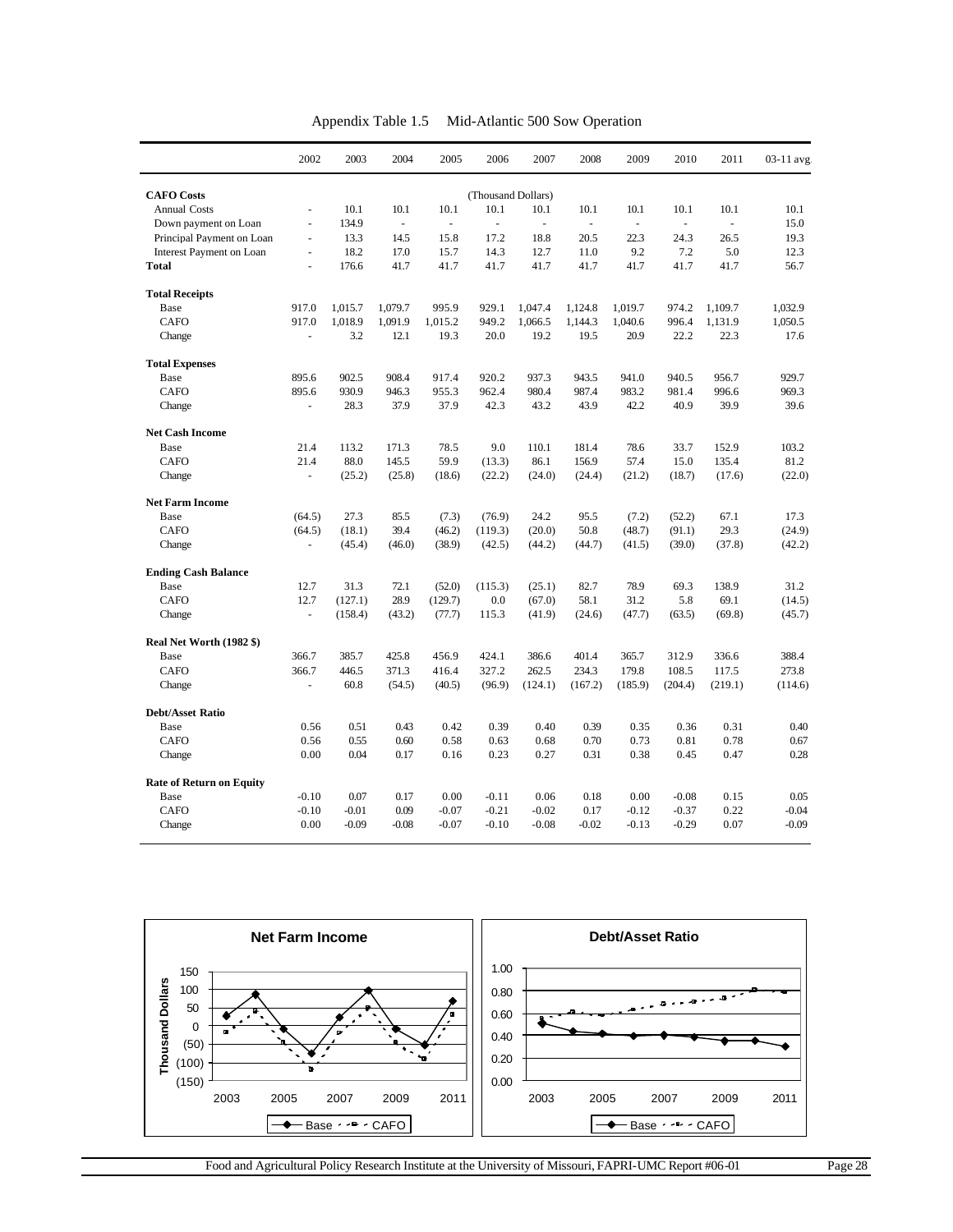|                                 |         |         |         |         |         | - - - - Percentiles - - - |         |         |         |         |
|---------------------------------|---------|---------|---------|---------|---------|---------------------------|---------|---------|---------|---------|
|                                 | 2010    | 10%     | 20%     | 30%     | 40%     | 50%                       | 60%     | 70%     | 80%     | 90%     |
|                                 |         |         |         |         |         |                           |         |         |         |         |
| <b>Total Receipts</b>           |         |         |         |         |         | (Thousand Dollars)        |         |         |         |         |
| Base                            | 974.2   | 832.4   | 888.6   | 917.6   | 947.0   | 976.2                     | 1,000.5 | 1,027.8 | 1,062.5 | 1,116.2 |
| <b>CAFO</b>                     | 996.4   | 854.6   | 910.8   | 939.7   | 969.2   | 998.4                     | 1,022.7 | 1,050.0 | 1,084.7 | 1,138.3 |
| Change                          | 22.2    | 22.2    | 22.2    | 22.2    | 22.2    | 22.2                      | 22.2    | 22.2    | 22.2    | 22.2    |
| <b>Total Expenses</b>           |         |         |         |         |         |                           |         |         |         |         |
| Base                            | 940.5   | 870.8   | 893.9   | 910.9   | 923.4   | 939.6                     | 954.8   | 971.9   | 996.3   | 1,028.0 |
| <b>CAFO</b>                     | 981.4   | 912.2   | 935.7   | 952.1   | 963.7   | 980.4                     | 995.5   | 1,011.4 | 1,036.2 | 1,067.4 |
| Change                          | 40.9    | 41.4    | 41.8    | 41.2    | 40.3    | 40.8                      | 40.7    | 39.6    | 39.9    | 39.4    |
| <b>Net Cash Income</b>          |         |         |         |         |         |                           |         |         |         |         |
| Base                            | 33.7    | (122.9) | (80.0)  | (39.7)  | (8.8)   | 18.9                      | 58.2    | 96.6    | 127.6   | 191.0   |
| <b>CAFO</b>                     | 15.0    | (140.3) | (96.9)  | (57.8)  | (27.3)  | (1.0)                     | 40.0    | 76.5    | 110.4   | 172.3   |
| Change                          | (18.7)  | (17.4)  | (16.9)  | (18.1)  | (18.5)  | (19.8)                    | (18.2)  | (20.1)  | (17.3)  | (18.7)  |
| <b>Net Farm Income</b>          |         |         |         |         |         |                           |         |         |         |         |
| Base                            | (52.2)  | (208.8) | (165.9) | (125.5) | (94.7)  | (67.0)                    | (27.7)  | 10.8    | 41.8    | 105.1   |
| <b>CAFO</b>                     | (91.1)  | (246.4) | (203.0) | (163.9) | (133.4) | (107.0)                   | (66.1)  | (29.6)  | 4.3     | 66.2    |
| Change                          | (39.0)  | (37.6)  | (37.1)  | (38.4)  | (38.7)  | (40.1)                    | (38.4)  | (40.4)  | (37.5)  | (38.9)  |
| <b>Ending Cash Balance</b>      |         |         |         |         |         |                           |         |         |         |         |
| Base                            | 69.3    | (53.3)  | (14.9)  | 13.1    | 35.0    | 62.2                      | 82.6    | 113.3   | 147.1   | 181.1   |
| <b>CAFO</b>                     | 5.8     | (130.1) | (88.5)  | (57.8)  | (22.7)  | 9.3                       | 35.2    | 65.4    | 94.2    | 127.6   |
| Change                          | (63.5)  | (76.8)  | (73.6)  | (70.9)  | (57.7)  | (53.0)                    | (47.4)  | (47.8)  | (52.9)  | (53.5)  |
| Real Net Worth (1982 \$)        |         |         |         |         |         |                           |         |         |         |         |
| Base                            | 312.9   | 113.3   | 173.2   | 210.6   | 242.4   | 266.1                     | 286.5   | 318.9   | 357.9   | 405.7   |
| <b>CAFO</b>                     | 108.5   | (72.8)  | (13.3)  | 30.4    | 57.1    | 83.9                      | 108.2   | 139.5   | 174.4   | 225.2   |
| Change                          | (204.4) | (186.1) | (186.4) | (180.2) | (185.3) | (182.1)                   | (178.3) | (179.4) | (183.6) | (180.5) |
| <b>Debt/Asset Ratio</b>         |         |         |         |         |         |                           |         |         |         |         |
| Base                            | 0.36    | 0.22    | 0.29    | 0.36    | 0.40    | 0.46                      | 0.50    | 0.55    | 0.63    | 0.76    |
| <b>CAFO</b>                     | 0.81    | 0.62    | 0.71    | 0.76    | 0.81    | 0.86                      | 0.90    | 0.95    | 1.02    | 1.13    |
| Change                          | 0.45    | 0.40    | 0.42    | 0.40    | 0.41    | 0.40                      | 0.40    | 0.40    | 0.39    | 0.37    |
| <b>Rate of Return on Equity</b> |         |         |         |         |         |                           |         |         |         |         |
| Base                            | $-0.08$ | $-0.54$ | $-0.37$ | $-0.27$ | $-0.20$ | $-0.12$                   | $-0.04$ | 0.04    | 0.12    | 0.26    |
| CAFO                            | $-0.37$ | $-1.94$ | $-1.07$ | $-0.71$ | $-0.53$ | $-0.31$                   | $-0.12$ | 0.03    | 0.31    | 0.90    |
|                                 | $-0.29$ |         |         |         | $-0.33$ | $-0.18$                   |         |         | 0.19    |         |

| Appendix Table 1.6 | Mid-Atlantic 500 Sow Operation, Distributions for 2010 |
|--------------------|--------------------------------------------------------|
|--------------------|--------------------------------------------------------|

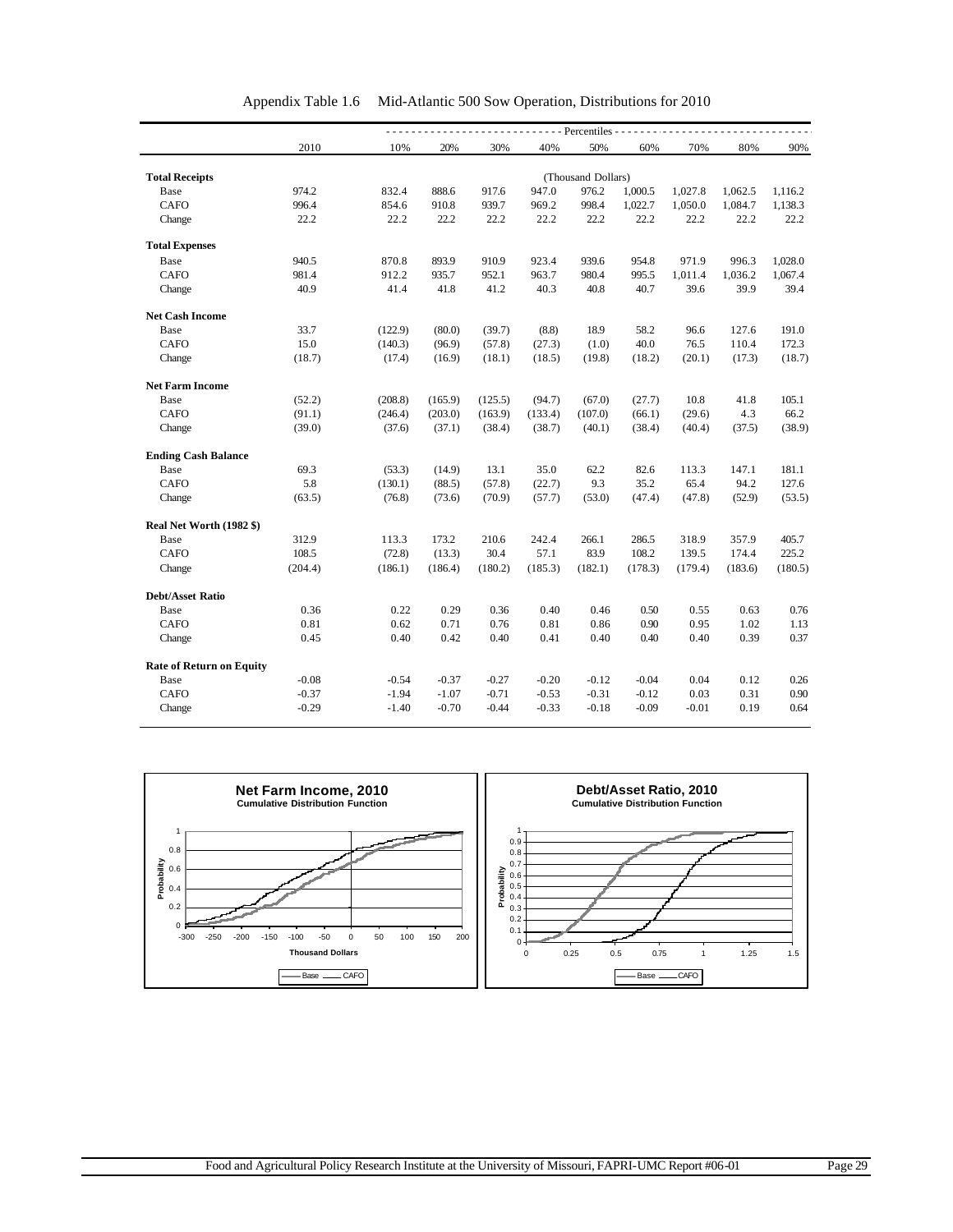| Appendix Table 1.7<br>Midwest 500 Sow Operation |
|-------------------------------------------------|
|-------------------------------------------------|

|                                 | 2002           | 2003    | 2004    | 2005    | 2006                | 2007     | 2008                     | 2009                     | 2010                     | 2011    | 03-11 avg |
|---------------------------------|----------------|---------|---------|---------|---------------------|----------|--------------------------|--------------------------|--------------------------|---------|-----------|
| <b>CAFO</b> Costs               |                |         |         |         | (Thousand Dollars)  |          |                          |                          |                          |         |           |
| <b>Annual Costs</b>             | $\blacksquare$ | 10.0    | 10.0    | 10.0    | 10.0                | 10.0     | 10.0                     | 10.0                     | 10.0                     | 10.0    | 10.0      |
| Down payment on Loan            | ä,             | 132.7   | ä,      | L,      | $\bar{\phantom{a}}$ | $\omega$ | $\overline{\phantom{a}}$ | $\overline{\phantom{a}}$ | $\overline{\phantom{a}}$ |         | 14.7      |
| Principal Payment on Loan       | $\blacksquare$ | 13.1    | 14.3    | 15.6    | 17.0                | 18.5     | 20.2                     | 22.0                     | 24.0                     | 26.1    | 19.0      |
| Interest Payment on Loan        | L.             | 17.9    | 16.7    | 15.5    | 14.0                | 12.5     | 10.9                     | 9.0                      | 7.1                      | 4.9     | 12.1      |
| <b>Total</b>                    | ä,             | 173.7   | 41.0    | 41.0    | 41.0                | 41.0     | 41.0                     | 41.0                     | 41.0                     | 41.0    | 55.8      |
| <b>Total Receipts</b>           |                |         |         |         |                     |          |                          |                          |                          |         |           |
| Base                            | 942.8          | 1.043.3 | 1.108.5 | 1,023.0 | 954.9               | 1.075.3  | 1.154.1                  | 1.047.0                  | 1,000.5                  | 1,138.4 | 1.060.6   |
| <b>CAFO</b>                     | 942.8          | 1.046.6 | 1,120.8 | 1,042.6 | 975.3               | 1.094.8  | 1,173.9                  | 1,068.3                  | 1,023.2                  | 1,161.1 | 1,078.5   |
| Change                          |                | 3.2     | 12.3    | 19.6    | 20.4                | 19.5     | 19.8                     | 21.3                     | 22.6                     | 22.7    | 18.0      |
| <b>Total Expenses</b>           |                |         |         |         |                     |          |                          |                          |                          |         |           |
| Base                            | 904.3          | 910.4   | 915.6   | 923.5   | 923.7               | 939.6    | 944.7                    | 942.4                    | 941.6                    | 957.5   | 933.2     |
| <b>CAFO</b>                     | 904.3          | 938.3   | 951.3   | 959.6   | 964.8               | 981.5    | 987.0                    | 983.0                    | 980.9                    | 995.7   | 971.3     |
| Change                          | L.             | 27.9    | 35.7    | 36.1    | 41.1                | 41.9     | 42.3                     | 40.6                     | 39.3                     | 38.2    | 38.1      |
| <b>Net Cash Income</b>          |                |         |         |         |                     |          |                          |                          |                          |         |           |
| Base                            | 38.5           | 132.9   | 192.9   | 99.5    | 31.2                | 135.7    | 209.4                    | 104.6                    | 58.9                     | 181.0   | 127.3     |
| CAFO                            | 38.5           | 108.2   | 169.5   | 83.0    | 10.5                | 113.3    | 187.0                    | 85.3                     | 42.2                     | 165.5   | 107.2     |
| Change                          |                | (24.7)  | (23.4)  | (16.5)  | (20.7)              | (22.4)   | (22.5)                   | (19.3)                   | (16.7)                   | (15.5)  | (20.2)    |
| <b>Net Farm Income</b>          |                |         |         |         |                     |          |                          |                          |                          |         |           |
| Base                            | (54.9)         | 39.4    | 99.5    | 6.0     | (62.2)              | 42.2     | 116.0                    | 11.1                     | (34.5)                   | 87.5    | 33.9      |
| <b>CAFO</b>                     | (54.9)         | (5.2)   | 56.2    | (30.4)  | (102.8)             | (0.1)    | 73.6                     | (28.1)                   | (71.1)                   | 52.1    | (6.2)     |
| Change                          | L,             | (44.6)  | (43.3)  | (36.4)  | (40.6)              | (42.3)   | (42.4)                   | (39.2)                   | (36.6)                   | (35.4)  | (40.1)    |
| <b>Ending Cash Balance</b>      |                |         |         |         |                     |          |                          |                          |                          |         |           |
| Base                            | 28.0           | 48.7    | 91.1    | (21.2)  | (103.0)             | (14.1)   | 98.6                     | 108.2                    | 107.5                    | 182.0   | 55.3      |
| CAFO                            | 28.0           | (96.9)  | 37.5    | (106.8) | (140.7)             | (50.3)   | 76.0                     | 63.5                     | 47.8                     | 116.5   | (5.9)     |
| Change                          | L.             | (145.5) | (53.6)  | (85.6)  | (37.7)              | (36.2)   | (22.6)                   | (44.7)                   | (59.7)                   | (65.5)  | (61.2)    |
| Real Net Worth (1982 \$)        |                |         |         |         |                     |          |                          |                          |                          |         |           |
| Base                            | 411.1          | 435.4   | 481.9   | 506.9   | 497.3               | 468.8    | 495.1                    | 466.5                    | 421.0                    | 450.6   | 469.3     |
| CAFO                            | 411.1          | 482.2   | 435.0   | 478.3   | 406.5               | 352.0    | 340.3                    | 294.0                    | 231.0                    | 246.8   | 362.9     |
| Change                          | ÷,             | 46.8    | (46.9)  | (28.6)  | (90.8)              | (116.8)  | (154.9)                  | (172.6)                  | (190.0)                  | (203.7) | (106.4)   |
| <b>Debt/Asset Ratio</b>         |                |         |         |         |                     |          |                          |                          |                          |         |           |
| Base                            | 0.54           | 0.49    | 0.41    | 0.39    | 0.32                | 0.31     | 0.28                     | 0.22                     | 0.19                     | 0.13    | 0.30      |
| <b>CAFO</b>                     | 0.54           | 0.54    | 0.56    | 0.53    | 0.55                | 0.58     | 0.58                     | 0.58                     | 0.61                     | 0.57    | 0.57      |
| Change                          | 0.00           | 0.05    | 0.15    | 0.14    | 0.23                | 0.27     | 0.30                     | 0.35                     | 0.42                     | 0.44    | 0.26      |
| <b>Rate of Return on Equity</b> |                |         |         |         |                     |          |                          |                          |                          |         |           |
| Base                            | $-0.08$        | 0.09    | 0.17    | 0.02    | $-0.07$             | 0.07     | 0.18                     | 0.03                     | $-0.04$                  | 0.14    | 0.07      |
| <b>CAFO</b>                     | $-0.08$        | 0.01    | 0.10    | $-0.03$ | $-0.15$             | 0.02     | 0.16                     | $-0.04$                  | $-0.15$                  | 0.17    | 0.01      |
| Change                          | 0.00           | $-0.08$ | $-0.07$ | $-0.05$ | $-0.07$             | $-0.06$  | $-0.01$                  | $-0.07$                  | $-0.12$                  | 0.02    | $-0.06$   |

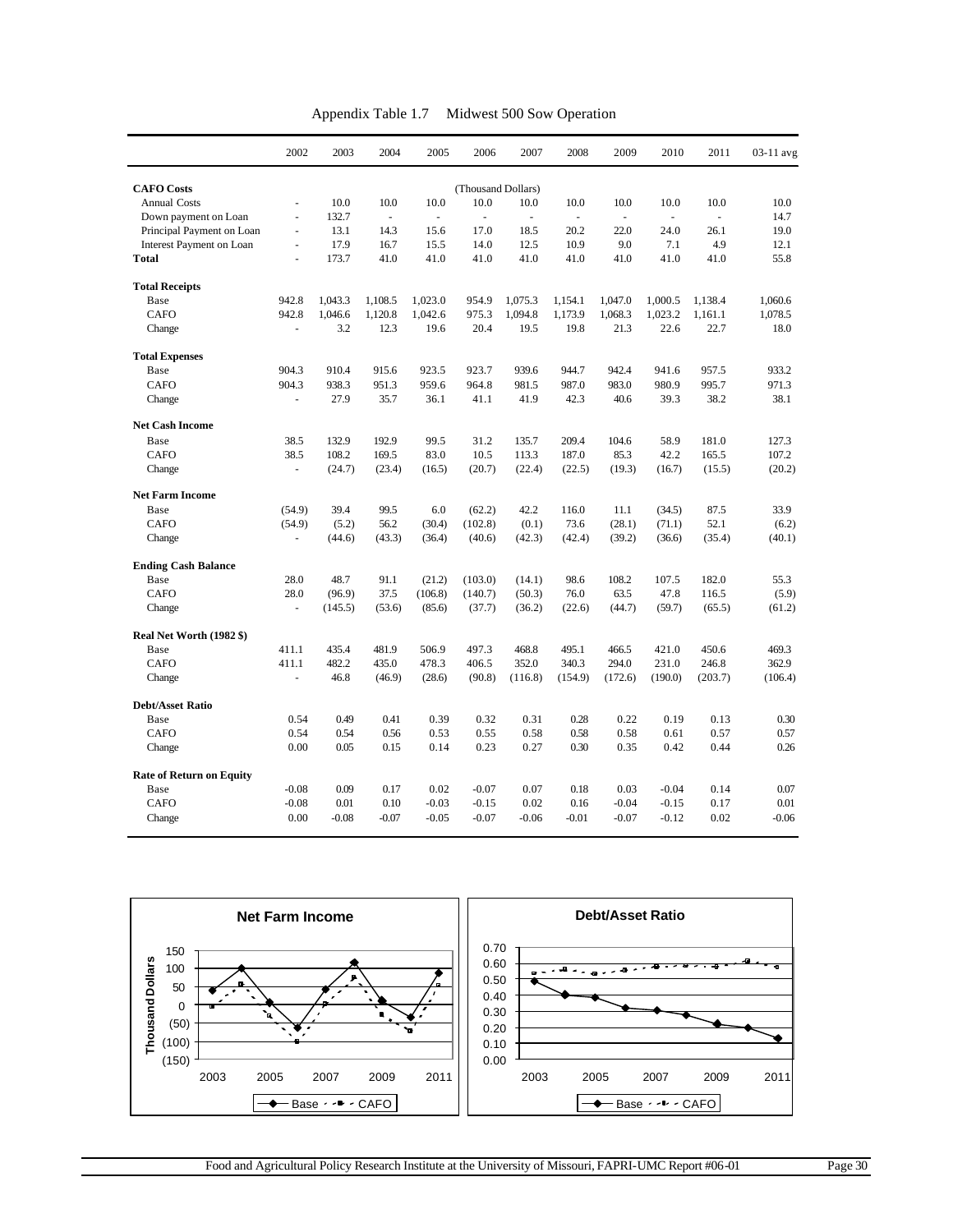|                                 | - Percentiles - - -<br>$\frac{1}{2} \left( \frac{1}{2} \right) \left( \frac{1}{2} \right) \left( \frac{1}{2} \right) \left( \frac{1}{2} \right)$ |         |         |         |         |                    |         |         |         |         |  |  |
|---------------------------------|--------------------------------------------------------------------------------------------------------------------------------------------------|---------|---------|---------|---------|--------------------|---------|---------|---------|---------|--|--|
|                                 | 2010                                                                                                                                             | 10%     | 20%     | 30%     | 40%     | 50%                | 60%     | 70%     | 80%     | 90%     |  |  |
| <b>Total Receipts</b>           |                                                                                                                                                  |         |         |         |         | (Thousand Dollars) |         |         |         |         |  |  |
| Base                            | 1.000.5                                                                                                                                          | 856.1   | 913.4   | 942.9   | 972.9   | 1,002.6            | 1,027.4 | 1,055.1 | 1,090.5 | 1,145.1 |  |  |
| CAFO                            | 1,023.2                                                                                                                                          | 878.7   | 936.0   | 965.5   | 995.5   | 1.025.2            | 1,050.0 | 1,077.7 | 1,113.1 | 1,167.7 |  |  |
| Change                          | 22.6                                                                                                                                             | 22.6    | 22.6    | 22.6    | 22.6    | 22.6               | 22.6    | 22.6    | 22.6    | 22.6    |  |  |
| <b>Total Expenses</b>           |                                                                                                                                                  |         |         |         |         |                    |         |         |         |         |  |  |
| Base                            | 941.6                                                                                                                                            | 870.0   | 893.7   | 910.8   | 923.9   | 940.1              | 956.2   | 973.1   | 998.0   | 1,031.6 |  |  |
| <b>CAFO</b>                     | 980.9                                                                                                                                            | 909.8   | 932.9   | 950.5   | 962.9   | 979.6              | 994.7   | 1.011.9 | 1.037.4 | 1,069.6 |  |  |
| Change                          | 39.3                                                                                                                                             | 39.8    | 39.3    | 39.7    | 39.0    | 39.5               | 38.5    | 38.8    | 39.4    | 38.1    |  |  |
| <b>Net Cash Income</b>          |                                                                                                                                                  |         |         |         |         |                    |         |         |         |         |  |  |
| Base                            | 58.9                                                                                                                                             | (101.0) | (57.1)  | (15.3)  | 15.4    | 43.4               | 83.9    | 125.1   | 155.3   | 220.7   |  |  |
| <b>CAFO</b>                     | 42.2                                                                                                                                             | (116.4) | (72.8)  | (32.2)  | (1.6)   | 26.4               | 67.8    | 107.1   | 139.3   | 203.4   |  |  |
| Change                          | (16.7)                                                                                                                                           | (15.4)  | (15.6)  | (16.8)  | (17.0)  | (17.0)             | (16.1)  | (18.0)  | (16.1)  | (17.3)  |  |  |
| <b>Net Farm Income</b>          |                                                                                                                                                  |         |         |         |         |                    |         |         |         |         |  |  |
| Base                            | (34.5)                                                                                                                                           | (194.5) | (150.6) | (108.8) | (78.1)  | (50.0)             | (9.6)   | 31.7    | 61.9    | 127.3   |  |  |
| <b>CAFO</b>                     | (71.1)                                                                                                                                           | (229.8) | (186.1) | (145.5) | (115.0) | (87.0)             | (45.5)  | (6.3)   | 25.9    | 90.0    |  |  |
| Change                          | (36.6)                                                                                                                                           | (35.3)  | (35.5)  | (36.7)  | (36.9)  | (37.0)             | (36.0)  | (37.9)  | (36.0)  | (37.3)  |  |  |
| <b>Ending Cash Balance</b>      |                                                                                                                                                  |         |         |         |         |                    |         |         |         |         |  |  |
| Base                            | 107.5                                                                                                                                            | (6.7)   | 22.1    | 46.5    | 69.0    | 92.0               | 117.4   | 146.9   | 182.4   | 216.6   |  |  |
| <b>CAFO</b>                     | 47.8                                                                                                                                             | (79.2)  | (40.1)  | (9.5)   | 16.1    | 45.1               | 67.8    | 98.4    | 132.1   | 164.4   |  |  |
| Change                          | (59.7)                                                                                                                                           | (72.6)  | (62.2)  | (56.0)  | (52.9)  | (46.9)             | (49.5)  | (48.5)  | (50.3)  | (52.2)  |  |  |
| Real Net Worth (1982 \$)        |                                                                                                                                                  |         |         |         |         |                    |         |         |         |         |  |  |
| Base                            | 421.0                                                                                                                                            | 220.4   | 276.7   | 311.2   | 345.3   | 370.1              | 390.2   | 422.4   | 460.4   | 513.3   |  |  |
| <b>CAFO</b>                     | 231.0                                                                                                                                            | 32.1    | 94.6    | 138.8   | 170.5   | 192.8              | 219.8   | 249.4   | 288.9   | 339.9   |  |  |
| Change                          | (190.0)                                                                                                                                          | (188.3) | (182.1) | (172.4) | (174.8) | (177.3)            | (170.4) | (173.1) | (171.5) | (173.4) |  |  |
| <b>Debt/Asset Ratio</b>         |                                                                                                                                                  |         |         |         |         |                    |         |         |         |         |  |  |
| Base                            | 0.19                                                                                                                                             | 0.07    | 0.14    | 0.19    | 0.24    | 0.28               | 0.33    | 0.37    | 0.45    | 0.56    |  |  |
| <b>CAFO</b>                     | 0.61                                                                                                                                             | 0.46    | 0.54    | 0.59    | 0.63    | 0.68               | 0.72    | 0.76    | 0.84    | 0.94    |  |  |
| Change                          | 0.42                                                                                                                                             | 0.39    | 0.40    | 0.40    | 0.39    | 0.39               | 0.39    | 0.39    | 0.39    | 0.39    |  |  |
| <b>Rate of Return on Equity</b> |                                                                                                                                                  |         |         |         |         |                    |         |         |         |         |  |  |
| Base                            | $-0.04$                                                                                                                                          | $-0.36$ | $-0.25$ | $-0.17$ | $-0.12$ | $-0.06$            | 0.00    | 0.06    | 0.12    | 0.23    |  |  |
| CAFO                            | $-0.15$                                                                                                                                          | $-0.90$ | $-0.54$ | $-0.40$ | $-0.29$ | $-0.20$            | $-0.08$ | 0.02    | 0.13    | 0.34    |  |  |
| Change                          | $-0.12$                                                                                                                                          | $-0.53$ | $-0.28$ | $-0.23$ | $-0.17$ | $-0.13$            | $-0.08$ | $-0.04$ | 0.01    | 0.11    |  |  |

Appendix Table 1.8 Midwest 500 Sow Operation, Distributions for 2010

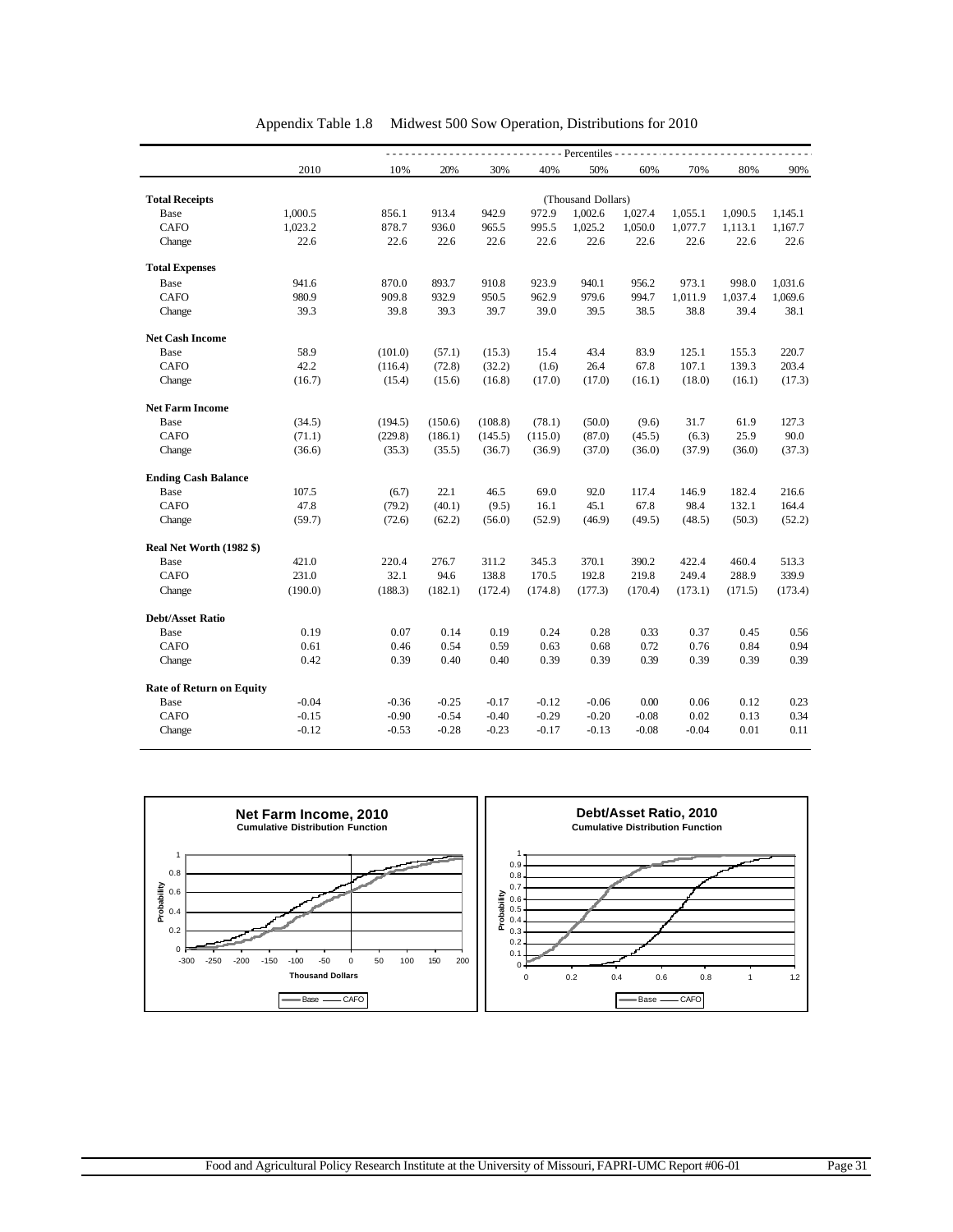| Appendix Table 1.9 | Mid-Atlantic 2400 Sow Operation |  |
|--------------------|---------------------------------|--|
|--------------------|---------------------------------|--|

|                                 | 2002           | 2003    | 2004     | 2005    | 2006               | 2007    | 2008                     | 2009                     | 2010    | 2011    | 03-11 avg |
|---------------------------------|----------------|---------|----------|---------|--------------------|---------|--------------------------|--------------------------|---------|---------|-----------|
| <b>CAFO</b> Costs               |                |         |          |         | (Thousand Dollars) |         |                          |                          |         |         |           |
| <b>Annual Costs</b>             | ä,             | 42.5    | 42.5     | 42.5    | 42.5               | 42.5    | 42.5                     | 42.5                     | 42.5    | 42.5    | 42.5      |
| Down payment on Loan            | L.             | 576.6   | $\omega$ | ÷.      | ÷,                 | $\sim$  | $\overline{\phantom{a}}$ | $\overline{\phantom{a}}$ | ÷.      |         | 64.1      |
| Principal Payment on Loan       | $\blacksquare$ | 56.9    | 62.1     | 67.6    | 73.7               | 80.4    | 87.6                     | 95.5                     | 104.1   | 113.4   | 82.4      |
| Interest Payment on Loan        | L.             | 77.8    | 72.7     | 67.1    | 61.0               | 54.4    | 47.2                     | 39.3                     | 30.7    | 21.3    | 52.4      |
| <b>Total</b>                    | L.             | 753.9   | 177.3    | 177.3   | 177.3              | 177.3   | 177.3                    | 177.3                    | 177.3   | 177.3   | 241.4     |
| <b>Total Receipts</b>           |                |         |          |         |                    |         |                          |                          |         |         |           |
| Base                            | 4,524.7        | 5,011.2 | 5,327.4  | 4,913.9 | 4,584.4            | 5,167.5 | 5,549.6                  | 5,031.4                  | 4,806.9 | 5,475.1 | 5,096.4   |
| CAFO                            | 4,524.7        | 5,026.9 | 5,387.1  | 5,009.0 | 4,683.3            | 5,262.2 | 5,645.8                  | 5,134.8                  | 4,916.5 | 5,585.1 | 5,183.4   |
| Change                          |                | 15.7    | 59.8     | 95.1    | 98.8               | 94.7    | 96.2                     | 103.4                    | 109.6   | 110.0   | 87.0      |
| <b>Total Expenses</b>           |                |         |          |         |                    |         |                          |                          |         |         |           |
| Base                            | 4,383.0        | 4,415.6 | 4,444.2  | 4,487.6 | 4,497.1            | 4,577.3 | 4,606.1                  | 4,596.4                  | 4,594.2 | 4,672.1 | 4.543.4   |
| CAFO                            | 4,383.0        | 4,536.0 | 4,598.2  | 4,642.1 | 4,669.7            | 4,752.4 | 4,780.8                  | 4,763.0                  | 4,754.5 | 4,826.8 | 4,702.6   |
| Change                          | ÷.             | 120.4   | 154.0    | 154.5   | 172.6              | 175.1   | 174.7                    | 166.6                    | 160.3   | 154.7   | 159.2     |
| <b>Net Cash Income</b>          |                |         |          |         |                    |         |                          |                          |         |         |           |
| Base                            | 141.7          | 595.6   | 883.1    | 426.3   | 87.3               | 590.2   | 943.5                    | 435.0                    | 212.7   | 802.9   | 553.0     |
| CAFO                            | 141.7          | 491.0   | 788.9    | 366.9   | 13.6               | 509.8   | 865.0                    | 371.8                    | 162.0   | 758.2   | 480.8     |
| Change                          |                | (104.6) | (94.2)   | (59.4)  | (73.8)             | (80.4)  | (78.5)                   | (63.2)                   | (50.7)  | (44.7)  | (72.2)    |
| <b>Net Farm Income</b>          |                |         |          |         |                    |         |                          |                          |         |         |           |
| Base                            | (270.4)        | 183.5   | 471.1    | 14.3    | (324.7)            | 178.2   | 531.5                    | 23.0                     | (199.4) | 390.9   | 140.9     |
| <b>CAFO</b>                     | (270.4)        | (7.6)   | 290.4    | (131.6) | (485.0)            | 11.3    | 366.5                    | (126.8)                  | (336.6) | 259.7   | (17.7)    |
| Change                          | ÷.             | (191.1) | (180.7)  | (145.9) | (160.3)            | (166.9) | (165.0)                  | (149.7)                  | (137.2) | (131.2) | (158.7)   |
| <b>Ending Cash Balance</b>      |                |         |          |         |                    |         |                          |                          |         |         |           |
| Base                            | 99.3           | 193.4   | 367.4    | (177.1) | (507.4)            | (88.0)  | 388.5                    | 415.5                    | 396.4   | 718.8   | 189.7     |
| CAFO                            | 99.3           | (424.2) | 169.9    | (501.8) | 0.0                | (212.9) | 318.1                    | 255.1                    | 175.8   | 485.8   | 29.5      |
| Change                          | ÷.             | (617.6) | (197.6)  | (324.6) | 507.4              | (124.9) | (70.4)                   | (160.4)                  | (220.6) | (233.0) | (160.2)   |
| Real Net Worth (1982 \$)        |                |         |          |         |                    |         |                          |                          |         |         |           |
| Base                            | 1,373.0        | 1,485.9 | 1,680.5  | 1.823.7 | 1,722.6            | 1,579.1 | 1,670.7                  | 1,530.3                  | 1,307.5 | 1,433.9 | 1.581.6   |
| CAFO                            | 1,373.0        | 1,702.2 | 1,505.3  | 1.713.2 | 1,374.7            | 1.128.3 | 1,093.8                  | 886.3                    | 598.3   | 681.7   | 1,187.1   |
| Change                          | L.             | 216.3   | (175.2)  | (110.6) | (347.9)            | (450.7) | (576.9)                  | (644.0)                  | (709.1) | (752.2) | (394.5)   |
| <b>Debt/Asset Ratio</b>         |                |         |          |         |                    |         |                          |                          |         |         |           |
| Base                            | 0.64           | 0.58    | 0.50     | 0.48    | 0.45               | 0.45    | 0.42                     | 0.39                     | 0.39    | 0.33    | 0.45      |
| <b>CAFO</b>                     | 0.64           | 0.61    | 0.64     | 0.61    | 0.65               | 0.68    | 0.69                     | 0.70                     | 0.76    | 0.72    | 0.67      |
| Change                          | 0.00           | 0.03    | 0.13     | 0.12    | 0.20               | 0.23    | 0.26                     | 0.31                     | 0.37    | 0.38    | 0.23      |
| <b>Rate of Return on Equity</b> |                |         |          |         |                    |         |                          |                          |         |         |           |
| Base                            | $-0.11$        | 0.12    | 0.24     | 0.03    | $-0.11$            | 0.10    | 0.24                     | 0.03                     | $-0.07$ | 0.21    | 0.09      |
| <b>CAFO</b>                     | $-0.11$        | 0.02    | 0.15     | $-0.04$ | $-0.20$            | 0.03    | 0.25                     | $-0.05$                  | $-0.25$ | 0.31    | 0.03      |
| Change                          | 0.00           | $-0.10$ | $-0.08$  | $-0.06$ | $-0.09$            | $-0.06$ | 0.01                     | $-0.08$                  | $-0.18$ | 0.10    | $-0.06$   |

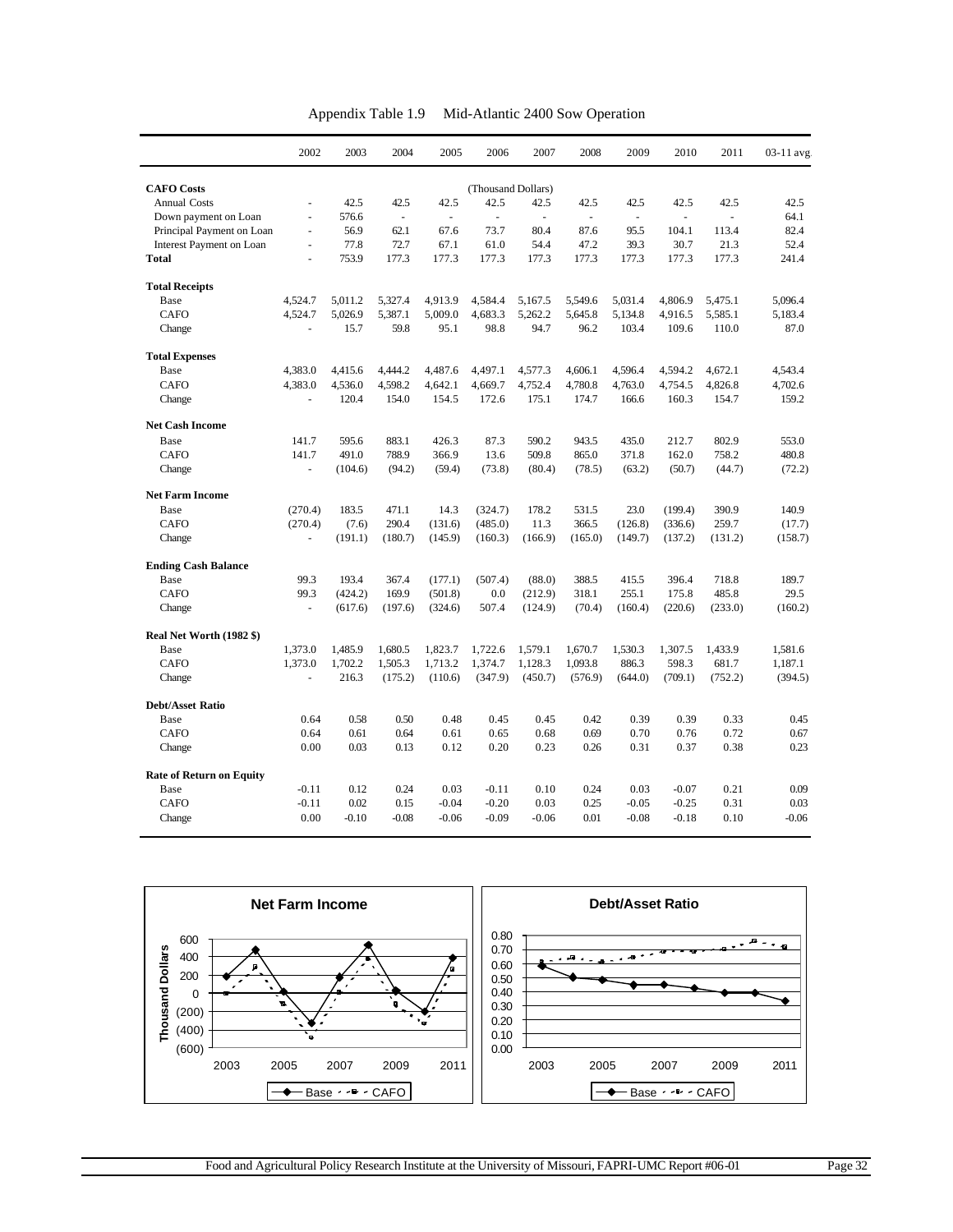|                                 | Percentiles - |            |         |         |         |                    |         |         |         |         |  |  |  |
|---------------------------------|---------------|------------|---------|---------|---------|--------------------|---------|---------|---------|---------|--|--|--|
|                                 | 2010          | 10%        | 20%     | 30%     | 40%     | 50%                | 60%     | 70%     | 80%     | 90%     |  |  |  |
|                                 |               |            |         |         |         |                    |         |         |         |         |  |  |  |
| <b>Total Receipts</b>           |               |            |         |         |         | (Thousand Dollars) |         |         |         |         |  |  |  |
| Base                            | 4,806.9       | 4,107.5    | 4,384.6 | 4,527.5 | 4,673.0 | 4,816.9            | 4,937.7 | 5,071.0 | 5,242.4 | 5,506.7 |  |  |  |
| <b>CAFO</b>                     | 4,916.5       | 4,217.0    | 4,494.2 | 4,637.0 | 4,782.5 | 4,926.5            | 5,047.3 | 5,180.5 | 5,351.9 | 5,616.2 |  |  |  |
| Change                          | 109.6         | 109.6      | 109.6   | 109.6   | 109.6   | 109.6              | 109.6   | 109.6   | 109.6   | 109.6   |  |  |  |
| <b>Total Expenses</b>           |               |            |         |         |         |                    |         |         |         |         |  |  |  |
| Base                            | 4,594.2       | 4,257.3    | 4,369.1 | 4,451.5 | 4,516.4 | 4,598.3            | 4,672.2 | 4,750.6 | 4,873.9 | 5,030.3 |  |  |  |
| CAFO                            | 4,754.5       | 4,420.0    | 4,532.0 | 4,618.6 | 4,677.2 | 4,759.8            | 4,829.4 | 4,913.3 | 5,033.3 | 5,192.1 |  |  |  |
| Change                          | 160.3         | 162.6      | 162.9   | 167.1   | 160.7   | 161.5              | 157.2   | 162.7   | 159.3   | 161.7   |  |  |  |
| <b>Net Cash Income</b>          |               |            |         |         |         |                    |         |         |         |         |  |  |  |
| Base                            | 212.7         | (558.9)    | (352.1) | (152.5) | (1.4)   | 134.4              | 331.5   | 521.0   | 668.8   | 989.2   |  |  |  |
| CAFO                            | 162.0         | (613.8)    | (402.8) | (205.0) | (53.6)  | 80.8               | 278.5   | 461.1   | 618.8   | 932.0   |  |  |  |
| Change                          | (50.7)        | (54.9)     | (50.8)  | (52.4)  | (52.2)  | (53.5)             | (53.0)  | (59.9)  | (50.0)  | (57.2)  |  |  |  |
| <b>Net Farm Income</b>          |               |            |         |         |         |                    |         |         |         |         |  |  |  |
| Base                            | (199.4)       | (971.0)    | (764.1) | (564.6) | (413.5) | (277.7)            | (80.6)  | 108.9   | 256.7   | 577.2   |  |  |  |
| CAFO                            | (336.6)       | (1, 112.3) | (901.4) | (703.5) | (552.1) | (417.7)            | (220.0) | (37.4)  | 120.3   | 433.4   |  |  |  |
| Change                          | (137.2)       | (141.4)    | (137.2) | (138.9) | (138.7) | (140.0)            | (139.5) | (146.4) | (136.5) | (143.7) |  |  |  |
| <b>Ending Cash Balance</b>      |               |            |         |         |         |                    |         |         |         |         |  |  |  |
| Base                            | 396.4         | (208.9)    | (23.2)  | 100.9   | 209.5   | 324.6              | 431.4   | 569.6   | 725.7   | 865.7   |  |  |  |
| CAFO                            | 175.8         | (496.7)    | (290.2) | (103.5) | 15.2    | 141.3              | 255.7   | 398.2   | 543.2   | 683.3   |  |  |  |
| Change                          | (220.6)       | (287.9)    | (267.0) | (204.4) | (194.3) | (183.3)            | (175.7) | (171.4) | (182.4) | (182.4) |  |  |  |
| Real Net Worth (1982 \$)        |               |            |         |         |         |                    |         |         |         |         |  |  |  |
| Base                            | 1,307.5       | 281.4      | 576.6   | 759.2   | 884.1   | 1,008.9            | 1,106.5 | 1,236.5 | 1,412.3 | 1,637.0 |  |  |  |
| CAFO                            | 598.3         | (380.6)    | (104.5) | 86.2    | 234.2   | 347.9              | 436.2   | 590.9   | 759.0   | 1,013.1 |  |  |  |
| Change                          | (709.1)       | (662.0)    | (681.0) | (673.0) | (649.9) | (661.0)            | (670.3) | (645.6) | (653.3) | (623.9) |  |  |  |
| <b>Debt/Asset Ratio</b>         |               |            |         |         |         |                    |         |         |         |         |  |  |  |
| Base                            | 0.39          | 0.27       | 0.36    | 0.43    | 0.47    | 0.52               | 0.58    | 0.63    | 0.71    | 0.86    |  |  |  |
| CAFO                            | 0.76          | 0.62       | 0.71    | 0.77    | 0.82    | 0.86               | 0.91    | 0.96    | 1.04    | 1.16    |  |  |  |
| Change                          | 0.37          | 0.35       | 0.35    | 0.35    | 0.35    | 0.34               | 0.33    | 0.33    | 0.33    | 0.31    |  |  |  |
| <b>Rate of Return on Equity</b> |               |            |         |         |         |                    |         |         |         |         |  |  |  |
| Base                            | $-0.07$       | $-0.69$    | $-0.45$ | $-0.30$ | $-0.21$ | $-0.12$            | 0.00    | 0.09    | 0.19    | 0.39    |  |  |  |
| CAFO                            | $-0.25$       | $-1.97$    | $-1.05$ | $-0.68$ | $-0.43$ | $-0.22$            | 0.01    | 0.16    | 0.47    | 1.34    |  |  |  |
| Change                          | $-0.18$       | $-1.29$    | $-0.60$ | $-0.38$ | $-0.23$ | $-0.10$            | 0.01    | 0.07    | 0.28    | 0.96    |  |  |  |

#### Appendix Table 1.10 Mid-Atlantic 2400 Sow Operation, Distributions for 2010

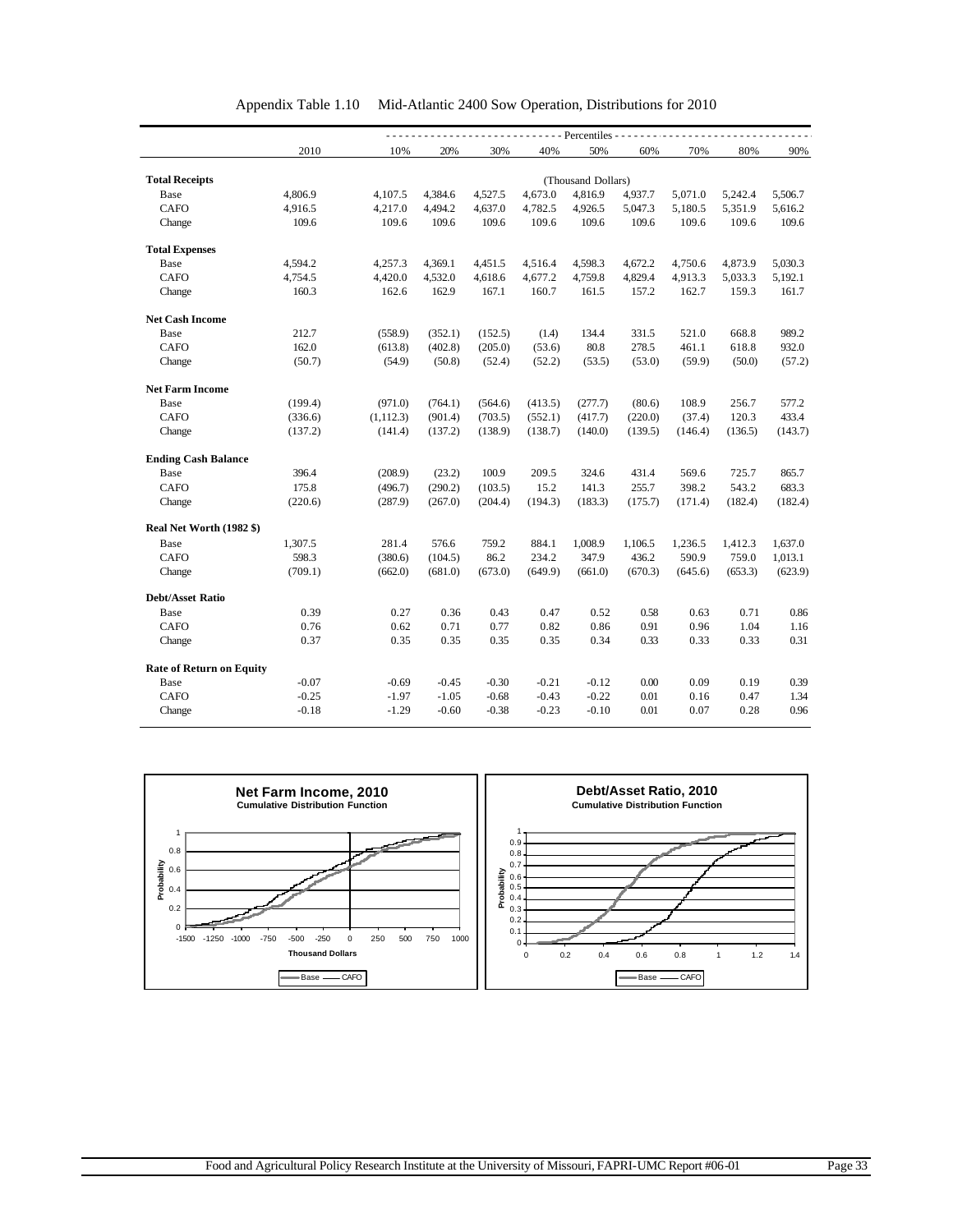| Appendix Table 1.11 | Midwest 2400 Sow Operation |
|---------------------|----------------------------|
|---------------------|----------------------------|

|                                 | 2002                     | 2003    | 2004                     | 2005    | 2006               | 2007     | 2008    | 2009                     | 2010    | 2011    | 03-11 avg |
|---------------------------------|--------------------------|---------|--------------------------|---------|--------------------|----------|---------|--------------------------|---------|---------|-----------|
| <b>CAFO</b> Costs               |                          |         |                          |         | (Thousand Dollars) |          |         |                          |         |         |           |
| <b>Annual Costs</b>             | $\blacksquare$           | 34.8    | 34.8                     | 34.8    | 34.8               | 34.8     | 34.8    | 34.8                     | 34.8    | 34.8    | 34.8      |
| Down payment on Loan            | ä,                       | 471.2   | $\overline{\phantom{a}}$ | ä,      | ÷,                 | $\omega$ | ä,      | $\overline{\phantom{a}}$ | ä,      |         | 52.4      |
| Principal Payment on Loan       | $\overline{\phantom{a}}$ | 46.5    | 50.7                     | 55.3    | 60.2               | 65.7     | 71.6    | 78.0                     | 85.0    | 92.7    | 67.3      |
| Interest Payment on Loan        | ä,                       | 63.6    | 59.4                     | 54.9    | 49.9               | 44.5     | 38.6    | 32.1                     | 25.1    | 17.4    | 42.8      |
| <b>Total</b>                    | ä,                       | 616.1   | 144.9                    | 144.9   | 144.9              | 144.9    | 144.9   | 144.9                    | 144.9   | 144.9   | 197.2     |
| <b>Total Receipts</b>           |                          |         |                          |         |                    |          |         |                          |         |         |           |
| Base                            | 4.653.3                  | 5.148.7 | 5.470.5                  | 5.049.0 | 4.712.9            | 5.306.6  | 5.695.4 | 5,167.2                  | 4,938.3 | 5,618.4 | 5.234.1   |
| CAFO                            | 4,653.3                  | 5.164.8 | 5,531.5                  | 5.145.8 | 4,813.6            | 5,403.0  | 5.793.4 | 5,272.6                  | 5,049.9 | 5,730.5 | 5,322.8   |
| Change                          |                          | 16.0    | 60.9                     | 96.9    | 100.7              | 96.5     | 98.0    | 105.4                    | 111.6   | 112.0   | 88.7      |
| <b>Total Expenses</b>           |                          |         |                          |         |                    |          |         |                          |         |         |           |
| Base                            | 4.456.5                  | 4.486.6 | 4.512.6                  | 4.552.7 | 4,555.5            | 4.632.0  | 4.657.2 | 4.648.2                  | 4.645.5 | 4,722.6 | 4.601.4   |
| <b>CAFO</b>                     | 4,456.5                  | 4,585.0 | 4,631.6                  | 4,673.5 | 4,692.2            | 4,769.1  | 4,791.8 | 4,776.1                  | 4,767.5 | 4,839.0 | 4.725.1   |
| Change                          | ÷.                       | 98.4    | 119.0                    | 120.8   | 136.7              | 137.1    | 134.6   | 127.9                    | 122.0   | 116.4   | 123.7     |
| <b>Net Cash Income</b>          |                          |         |                          |         |                    |          |         |                          |         |         |           |
| Base                            | 196.8                    | 662.1   | 958.0                    | 496.3   | 157.4              | 674.5    | 1,038.2 | 519.1                    | 292.8   | 895.9   | 632.7     |
| CAFO                            | 196.8                    | 579.8   | 899.9                    | 472.3   | 121.4              | 633.9    | 1,001.6 | 496.5                    | 282.4   | 891.5   | 597.7     |
| Change                          |                          | (82.3)  | (58.1)                   | (23.9)  | (36.0)             | (40.6)   | (36.6)  | (22.6)                   | (10.4)  | (4.4)   | (35.0)    |
| <b>Net Farm Income</b>          |                          |         |                          |         |                    |          |         |                          |         |         |           |
| Base                            | (251.8)                  | 213.5   | 509.4                    | 47.6    | (291.2)            | 225.9    | 589.6   | 70.5                     | (155.8) | 447.2   | 184.1     |
| CAFO                            | (251.8)                  | 60.5    | 380.6                    | (47.0)  | (397.9)            | 114.6    | 482.3   | (22.8)                   | (236.9) | 372.2   | 78.4      |
| Change                          | ä,                       | (153.0) | (128.8)                  | (94.6)  | (106.7)            | (111.3)  | (107.3) | (93.2)                   | (81.0)  | (75.1)  | (105.7)   |
| <b>Ending Cash Balance</b>      |                          |         |                          |         |                    |          |         |                          |         |         |           |
| Base                            | 133.9                    | 231.1   | 407.3                    | (112.8) | (485.0)            | (71.9)   | 438.5   | 504.9                    | 515.1   | 851.2   | 253.1     |
| <b>CAFO</b>                     | 133.9                    | (226.3) | 205.4                    | (392.3) | (581.3)            | (142.0)  | 392.8   | 406.9                    | 379.8   | 709.4   | 83.6      |
| Change                          | L.                       | (457.4) | (201.9)                  | (279.5) | (96.3)             | (70.2)   | (45.7)  | (97.9)                   | (135.3) | (141.8) | (169.5)   |
| Real Net Worth (1982 \$)        |                          |         |                          |         |                    |          |         |                          |         |         |           |
| Base                            | 1,549.6                  | 1,674.7 | 1,884.6                  | 2,017.2 | 1,967.7            | 1,848.0  | 1,957.3 | 1,827.3                  | 1,618.7 | 1,757.0 | 1,839.2   |
| CAFO                            | 1,549.6                  | 1,798.3 | 1,776.3                  | 1,977.8 | 1,723.5            | 1,535.6  | 1,570.0 | 1,400.9                  | 1,154.0 | 1,269.4 | 1,578.4   |
| Change                          | ä,                       | 123.5   | (108.3)                  | (39.4)  | (244.2)            | (312.4)  | (387.3) | (426.4)                  | (464.8) | (487.6) | (260.8)   |
| <b>Debt/Asset Ratio</b>         |                          |         |                          |         |                    |          |         |                          |         |         |           |
| Base                            | 0.62                     | 0.57    | 0.49                     | 0.46    | 0.41               | 0.39     | 0.36    | 0.32                     | 0.30    | 0.24    | 0.39      |
| <b>CAFO</b>                     | 0.62                     | 0.60    | 0.58                     | 0.56    | 0.56               | 0.57     | 0.56    | 0.54                     | 0.56    | 0.50    | 0.56      |
| Change                          | 0.00                     | 0.03    | 0.10                     | 0.09    | 0.16               | 0.18     | 0.19    | 0.22                     | 0.26    | 0.27    | 0.17      |
| <b>Rate of Return on Equity</b> |                          |         |                          |         |                    |          |         |                          |         |         |           |
| Base                            | $-0.09$                  | 0.12    | 0.23                     | 0.04    | $-0.09$            | 0.10     | 0.23    | 0.04                     | $-0.04$ | 0.19    | 0.09      |
| <b>CAFO</b>                     | $-0.09$                  | 0.05    | 0.17                     | 0.00    | $-0.13$            | 0.07     | 0.23    | 0.01                     | $-0.10$ | 0.22    | 0.06      |
| Change                          | 0.00                     | $-0.07$ | $-0.05$                  | $-0.03$ | $-0.05$            | $-0.03$  | 0.00    | $-0.03$                  | $-0.06$ | 0.03    | $-0.03$   |

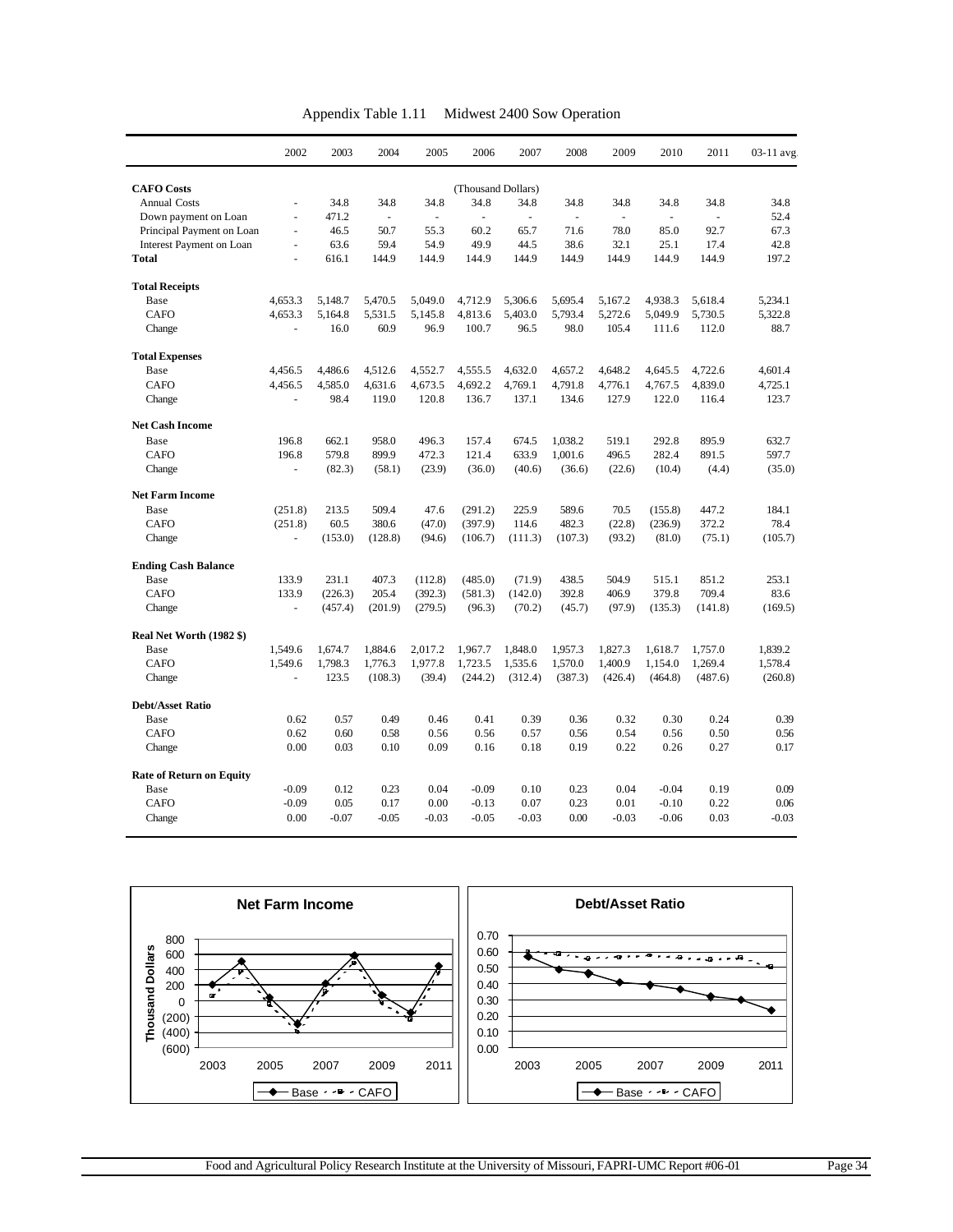|                                 | $---$ Percentiles - |           |         |         |         |                    |         |         |         |         |  |  |
|---------------------------------|---------------------|-----------|---------|---------|---------|--------------------|---------|---------|---------|---------|--|--|
|                                 | 2010                | 10%       | 20%     | 30%     | 40%     | 50%                | 60%     | 70%     | 80%     | 90%     |  |  |
|                                 |                     |           |         |         |         |                    |         |         |         |         |  |  |
| <b>Total Receipts</b>           |                     |           |         |         |         | (Thousand Dollars) |         |         |         |         |  |  |
| Base                            | 4,938.3             | 4,225.9   | 4,508.1 | 4,653.6 | 4,801.9 | 4,948.4            | 5,071.7 | 5,207.1 | 5,381.7 | 5,650.8 |  |  |
| <b>CAFO</b>                     | 5,049.9             | 4,337.5   | 4,619.7 | 4,765.2 | 4,913.5 | 5,060.0            | 5,183.3 | 5,318.7 | 5,493.3 | 5,762.5 |  |  |
| Change                          | 111.6               | 111.6     | 111.6   | 111.6   | 111.6   | 111.6              | 111.6   | 111.6   | 111.6   | 111.6   |  |  |
| <b>Total Expenses</b>           |                     |           |         |         |         |                    |         |         |         |         |  |  |
| Base                            | 4,645.5             | 4,298.8   | 4,411.3 | 4,493.7 | 4,562.7 | 4,646.2            | 4,721.9 | 4,805.5 | 4,928.7 | 5,094.1 |  |  |
| <b>CAFO</b>                     | 4,767.5             | 4,423.7   | 4,538.2 | 4,624.1 | 4,688.6 | 4,773.1            | 4,846.3 | 4,928.6 | 5,051.3 | 5,215.7 |  |  |
| Change                          | 122.0               | 124.9     | 126.8   | 130.4   | 125.9   | 127.0              | 124.4   | 123.2   | 122.6   | 121.6   |  |  |
| <b>Net Cash Income</b>          |                     |           |         |         |         |                    |         |         |         |         |  |  |
| Base                            | 292.8               | (497.9)   | (282.5) | (78.8)  | 74.4    | 213.0              | 414.2   | 613.8   | 766.7   | 1,088.3 |  |  |
| CAFO                            | 282.4               | (512.4)   | (293.8) | (90.0)  | 63.1    | 196.8              | 398.3   | 597.4   | 745.8   | 1,072.8 |  |  |
| Change                          | (10.4)              | (14.5)    | (11.3)  | (11.2)  | (11.3)  | (16.1)             | (15.9)  | (16.5)  | (20.9)  | (15.5)  |  |  |
| <b>Net Farm Income</b>          |                     |           |         |         |         |                    |         |         |         |         |  |  |
| Base                            | (155.8)             | (946.5)   | (731.2) | (527.4) | (374.2) | (235.7)            | (34.4)  | 165.2   | 318.1   | 639.7   |  |  |
| <b>CAFO</b>                     | (236.9)             | (1,031.7) | (813.1) | (609.3) | (456.2) | (322.5)            | (121.0) | 78.1    | 226.6   | 553.5   |  |  |
| Change                          | (81.0)              | (85.2)    | (82.0)  | (81.9)  | (82.0)  | (86.8)             | (86.5)  | (87.2)  | (91.5)  | (86.2)  |  |  |
| <b>Ending Cash Balance</b>      |                     |           |         |         |         |                    |         |         |         |         |  |  |
| Base                            | 515.1               | (92.0)    | 87.2    | 198.7   | 312.5   | 424.7              | 536.6   | 682.3   | 827.5   | 983.2   |  |  |
| <b>CAFO</b>                     | 379.8               | (257.6)   | (57.3)  | 73.0    | 183.1   | 316.8              | 421.0   | 558.0   | 720.0   | 867.1   |  |  |
| Change                          | (135.3)             | (165.7)   | (144.5) | (125.8) | (129.4) | (107.8)            | (115.6) | (124.3) | (107.5) | (116.0) |  |  |
| Real Net Worth (1982 \$)        |                     |           |         |         |         |                    |         |         |         |         |  |  |
| Base                            | 1,618.7             | 578.1     | 865.1   | 1,044.0 | 1,189.6 | 1,316.3            | 1,411.6 | 1,544.8 | 1,730.6 | 1,963.2 |  |  |
| <b>CAFO</b>                     | 1,154.0             | 75.8      | 396.0   | 580.5   | 723.2   | 854.9              | 948.6   | 1,087.0 | 1,269.4 | 1,508.1 |  |  |
| Change                          | (464.8)             | (502.3)   | (469.0) | (463.5) | (466.3) | (461.4)            | (463.0) | (457.8) | (461.2) | (455.0) |  |  |
| <b>Debt/Asset Ratio</b>         |                     |           |         |         |         |                    |         |         |         |         |  |  |
| Base                            | 0.30                | 0.19      | 0.26    | 0.33    | 0.38    | 0.42               | 0.47    | 0.52    | 0.60    | 0.73    |  |  |
| <b>CAFO</b>                     | 0.56                | 0.45      | 0.53    | 0.59    | 0.63    | 0.67               | 0.72    | 0.77    | 0.84    | 0.97    |  |  |
| Change                          | 0.26                | 0.26      | 0.27    | 0.26    | 0.25    | 0.25               | 0.25    | 0.24    | 0.24    | 0.24    |  |  |
| <b>Rate of Return on Equity</b> |                     |           |         |         |         |                    |         |         |         |         |  |  |
| Base                            | $-0.04$             | $-0.53$   | $-0.35$ | $-0.23$ | $-0.16$ | $-0.07$            | 0.01    | 0.09    | 0.17    | 0.31    |  |  |
|                                 |                     | $-0.91$   | $-0.56$ | $-0.39$ | $-0.26$ | $-0.15$            | $-0.02$ | 0.08    | 0.20    | 0.45    |  |  |
| <b>CAFO</b>                     | $-0.10$             |           |         |         |         |                    |         |         |         |         |  |  |

|  |  | Appendix Table 1.12 Midwest 2400 Sow Operation, Distributions for 2010 |  |
|--|--|------------------------------------------------------------------------|--|
|--|--|------------------------------------------------------------------------|--|

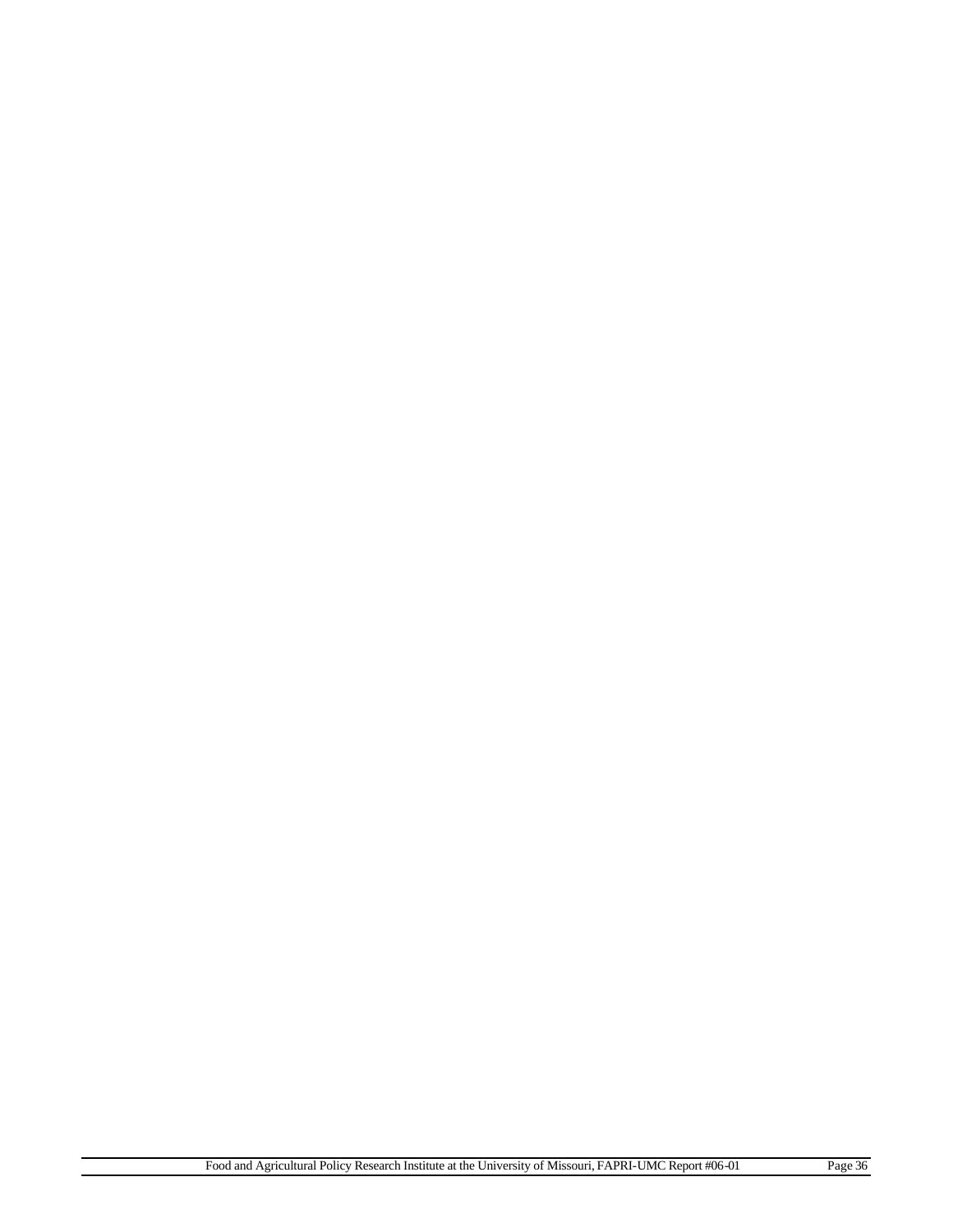APPENDIX 2. FEEDLOT RESULTS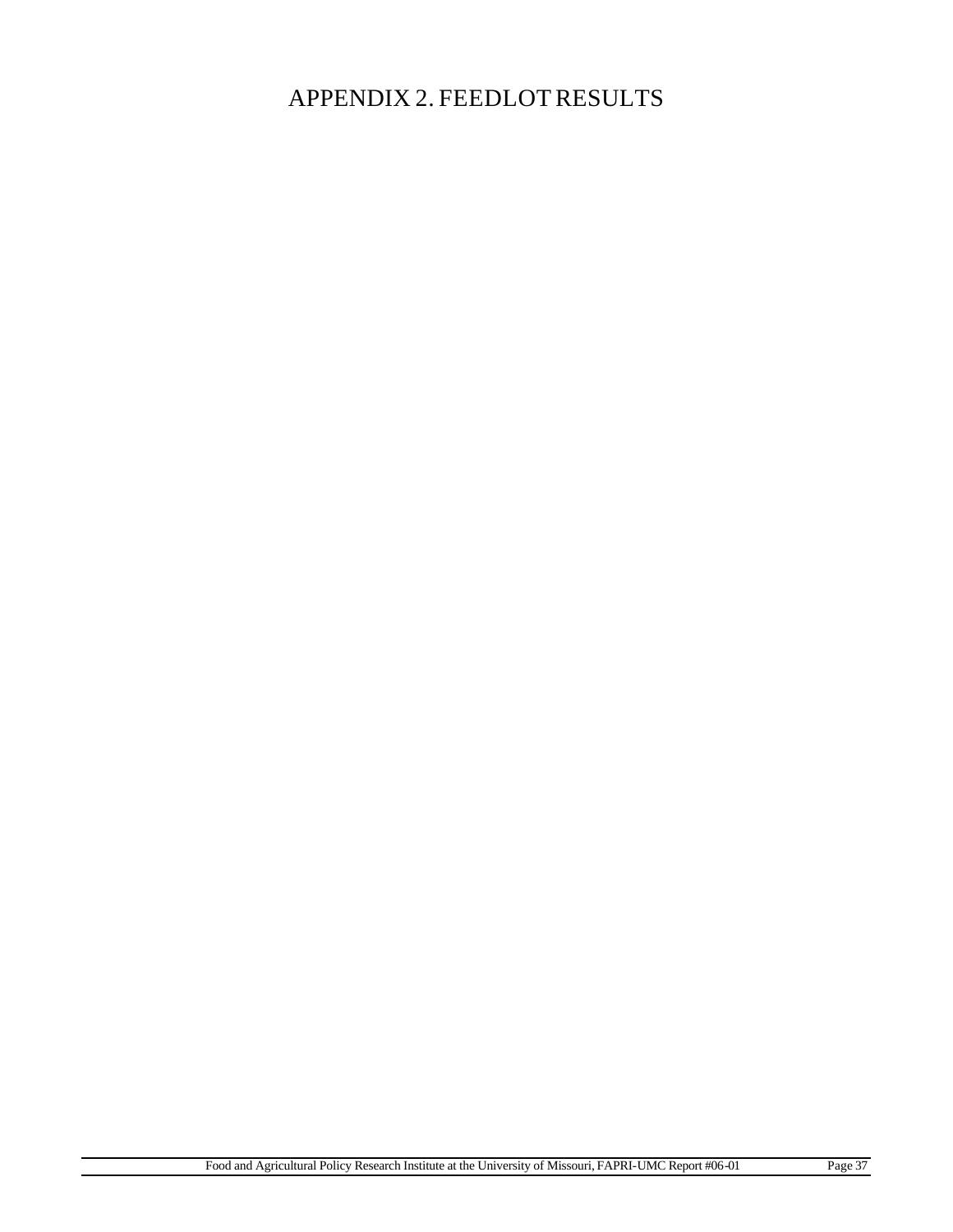| Appendix Table 2.1 | Midwest 500 Head Feedlot Operation |  |
|--------------------|------------------------------------|--|
|--------------------|------------------------------------|--|

|                                 | 2002                     | 2003    | 2004                     | 2005                     | 2006                     | 2007           | 2008   | 2009                     | 2010     | 2011   | 03-11 avg |
|---------------------------------|--------------------------|---------|--------------------------|--------------------------|--------------------------|----------------|--------|--------------------------|----------|--------|-----------|
| <b>CAFO</b> Costs               |                          |         |                          |                          | (Thousand Dollars)       |                |        |                          |          |        |           |
| <b>Annual Costs</b>             | ä,                       | 4.1     | 3.5                      | 3.5                      | 4.1                      | 3.5            | 3.5    | 4.1                      | 3.5      | 3.5    | 3.7       |
| Down payment on Loan            | L.                       | 19.9    | $\overline{\phantom{a}}$ | $\overline{\phantom{a}}$ | $\overline{\phantom{a}}$ | $\overline{a}$ | $\Box$ | $\overline{\phantom{a}}$ | $\omega$ |        | 2.2       |
| Principal Payment on Loan       | ÷,                       | 2.1     | 2.2                      | 2.4                      | 2.6                      | 2.8            | 3.0    | 3.3                      | 3.5      | 3.8    | 2.9       |
| Interest Payment on Loan        | L.                       | 2.4     | 2.2                      | 2.0                      | 1.9                      | 1.6            | 1.4    | 1.2                      | 0.9      | 0.6    | 1.6       |
| <b>Total</b>                    | ÷,                       | 28.5    | 7.9                      | 7.9                      | 8.5                      | 7.9            | 7.9    | 8.5                      | 7.9      | 7.9    | 10.4      |
| <b>Total Receipts</b>           |                          |         |                          |                          |                          |                |        |                          |          |        |           |
| Base                            | 862.3                    | 870.6   | 830.3                    | 799.0                    | 766.6                    | 746.1          | 740.8  | 747.0                    | 756.6    | 790.5  | 783.0     |
| <b>CAFO</b>                     | 862.3                    | 871.5   | 832.7                    | 801.6                    | 769.3                    | 748.7          | 743.4  | 749.8                    | 759.6    | 793.6  | 785.6     |
| Change                          | L.                       | 1.0     | 2.4                      | 2.6                      | 2.7                      | 2.6            | 2.6    | 2.8                      | 3.1      | 3.1    | 2.5       |
| <b>Total Expenses</b>           |                          |         |                          |                          |                          |                |        |                          |          |        |           |
| Base                            | 830.7                    | 841.4   | 821.8                    | 784.7                    | 749.5                    | 723.5          | 714.0  | 718.8                    | 735.5    | 771.4  | 762.3     |
| <b>CAFO</b>                     | 830.7                    | 847.0   | 827.5                    | 791.7                    | 757.8                    | 731.4          | 722.0  | 727.4                    | 743.9    | 780.0  | 769.9     |
| Change                          | ÷,                       | 5.6     | 5.8                      | 7.0                      | 8.3                      | 8.0            | 8.0    | 8.7                      | 8.4      | 8.6    | 7.6       |
| <b>Net Cash Income</b>          |                          |         |                          |                          |                          |                |        |                          |          |        |           |
| Base                            | 31.5                     | 29.2    | 8.6                      | 14.3                     | 17.1                     | 22.6           | 26.8   | 28.2                     | 21.0     | 19.1   | 20.8      |
| CAFO                            | 31.5                     | 24.5    | 5.2                      | 10.0                     | 11.5                     | 17.3           | 21.4   | 22.4                     | 15.7     | 13.6   | 15.7      |
| Change                          | $\overline{a}$           | (4.7)   | (3.4)                    | (4.4)                    | (5.6)                    | (5.3)          | (5.4)  | (5.8)                    | (5.3)    | (5.5)  | (5.0)     |
| <b>Net Farm Income</b>          |                          |         |                          |                          |                          |                |        |                          |          |        |           |
| Base                            | 27.4                     | 25.0    | 4.4                      | 10.2                     | 13.0                     | 18.5           | 22.7   | 24.1                     | 16.9     | 15.0   | 16.6      |
| CAFO                            | 27.4                     | 18.2    | (1.1)                    | 3.7                      | 5.3                      | 11.0           | 15.2   | 16.1                     | 9.5      | 7.3    | 9.5       |
| Change                          | $\overline{\phantom{a}}$ | (6.8)   | (5.5)                    | (6.5)                    | (7.7)                    | (7.5)          | (7.5)  | (8.0)                    | (7.4)    | (7.6)  | (7.2)     |
| <b>Ending Cash Balance</b>      |                          |         |                          |                          |                          |                |        |                          |          |        |           |
| Base                            | 13.8                     | 16.3    | 6.3                      | 2.2                      | 2.5                      | 5.5            | 9.6    | 9.8                      | 10.9     | 10.4   | 8.2       |
| CAFO                            | 13.8                     | (1.9)   | (12.9)                   | (8.8)                    | (5.2)                    | (1.2)          | 1.0    | (2.0)                    | (1.6)    | (3.7)  | (4.0)     |
| Change                          | ÷,                       | (18.2)  | (19.2)                   | (11.0)                   | (7.7)                    | (6.7)          | (8.6)  | (11.8)                   | (12.5)   | (14.2) | (12.2)    |
| Real Net Worth (1982 \$)        |                          |         |                          |                          |                          |                |        |                          |          |        |           |
| Base                            | 143.3                    | 151.1   | 134.6                    | 111.6                    | 90.6                     | 75.2           | 70.8   | 76.2                     | 82.0     | 95.6   | 98.6      |
| <b>CAFO</b>                     | 143.3                    | 152.2   | 136.4                    | 105.3                    | 77.6                     | 56.5           | 48.4   | 51.6                     | 53.9     | 65.3   | 83.0      |
| Change                          | $\frac{1}{2}$            | 1.1     | 1.8                      | (6.3)                    | (13.0)                   | (18.8)         | (22.4) | (24.6)                   | (28.1)   | (30.3) | (15.6)    |
| <b>Debt/Asset Ratio</b>         |                          |         |                          |                          |                          |                |        |                          |          |        |           |
| Base                            | 0.58                     | 0.56    | 0.57                     | 0.60                     | 0.64                     | 0.67           | 0.68   | 0.66                     | 0.64     | 0.59   | 0.62      |
| CAFO                            | 0.58                     | 0.58    | 0.60                     | 0.66                     | 0.72                     | 0.78           | 0.80   | 0.79                     | 0.78     | 0.73   | 0.72      |
| Change                          | 0.00                     | 0.03    | 0.03                     | 0.06                     | 0.08                     | 0.10           | 0.12   | 0.12                     | 0.14     | 0.15   | 0.09      |
| <b>Rate of Return on Equity</b> |                          |         |                          |                          |                          |                |        |                          |          |        |           |
| Base                            | 0.21                     | 0.18    | 0.07                     | 0.12                     | 0.16                     | 0.24           | 0.30   | 0.31                     | 0.22     | 0.18   | 0.20      |
| <b>CAFO</b>                     | 0.21                     | 0.14    | 0.04                     | 0.08                     | 0.12                     | 0.22           | 0.32   | 0.35                     | 0.24     | 0.19   | 0.19      |
| Change                          | 0.00                     | $-0.03$ | $-0.03$                  | $-0.04$                  | $-0.04$                  | $-0.02$        | 0.02   | 0.04                     | 0.02     | 0.01   | $-0.01$   |

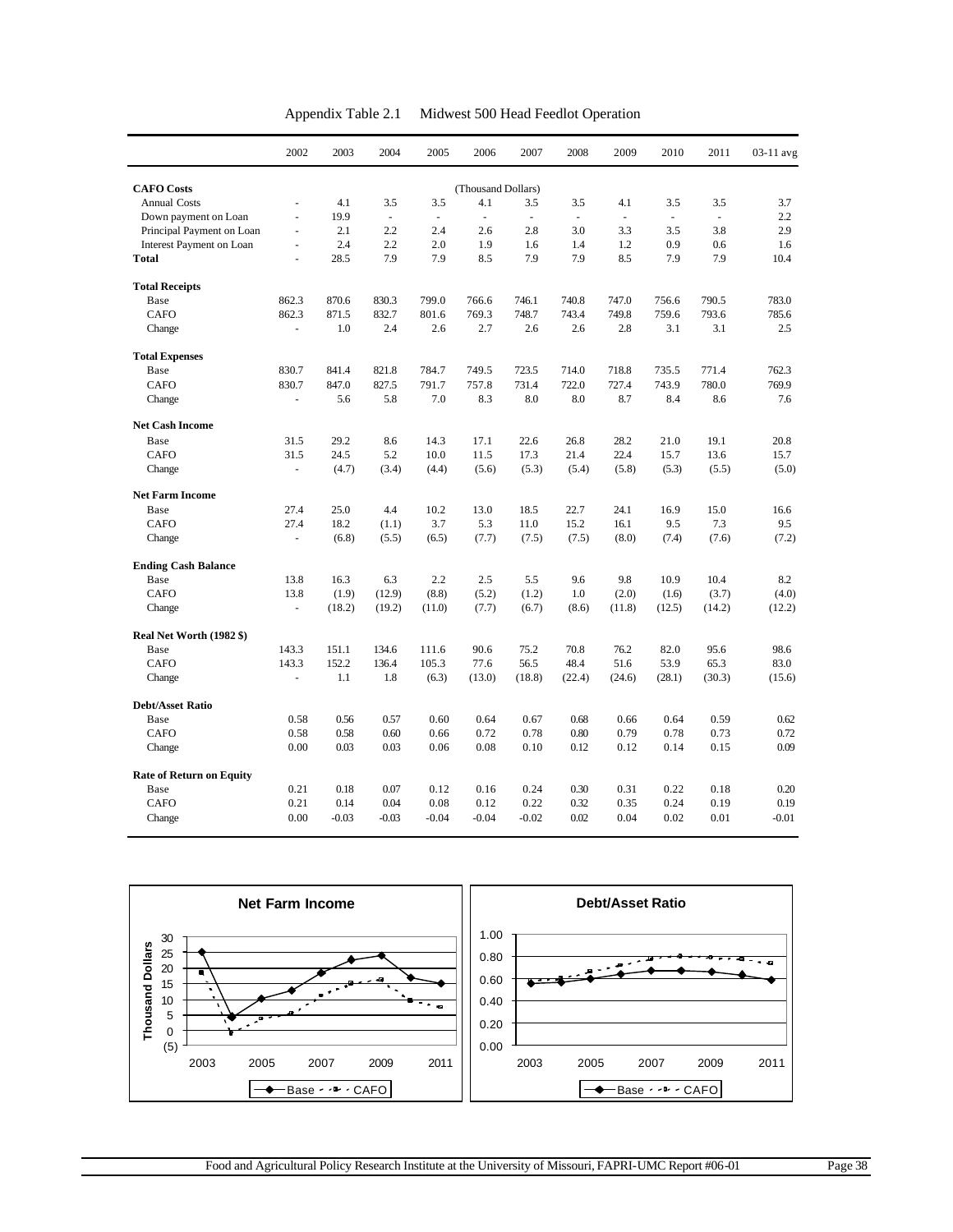|                                 | - Percentiles - |         |         |         |         |                    |        |        |        |        |  |  |  |
|---------------------------------|-----------------|---------|---------|---------|---------|--------------------|--------|--------|--------|--------|--|--|--|
|                                 | 2010            | 10%     | 20%     | 30%     | 40%     | 50%                | 60%    | 70%    | 80%    | 90%    |  |  |  |
| <b>Total Receipts</b>           |                 |         |         |         |         | (Thousand Dollars) |        |        |        |        |  |  |  |
| Base                            | 756.6           | 686.2   | 706.6   | 728.7   | 743.3   | 752.5              | 768.6  | 785.8  | 805.1  | 832.1  |  |  |  |
| CAFO                            | 759.6           | 689.2   | 709.7   | 731.8   | 746.4   | 755.5              | 771.7  | 788.9  | 808.2  | 835.1  |  |  |  |
| Change                          | 3.1             | 3.1     | 3.1     | 3.1     | 3.1     | 3.1                | 3.1    | 3.1    | 3.1    | 3.1    |  |  |  |
| <b>Total Expenses</b>           |                 |         |         |         |         |                    |        |        |        |        |  |  |  |
| Base                            | 735.5           | 679.6   | 700.3   | 712.9   | 723.9   | 734.3              | 746.5  | 760.2  | 773.9  | 801.2  |  |  |  |
| <b>CAFO</b>                     | 743.9           | 688.8   | 709.5   | 721.5   | 732.7   | 743.3              | 755.2  | 768.9  | 782.6  | 810.0  |  |  |  |
| Change                          | 8.4             | 9.2     | 9.2     | 8.6     | 8.8     | 9.0                | 8.7    | 8.7    | 8.8    | 8.8    |  |  |  |
| <b>Net Cash Income</b>          |                 |         |         |         |         |                    |        |        |        |        |  |  |  |
| Base                            | 21.0            | (37.9)  | (17.8)  | (3.9)   | 7.0     | 20.0               | 30.1   | 41.8   | 52.1   | 73.3   |  |  |  |
| <b>CAFO</b>                     | 15.7            | (44.1)  | (23.6)  | (10.0)  | 1.5     | 14.3               | 24.3   | 35.9   | 45.9   | 67.0   |  |  |  |
| Change                          | (5.3)           | (6.1)   | (5.8)   | (6.0)   | (5.5)   | (5.7)              | (5.8)  | (5.9)  | (6.2)  | (6.3)  |  |  |  |
| <b>Net Farm Income</b>          |                 |         |         |         |         |                    |        |        |        |        |  |  |  |
| Base                            | 16.9            | (42.1)  | (21.9)  | (8.1)   | 2.8     | 15.8               | 26.0   | 37.7   | 48.0   | 69.1   |  |  |  |
| <b>CAFO</b>                     | 9.5             | (50.3)  | (29.8)  | (16.2)  | (4.7)   | 8.1                | 18.0   | 29.7   | 39.7   | 60.7   |  |  |  |
| Change                          | (7.4)           | (8.2)   | (7.9)   | (8.1)   | (7.6)   | (7.8)              | (8.0)  | (8.0)  | (8.3)  | (8.4)  |  |  |  |
| <b>Ending Cash Balance</b>      |                 |         |         |         |         |                    |        |        |        |        |  |  |  |
| Base                            | 10.9            | (34.5)  | (14.9)  | 1.2     | 9.5     | 14.8               | 21.0   | 27.3   | 37.1   | 44.9   |  |  |  |
| CAFO                            | (1.6)           | (12.5)  | (1.1)   | 0.0     | 0.0     | 5.0                | 11.2   | 15.7   | 27.0   | 34.3   |  |  |  |
| Change                          | (12.5)          | 22.0    | 13.9    | (1.2)   | (9.5)   | (9.8)              | (9.8)  | (11.6) | (10.2) | (10.7) |  |  |  |
| Real Net Worth (1982 \$)        |                 |         |         |         |         |                    |        |        |        |        |  |  |  |
| Base                            | 82.0            | 6.5     | 28.5    | 43.3    | 57.2    | 71.2               | 79.1   | 88.9   | 100.5  | 117.4  |  |  |  |
| CAFO                            | 53.9            | (22.7)  | (3.1)   | 14.3    | 28.6    | 41.0               | 51.5   | 59.4   | 70.7   | 91.0   |  |  |  |
| Change                          | (28.1)          | (29.2)  | (31.7)  | (28.9)  | (28.6)  | (30.2)             | (27.6) | (29.5) | (29.8) | (26.5) |  |  |  |
| <b>Debt/Asset Ratio</b>         |                 |         |         |         |         |                    |        |        |        |        |  |  |  |
| Base                            | 0.64            | 0.52    | 0.58    | 0.63    | 0.66    | 0.69               | 0.74   | 0.80   | 0.88   | 0.97   |  |  |  |
| CAFO                            | 0.78            | 0.66    | 0.72    | 0.77    | 0.79    | 0.83               | 0.88   | 0.94   | 1.01   | 1.10   |  |  |  |
| Change                          | 0.14            | 0.14    | 0.14    | 0.14    | 0.14    | 0.14               | 0.14   | 0.14   | 0.14   | 0.13   |  |  |  |
| <b>Rate of Return on Equity</b> |                 |         |         |         |         |                    |        |        |        |        |  |  |  |
| Base                            | 0.22            | $-0.47$ | $-0.14$ | 0.01    | 0.13    | 0.24               | 0.35   | 0.48   | 0.67   | 1.04   |  |  |  |
| CAFO                            | 0.24            | $-1.14$ | $-0.41$ | $-0.12$ | 0.02    | 0.20               | 0.36   | 0.56   | 0.84   | 1.52   |  |  |  |
| Change                          | 0.02            | $-0.68$ | $-0.28$ | $-0.13$ | $-0.11$ | $-0.04$            | 0.01   | 0.08   | 0.17   | 0.48   |  |  |  |

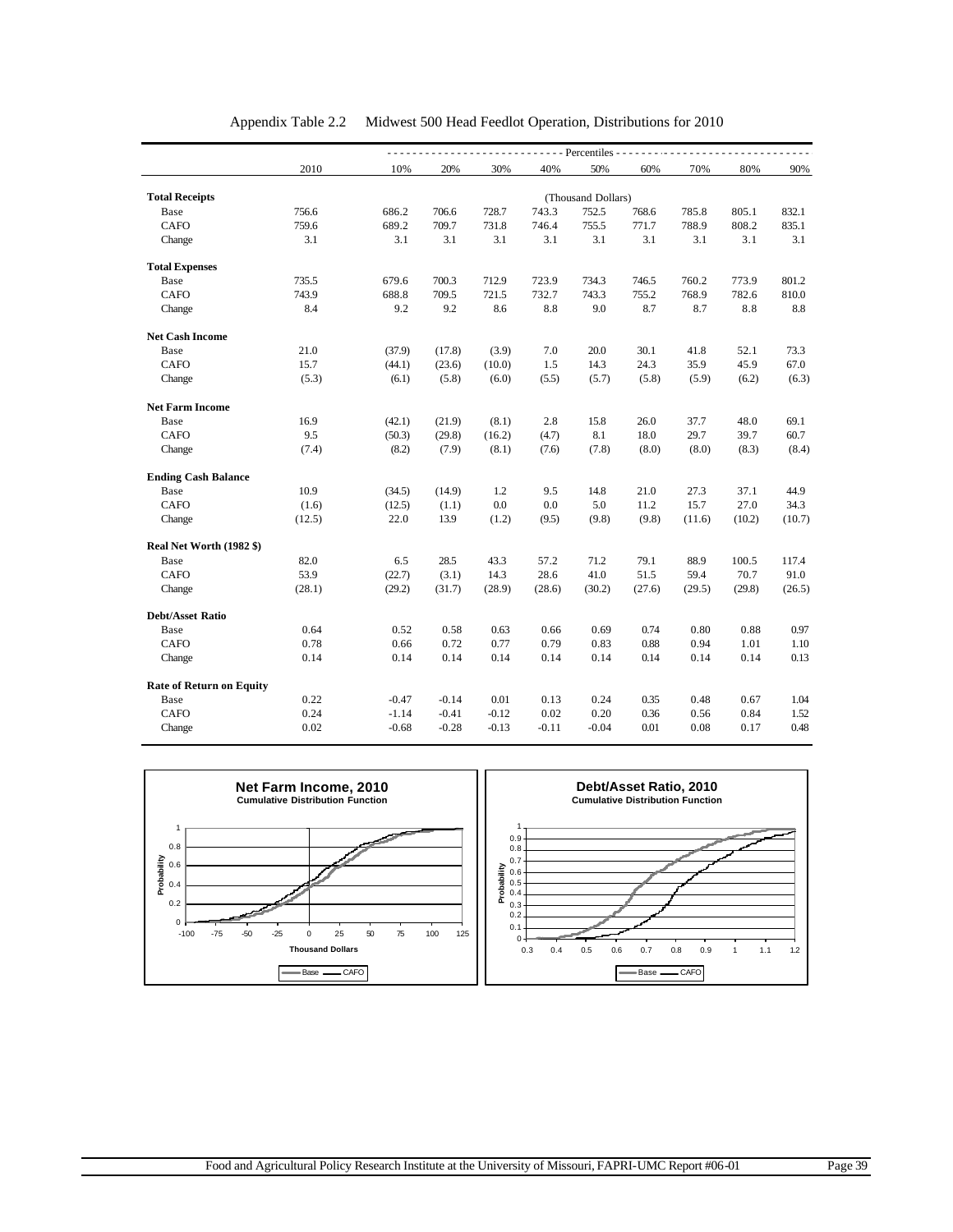| Appendix Table 2.3 | Midwest 5000 Head Feedlot Operation |
|--------------------|-------------------------------------|
|--------------------|-------------------------------------|

|                                 | 2002                     | 2003    | 2004    | 2005    | 2006               | 2007    | 2008    | 2009    | 2010    | 2011    | 03-11 avg |
|---------------------------------|--------------------------|---------|---------|---------|--------------------|---------|---------|---------|---------|---------|-----------|
| <b>CAFO</b> Costs               |                          |         |         |         | (Thousand Dollars) |         |         |         |         |         |           |
| <b>Annual Costs</b>             | L,                       | 15.8    | 15.2    | 15.2    | 15.8               | 15.2    | 15.2    | 15.8    | 15.2    | 15.2    | 15.4      |
| Down payment on Loan            | ä,                       | 123.8   | ÷,      | ÷,      | ä,                 | $\sim$  | ä,      | ä,      | ä,      |         | 13.8      |
| Principal Payment on Loan       | $\overline{\phantom{a}}$ | 12.8    | 13.8    | 15.0    | 16.1               | 17.4    | 18.8    | 20.3    | 22.0    | 23.7    | 17.8      |
| <b>Interest Payment on Loan</b> | L.                       | 14.9    | 13.8    | 12.7    | 11.5               | 10.2    | 8.8     | 7.3     | 5.7     | 3.9     | 9.9       |
| <b>Total</b>                    | ÷,                       | 167.3   | 42.9    | 42.9    | 43.5               | 42.9    | 42.9    | 43.5    | 42.9    | 42.9    | 56.8      |
| <b>Total Receipts</b>           |                          |         |         |         |                    |         |         |         |         |         |           |
| Base                            | 7,144.5                  | 7,213.2 | 6,879.7 | 6,620.4 | 6,352.0            | 6,182.1 | 6,137.8 | 6,189.3 | 6,268.8 | 6,549.9 | 6,488.1   |
| <b>CAFO</b>                     | 7.144.5                  | 7,221.3 | 6.899.6 | 6.642.1 | 6.374.6            | 6,203.8 | 6,159.5 | 6.212.8 | 6,294.1 | 6,575.2 | 6.509.2   |
| Change                          |                          | 8.1     | 19.9    | 21.7    | 22.6               | 21.7    | 21.7    | 23.5    | 25.3    | 25.3    | 21.1      |
| <b>Total Expenses</b>           |                          |         |         |         |                    |         |         |         |         |         |           |
| Base                            | 6,938.8                  | 7,027.6 | 6,868.6 | 6,566.4 | 6,283.3            | 6,073.1 | 5,997.4 | 6,037.5 | 6,178.7 | 6,476.0 | 6,389.8   |
| <b>CAFO</b>                     | 6,938.8                  | 7,051.3 | 6,895.4 | 6,602.5 | 6,322.7            | 6,112.9 | 6,037.5 | 6,078.0 | 6,219.1 | 6,516.8 | 6,426.2   |
| Change                          | L,                       | 23.6    | 26.8    | 36.1    | 39.5               | 39.8    | 40.2    | 40.5    | 40.4    | 40.8    | 36.4      |
| <b>Net Cash Income</b>          |                          |         |         |         |                    |         |         |         |         |         |           |
| Base                            | 205.7                    | 185.6   | 11.1    | 53.9    | 68.7               | 109.0   | 140.4   | 151.8   | 90.2    | 73.8    | 98.3      |
| <b>CAFO</b>                     | 205.7                    | 170.1   | 4.2     | 39.6    | 51.8               | 90.8    | 122.0   | 134.8   | 75.0    | 58.4    | 83.0      |
| Change                          |                          | (15.5)  | (6.9)   | (14.4)  | (16.9)             | (18.1)  | (18.5)  | (17.0)  | (15.1)  | (15.5)  | (15.3)    |
| <b>Net Farm Income</b>          |                          |         |         |         |                    |         |         |         |         |         |           |
| Base                            | 167.7                    | 147.5   | (26.9)  | 15.9    | 30.6               | 70.9    | 102.4   | 113.7   | 52.1    | 35.8    | 60.2      |
| <b>CAFO</b>                     | 167.7                    | 118.9   | (47.0)  | (11.7)  | 0.6                | 39.6    | 70.8    | 83.6    | 23.8    | 7.2     | 31.8      |
| Change                          | $\overline{\phantom{a}}$ | (28.7)  | (20.1)  | (27.5)  | (30.0)             | (31.3)  | (31.6)  | (30.1)  | (28.3)  | (28.6)  | (28.5)    |
| <b>Ending Cash Balance</b>      |                          |         |         |         |                    |         |         |         |         |         |           |
| Base                            | 87.2                     | 101.5   | 9.4     | (39.8)  | (22.5)             | 4.3     | 21.9    | 29.5    | 34.7    | 28.5    | 18.6      |
| <b>CAFO</b>                     | 87.2                     | 2.6     | (108.9) | (78.5)  | (53.2)             | (22.8)  | (2.9)   | (9.5)   | (11.1)  | (29.8)  | (34.9)    |
| Change                          | ÷.                       | (98.9)  | (118.3) | (38.8)  | (30.8)             | (27.1)  | (24.8)  | (39.0)  | (45.8)  | (58.3)  | (53.5)    |
| Real Net Worth (1982 \$)        |                          |         |         |         |                    |         |         |         |         |         |           |
| Base                            | 1,151.2                  | 1,207.9 | 1,038.5 | 825.1   | 590.7              | 414.3   | 353.9   | 386.2   | 424.3   | 538.8   | 642.2     |
| <b>CAFO</b>                     | 1.151.2                  | 1,214.5 | 1.081.6 | 794.8   | 535.1              | 337.8   | 253.5   | 278.4   | 305.6   | 415.4   | 579.6     |
| Change                          | L.                       | 6.6     | 43.1    | (30.4)  | (55.6)             | (76.4)  | (100.3) | (107.8) | (118.7) | (123.4) | (62.5)    |
| <b>Debt/Asset Ratio</b>         |                          |         |         |         |                    |         |         |         |         |         |           |
| Base                            | 0.63                     | 0.60    | 0.63    | 0.67    | 0.74               | 0.80    | 0.81    | 0.80    | 0.78    | 0.73    | 0.73      |
| <b>CAFO</b>                     | 0.63                     | 0.62    | 0.64    | 0.71    | 0.78               | 0.85    | 0.88    | 0.87    | 0.85    | 0.80    | 0.78      |
| Change                          | 0.00                     | 0.02    | 0.01    | 0.03    | 0.04               | 0.05    | 0.06    | 0.06    | 0.07    | 0.07    | 0.05      |
| <b>Rate of Return on Equity</b> |                          |         |         |         |                    |         |         |         |         |         |           |
| Base                            | 0.15                     | 0.12    | 0.01    | 0.05    | 0.08               | 0.17    | 0.27    | 0.29    | 0.16    | 0.11    | 0.14      |
| <b>CAFO</b>                     | 0.15                     | 0.11    | 0.00    | 0.03    | 0.05               | 0.14    | 0.28    | 0.33    | 0.16    | 0.10    | 0.13      |
| Change                          | 0.00                     | $-0.02$ | $-0.01$ | $-0.02$ | $-0.03$            | $-0.02$ | 0.01    | 0.04    | 0.00    | $-0.01$ | $-0.01$   |

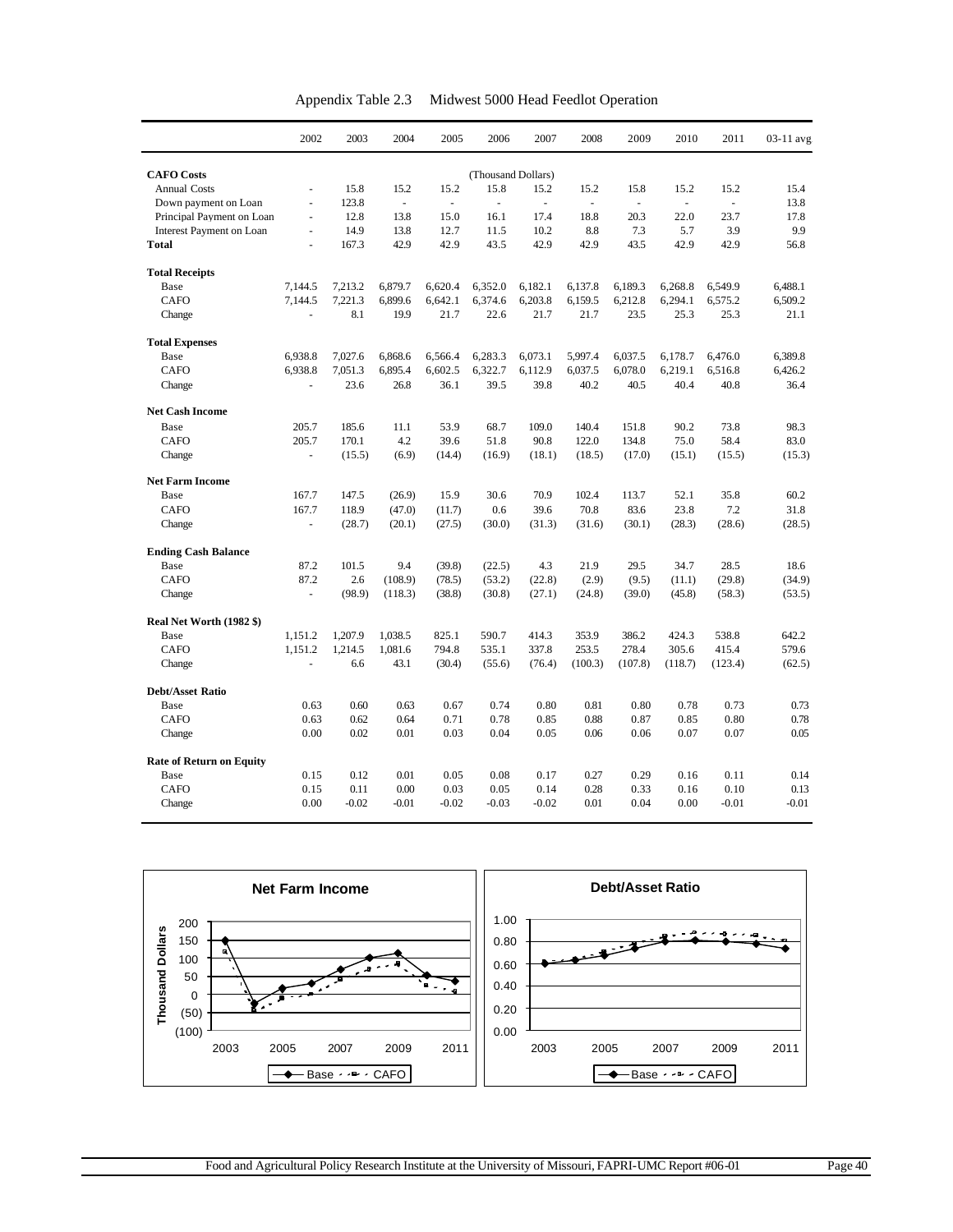|                                 |         |         |         |         |         | - Percentiles - - - |         |         |         |         |
|---------------------------------|---------|---------|---------|---------|---------|---------------------|---------|---------|---------|---------|
|                                 | 2010    | 10%     | 20%     | 30%     | 40%     | 50%                 | 60%     | 70%     | 80%     | 90%     |
|                                 |         |         |         |         |         |                     |         |         |         |         |
| <b>Total Receipts</b>           |         |         |         |         |         | (Thousand Dollars)  |         |         |         |         |
| Base                            | 6,268.8 | 5,685.2 | 5,854.9 | 6,038.0 | 6,159.1 | 6,234.8             | 6,368.6 | 6,511.3 | 6,671.1 | 6,894.4 |
| <b>CAFO</b>                     | 6,294.1 | 5,710.5 | 5,880.2 | 6,063.3 | 6,184.4 | 6,260.1             | 6,393.9 | 6,536.6 | 6,696.4 | 6,919.7 |
| Change                          | 25.3    | 25.3    | 25.3    | 25.3    | 25.3    | 25.3                | 25.3    | 25.3    | 25.3    | 25.3    |
| <b>Total Expenses</b>           |         |         |         |         |         |                     |         |         |         |         |
| Base                            | 6,178.7 | 5,739.1 | 5,905.3 | 6,003.3 | 6,097.9 | 6,180.3             | 6,283.7 | 6,394.4 | 6,504.9 | 6,728.3 |
| CAFO                            | 6,219.1 | 5,777.0 | 5,946.8 | 6,043.0 | 6,138.6 | 6,220.4             | 6,323.9 | 6,434.3 | 6,545.9 | 6,769.2 |
| Change                          | 40.4    | 37.9    | 41.5    | 39.7    | 40.7    | 40.0                | 40.2    | 39.8    | 41.1    | 40.8    |
| <b>Net Cash Income</b>          |         |         |         |         |         |                     |         |         |         |         |
| Base                            | 90.2    | (409.8) | (244.6) | (130.1) | (40.4)  | 67.0                | 149.1   | 251.1   | 335.2   | 503.7   |
| <b>CAFO</b>                     | 75.0    | (426.5) | (258.5) | (146.0) | (54.1)  | 50.7                | 131.9   | 233.7   | 319.3   | 487.4   |
| Change                          | (15.1)  | (16.6)  | (13.9)  | (15.9)  | (13.6)  | (16.3)              | (17.2)  | (17.4)  | (15.8)  | (16.4)  |
| <b>Net Farm Income</b>          |         |         |         |         |         |                     |         |         |         |         |
| Base                            | 52.1    | (447.9) | (282.6) | (168.1) | (78.5)  | 28.9                | 111.0   | 213.0   | 297.1   | 465.7   |
| <b>CAFO</b>                     | 23.8    | (477.7) | (309.7) | (197.2) | (105.3) | (0.5)               | 80.7    | 182.5   | 268.1   | 436.1   |
| Change                          | (28.3)  | (29.8)  | (27.1)  | (29.1)  | (26.8)  | (29.4)              | (30.3)  | (30.6)  | (29.0)  | (29.5)  |
| <b>Ending Cash Balance</b>      |         |         |         |         |         |                     |         |         |         |         |
| Base                            | 34.7    | (398.2) | (218.0) | (90.6)  | 8.1     | 56.0                | 100.7   | 148.7   | 217.1   | 265.2   |
| CAFO                            | (11.1)  | (323.9) | (9.5)   | 0.0     | 0.0     | 17.3                | 65.2    | 108.9   | 184.2   | 231.8   |
| Change                          | (45.8)  | 74.3    | 208.5   | 90.6    | (8.1)   | (38.7)              | (35.5)  | (39.8)  | (32.9)  | (33.4)  |
| Real Net Worth (1982 \$)        |         |         |         |         |         |                     |         |         |         |         |
| Base                            | 424.3   | (286.0) | (122.2) | 12.1    | 110.0   | 229.7               | 304.9   | 371.8   | 462.1   | 614.4   |
| <b>CAFO</b>                     | 305.6   | (399.5) | (236.2) | (105.1) | 5.0     | 119.3               | 192.1   | 260.3   | 353.8   | 510.4   |
| Change                          | (118.7) | (113.4) | (114.0) | (117.1) | (105.0) | (110.3)             | (112.8) | (111.5) | (108.2) | (103.9) |
| <b>Debt/Asset Ratio</b>         |         |         |         |         |         |                     |         |         |         |         |
| Base                            | 0.78    | 0.71    | 0.77    | 0.82    | 0.85    | 0.88                | 0.94    | 0.99    | 1.06    | 1.17    |
| <b>CAFO</b>                     | 0.85    | 0.77    | 0.83    | 0.88    | 0.91    | 0.94                | 1.00    | 1.05    | 1.11    | 1.21    |
| Change                          | 0.07    | 0.06    | 0.06    | 0.06    | 0.06    | 0.06                | 0.06    | 0.06    | 0.05    | 0.04    |
| <b>Rate of Return on Equity</b> |         |         |         |         |         |                     |         |         |         |         |
| Base                            | 0.16    | $-1.68$ | $-0.66$ | $-0.27$ | $-0.10$ | 0.11                | 0.35    | 0.55    | 0.89    | 1.82    |
| <b>CAFO</b>                     | 0.16    | $-1.57$ | $-0.66$ | $-0.34$ | $-0.13$ | 0.10                | 0.33    | 0.56    | 1.13    | 2.67    |
| Change                          | 0.00    | 0.10    | 0.00    | $-0.07$ | $-0.04$ | $-0.01$             | $-0.02$ | 0.01    | 0.24    | 0.84    |

| Appendix Table 2.4 Midwest 5000 Head Feedlot Operation, Distributions for 2010 |  |  |
|--------------------------------------------------------------------------------|--|--|
|                                                                                |  |  |

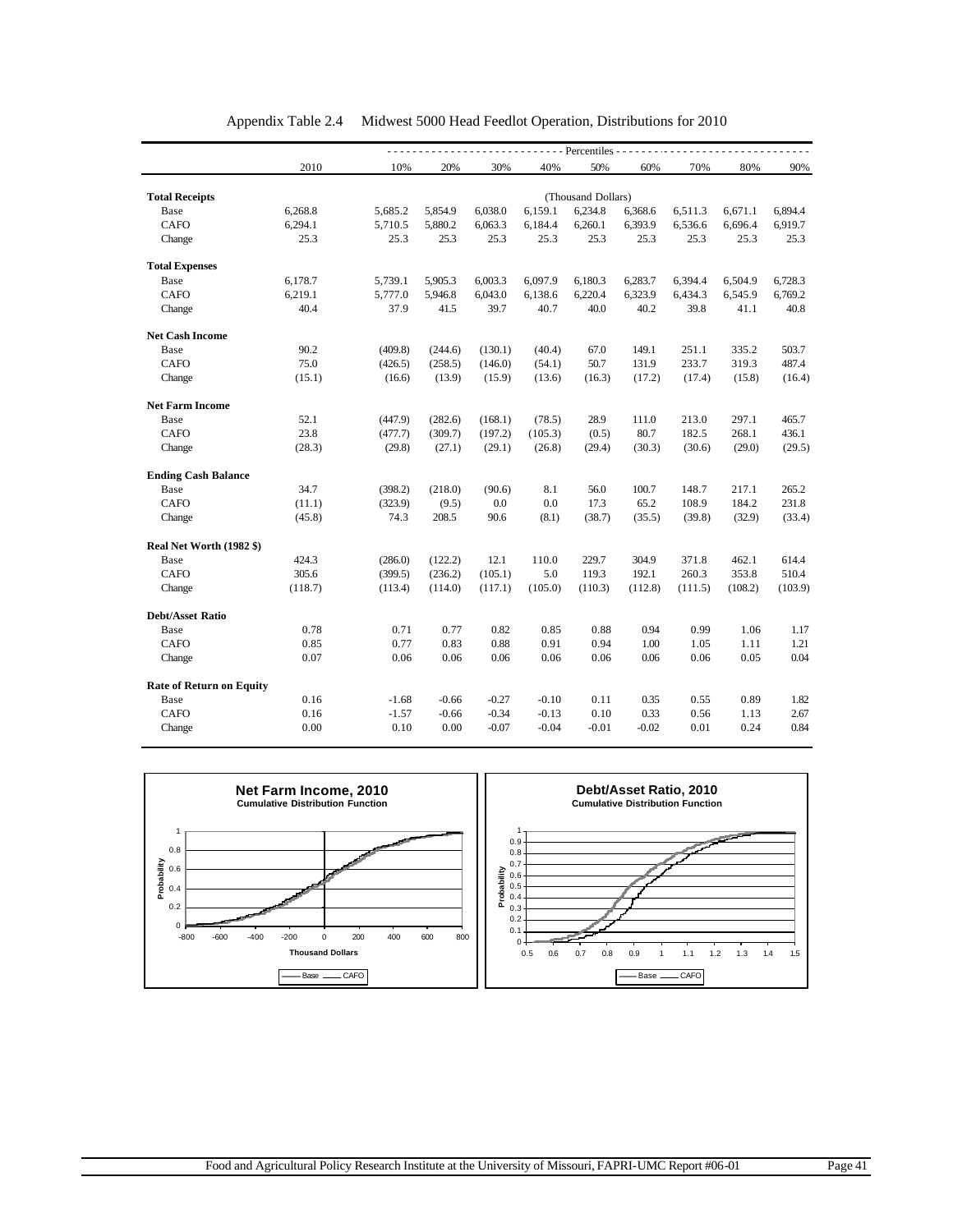|                                 | 2002                     | 2003     | 2004                     | 2005     | 2006                     | 2007     | 2008     | 2009                     | 2010     | 2011     | 03-11 avg |
|---------------------------------|--------------------------|----------|--------------------------|----------|--------------------------|----------|----------|--------------------------|----------|----------|-----------|
| <b>CAFO</b> Costs               |                          |          |                          |          | (Thousand Dollars)       |          |          |                          |          |          |           |
| <b>Annual Costs</b>             | $\blacksquare$           | 16.7     | 16.1                     | 16.1     | 16.7                     | 16.1     | 16.1     | 16.7                     | 16.1     | 16.1     | 16.3      |
| Down payment on Loan            | L.                       | 192.8    | $\overline{\phantom{a}}$ |          | $\overline{\phantom{a}}$ | $\omega$ |          | $\overline{\phantom{a}}$ |          |          | 21.4      |
| Principal Payment on Loan       | $\overline{\phantom{a}}$ | 20.0     | 21.6                     | 23.3     | 25.1                     | 27.2     | 29.3     | 31.7                     | 34.2     | 37.0     | 27.7      |
| Interest Payment on Loan        | L.                       | 23.1     | 21.5                     | 19.8     | 18.0                     | 15.9     | 13.8     | 11.4                     | 8.9      | 6.1      | 15.4      |
| <b>Total</b>                    | ÷,                       | 252.6    | 59.2                     | 59.2     | 59.8                     | 59.2     | 59.2     | 59.8                     | 59.2     | 59.2     | 80.8      |
| <b>Total Receipts</b>           |                          |          |                          |          |                          |          |          |                          |          |          |           |
| Base                            | 44,345.2                 | 44,771.5 | 42,701.7                 | 41,091.9 | 39,426.0                 | 38,371.5 | 38,096.7 | 38,416.4                 | 38,910.0 | 40,654.4 | 40,271.1  |
| <b>CAFO</b>                     | 44,345.2                 | 44,821.9 | 42,825.1                 | 41,226.5 | 39,566.3                 | 38,506.1 | 38,231.3 | 38,562.2                 | 39,067.0 | 40,811.5 | 40,402.0  |
| Change                          |                          | 50.5     | 123.4                    | 134.6    | 140.2                    | 134.6    | 134.6    | 145.8                    | 157.1    | 157.1    | 130.9     |
| <b>Total Expenses</b>           |                          |          |                          |          |                          |          |          |                          |          |          |           |
| Base                            | 43.052.8                 | 43,594.8 | 42,596.9                 | 40,705.9 | 38,916.2                 | 37,585.2 | 37,096.3 | 37,310.1                 | 38,160.6 | 39,977.5 | 39,549.3  |
| CAFO                            | 43,052.8                 | 43,592.4 | 42,605.7                 | 40,721.6 | 38,934.9                 | 37,597.8 | 37,102.6 | 37,312.6                 | 38,158.9 | 39,968.7 | 39,555.0  |
| Change                          | ä,                       | (2.4)    | 8.8                      | 15.7     | 18.7                     | 12.6     | 6.3      | 2.5                      | (1.8)    | (8.8)    | 5.7       |
| <b>Net Cash Income</b>          |                          |          |                          |          |                          |          |          |                          |          |          |           |
| Base                            | 1.292.4                  | 1.176.7  | 104.8                    | 386.0    | 509.8                    | 786.3    | 1.000.4  | 1.106.3                  | 749.4    | 676.9    | 721.8     |
| CAFO                            | 1,292.4                  | 1,229.5  | 219.4                    | 504.9    | 631.3                    | 908.3    | 1,128.7  | 1,249.6                  | 908.2    | 842.8    | 847.0     |
| Change                          |                          | 52.8     | 114.6                    | 118.9    | 121.6                    | 122.0    | 128.3    | 143.3                    | 158.8    | 165.9    | 125.1     |
| <b>Net Farm Income</b>          |                          |          |                          |          |                          |          |          |                          |          |          |           |
| Base                            | 1,094.9                  | 979.3    | (92.6)                   | 188.6    | 312.4                    | 588.9    | 802.9    | 908.9                    | 551.9    | 479.5    | 524.4     |
| <b>CAFO</b>                     | 1,094.9                  | 1,011.6  | 1.5                      | 287.0    | 413.4                    | 690.4    | 910.8    | 1,031.7                  | 690.3    | 624.9    | 629.1     |
| Change                          | L.                       | 32.4     | 94.1                     | 98.5     | 101.1                    | 101.5    | 107.9    | 122.8                    | 138.3    | 145.4    | 104.7     |
| <b>Ending Cash Balance</b>      |                          |          |                          |          |                          |          |          |                          |          |          |           |
| Base                            | 712.4                    | 863.0    | 443.3                    | 306.6    | 308.2                    | 416.0    | 567.8    | 719.5                    | 818.8    | 854.9    | 588.7     |
| CAFO                            | 712.4                    | 742.0    | 423.7                    | 336.2    | 371.1                    | 497.9    | 664.3    | 830.8                    | 945.2    | 992.9    | 644.9     |
| Change                          |                          | (121.0)  | (19.6)                   | 29.6     | 62.9                     | 82.0     | 96.5     | 111.3                    | 126.4    | 138.0    | 56.2      |
| Real Net Worth (1982 \$)        |                          |          |                          |          |                          |          |          |                          |          |          |           |
| Base                            | 6,869.5                  | 7,326.6  | 6,459.1                  | 5,195.0  | 3.999.9                  | 3,156.8  | 2,926.6  | 3.259.2                  | 3,682.1  | 4,593.0  | 4,510.9   |
| CAFO                            | 6,869.5                  | 7,364.0  | 6,531.1                  | 5,296.1  | 4,133.1                  | 3,322.0  | 3,126.3  | 3,497.8                  | 3,963.9  | 4,919.7  | 4,683.8   |
| Change                          | ÷.                       | 37.4     | 72.0                     | 101.0    | 133.1                    | 165.2    | 199.7    | 238.6                    | 281.8    | 326.7    | 172.8     |
| <b>Debt/Asset Ratio</b>         |                          |          |                          |          |                          |          |          |                          |          |          |           |
| Base                            | 0.64                     | 0.61     | 0.63                     | 0.67     | 0.71                     | 0.75     | 0.75     | 0.73                     | 0.69     | 0.63     | 0.69      |
| <b>CAFO</b>                     | 0.64                     | 0.61     | 0.63                     | 0.67     | 0.71                     | 0.74     | 0.74     | 0.72                     | 0.68     | 0.62     | 0.68      |
| Change                          | 0.00                     | 0.00     | 0.00                     | 0.00     | 0.00                     | $-0.01$  | $-0.01$  | $-0.01$                  | $-0.02$  | $-0.02$  | $-0.01$   |
| <b>Rate of Return on Equity</b> |                          |          |                          |          |                          |          |          |                          |          |          |           |
| Base                            | 0.14                     | 0.11     | 0.00                     | 0.03     | 0.06                     | 0.13     | 0.20     | 0.21                     | 0.12     | 0.09     | 0.10      |
| CAFO                            | 0.14                     | 0.11     | 0.01                     | 0.04     | 0.07                     | 0.14     | 0.21     | 0.22                     | 0.13     | 0.10     | 0.12      |
| Change                          | 0.00                     | 0.00     | 0.01                     | 0.01     | 0.01                     | 0.01     | 0.01     | 0.01                     | 0.02     | 0.02     | 0.01      |

| Appendix Table 2.5 | Southern Plains 30,000 Head Feedlot Operation |  |  |
|--------------------|-----------------------------------------------|--|--|
|                    |                                               |  |  |

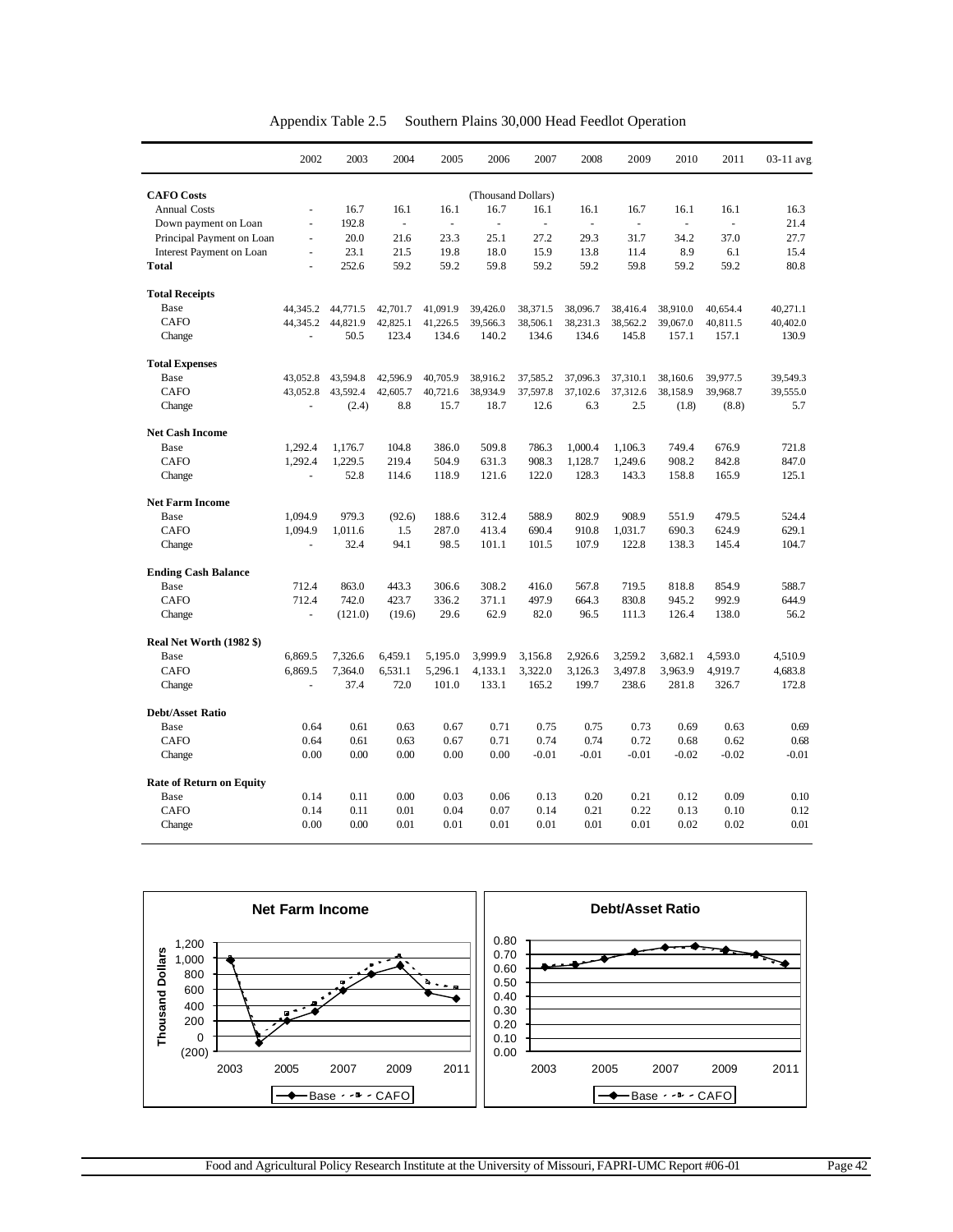|                                 |          |           |           |          |          | - Percentiles -    |          |          |          |          |
|---------------------------------|----------|-----------|-----------|----------|----------|--------------------|----------|----------|----------|----------|
|                                 | 2010     | 10%       | 20%       | 30%      | 40%      | 50%                | 60%      | 70%      | 80%      | 90%      |
| <b>Total Receipts</b>           |          |           |           |          |          | (Thousand Dollars) |          |          |          |          |
| Base                            | 38,910.0 | 35,287.7  | 36,340.8  | 37,477.5 | 38,228.9 | 38,698.6           | 39,529.3 | 40,415.1 | 41,406.6 | 42,793.0 |
| CAFO                            | 39,067.0 | 35,444.8  | 36,497.9  | 37,634.6 | 38,385.9 | 38,855.6           | 39,686.4 | 40,572.1 | 41,563.7 | 42,950.1 |
| Change                          | 157.1    | 157.1     | 157.1     | 157.1    | 157.1    | 157.1              | 157.1    | 157.1    | 157.1    | 157.1    |
|                                 |          |           |           |          |          |                    |          |          |          |          |
| <b>Total Expenses</b>           |          |           |           |          |          |                    |          |          |          |          |
| Base                            | 38,160.6 | 35,394.9  | 36,435.6  | 37,040.8 | 37,624.9 | 38,141.9           | 38,772.3 | 39,453.0 | 40,149.6 | 41,497.0 |
| <b>CAFO</b>                     | 38,158.9 | 35,374.2  | 36,421.2  | 37,033.2 | 37,620.7 | 38,136.9           | 38,765.1 | 39,436.9 | 40,137.0 | 41,479.1 |
| Change                          | (1.8)    | (20.8)    | (14.4)    | (7.7)    | (4.2)    | (5.0)              | (7.2)    | (16.1)   | (12.6)   | (17.9)   |
| <b>Net Cash Income</b>          |          |           |           |          |          |                    |          |          |          |          |
| Base                            | 749.4    | (2,317.1) | (1,262.4) | (605.9)  | (24.2)   | 622.2              | 1,132.4  | 1,786.0  | 2,318.4  | 3,332.2  |
| <b>CAFO</b>                     | 908.2    | (2,144.2) | (1,097.8) | (438.5)  | 138.0    | 787.9              | 1,306.0  | 1,952.7  | 2,485.5  | 3,498.3  |
| Change                          | 158.8    | 173.0     | 164.6     | 167.4    | 162.2    | 165.7              | 173.6    | 166.7    | 167.1    | 166.2    |
| <b>Net Farm Income</b>          |          |           |           |          |          |                    |          |          |          |          |
| Base                            | 551.9    | (2,514.5) | (1,459.8) | (803.3)  | (221.6)  | 424.8              | 935.0    | 1,588.6  | 2,121.0  | 3,134.7  |
| CAFO                            | 690.3    | (2,362.1) | (1,315.7) | (656.4)  | (79.9)   | 570.0              | 1,088.1  | 1,734.8  | 2,267.6  | 3,280.4  |
| Change                          | 138.3    | 152.5     | 144.1     | 146.9    | 141.7    | 145.2              | 153.1    | 146.2    | 146.6    | 145.7    |
|                                 |          |           |           |          |          |                    |          |          |          |          |
| <b>Ending Cash Balance</b>      |          |           |           |          |          |                    |          |          |          |          |
| Base                            | 818.8    | (1,708.2) | (594.3)   | 131.5    | 530.2    | 772.8              | 1.012.1  | 1,331.5  | 1,706.6  | 2,038.5  |
| <b>CAFO</b>                     | 945.2    | (103.5)   | 0.0       | 254.6    | 664.1    | 881.2              | 1,148.2  | 1.446.3  | 1,821.7  | 2,151.0  |
| Change                          | 126.4    | 1,604.7   | 594.3     | 123.1    | 133.9    | 108.5              | 136.1    | 114.8    | 115.0    | 112.5    |
| Real Net Worth (1982 \$)        |          |           |           |          |          |                    |          |          |          |          |
| Base                            | 3,682.1  | (624.9)   | 431.3     | 1,190.8  | 1,857.7  | 2,384.3            | 2,906.8  | 3,312.4  | 3,842.8  | 4,783.9  |
| CAFO                            | 3,963.9  | (344.2)   | 751.6     | 1,504.6  | 2,183.0  | 2,681.4            | 3,236.1  | 3,651.0  | 4,175.4  | 5,098.3  |
| Change                          | 281.8    | 280.7     | 320.3     | 313.8    | 325.3    | 297.0              | 329.2    | 338.6    | 332.6    | 314.4    |
| <b>Debt/Asset Ratio</b>         |          |           |           |          |          |                    |          |          |          |          |
| Base                            | 0.69     | 0.63      | 0.69      | 0.74     | 0.76     | 0.79               | 0.84     | 0.90     | 0.96     | 1.06     |
| <b>CAFO</b>                     | 0.68     | 0.62      | 0.67      | 0.72     | 0.74     | 0.77               | 0.82     | 0.87     | 0.94     | 1.03     |
| Change                          | $-0.02$  | $-0.01$   | $-0.02$   | $-0.02$  | $-0.02$  | $-0.02$            | $-0.02$  | $-0.03$  | $-0.02$  | $-0.03$  |
|                                 |          |           |           |          |          |                    |          |          |          |          |
| <b>Rate of Return on Equity</b> |          |           |           |          |          |                    |          |          |          |          |
| Base                            | 0.12     | $-1.13$   | $-0.43$   | $-0.18$  | $-0.02$  | 0.15               | 0.29     | 0.45     | 0.72     | 1.30     |
| <b>CAFO</b>                     | 0.13     | $-0.94$   | $-0.37$   | $-0.14$  | 0.00     | 0.16               | 0.30     | 0.44     | 0.69     | 1.23     |
| Change                          | 0.02     | 0.19      | 0.06      | 0.04     | 0.03     | 0.01               | 0.01     | $-0.01$  | $-0.03$  | $-0.07$  |

#### Appendix Table 2.6 Southern Plains 30,000 Head Feedlot Operation, Distributions for 2010

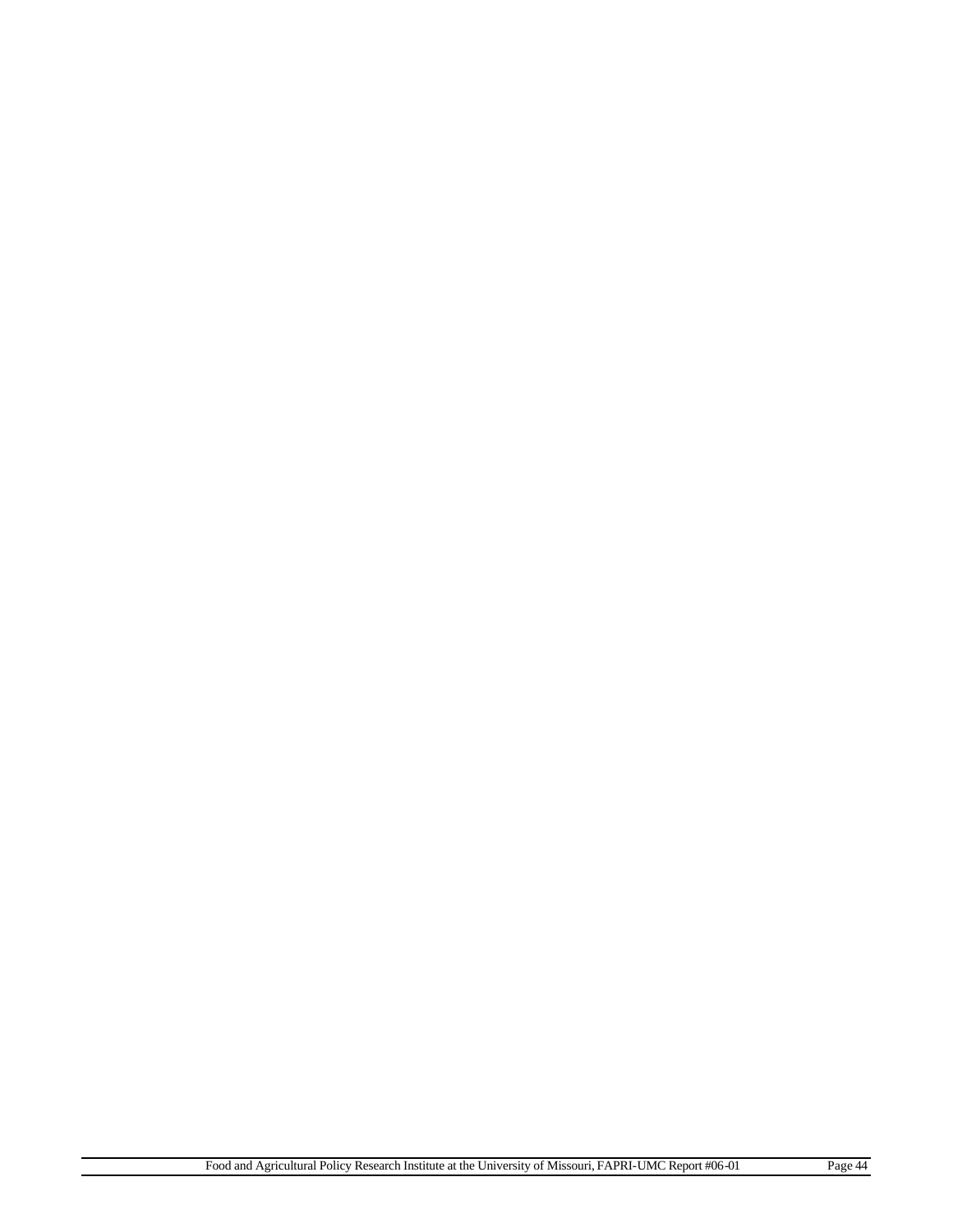# APPENDIX 3. DAIRY RESULTS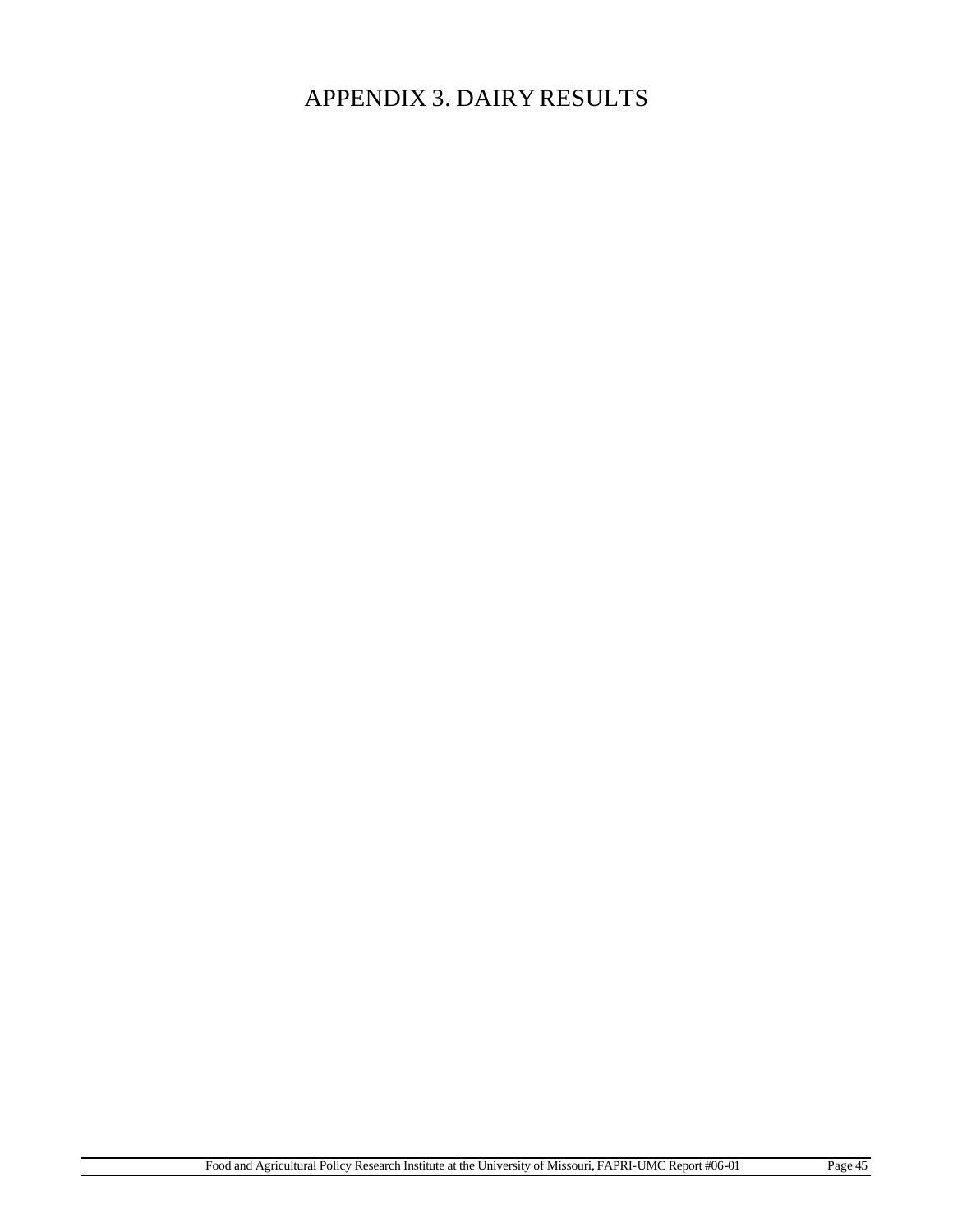|                                 | 2002  | 2003       | 2004    | 2005    | 2006                     | 2007     | 2008    | 2009                     | 2010   | 2011   | 03-11 avg  |
|---------------------------------|-------|------------|---------|---------|--------------------------|----------|---------|--------------------------|--------|--------|------------|
|                                 |       |            |         |         |                          |          |         |                          |        |        |            |
| <b>CAFO</b> Costs               |       |            |         |         | (Thousand Dollars)       |          |         |                          |        |        |            |
| <b>Annual Costs</b>             |       | 5.9        | 5.3     | 5.3     | 5.9                      | 5.3      | 5.3     | 5.9                      | 5.3    | 5.3    | 5.5        |
| Down payment on Loan            | ÷,    | 34.0       | ä,      | ÷,      | $\overline{\phantom{a}}$ | $\omega$ | ÷,      | $\overline{\phantom{a}}$ | $\Box$ | ä,     | 3.8        |
| Principal Payment on Loan       | ÷,    | 3.5<br>4.1 | 3.8     | 4.1     | 4.4                      | 4.8      | 5.2     | 5.6                      | 6.0    | 6.5    | 4.9<br>2.7 |
| <b>Interest Payment on Loan</b> | ÷,    |            | 3.8     | 3.5     | 3.2                      | 2.8      | 2.4     | 2.0                      | 1.6    | 1.1    |            |
| <b>Total</b>                    |       | 47.5       | 12.9    | 12.9    | 13.5                     | 12.9     | 12.9    | 13.5                     | 12.9   | 12.9   | 16.9       |
| <b>Total Receipts</b>           |       |            |         |         |                          |          |         |                          |        |        |            |
| Base                            | 775.9 | 762.4      | 740.7   | 750.1   | 760.5                    | 771.4    | 783.8   | 800.3                    | 817.5  | 838.9  | 780.6      |
| CAFO                            | 775.9 | 764.1      | 743.0   | 752.9   | 763.5                    | 774.7    | 787.3   | 804.0                    | 821.3  | 842.8  | 783.7      |
| Change                          | ä,    | 1.7        | 2.3     | 2.7     | 3.0                      | 3.3      | 3.5     | 3.7                      | 3.8    | 3.9    | 3.1        |
| <b>Total Expenses</b>           |       |            |         |         |                          |          |         |                          |        |        |            |
| Base                            | 650.0 | 654.0      | 661.0   | 666.3   | 675.8                    | 686.0    | 695.2   | 708.1                    | 721.0  | 731.0  | 688.7      |
| CAFO                            | 650.0 | 664.0      | 671.0   | 677.4   | 689.0                    | 699.3    | 708.8   | 722.5                    | 734.5  | 744.2  | 701.2      |
| Change                          |       | 10.0       | 10.0    | 11.1    | 13.2                     | 13.3     | 13.6    | 14.5                     | 13.5   | 13.2   | 12.5       |
| <b>Net Cash Income</b>          |       |            |         |         |                          |          |         |                          |        |        |            |
| Base                            | 125.8 | 108.4      | 79.7    | 83.9    | 84.6                     | 85.4     | 88.6    | 92.3                     | 96.5   | 108.0  | 91.9       |
| CAFO                            | 125.8 | 100.2      | 72.0    | 75.5    | 74.5                     | 75.4     | 78.5    | 81.5                     | 86.9   | 98.6   | 82.5       |
| Change                          | ä,    | (8.3)      | (7.7)   | (8.4)   | (10.2)                   | (10.0)   | (10.1)  | (10.8)                   | (9.6)  | (9.4)  | (9.4)      |
| <b>Net Farm Income</b>          |       |            |         |         |                          |          |         |                          |        |        |            |
| Base                            | 80.1  | 62.7       | 34.0    | 38.1    | 38.9                     | 39.6     | 42.9    | 46.6                     | 50.8   | 62.2   | 46.2       |
| CAFO                            | 80.1  | 50.9       | 22.7    | 26.1    | 25.2                     | 26.1     | 29.2    | 32.2                     | 37.5   | 49.3   | 33.2       |
| Change                          |       | (11.9)     | (11.3)  | (12.0)  | (13.8)                   | (13.6)   | (13.7)  | (14.4)                   | (13.3) | (13.0) | (13.0)     |
| <b>Ending Cash Balance</b>      |       |            |         |         |                          |          |         |                          |        |        |            |
| Base                            | 55.8  | 44.5       | 20.0    | 4.6     | 0.6                      | (2.7)    | (1.0)   | 36.8                     | 74.8   | 107.2  | 31.7       |
| CAFO                            | 55.8  | 14.2       | (10.8)  | (23.4)  | (15.4)                   | (15.2)   | (13.4)  | 27.4                     | 59.3   | 87.1   | 12.2       |
| Change                          | ÷,    | (30.3)     | (30.8)  | (28.0)  | (16.0)                   | (12.5)   | (12.4)  | (9.3)                    | (15.6) | (20.1) | (19.5)     |
| Real Net Worth (1982 \$)        |       |            |         |         |                          |          |         |                          |        |        |            |
| Base                            | 451.6 | 455.2      | 450.0   | 449.2   | 451.2                    | 450.3    | 450.6   | 489.2                    | 489.3  | 496.2  | 464.6      |
| CAFO                            | 451.6 | 455.3      | 448.0   | 444.6   | 432.1                    | 421.8    | 415.1   | 441.1                    | 436.8  | 439.2  | 437.1      |
| Change                          |       | 0.1        | (2.0)   | (4.6)   | (19.1)                   | (28.5)   | (35.5)  | (48.1)                   | (52.5) | (57.1) | (27.5)     |
| <b>Debt/Asset Ratio</b>         |       |            |         |         |                          |          |         |                          |        |        |            |
| Base                            | 0.53  | 0.50       | 0.47    | 0.43    | 0.39                     | 0.35     | 0.31    | 0.28                     | 0.26   | 0.22   | 0.36       |
| <b>CAFO</b>                     | 0.53  | 0.52       | 0.49    | 0.47    | 0.45                     | 0.43     | 0.40    | 0.38                     | 0.36   | 0.34   | 0.43       |
| Change                          | 0.00  | 0.02       | 0.03    | 0.04    | 0.06                     | 0.08     | 0.09    | 0.10                     | 0.10   | 0.11   | 0.07       |
| <b>Rate of Return on Equity</b> |       |            |         |         |                          |          |         |                          |        |        |            |
| Base                            | 0.15  | 0.12       | 0.07    | 0.08    | 0.08                     | 0.08     | 0.08    | 0.08                     | 0.08   | 0.09   | 0.08       |
| CAFO                            | 0.15  | 0.10       | 0.05    | 0.06    | 0.06                     | 0.06     | 0.06    | 0.07                     | 0.07   | 0.09   | 0.07       |
| Change                          | 0.00  | $-0.02$    | $-0.02$ | $-0.02$ | -0.02                    | $-0.02$  | $-0.02$ | $-0.01$                  | -0.01  | -0.01  | $-0.02$    |

| <b>Debt/Asset Ratio</b>                                                                              |
|------------------------------------------------------------------------------------------------------|
| 0.60<br>0.50<br>$\sim$ $\sim$ $\sim$<br>0.40<br>ы<br>$\sim$ - $\sim$<br>0.30<br>0.20<br>0.10<br>0.00 |
| 2011<br>2003<br>2005<br>2009<br>2007<br>$  CAFO$<br>— Base                                           |
|                                                                                                      |

Appendix Table 3.1 Mid-Atlantic 250 Cow Operation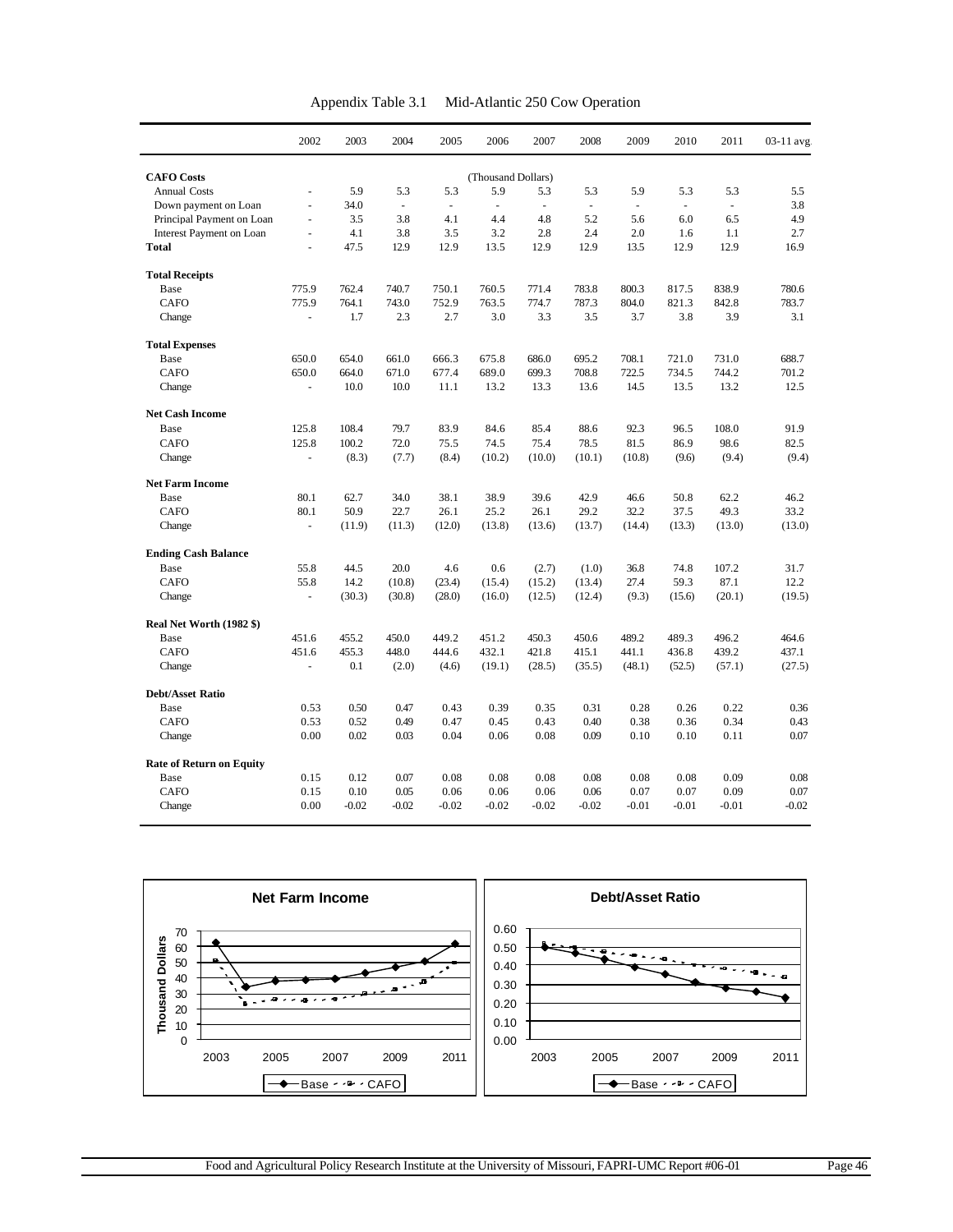|                                 | - - - - Percentiles - - - |         |         |        |        |                    |        |        |        |        |
|---------------------------------|---------------------------|---------|---------|--------|--------|--------------------|--------|--------|--------|--------|
|                                 | 2010                      | 10%     | 20%     | 30%    | 40%    | 50%                | 60%    | 70%    | 80%    | 90%    |
|                                 |                           |         |         |        |        |                    |        |        |        |        |
| <b>Total Receipts</b>           |                           |         |         |        |        | (Thousand Dollars) |        |        |        |        |
| Base                            | 817.5                     | 737.0   | 761.0   | 780.7  | 798.6  | 813.0              | 827.4  | 846.5  | 872.6  | 908.1  |
| <b>CAFO</b>                     | 821.3                     | 740.8   | 764.8   | 784.5  | 802.4  | 816.8              | 831.2  | 850.4  | 876.5  | 912.0  |
| Change                          | 3.8                       | 3.8     | 3.8     | 3.8    | 3.8    | 3.8                | 3.8    | 3.8    | 3.8    | 3.8    |
| <b>Total Expenses</b>           |                           |         |         |        |        |                    |        |        |        |        |
| Base                            | 721.0                     | 678.4   | 694.2   | 703.7  | 712.8  | 720.3              | 728.2  | 738.7  | 755.5  | 776.1  |
| <b>CAFO</b>                     | 734.5                     | 691.7   | 706.6   | 716.9  | 726.0  | 733.5              | 742.2  | 753.0  | 769.8  | 790.5  |
| Change                          | 13.5                      | 13.4    | 12.4    | 13.3   | 13.2   | 13.2               | 14.0   | 14.2   | 14.3   | 14.4   |
| <b>Net Cash Income</b>          |                           |         |         |        |        |                    |        |        |        |        |
| Base                            | 96.5                      | (8.7)   | 22.1    | 48.6   | 72.0   | 90.4               | 110.8  | 136.7  | 158.3  | 193.7  |
| <b>CAFO</b>                     | 86.9                      | (19.2)  | 10.7    | 39.0   | 62.3   | 80.8               | 101.3  | 126.9  | 148.7  | 184.8  |
| Change                          | (9.6)                     | (10.5)  | (11.4)  | (9.7)  | (9.7)  | (9.6)              | (9.5)  | (9.8)  | (9.6)  | (9.0)  |
| <b>Net Farm Income</b>          |                           |         |         |        |        |                    |        |        |        |        |
| Base                            | 50.8                      | (54.4)  | (23.7)  | 2.9    | 26.3   | 44.7               | 65.1   | 90.9   | 112.6  | 148.0  |
| <b>CAFO</b>                     | 37.5                      | (68.5)  | (38.6)  | (10.4) | 13.0   | 31.5               | 52.0   | 77.6   | 99.3   | 135.4  |
| Change                          | (13.3)                    | (14.1)  | (15.0)  | (13.3) | (13.3) | (13.3)             | (13.2) | (13.4) | (13.2) | (12.6) |
| <b>Ending Cash Balance</b>      |                           |         |         |        |        |                    |        |        |        |        |
| Base                            | 74.8                      | 0.0     | 19.7    | 41.6   | 55.8   | 82.2               | 99.4   | 121.8  | 141.8  | 177.4  |
| <b>CAFO</b>                     | 59.3                      | (30.0)  | 3.6     | 24.9   | 40.5   | 61.9               | 80.3   | 100.0  | 120.4  | 157.1  |
| Change                          | (15.6)                    | (30.0)  | (16.1)  | (16.7) | (15.3) | (20.3)             | (19.1) | (21.8) | (21.5) | (20.3) |
| Real Net Worth (1982 \$)        |                           |         |         |        |        |                    |        |        |        |        |
| Base                            | 489.3                     | 253.7   | 315.6   | 364.5  | 416.1  | 455.6              | 498.2  | 542.3  | 586.6  | 665.8  |
| CAFO                            | 436.8                     | 189.9   | 254.0   | 303.2  | 359.2  | 401.4              | 444.5  | 490.7  | 538.5  | 621.0  |
| Change                          | (52.5)                    | (63.8)  | (61.6)  | (61.4) | (56.9) | (54.2)             | (53.7) | (51.6) | (48.1) | (44.8) |
| <b>Debt/Asset Ratio</b>         |                           |         |         |        |        |                    |        |        |        |        |
| Base                            | 0.26                      | 0.07    | 0.15    | 0.20   | 0.26   | 0.30               | 0.37   | 0.44   | 0.50   | 0.60   |
| <b>CAFO</b>                     | 0.36                      | 0.16    | 0.24    | 0.31   | 0.36   | 0.41               | 0.48   | 0.55   | 0.62   | 0.71   |
| Change                          | 0.10                      | 0.09    | 0.09    | 0.10   | 0.10   | 0.11               | 0.11   | 0.11   | 0.12   | 0.12   |
| <b>Rate of Return on Equity</b> |                           |         |         |        |        |                    |        |        |        |        |
| Base                            | 0.08                      | $-0.08$ | $-0.03$ | 0.02   | 0.05   | 0.08               | 0.10   | 0.13   | 0.16   | 0.20   |
| CAFO                            | 0.07                      | $-0.13$ | $-0.06$ | 0.00   | 0.04   | 0.07               | 0.09   | 0.13   | 0.16   | 0.21   |
|                                 |                           |         |         |        |        |                    |        |        |        |        |

Appendix Table 3.2 Mid-Atlantic 250 Cow Operation, Distributions for 2010

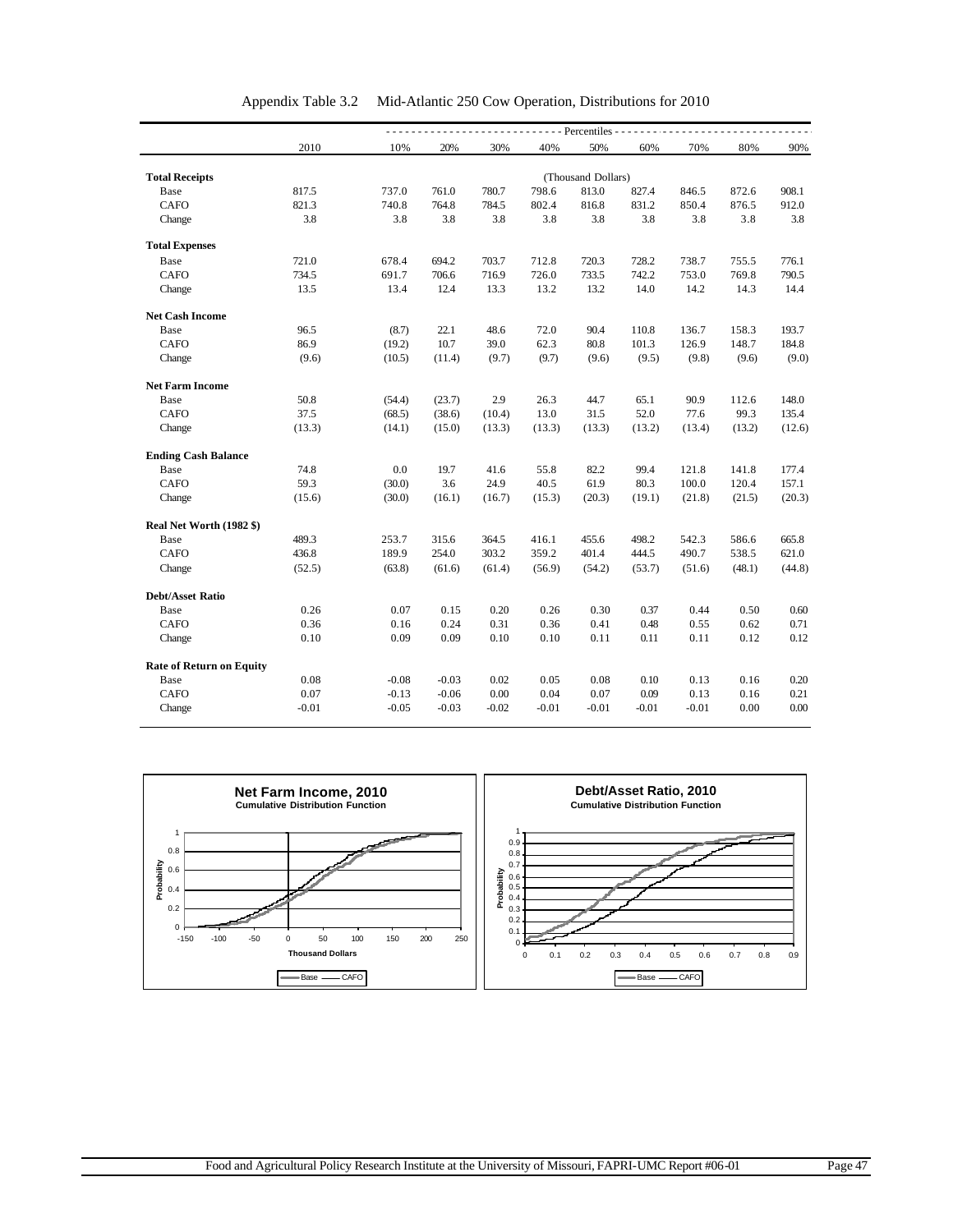| Appendix Table 3.3 | Midwest 250 Cow Operation |
|--------------------|---------------------------|
|--------------------|---------------------------|

|                                 | 2002           | 2003    | 2004                     | 2005    | 2006               | 2007                     | 2008     | 2009     | 2010     | 2011    | 03-11 avg |
|---------------------------------|----------------|---------|--------------------------|---------|--------------------|--------------------------|----------|----------|----------|---------|-----------|
| <b>CAFO</b> Costs               |                |         |                          |         | (Thousand Dollars) |                          |          |          |          |         |           |
| <b>Annual Costs</b>             | ÷.             | 5.9     | 5.3                      | 5.3     | 5.9                | 5.3                      | 5.3      | 5.9      | 5.3      | 5.3     | 5.5       |
| Down payment on Loan            | L.             | 34.0    | $\overline{\phantom{a}}$ | $\sim$  | $\omega$           | $\overline{\phantom{a}}$ | $\omega$ | $\omega$ | $\omega$ | u,      | 3.8       |
| Principal Payment on Loan       | ä,             | 3.5     | 3.8                      | 4.1     | 4.4                | 4.8                      | 5.2      | 5.6      | 6.0      | 6.5     | 4.9       |
| Interest Payment on Loan        | L.             | 4.1     | 3.8                      | 3.5     | 3.2                | 2.8                      | 2.4      | 2.0      | 1.6      | 1.1     | 2.7       |
| <b>Total</b>                    | L.             | 47.5    | 12.9                     | 12.9    | 13.5               | 12.9                     | 12.9     | 13.5     | 12.9     | 12.9    | 16.9      |
| <b>Total Receipts</b>           |                |         |                          |         |                    |                          |          |          |          |         |           |
| Base                            | 770.8          | 757.3   | 735.5                    | 744.9   | 755.2              | 766.0                    | 778.4    | 794.9    | 812.0    | 833.3   | 775.3     |
| CAFO                            | 770.8          | 759.0   | 737.8                    | 747.6   | 758.2              | 769.3                    | 781.9    | 798.5    | 815.8    | 837.2   | 778.4     |
| Change                          |                | 1.7     | 2.3                      | 2.7     | 3.0                | 3.3                      | 3.5      | 3.7      | 3.8      | 3.9     | 3.1       |
| <b>Total Expenses</b>           |                |         |                          |         |                    |                          |          |          |          |         |           |
| Base                            | 644.9          | 648.9   | 655.8                    | 661.1   | 670.6              | 680.8                    | 689.9    | 702.7    | 715.6    | 725.5   | 683.4     |
| <b>CAFO</b>                     | 644.9          | 658.8   | 665.9                    | 672.2   | 683.8              | 694.0                    | 703.5    | 717.2    | 729.1    | 738.8   | 695.9     |
| Change                          | ÷.             | 10.0    | 10.0                     | 11.1    | 13.2               | 13.3                     | 13.6     | 14.5     | 13.5     | 13.2    | 12.5      |
| <b>Net Cash Income</b>          |                |         |                          |         |                    |                          |          |          |          |         |           |
| Base                            | 125.8          | 108.4   | 79.6                     | 83.8    | 84.6               | 85.3                     | 88.5     | 92.2     | 96.4     | 107.8   | 91.8      |
| <b>CAFO</b>                     | 125.8          | 100.1   | 71.9                     | 75.4    | 74.4               | 75.3                     | 78.4     | 81.4     | 86.7     | 98.4    | 82.5      |
| Change                          | ÷.             | (8.3)   | (7.7)                    | (8.4)   | (10.2)             | (10.0)                   | (10.1)   | (10.8)   | (9.6)    | (9.4)   | (9.4)     |
| <b>Net Farm Income</b>          |                |         |                          |         |                    |                          |          |          |          |         |           |
| Base                            | 80.1           | 62.7    | 33.9                     | 38.1    | 38.9               | 39.6                     | 42.8     | 46.5     | 50.7     | 62.1    | 46.1      |
| <b>CAFO</b>                     | 80.1           | 50.8    | 22.6                     | 26.1    | 25.1               | 26.0                     | 29.1     | 32.1     | 37.4     | 49.1    | 33.1      |
| Change                          | ä,             | (11.9)  | (11.3)                   | (12.0)  | (13.8)             | (13.6)                   | (13.7)   | (14.4)   | (13.3)   | (13.0)  | (13.0)    |
| <b>Ending Cash Balance</b>      |                |         |                          |         |                    |                          |          |          |          |         |           |
| Base                            | 55.8           | 44.4    | 20.0                     | 4.5     | 0.6                | (2.8)                    | (1.1)    | 36.7     | 74.7     | 107.1   | 31.6      |
| CAFO                            | 55.8           | 14.1    | (10.9)                   | (23.5)  | (15.4)             | (15.3)                   | (13.4)   | 27.4     | 59.1     | 87.0    | 12.1      |
| Change                          | ÷.             | (30.3)  | (30.8)                   | (28.0)  | (16.0)             | (12.5)                   | (12.4)   | (9.3)    | (15.6)   | (20.1)  | (19.4)    |
| Real Net Worth (1982 \$)        |                |         |                          |         |                    |                          |          |          |          |         |           |
| Base                            | 451.6          | 455.2   | 449.9                    | 449.2   | 451.1              | 450.2                    | 450.4    | 488.9    | 488.9    | 495.8   | 464.4     |
| <b>CAFO</b>                     | 451.6          | 455.3   | 448.0                    | 444.5   | 432.0              | 421.6                    | 414.9    | 440.8    | 436.4    | 438.7   | 436.9     |
| Change                          | $\blacksquare$ | 0.1     | (1.9)                    | (4.6)   | (19.1)             | (28.5)                   | (35.5)   | (48.1)   | (52.5)   | (57.1)  | (27.5)    |
| <b>Debt/Asset Ratio</b>         |                |         |                          |         |                    |                          |          |          |          |         |           |
| Base                            | 0.53           | 0.50    | 0.47                     | 0.43    | 0.39               | 0.35                     | 0.31     | 0.28     | 0.26     | 0.23    | 0.36      |
| CAFO                            | 0.53           | 0.52    | 0.49                     | 0.47    | 0.45               | 0.43                     | 0.40     | 0.38     | 0.36     | 0.34    | 0.43      |
| Change                          | 0.00           | 0.02    | 0.03                     | 0.04    | 0.06               | 0.08                     | 0.09     | 0.10     | 0.10     | 0.11    | 0.07      |
| <b>Rate of Return on Equity</b> |                |         |                          |         |                    |                          |          |          |          |         |           |
| Base                            | 0.15           | 0.12    | 0.07                     | 0.08    | 0.08               | 0.08                     | 0.08     | 0.08     | 0.08     | 0.09    | 0.08      |
| <b>CAFO</b>                     | 0.15           | 0.10    | 0.05                     | 0.06    | 0.06               | 0.06                     | 0.06     | 0.07     | 0.07     | 0.09    | 0.07      |
| Change                          | 0.00           | $-0.02$ | $-0.02$                  | $-0.02$ | $-0.02$            | $-0.02$                  | $-0.02$  | $-0.01$  | $-0.01$  | $-0.01$ | $-0.02$   |

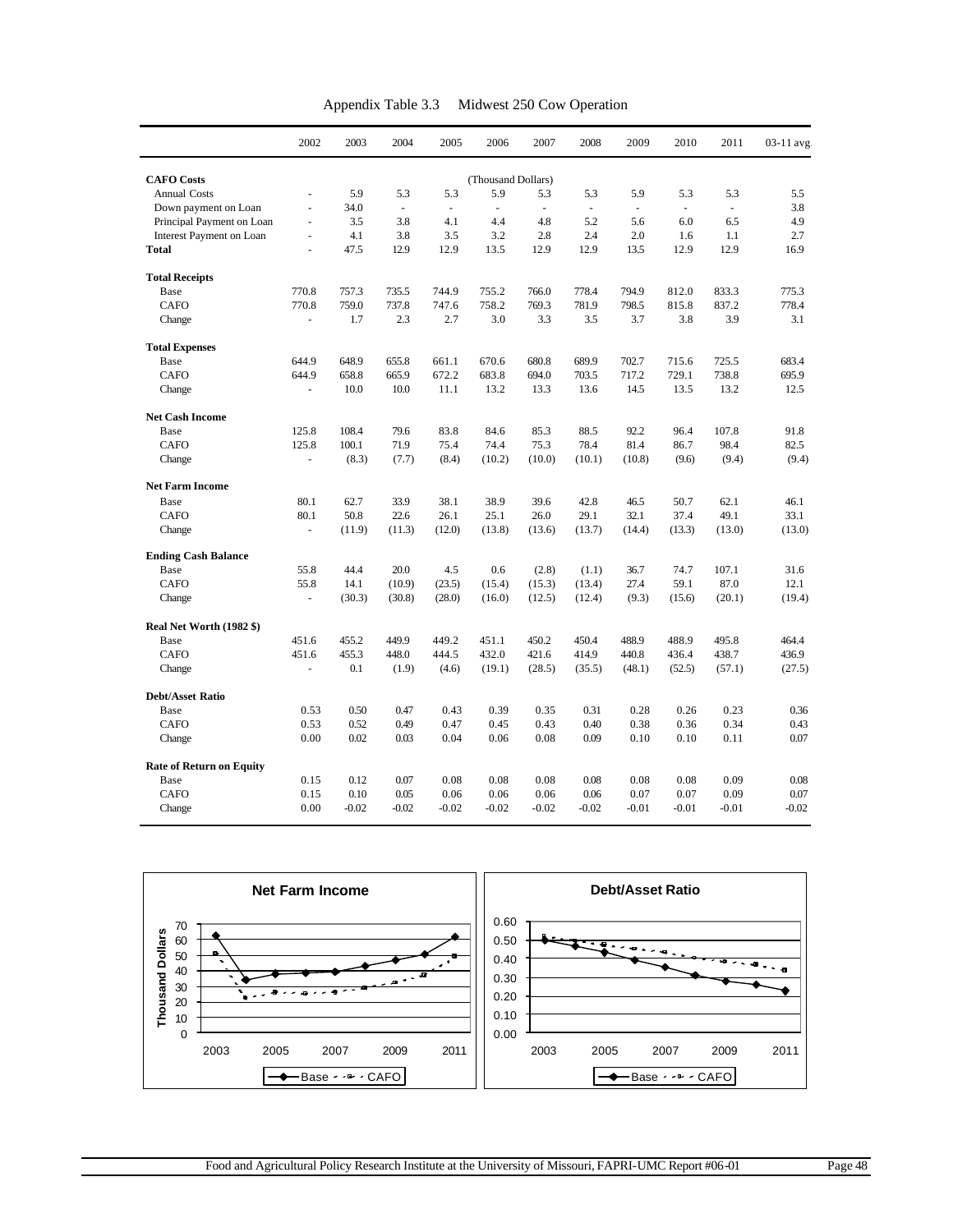|                                 |         |         |         |         |         | - - Percentiles - - - |         |         |        |        |
|---------------------------------|---------|---------|---------|---------|---------|-----------------------|---------|---------|--------|--------|
|                                 | 2010    | 10%     | 20%     | 30%     | 40%     | 50%                   | 60%     | 70%     | 80%    | 90%    |
|                                 |         |         |         |         |         |                       |         |         |        |        |
| <b>Total Receipts</b>           |         |         |         |         |         | (Thousand Dollars)    |         |         |        |        |
| Base                            | 812.0   | 731.5   | 755.4   | 775.1   | 793.1   | 807.5                 | 821.8   | 841.0   | 867.1  | 902.6  |
| <b>CAFO</b>                     | 815.8   | 735.3   | 759.3   | 779.0   | 796.9   | 811.3                 | 825.7   | 844.8   | 870.9  | 906.4  |
| Change                          | 3.8     | 3.8     | 3.8     | 3.8     | 3.8     | 3.8                   | 3.8     | 3.8     | 3.8    | 3.8    |
| <b>Total Expenses</b>           |         |         |         |         |         |                       |         |         |        |        |
| Base                            | 715.6   | 673.0   | 688.8   | 698.3   | 707.4   | 714.9                 | 722.8   | 733.3   | 750.1  | 770.7  |
| CAFO                            | 729.1   | 686.4   | 701.2   | 711.6   | 720.6   | 728.1                 | 736.8   | 747.6   | 764.4  | 785.1  |
| Change                          | 13.5    | 13.4    | 12.4    | 13.3    | 13.2    | 13.2                  | 14.0    | 14.2    | 14.3   | 14.4   |
| <b>Net Cash Income</b>          |         |         |         |         |         |                       |         |         |        |        |
| Base                            | 96.4    | (8.8)   | 21.9    | 48.5    | 71.8    | 90.3                  | 110.7   | 136.5   | 158.1  | 193.6  |
| <b>CAFO</b>                     | 86.7    | (19.3)  | 10.5    | 38.8    | 62.1    | 80.6                  | 101.1   | 126.7   | 148.5  | 184.6  |
| Change                          | (9.6)   | (10.5)  | (11.4)  | (9.7)   | (9.7)   | (9.7)                 | (9.6)   | (9.8)   | (9.6)  | (9.0)  |
| <b>Net Farm Income</b>          |         |         |         |         |         |                       |         |         |        |        |
| Base                            | 50.7    | (54.5)  | (23.8)  | 2.8     | 26.1    | 44.6                  | 65.0    | 90.8    | 112.4  | 147.9  |
| <b>CAFO</b>                     | 37.4    | (68.6)  | (38.8)  | (10.5)  | 12.8    | 31.3                  | 51.8    | 77.4    | 99.2   | 135.3  |
| Change                          | (13.3)  | (14.1)  | (15.0)  | (13.3)  | (13.3)  | (13.3)                | (13.2)  | (13.4)  | (13.2) | (12.6) |
|                                 |         |         |         |         |         |                       |         |         |        |        |
| <b>Ending Cash Balance</b>      |         |         |         |         |         |                       |         |         |        |        |
| Base                            | 74.7    | 0.0     | 19.4    | 41.5    | 55.6    | 82.1                  | 99.2    | 121.6   | 141.7  | 177.2  |
| <b>CAFO</b>                     | 59.1    | (30.7)  | 3.4     | 24.8    | 40.4    | 61.8                  | 80.1    | 99.9    | 120.2  | 157.0  |
| Change                          | (15.6)  | (30.7)  | (16.0)  | (16.8)  | (15.2)  | (20.3)                | (19.1)  | (21.7)  | (21.5) | (20.2) |
| Real Net Worth (1982 \$)        |         |         |         |         |         |                       |         |         |        |        |
| Base                            | 488.9   | 253.3   | 315.2   | 364.1   | 415.7   | 455.3                 | 497.9   | 542.0   | 586.3  | 665.5  |
| <b>CAFO</b>                     | 436.4   | 189.5   | 253.6   | 302.8   | 358.8   | 401.1                 | 444.1   | 490.4   | 538.2  | 620.7  |
| Change                          | (52.5)  | (63.8)  | (61.6)  | (61.4)  | (56.9)  | (54.2)                | (53.7)  | (51.6)  | (48.2) | (44.8) |
| <b>Debt/Asset Ratio</b>         |         |         |         |         |         |                       |         |         |        |        |
| Base                            | 0.26    | 0.07    | 0.15    | 0.21    | 0.26    | 0.30                  | 0.37    | 0.44    | 0.50   | 0.60   |
| <b>CAFO</b>                     | 0.36    | 0.16    | 0.24    | 0.31    | 0.36    | 0.41                  | 0.48    | 0.55    | 0.62   | 0.72   |
| Change                          | 0.10    | 0.09    | 0.09    | 0.10    | 0.10    | 0.11                  | 0.11    | 0.11    | 0.11   | 0.12   |
|                                 |         |         |         |         |         |                       |         |         |        |        |
| <b>Rate of Return on Equity</b> | 0.08    | $-0.08$ | $-0.03$ | 0.02    | 0.05    | 0.08                  | 0.10    | 0.13    | 0.16   | 0.20   |
| Base<br><b>CAFO</b>             | 0.07    |         | $-0.06$ | 0.00    | 0.04    | 0.07                  | 0.09    | 0.13    |        |        |
|                                 |         | $-0.13$ |         |         |         |                       |         |         | 0.16   | 0.21   |
| Change                          | $-0.01$ | $-0.05$ | $-0.03$ | $-0.02$ | $-0.01$ | $-0.01$               | $-0.01$ | $-0.01$ | 0.00   | 0.00   |

|  | Appendix Table 3.4 Midwest 250 Cow Operation, Distributions for 2010 |  |
|--|----------------------------------------------------------------------|--|
|  |                                                                      |  |

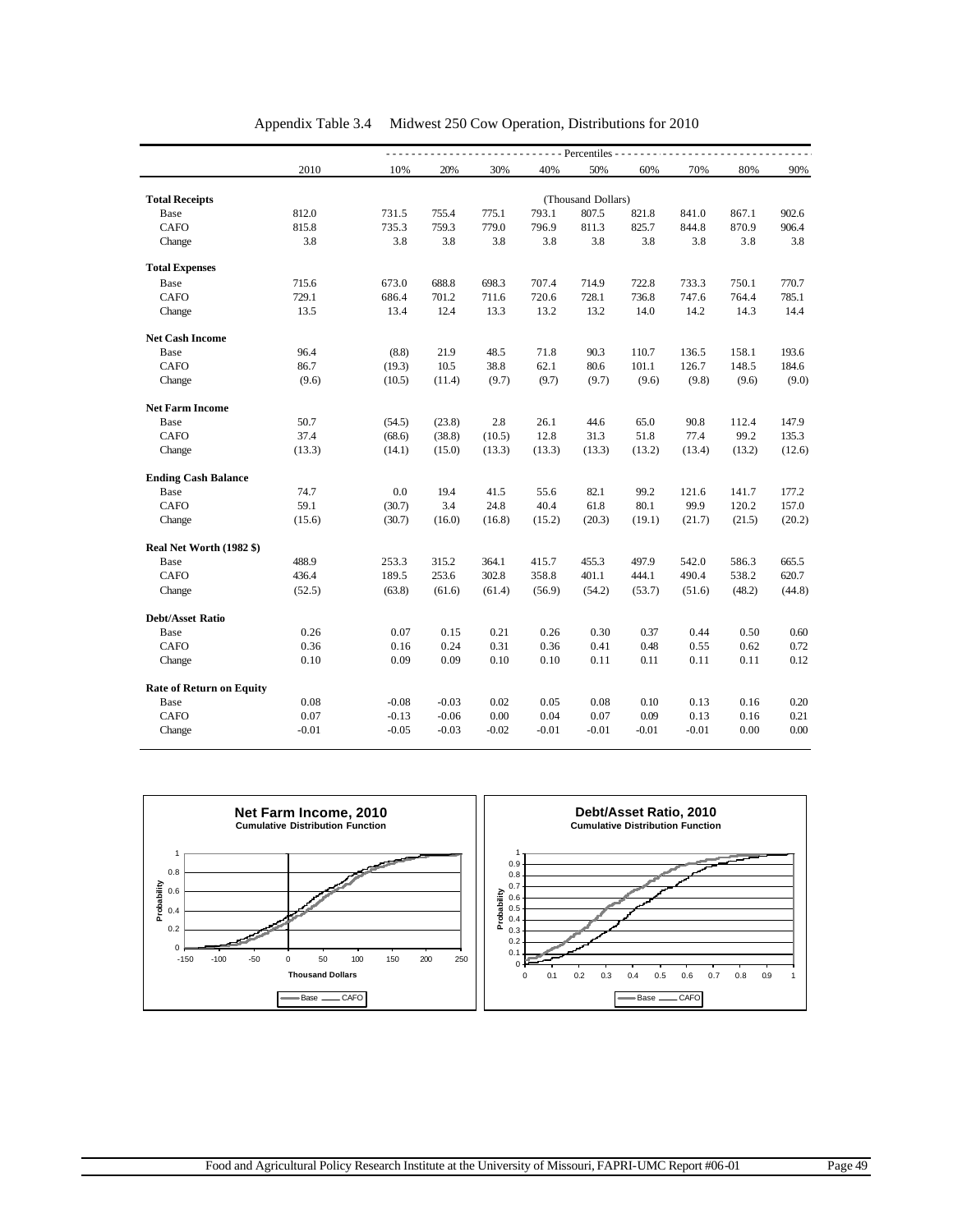|  |  | Appendix Table 3.5 | Central 500 Cow Operation |  |  |
|--|--|--------------------|---------------------------|--|--|
|--|--|--------------------|---------------------------|--|--|

|                                 | 2002                     | 2003    | 2004     | 2005    | 2006               | 2007                     | 2008           | 2009                     | 2010           | 2011          | 03-11 avg |
|---------------------------------|--------------------------|---------|----------|---------|--------------------|--------------------------|----------------|--------------------------|----------------|---------------|-----------|
| <b>CAFO</b> Costs               |                          |         |          |         | (Thousand Dollars) |                          |                |                          |                |               |           |
| <b>Annual Costs</b>             | $\overline{a}$           | 6.0     | 5.4      | 5.4     | 6.0                | 5.4                      | 5.4            | 6.0                      | 5.4            | 5.4           | 5.6       |
| Down payment on Loan            | ä,                       | 37.7    | $\omega$ | ä,      | ÷,                 | $\overline{\phantom{a}}$ | $\blacksquare$ | $\overline{\phantom{a}}$ | $\blacksquare$ | $\frac{1}{2}$ | 4.2       |
| Principal Payment on Loan       | $\blacksquare$           | 3.9     | 4.2      | 4.5     | 4.9                | 5.3                      | 5.7            | 6.2                      | 6.7            | 7.2           | 5.4       |
| Interest Payment on Loan        |                          | 4.5     | 4.2      | 3.9     | 3.5                | 3.1                      | 2.7            | 2.2                      | 1.7            | 1.2           | 3.0       |
| <b>Total</b>                    | ä,                       | 52.1    | 13.8     | 13.8    | 14.4               | 13.8                     | 13.8           | 14.4                     | 13.8           | 13.8          | 18.2      |
| <b>Total Receipts</b>           |                          |         |          |         |                    |                          |                |                          |                |               |           |
| Base                            | 1.531.3                  | 1.504.2 | 1,460.5  | 1,479.2 | 1,499.7            | 1,521.3                  | 1,545.9        | 1,578.8                  | 1.612.9        | 1.655.5       | 1.539.8   |
| <b>CAFO</b>                     | 1,531.3                  | 1,507.7 | 1,465.2  | 1,484.7 | 1,505.8            | 1,527.9                  | 1,552.9        | 1,586.2                  | 1,620.5        | 1.663.2       | 1,546.0   |
| Change                          |                          | 3.4     | 4.7      | 5.5     | 6.1                | 6.6                      | 7.0            | 7.3                      | 7.7            | 7.7           | 6.2       |
| <b>Total Expenses</b>           |                          |         |          |         |                    |                          |                |                          |                |               |           |
| Base                            | 1.253.1                  | 1,260.5 | 1,273.7  | 1,283.3 | 1.302.1            | 1.321.3                  | 1,337.8        | 1.361.5                  | 1.385.3        | 1.403.1       | 1.325.4   |
| <b>CAFO</b>                     | 1,253.1                  | 1,271.0 | 1,284.3  | 1,295.4 | 1,316.0            | 1,334.8                  | 1,351.4        | 1,375.7                  | 1,398.4        | 1,415.9       | 1,338.1   |
| Change                          | L.                       | 10.5    | 10.6     | 12.0    | 13.9               | 13.5                     | 13.6           | 14.2                     | 13.1           | 12.7          | 12.7      |
| <b>Net Cash Income</b>          |                          |         |          |         |                    |                          |                |                          |                |               |           |
| Base                            | 278.2                    | 243.7   | 186.8    | 195.9   | 197.6              | 200.0                    | 208.1          | 217.3                    | 227.6          | 252.4         | 214.4     |
| CAFO                            | 278.2                    | 236.6   | 180.9    | 189.4   | 189.8              | 193.1                    | 201.5          | 210.5                    | 222.1          | 247.4         | 207.9     |
| Change                          |                          | (7.1)   | (5.9)    | (6.5)   | (7.8)              | (6.9)                    | (6.6)          | (6.9)                    | (5.5)          | (5.0)         | (6.5)     |
| <b>Net Farm Income</b>          |                          |         |          |         |                    |                          |                |                          |                |               |           |
| Base                            | 184.0                    | 149.5   | 92.6     | 101.6   | 103.4              | 105.8                    | 113.9          | 123.1                    | 133.4          | 158.1         | 120.1     |
| <b>CAFO</b>                     | 184.0                    | 138.4   | 82.6     | 91.1    | 91.6               | 94.9                     | 103.3          | 112.2                    | 123.9          | 149.1         | 109.7     |
| Change                          | ä,                       | (11.1)  | (9.9)    | (10.5)  | (11.8)             | (10.9)                   | (10.6)         | (10.9)                   | (9.5)          | (9.0)         | (10.5)    |
| <b>Ending Cash Balance</b>      |                          |         |          |         |                    |                          |                |                          |                |               |           |
| Base                            | 79.6                     | 58.6    | 15.1     | (16.6)  | (12.0)             | (10.5)                   | (4.7)          | 75.9                     | 153.9          | 219.0         | 53.2      |
| CAFO                            | 79.6                     | 27.2    | (17.7)   | (40.2)  | (21.8)             | (19.8)                   | (14.3)         | 68.9                     | 142.8          | 204.9         | 36.7      |
| Change                          | ÷.                       | (31.4)  | (32.8)   | (23.6)  | (9.7)              | (9.3)                    | (9.5)          | (7.0)                    | (11.1)         | (14.2)        | (16.5)    |
| Real Net Worth (1982 \$)        |                          |         |          |         |                    |                          |                |                          |                |               |           |
| Base                            | 796.4                    | 796.8   | 782.6    | 786.0   | 783.6              | 776.8                    | 777.2          | 857.5                    | 859.7          | 875.0         | 810.6     |
| CAFO                            | 796.4                    | 798.4   | 786.1    | 783.3   | 764.8              | 752.4                    | 747.8          | 819.0                    | 818.7          | 831.6         | 789.1     |
| Change                          | $\overline{\phantom{a}}$ | 1.6     | 3.6      | (2.7)   | (18.7)             | (24.4)                   | (29.3)         | (38.5)                   | (40.9)         | (43.4)        | (21.4)    |
| <b>Debt/Asset Ratio</b>         |                          |         |          |         |                    |                          |                |                          |                |               |           |
| Base                            | 0.57                     | 0.54    | 0.52     | 0.48    | 0.45               | 0.42                     | 0.38           | 0.34                     | 0.32           | 0.29          | 0.42      |
| <b>CAFO</b>                     | 0.57                     | 0.55    | 0.53     | 0.50    | 0.48               | 0.46                     | 0.42           | 0.39                     | 0.37           | 0.34          | 0.45      |
| Change                          | 0.00                     | 0.01    | 0.01     | 0.02    | 0.03               | 0.04                     | 0.05           | 0.05                     | 0.05           | 0.05          | 0.03      |
| <b>Rate of Return on Equity</b> |                          |         |          |         |                    |                          |                |                          |                |               |           |
| Base                            | 0.21                     | 0.18    | 0.12     | 0.13    | 0.13               | 0.13                     | 0.13           | 0.13                     | 0.13           | 0.15          | 0.14      |
| <b>CAFO</b>                     | 0.21                     | 0.16    | 0.11     | 0.12    | 0.12               | 0.12                     | 0.13           | 0.13                     | 0.13           | 0.15          | 0.13      |
| Change                          | 0.00                     | $-0.01$ | $-0.01$  | $-0.01$ | $-0.01$            | $-0.01$                  | 0.00           | 0.00                     | 0.00           | 0.00          | $-0.01$   |

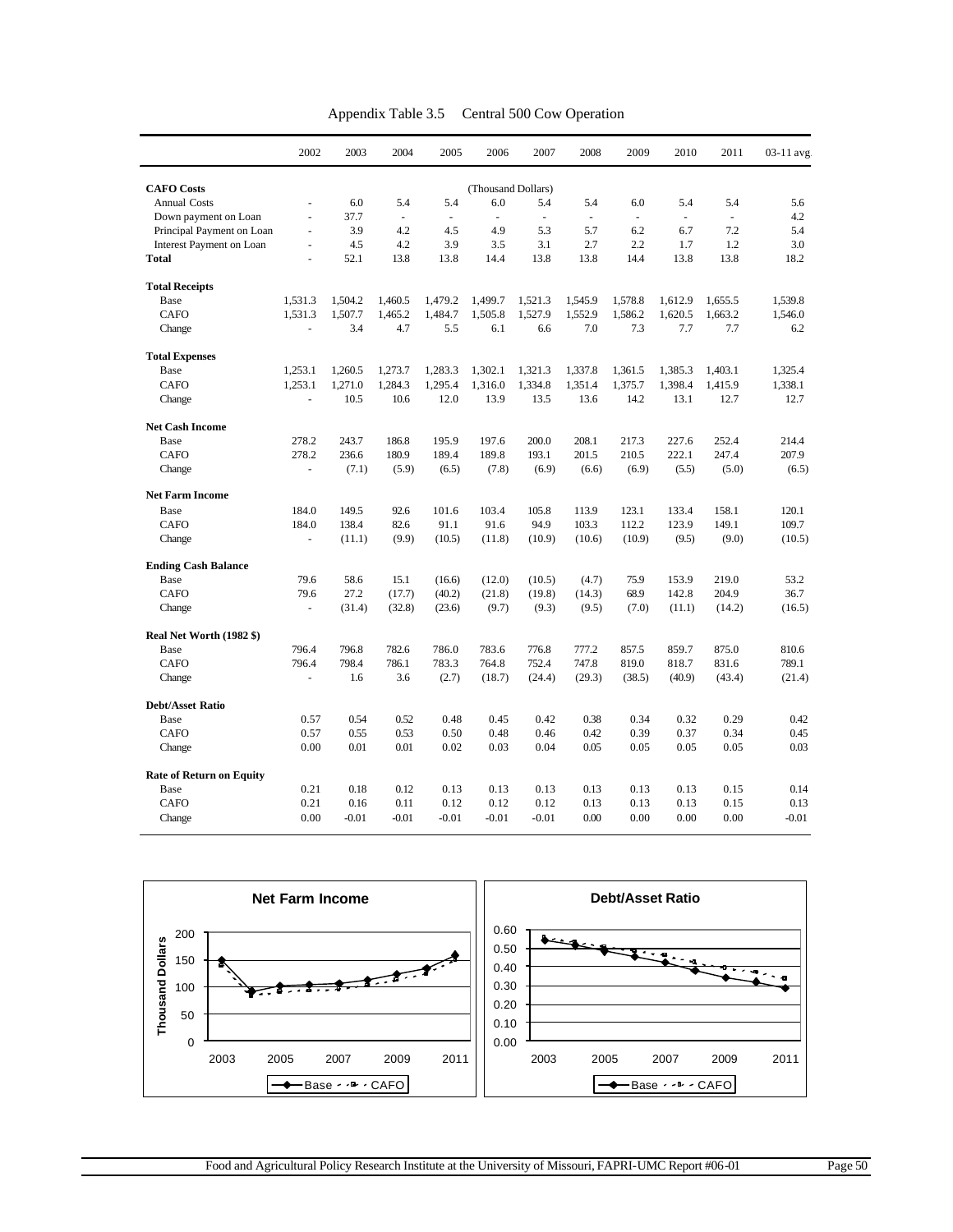|                                 |         |         |         |         |         | - - - - Percentiles - - - |         |         |         |         |
|---------------------------------|---------|---------|---------|---------|---------|---------------------------|---------|---------|---------|---------|
|                                 | 2010    | 10%     | 20%     | 30%     | 40%     | 50%                       | 60%     | 70%     | 80%     | 90%     |
|                                 |         |         |         |         |         |                           |         |         |         |         |
| <b>Total Receipts</b>           |         |         |         |         |         | (Thousand Dollars)        |         |         |         |         |
| Base                            | 1,612.9 | 1,451.9 | 1,499.8 | 1,539.2 | 1,575.1 | 1,603.9                   | 1,632.6 | 1,671.0 | 1,723.2 | 1,794.2 |
| <b>CAFO</b>                     | 1,620.5 | 1,459.6 | 1,507.5 | 1,546.9 | 1,582.8 | 1,611.5                   | 1,640.3 | 1,678.6 | 1,730.8 | 1,801.8 |
| Change                          | 7.7     | 7.7     | 7.7     | 7.7     | 7.7     | 7.7                       | 7.7     | 7.7     | 7.7     | 7.7     |
| <b>Total Expenses</b>           |         |         |         |         |         |                           |         |         |         |         |
| Base                            | 1,385.3 | 1,302.4 | 1,333.2 | 1,350.0 | 1,369.6 | 1,382.3                   | 1,399.3 | 1,419.6 | 1,451.6 | 1,492.4 |
| <b>CAFO</b>                     | 1,398.4 | 1,315.3 | 1,345.2 | 1,363.4 | 1,382.6 | 1,395.9                   | 1,412.5 | 1,432.8 | 1,464.8 | 1,505.1 |
| Change                          | 13.1    | 12.9    | 12.0    | 13.3    | 13.0    | 13.6                      | 13.3    | 13.2    | 13.2    | 12.7    |
| <b>Net Cash Income</b>          |         |         |         |         |         |                           |         |         |         |         |
| Base                            | 227.6   | 19.7    | 80.6    | 134.4   | 178.5   | 214.7                     | 258.6   | 307.6   | 350.5   | 419.1   |
| <b>CAFO</b>                     | 222.1   | 13.7    | 73.7    | 127.7   | 172.9   | 209.0                     | 252.7   | 301.6   | 345.9   | 414.5   |
| Change                          | (5.5)   | (6.0)   | (6.9)   | (6.7)   | (5.7)   | (5.8)                     | (5.9)   | (6.0)   | (4.6)   | (4.6)   |
| <b>Net Farm Income</b>          |         |         |         |         |         |                           |         |         |         |         |
| Base                            | 133.4   | (74.5)  | (13.6)  | 40.1    | 84.3    | 120.5                     | 164.4   | 213.4   | 256.3   | 324.9   |
| <b>CAFO</b>                     | 123.9   | (84.5)  | (24.5)  | 29.4    | 74.6    | 110.7                     | 154.5   | 203.3   | 247.7   | 316.3   |
| Change                          | (9.5)   | (10.0)  | (10.9)  | (10.7)  | (9.7)   | (9.8)                     | (9.9)   | (10.0)  | (8.6)   | (8.6)   |
| <b>Ending Cash Balance</b>      |         |         |         |         |         |                           |         |         |         |         |
| Base                            | 153.9   | 5.8     | 51.2    | 92.6    | 118.4   | 164.0                     | 194.0   | 230.5   | 265.6   | 334.2   |
| CAFO                            | 142.8   | (9.2)   | 42.5    | 80.2    | 105.2   | 148.0                     | 180.6   | 214.3   | 248.9   | 319.1   |
| Change                          | (11.1)  | (15.1)  | (8.7)   | (12.4)  | (13.2)  | (16.0)                    | (13.4)  | (16.2)  | (16.7)  | (15.1)  |
| Real Net Worth (1982 \$)        |         |         |         |         |         |                           |         |         |         |         |
| Base                            | 859.7   | 422.7   | 535.3   | 628.6   | 725.1   | 793.0                     | 869.8   | 949.6   | 1,026.9 | 1,169.0 |
| CAFO                            | 818.7   | 372.1   | 489.9   | 580.6   | 679.8   | 754.4                     | 831.3   | 908.9   | 991.2   | 1,133.9 |
| Change                          | (40.9)  | (50.6)  | (45.4)  | (48.0)  | (45.4)  | (38.6)                    | (38.5)  | (40.7)  | (35.8)  | (35.1)  |
| <b>Debt/Asset Ratio</b>         |         |         |         |         |         |                           |         |         |         |         |
| Base                            | 0.32    | 0.14    | 0.21    | 0.27    | 0.32    | 0.36                      | 0.43    | 0.49    | 0.55    | 0.65    |
| <b>CAFO</b>                     | 0.37    | 0.18    | 0.26    | 0.32    | 0.37    | 0.41                      | 0.47    | 0.54    | 0.60    | 0.70    |
| Change                          | 0.05    | 0.04    | 0.04    | 0.05    | 0.05    | 0.05                      | 0.05    | 0.05    | 0.05    | 0.05    |
| <b>Rate of Return on Equity</b> |         |         |         |         |         |                           |         |         |         |         |
| Base                            | 0.13    | $-0.03$ | 0.03    | 0.07    | 0.10    | 0.14                      | 0.16    | 0.20    | 0.23    | 0.28    |
| <b>CAFO</b>                     | 0.13    | $-0.05$ | 0.02    | 0.07    | 0.10    | 0.13                      | 0.17    | 0.20    | 0.23    | 0.29    |
|                                 |         |         |         |         |         |                           |         |         |         | 0.01    |
| Change                          | 0.00    | $-0.01$ | $-0.01$ | 0.00    | 0.00    | 0.00                      | 0.00    | 0.00    | 0.00    |         |

Appendix Table 3.6 Central 500 Cow Operation, Distributions for 2010

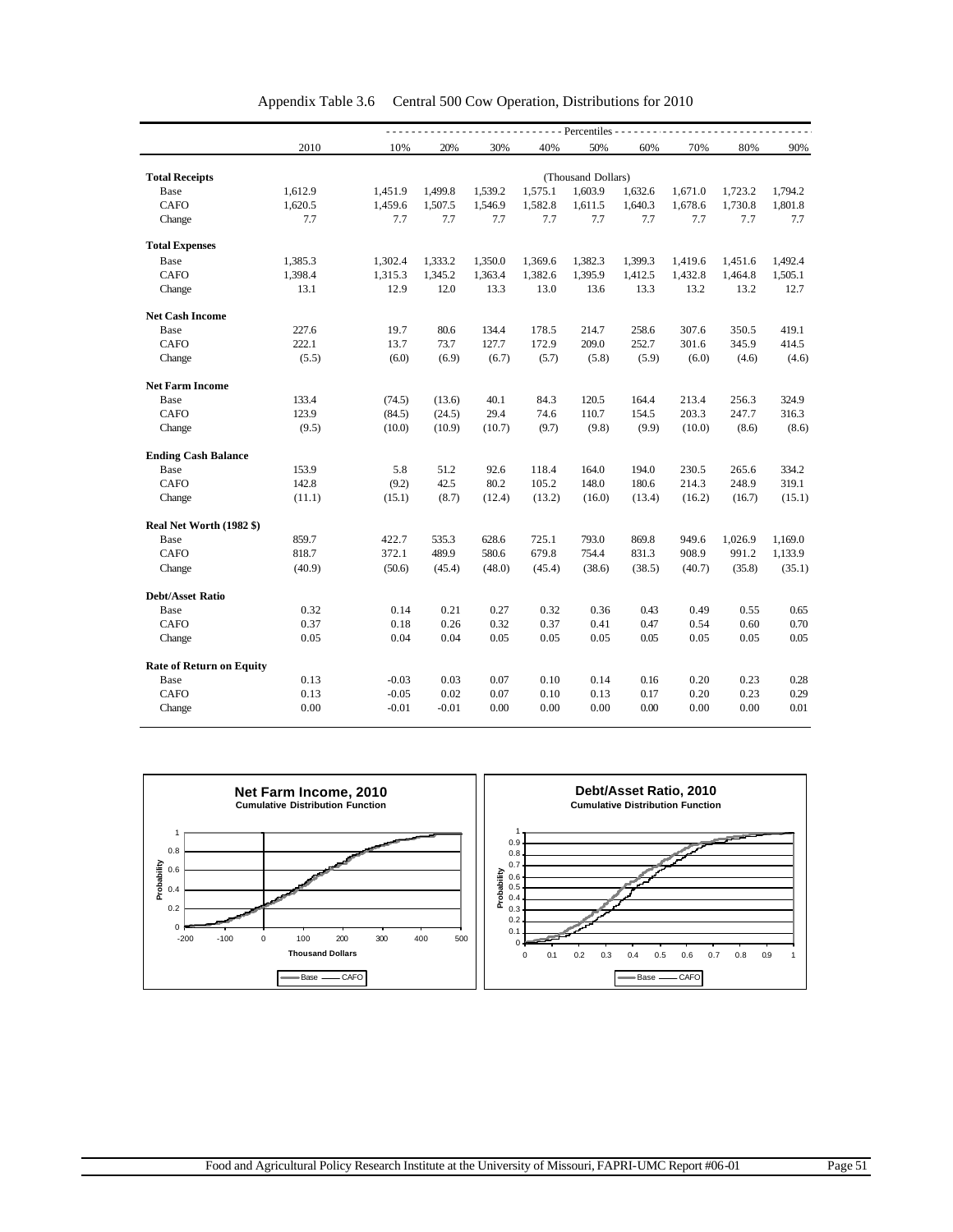|                           |                          | --rr -  |                          |                          |         | ---------- - - - - - - - |                          |                          |                          |         |             |
|---------------------------|--------------------------|---------|--------------------------|--------------------------|---------|--------------------------|--------------------------|--------------------------|--------------------------|---------|-------------|
|                           | 2002                     | 2003    | 2004                     | 2005                     | 2006    | 2007                     | 2008                     | 2009                     | 2010                     | 2011    | $03-11$ avg |
| <b>CAFO</b> Costs         |                          |         |                          |                          |         | (Thousand Dollars)       |                          |                          |                          |         |             |
| <b>Annual Costs</b>       | ۰                        | 7.9     | 7.3                      | 7.3                      | 7.9     | 7.3                      | 7.3                      | 7.9                      | 7.3                      | 7.3     | 7.5         |
| Down payment on Loan      | $\overline{\phantom{a}}$ | 50.3    | $\overline{\phantom{a}}$ | $\overline{\phantom{a}}$ | ۰       | $\overline{\phantom{a}}$ | $\overline{\phantom{a}}$ | $\overline{\phantom{a}}$ | $\overline{\phantom{a}}$ | ۰       | 5.6         |
| Principal Payment on Loan | $\overline{\phantom{a}}$ | 5.2     | 5.6                      | 6.1                      | 6.6     | 7.1                      | 7.6                      | 8.3                      | 8.9                      | 9.6     | 7.2         |
| Interest Payment on Loan  | $\overline{\phantom{a}}$ | 6.0     | 5.6                      | 5.2                      | 4.7     | 4.2                      | 3.6                      | 3.0                      | 2.3                      | 1.6     | 4.0         |
| <b>Total</b>              | ۰                        | 69.4    | 18.5                     | 18.5                     | 19.1    | 18.5                     | 18.5                     | 19.1                     | 18.5                     | 18.5    | 24.3        |
| <b>Total Receipts</b>     |                          |         |                          |                          |         |                          |                          |                          |                          |         |             |
| Base                      | 1,551.7                  | 1.524.8 | 1.481.3                  | 1,500.3                  | 1,520.9 | 1,542.8                  | 1,567.6                  | 1.600.7                  | 1,635.0                  | 1,677.8 | 1,561.2     |
| <b>CAFO</b>               | 1,551.7                  | 1,528.3 | 1,486.0                  | 1,505.7                  | 1,527.0 | 1,549.4                  | 1,574.6                  | 1,608.0                  | 1,642.6                  | 1,685.6 | 1,567.5     |
| Change                    | ٠                        | 3.4     | 4.7                      | 5.5                      | 6.1     | 6.6                      | 7.0                      | 7.3                      | 7.7                      | 7.7     | 6.2         |
| <b>Total Expenses</b>     |                          |         |                          |                          |         |                          |                          |                          |                          |         |             |
| Base                      | 1,240.4                  | 1.246.8 | 1,258.8                  | 1,267.1                  | 1,283.5 | 1,300.9                  | 1,315.8                  | 1.338.2                  | 1.360.9                  | 1,377.7 | 1,305.5     |
| <b>CAFO</b>               | 1,240.4                  | 1,260.7 | 1,273.0                  | 1,282.0                  | 1,299.5 | 1,316.7                  | 1,331.8                  | 1.354.9                  | 1.376.9                  | 1.393.5 | 1,321.0     |

| Appendix Table 3.7 | Mid-Atlantic 500 Cow Operation |
|--------------------|--------------------------------|
|--------------------|--------------------------------|

| Total                           |         | 69.4    | 18.5    | 18.5    | 19.1    | 18.5    | 18.5    | 19.1    | 18.5    | 18.5    | 24.3    |
|---------------------------------|---------|---------|---------|---------|---------|---------|---------|---------|---------|---------|---------|
| <b>Total Receipts</b>           |         |         |         |         |         |         |         |         |         |         |         |
| Base                            | 1,551.7 | 1,524.8 | 1.481.3 | 1,500.3 | 1,520.9 | 1.542.8 | 1,567.6 | 1,600.7 | 1.635.0 | 1,677.8 | 1,561.2 |
| <b>CAFO</b>                     | 1,551.7 | 1,528.3 | 1,486.0 | 1,505.7 | 1,527.0 | 1.549.4 | 1,574.6 | 1,608.0 | 1.642.6 | 1,685.6 | 1,567.5 |
| Change                          | L.      | 3.4     | 4.7     | 5.5     | 6.1     | 6.6     | 7.0     | 7.3     | 7.7     | 7.7     | 6.2     |
| <b>Total Expenses</b>           |         |         |         |         |         |         |         |         |         |         |         |
| Base                            | 1,240.4 | 1,246.8 | 1,258.8 | 1,267.1 | 1,283.5 | 1,300.9 | 1,315.8 | 1,338.2 | 1,360.9 | 1,377.7 | 1,305.5 |
| CAFO                            | 1,240.4 | 1,260.7 | 1,273.0 | 1,282.0 | 1,299.5 | 1,316.7 | 1,331.8 | 1,354.9 | 1,376.9 | 1,393.5 | 1,321.0 |
| Change                          | L.      | 13.9    | 14.2    | 14.9    | 16.0    | 15.7    | 15.9    | 16.6    | 16.0    | 15.9    | 15.5    |
| <b>Net Cash Income</b>          |         |         |         |         |         |         |         |         |         |         |         |
| Base                            | 311.3   | 278.0   | 222.5   | 233.1   | 237.4   | 241.8   | 251.8   | 262.5   | 274.0   | 300.2   | 255.7   |
| <b>CAFO</b>                     | 311.3   | 267.5   | 213.0   | 223.7   | 227.5   | 232.7   | 242.8   | 253.2   | 265.7   | 292.0   | 246.5   |
| Change                          | L.      | (10.5)  | (9.5)   | (9.4)   | (9.9)   | (9.2)   | (8.9)   | (9.3)   | (8.3)   | (8.1)   | (9.2)   |
| <b>Net Farm Income</b>          |         |         |         |         |         |         |         |         |         |         |         |
| Base                            | 217.1   | 183.8   | 128.3   | 138.9   | 143.2   | 147.6   | 157.5   | 168.2   | 179.8   | 205.9   | 161.5   |
| <b>CAFO</b>                     | 217.1   | 167.9   | 113.4   | 124.1   | 127.9   | 133.1   | 143.2   | 153.6   | 166.1   | 192.4   | 146.9   |
| Change                          | L.      | (15.8)  | (14.9)  | (14.8)  | (15.3)  | (14.5)  | (14.3)  | (14.6)  | (13.7)  | (13.5)  | (14.6)  |
| <b>Ending Cash Balance</b>      |         |         |         |         |         |         |         |         |         |         |         |
| Base                            | 113.7   | 98.2    | 60.9    | 38.5    | 37.8    | 39.1    | 44.5    | 127.8   | 211.6   | 281.4   | 104.4   |
| <b>CAFO</b>                     | 113.7   | 55.9    | 23.8    | 5.3     | 6.6     | 9.4     | 15.5    | 98.8    | 182.5   | 251.8   | 72.2    |
| Change                          | ÷.      | (42.4)  | (37.1)  | (33.3)  | (31.2)  | (29.7)  | (29.0)  | (29.0)  | (29.1)  | (29.6)  | (32.3)  |
| Real Net Worth (1982 \$)        |         |         |         |         |         |         |         |         |         |         |         |
| Base                            | 835.8   | 850.1   | 851.6   | 863.2   | 881.9   | 893.4   | 913.3   | 1,011.6 | 1,028.9 | 1,059.6 | 928.2   |
| <b>CAFO</b>                     | 835.8   | 852.0   | 844.1   | 847.4   | 858.4   | 863.1   | 876.8   | 969.0   | 980.9   | 1,006.7 | 899.8   |
| Change                          | L.      | 1.9     | (7.5)   | (15.8)  | (23.4)  | (30.3)  | (36.6)  | (42.6)  | (48.0)  | (53.0)  | (28.4)  |
| <b>Debt/Asset Ratio</b>         |         |         |         |         |         |         |         |         |         |         |         |
| Base                            | 0.56    | 0.52    | 0.48    | 0.44    | 0.39    | 0.35    | 0.29    | 0.24    | 0.21    | 0.16    | 0.34    |
| <b>CAFO</b>                     | 0.56    | 0.53    | 0.50    | 0.47    | 0.43    | 0.39    | 0.34    | 0.29    | 0.27    | 0.22    | 0.38    |
| Change                          | 0.00    | 0.01    | 0.02    | 0.03    | 0.04    | 0.04    | 0.05    | 0.05    | 0.06    | 0.06    | 0.04    |
| <b>Rate of Return on Equity</b> |         |         |         |         |         |         |         |         |         |         |         |
| Base                            | 0.23    | 0.20    | 0.14    | 0.15    | 0.15    | 0.15    | 0.15    | 0.14    | 0.14    | 0.15    | 0.15    |
| <b>CAFO</b>                     | 0.23    | 0.18    | 0.13    | 0.14    | 0.14    | 0.14    | 0.14    | 0.14    | 0.14    | 0.15    | 0.14    |
| Change                          | 0.00    | $-0.01$ | $-0.01$ | $-0.01$ | $-0.01$ | $-0.01$ | $-0.01$ | 0.00    | 0.00    | 0.00    | $-0.01$ |

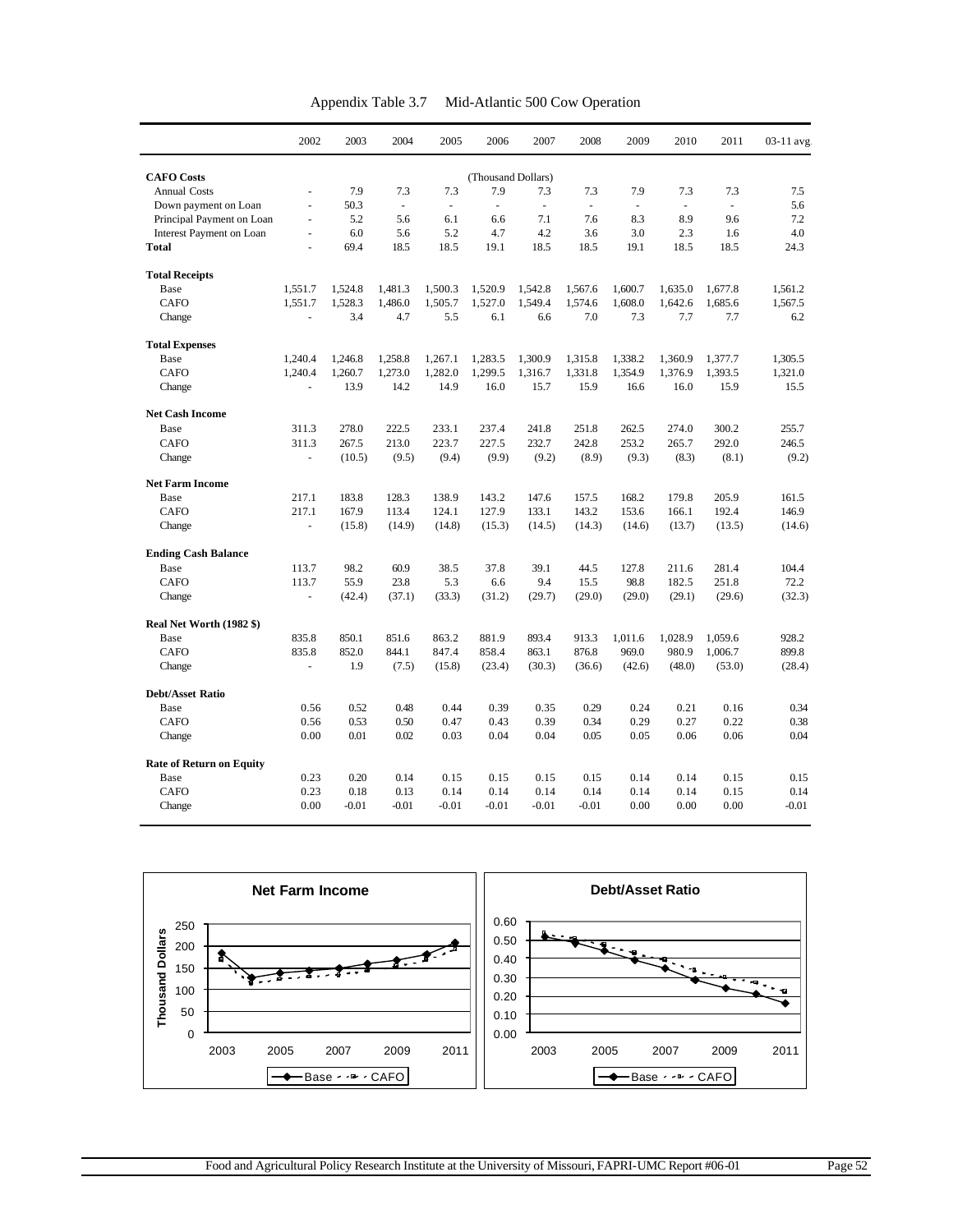|                                 |         |         |         |         |         | - Percentiles -    |         |         |         |         |
|---------------------------------|---------|---------|---------|---------|---------|--------------------|---------|---------|---------|---------|
|                                 | 2010    | 10%     | 20%     | 30%     | 40%     | 50%                | 60%     | 70%     | 80%     | 90%     |
|                                 |         |         |         |         |         |                    |         |         |         |         |
| <b>Total Receipts</b>           |         |         |         |         |         | (Thousand Dollars) |         |         |         |         |
| Base                            | 1,635.0 | 1,474.0 | 1,521.9 | 1,561.3 | 1,597.2 | 1,626.0            | 1,654.7 | 1,693.1 | 1,745.3 | 1,816.3 |
| CAFO                            | 1,642.6 | 1,481.7 | 1,529.6 | 1,569.0 | 1,604.9 | 1,633.6            | 1,662.4 | 1,700.7 | 1,752.9 | 1,823.9 |
| Change                          | 7.7     | 7.7     | 7.7     | 7.7     | 7.7     | 7.7                | 7.7     | 7.7     | 7.7     | 7.7     |
| <b>Total Expenses</b>           |         |         |         |         |         |                    |         |         |         |         |
| Base                            | 1,360.9 | 1,276.9 | 1,307.2 | 1,323.5 | 1,343.8 | 1,356.0            | 1,372.4 | 1,393.2 | 1,424.4 | 1,465.7 |
| <b>CAFO</b>                     | 1,376.9 | 1,293.8 | 1,324.0 | 1,341.2 | 1,361.0 | 1,373.9            | 1,390.0 | 1,410.6 | 1,442.7 | 1,484.0 |
| Change                          | 16.0    | 16.8    | 16.9    | 17.6    | 17.2    | 17.9               | 17.6    | 17.4    | 18.3    | 18.3    |
| <b>Net Cash Income</b>          |         |         |         |         |         |                    |         |         |         |         |
| Base                            | 274.0   | 72.8    | 132.2   | 185.4   | 227.7   | 264.3              | 305.2   | 355.2   | 398.7   | 465.9   |
| <b>CAFO</b>                     | 265.7   | 62.3    | 121.8   | 175.1   | 217.3   | 254.0              | 296.3   | 346.4   | 389.0   | 457.1   |
| Change                          | (8.3)   | (10.4)  | (10.3)  | (10.3)  | (10.5)  | (10.3)             | (8.9)   | (8.8)   | (9.8)   | (8.9)   |
| <b>Net Farm Income</b>          |         |         |         |         |         |                    |         |         |         |         |
| Base                            | 179.8   | (21.5)  | 37.9    | 91.2    | 133.5   | 170.1              | 211.0   | 261.0   | 304.5   | 371.7   |
| <b>CAFO</b>                     | 166.1   | (37.3)  | 22.2    | 75.5    | 117.7   | 154.4              | 196.7   | 246.8   | 289.4   | 357.5   |
| Change                          | (13.7)  | (15.8)  | (15.7)  | (15.7)  | (15.8)  | (15.7)             | (14.3)  | (14.2)  | (15.1)  | (14.2)  |
| <b>Ending Cash Balance</b>      |         |         |         |         |         |                    |         |         |         |         |
| Base                            | 211.6   | 58.5    | 102.5   | 139.7   | 172.4   | 214.2              | 248.2   | 285.2   | 321.6   | 391.2   |
| <b>CAFO</b>                     | 182.5   | 37.8    | 81.5    | 116.6   | 148.8   | 193.1              | 224.7   | 261.9   | 296.8   | 363.8   |
| Change                          | (29.1)  | (20.6)  | (21.0)  | (23.2)  | (23.5)  | (21.1)             | (23.5)  | (23.3)  | (24.7)  | (27.5)  |
| Real Net Worth (1982 \$)        |         |         |         |         |         |                    |         |         |         |         |
| Base                            | 1,028.9 | 641.6   | 752.7   | 837.3   | 916.9   | 977.4              | 1,053.4 | 1,123.8 | 1,194.0 | 1,332.8 |
| CAFO                            | 980.9   | 569.9   | 684.7   | 770.8   | 852.6   | 919.4              | 996.1   | 1,072.3 | 1,143.2 | 1,284.4 |
| Change                          | (48.0)  | (71.8)  | (68.0)  | (66.4)  | (64.3)  | (58.0)             | (57.3)  | (51.5)  | (50.7)  | (48.4)  |
| <b>Debt/Asset Ratio</b>         |         |         |         |         |         |                    |         |         |         |         |
| Base                            | 0.21    | 0.05    | 0.11    | 0.16    | 0.20    | 0.23               | 0.29    | 0.34    | 0.39    | 0.48    |
| <b>CAFO</b>                     | 0.27    | 0.10    | 0.17    | 0.22    | 0.26    | 0.30               | 0.35    | 0.41    | 0.46    | 0.55    |
| Change                          | 0.06    | 0.06    | 0.06    | 0.06    | 0.06    | 0.07               | 0.07    | 0.07    | 0.07    | 0.07    |
| <b>Rate of Return on Equity</b> |         |         |         |         |         |                    |         |         |         |         |
| Base                            | 0.14    | 0.02    | 0.06    | 0.09    | 0.11    | 0.14               | 0.17    | 0.19    | 0.22    | 0.26    |
| <b>CAFO</b>                     | 0.14    | 0.00    | 0.05    | 0.09    | 0.11    | 0.14               | 0.17    | 0.19    | 0.22    | 0.26    |
| Change                          | 0.00    | $-0.01$ | $-0.01$ | 0.00    | 0.00    | 0.00               | 0.00    | 0.00    | 0.00    | 0.00    |

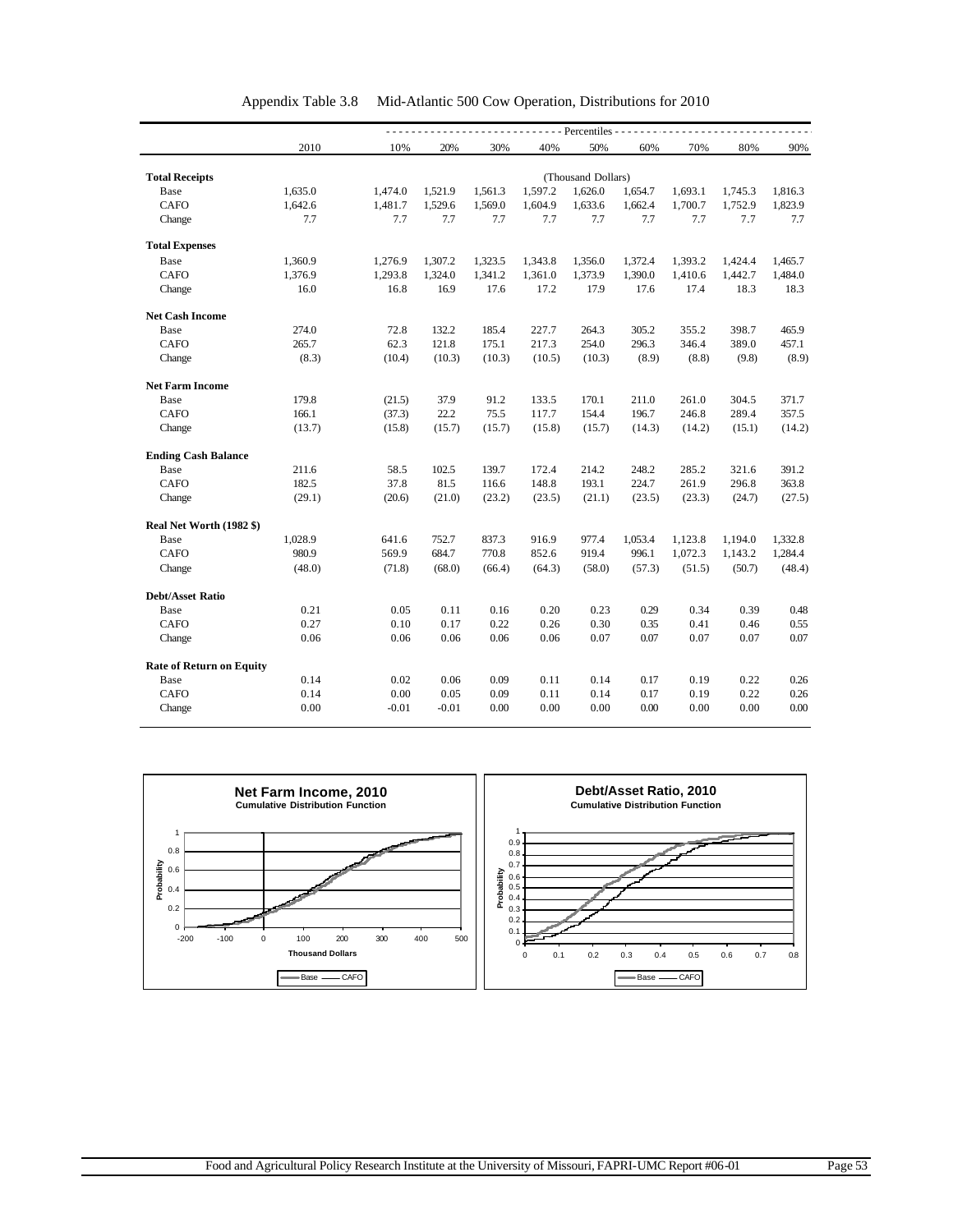| Appendix Table 3.9 |  | Pacific 1000 Cow Operation |
|--------------------|--|----------------------------|
|--------------------|--|----------------------------|

|                                 | 2002               | 2003    | 2004     | 2005    | 2006                | 2007    | 2008    | 2009                     | 2010                     | 2011                     | 03-11 avg |
|---------------------------------|--------------------|---------|----------|---------|---------------------|---------|---------|--------------------------|--------------------------|--------------------------|-----------|
| <b>CAFO</b> Costs               | (Thousand Dollars) |         |          |         |                     |         |         |                          |                          |                          |           |
| <b>Annual Costs</b>             | $\overline{a}$     | 10.7    | 10.1     | 10.1    | 10.7                | 10.1    | 10.1    | 10.7                     | 10.1                     | 10.1                     | 10.3      |
| Down payment on Loan            | ä,                 | 86.9    | $\omega$ | ÷,      | $\bar{\phantom{a}}$ | $\Box$  | ÷,      | $\overline{\phantom{a}}$ | $\overline{\phantom{a}}$ | $\overline{\phantom{a}}$ | 9.7       |
| Principal Payment on Loan       | $\blacksquare$     | 9.0     | 9.7      | 10.5    | 11.3                | 12.2    | 13.2    | 14.3                     | 15.4                     | 16.7                     | 12.5      |
| Interest Payment on Loan        | $\blacksquare$     | 10.4    | 9.7      | 8.9     | 8.1                 | 7.2     | 6.2     | 5.1                      | 4.0                      | 2.8                      | 6.9       |
| <b>Total</b>                    | ä,                 | 117.0   | 29.5     | 29.5    | 30.1                | 29.5    | 29.5    | 30.1                     | 29.5                     | 29.5                     | 39.4      |
| <b>Total Receipts</b>           |                    |         |          |         |                     |         |         |                          |                          |                          |           |
| Base                            | 3.240.7            | 3,184.1 | 3.093.6  | 3,134.0 | 3,178.1             | 3,224.5 | 3,276.7 | 3.345.6                  | 3,417.4                  | 3,506.0                  | 3.262.2   |
| CAFO                            | 3.240.7            | 3,191.3 | 3.103.4  | 3,145.5 | 3,190.9             | 3,238.3 | 3,291.4 | 3,361.1                  | 3,433.5                  | 3,522.3                  | 3,275.3   |
| Change                          |                    | 7.2     | 9.8      | 11.5    | 12.8                | 13.8    | 14.7    | 15.4                     | 16.1                     | 16.3                     | 13.1      |
| <b>Total Expenses</b>           |                    |         |          |         |                     |         |         |                          |                          |                          |           |
| Base                            | 2.542.0            | 2.554.5 | 2.577.4  | 2.592.2 | 2.623.3             | 2.655.9 | 2.683.6 | 2.723.6                  | 2.767.4                  | 2.799.9                  | 2.664.2   |
| CAFO                            | 2.542.0            | 2,575.7 | 2,599.4  | 2.615.2 | 2,647.6             | 2.680.1 | 2.707.9 | 2.748.3                  | 2,791.3                  | 2,823.3                  | 2.687.6   |
| Change                          | L,                 | 21.1    | 22.0     | 23.0    | 24.4                | 24.2    | 24.3    | 24.8                     | 23.9                     | 23.4                     | 23.4      |
| <b>Net Cash Income</b>          |                    |         |          |         |                     |         |         |                          |                          |                          |           |
| Base                            | 698.7              | 629.6   | 516.2    | 541.8   | 554.8               | 568.6   | 593.1   | 622.1                    | 650.0                    | 706.2                    | 598.0     |
| CAFO                            | 698.7              | 615.7   | 504.0    | 530.3   | 543.2               | 558.2   | 583.5   | 612.7                    | 642.2                    | 699.0                    | 587.6     |
| Change                          |                    | (13.9)  | (12.2)   | (11.6)  | (11.6)              | (10.3)  | (9.6)   | (9.3)                    | (7.8)                    | (7.2)                    | (10.4)    |
| <b>Net Farm Income</b>          |                    |         |          |         |                     |         |         |                          |                          |                          |           |
| Base                            | 509.0              | 439.9   | 326.6    | 352.1   | 365.1               | 378.9   | 403.4   | 432.4                    | 460.3                    | 516.5                    | 408.4     |
| CAFO                            | 509.0              | 416.8   | 305.1    | 331.4   | 344.3               | 359.3   | 384.6   | 413.8                    | 443.3                    | 500.1                    | 388.7     |
| Change                          | ä,                 | (23.1)  | (21.4)   | (20.8)  | (20.8)              | (19.5)  | (18.8)  | (18.6)                   | (17.0)                   | (16.4)                   | (19.6)    |
| <b>Ending Cash Balance</b>      |                    |         |          |         |                     |         |         |                          |                          |                          |           |
| Base                            | 239.3              | 220.6   | 157.2    | 122.8   | 125.9               | 133.8   | 149.4   | 339.0                    | 517.2                    | 664.2                    | 270.0     |
| <b>CAFO</b>                     | 239.3              | 150.2   | 97.7     | 70.7    | 78.8                | 90.5    | 108.4   | 299.0                    | 477.7                    | 624.4                    | 222.0     |
| Change                          |                    | (70.4)  | (59.5)   | (52.1)  | (47.1)              | (43.3)  | (41.0)  | (40.0)                   | (39.5)                   | (39.7)                   | (48.1)    |
| Real Net Worth (1982 \$)        |                    |         |          |         |                     |         |         |                          |                          |                          |           |
| Base                            | 1,608.6            | 1,650.7 | 1.669.7  | 1,711.0 | 1,765.4             | 1,811.2 | 1,874.7 | 2,101.1                  | 2,160.4                  | 2,246.3                  | 1.887.8   |
| CAFO                            | 1,608.6            | 1,656.0 | 1,660.9  | 1,689.8 | 1,733.5             | 1,770.1 | 1,825.5 | 2,044.5                  | 2,097.5                  | 2,177.7                  | 1,850.6   |
| Change                          | ä,                 | 5.3     | (8.8)    | (21.2)  | (32.0)              | (41.1)  | (49.2)  | (56.5)                   | (62.9)                   | (68.7)                   | (37.2)    |
| <b>Debt/Asset Ratio</b>         |                    |         |          |         |                     |         |         |                          |                          |                          |           |
| Base                            | 0.57               | 0.53    | 0.49     | 0.45    | 0.39                | 0.33    | 0.27    | 0.21                     | 0.17                     | 0.11                     | 0.33      |
| <b>CAFO</b>                     | 0.57               | 0.54    | 0.51     | 0.47    | 0.42                | 0.37    | 0.31    | 0.25                     | 0.21                     | 0.16                     | 0.36      |
| Change                          | 0.00               | 0.01    | 0.02     | 0.02    | 0.03                | 0.04    | 0.04    | 0.04                     | 0.04                     | 0.05                     | 0.03      |
| <b>Rate of Return on Equity</b> |                    |         |          |         |                     |         |         |                          |                          |                          |           |
| Base                            | 0.28               | 0.23    | 0.18     | 0.18    | 0.18                | 0.18    | 0.18    | 0.17                     | 0.17                     | 0.17                     | 0.18      |
| <b>CAFO</b>                     | 0.28               | 0.22    | 0.17     | 0.18    | 0.17                | 0.17    | 0.17    | 0.17                     | 0.16                     | 0.17                     | 0.18      |
| Change                          | 0.00               | $-0.01$ | $-0.01$  | $-0.01$ | $-0.01$             | 0.00    | 0.00    | 0.00                     | 0.00                     | 0.00                     | 0.00      |



Food and Agricultural Policy Research Institute at the University of Missouri, FAPRI-UMC Report #06-01 Page 54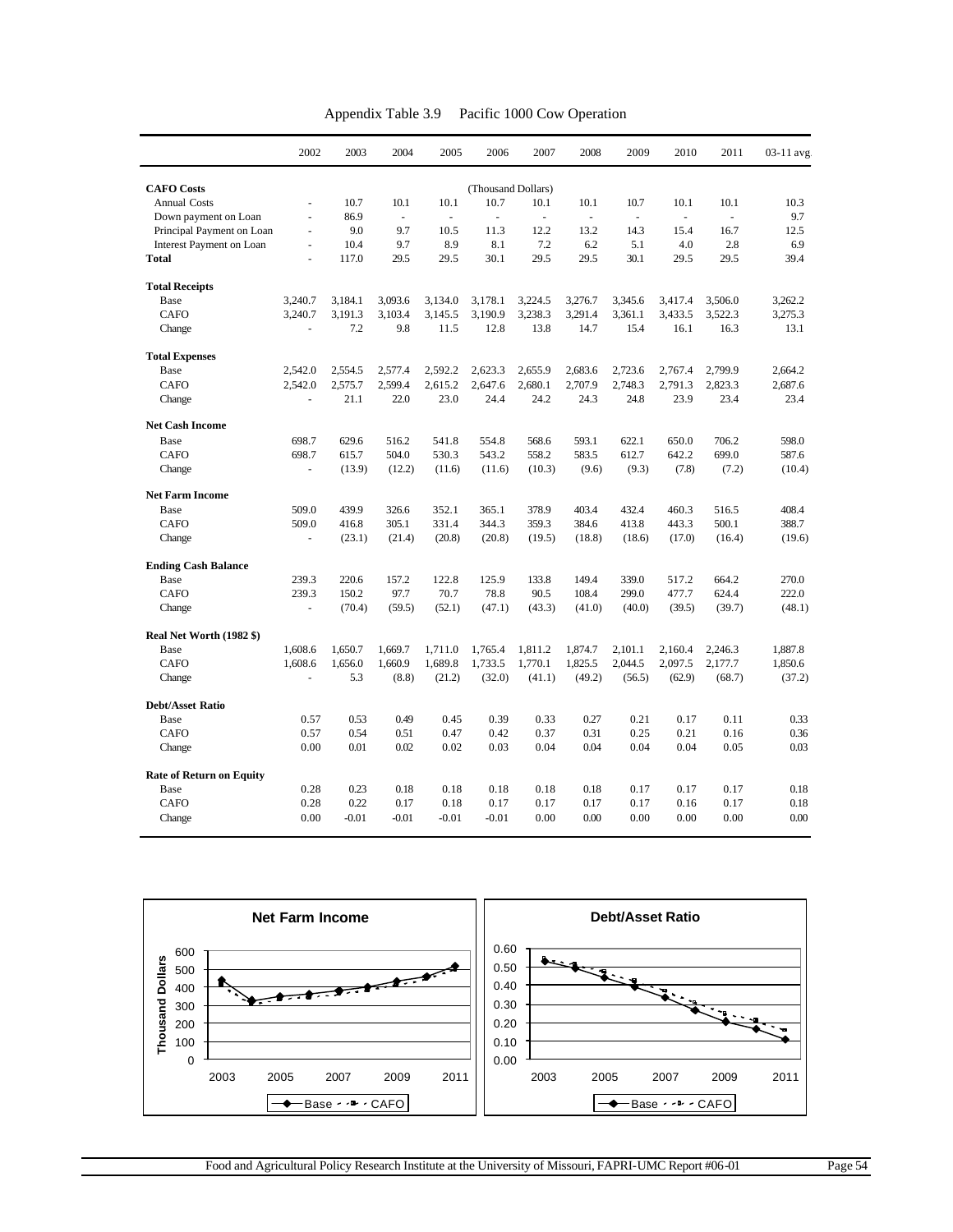|                                 | $---$ Percentiles - - |                    |         |         |         |         |         |         |         |         |  |  |
|---------------------------------|-----------------------|--------------------|---------|---------|---------|---------|---------|---------|---------|---------|--|--|
|                                 | 2010                  | 10%                | 20%     | 30%     | 40%     | 50%     | 60%     | 70%     | 80%     | 90%     |  |  |
|                                 |                       |                    |         |         |         |         |         |         |         |         |  |  |
| <b>Total Receipts</b>           |                       | (Thousand Dollars) |         |         |         |         |         |         |         |         |  |  |
| Base                            | 3,417.4               | 3,080.9            | 3,180.3 | 3,262.3 | 3,338.6 | 3,397.6 | 3,457.9 | 3,540.1 | 3,649.2 | 3,796.4 |  |  |
| <b>CAFO</b>                     | 3,433.5               | 3,097.0            | 3,196.4 | 3,278.4 | 3,354.7 | 3,413.7 | 3,474.0 | 3,556.2 | 3,665.3 | 3,812.5 |  |  |
| Change                          | 16.1                  | 16.1               | 16.1    | 16.1    | 16.1    | 16.1    | 16.1    | 16.1    | 16.1    | 16.1    |  |  |
| <b>Total Expenses</b>           |                       |                    |         |         |         |         |         |         |         |         |  |  |
| Base                            | 2,767.4               | 2,606.1            | 2,661.2 | 2,692.3 | 2,731.1 | 2,753.5 | 2,786.5 | 2,826.5 | 2,883.7 | 2,964.7 |  |  |
| <b>CAFO</b>                     | 2,791.3               | 2,630.6            | 2,687.1 | 2,718.3 | 2,757.2 | 2,779.4 | 2,812.1 | 2,852.3 | 2,909.3 | 2,990.3 |  |  |
| Change                          | 23.9                  | 24.6               | 25.9    | 26.1    | 26.1    | 25.9    | 25.6    | 25.8    | 25.5    | 25.6    |  |  |
| <b>Net Cash Income</b>          |                       |                    |         |         |         |         |         |         |         |         |  |  |
| Base                            | 650.0                 | 249.5              | 365.0   | 465.0   | 554.5   | 635.8   | 723.3   | 816.5   | 914.3   | 1,047.8 |  |  |
| <b>CAFO</b>                     | 642.2                 | 240.4              | 353.4   | 456.0   | 546.0   | 627.0   | 712.9   | 804.8   | 905.1   | 1,040.1 |  |  |
| Change                          | (7.8)                 | (9.1)              | (11.7)  | (9.0)   | (8.5)   | (8.7)   | (10.4)  | (11.7)  | (9.2)   | (7.7)   |  |  |
| <b>Net Farm Income</b>          |                       |                    |         |         |         |         |         |         |         |         |  |  |
| Base                            | 460.3                 | 59.9               | 175.4   | 275.3   | 364.8   | 446.1   | 533.7   | 626.9   | 724.7   | 858.1   |  |  |
| <b>CAFO</b>                     | 443.3                 | 41.5               | 154.5   | 257.1   | 347.1   | 428.1   | 514.0   | 605.9   | 706.2   | 841.2   |  |  |
| Change                          | (17.0)                | (18.3)             | (20.9)  | (18.2)  | (17.7)  | (18.0)  | (19.7)  | (20.9)  | (18.4)  | (16.9)  |  |  |
| <b>Ending Cash Balance</b>      |                       |                    |         |         |         |         |         |         |         |         |  |  |
| Base                            | 517.2                 | 206.5              | 298.5   | 379.0   | 439.7   | 509.2   | 579.5   | 652.2   | 724.1   | 859.3   |  |  |
| <b>CAFO</b>                     | 477.7                 | 190.8              | 268.8   | 343.2   | 402.7   | 478.2   | 544.8   | 617.3   | 685.8   | 824.2   |  |  |
| Change                          | (39.5)                | (15.7)             | (29.7)  | (35.7)  | (36.9)  | (31.0)  | (34.7)  | (34.9)  | (38.3)  | (35.2)  |  |  |
| Real Net Worth (1982 \$)        |                       |                    |         |         |         |         |         |         |         |         |  |  |
| Base                            | 2,160.4               | 1,488.1            | 1,693.8 | 1,837.7 | 1,976.0 | 2,089.4 | 2,234.8 | 2,361.5 | 2,474.6 | 2,744.5 |  |  |
| CAFO                            | 2,097.5               | 1,400.0            | 1,611.8 | 1,759.4 | 1,901.3 | 2,019.2 | 2,165.1 | 2,293.7 | 2,412.2 | 2,682.3 |  |  |
| Change                          | (62.9)                | (88.1)             | (82.1)  | (78.3)  | (74.8)  | (70.1)  | (69.7)  | (67.8)  | (62.4)  | (62.2)  |  |  |
| <b>Debt/Asset Ratio</b>         |                       |                    |         |         |         |         |         |         |         |         |  |  |
| Base                            | 0.17                  | 0.01               | 0.07    | 0.11    | 0.15    | 0.18    | 0.23    | 0.28    | 0.33    | 0.40    |  |  |
| CAFO                            | 0.21                  | 0.05               | 0.12    | 0.15    | 0.20    | 0.23    | 0.28    | 0.33    | 0.37    | 0.45    |  |  |
| Change                          | 0.04                  | 0.05               | 0.05    | 0.05    | 0.05    | 0.05    | 0.05    | 0.05    | 0.05    | 0.05    |  |  |
| <b>Rate of Return on Equity</b> |                       |                    |         |         |         |         |         |         |         |         |  |  |
| Base                            | 0.17                  | 0.05               | 0.09    | 0.12    | 0.14    | 0.17    | 0.19    | 0.22    | 0.24    | 0.28    |  |  |
| <b>CAFO</b>                     | 0.16                  | 0.05               | 0.09    | 0.12    | 0.14    | 0.17    | 0.19    | 0.22    | 0.24    | 0.28    |  |  |
|                                 |                       |                    |         |         |         |         |         |         |         |         |  |  |

Appendix Table 3.10 Pacific 1000 Cow Operation, Distributions for 2010

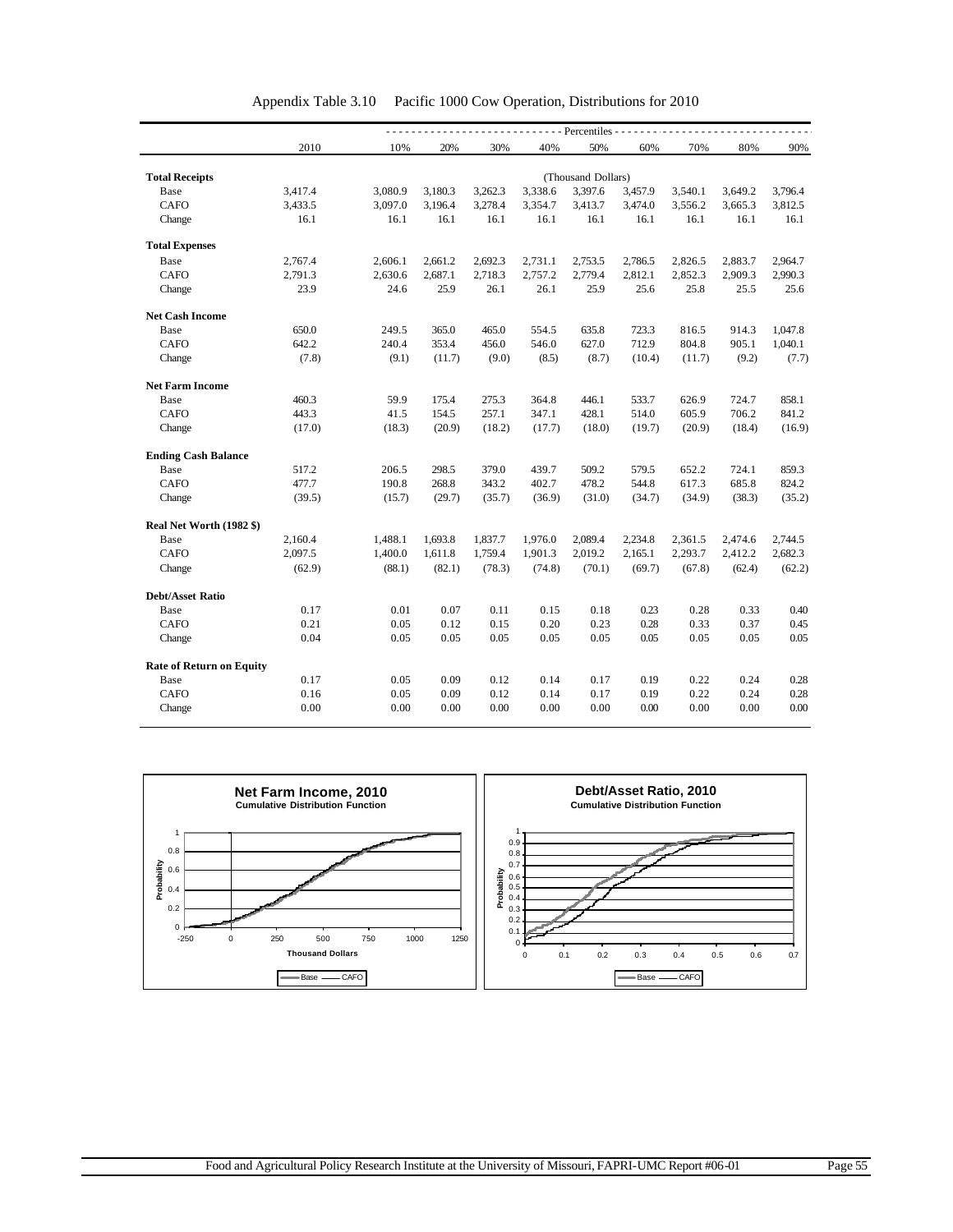|                                 | 2002           | 2003    | 2004                     | 2005    | 2006                     | 2007    | 2008    | 2009                | 2010                     | 2011    | 03-11 avg |
|---------------------------------|----------------|---------|--------------------------|---------|--------------------------|---------|---------|---------------------|--------------------------|---------|-----------|
| <b>CAFO</b> Costs               |                |         |                          |         | (Thousand Dollars)       |         |         |                     |                          |         |           |
| <b>Annual Costs</b>             | ä,             | 10.7    | 10.1                     | 10.1    | 10.7                     | 10.1    | 10.1    | 10.7                | 10.1                     | 10.1    | 10.3      |
| Down payment on Loan            | $\frac{1}{2}$  | 86.9    | $\overline{\phantom{a}}$ | ÷,      | $\overline{\phantom{a}}$ | $\Box$  | ÷,      | $\bar{\phantom{a}}$ | $\overline{\phantom{a}}$ | $\sim$  | 9.7       |
| Principal Payment on Loan       | $\blacksquare$ | 9.0     | 9.7                      | 10.5    | 11.3                     | 12.2    | 13.2    | 14.3                | 15.4                     | 16.7    | 12.5      |
| Interest Payment on Loan        | ä,             | 10.4    | 9.7                      | 8.9     | 8.1                      | 7.2     | 6.2     | 5.1                 | 4.0                      | 2.8     | 6.9       |
| <b>Total</b>                    | ä,             | 117.0   | 29.5                     | 29.5    | 30.1                     | 29.5    | 29.5    | 30.1                | 29.5                     | 29.5    | 39.4      |
| <b>Total Receipts</b>           |                |         |                          |         |                          |         |         |                     |                          |         |           |
| Base                            | 3.154.5        | 3.101.2 | 3.014.6                  | 3.053.1 | 3.094.9                  | 3.139.1 | 3,189.3 | 3.256.1             | 3.325.2                  | 3.411.4 | 3.176.1   |
| <b>CAFO</b>                     | 3.154.5        | 3,108.0 | 3.024.0                  | 3.064.0 | 3,107.1                  | 3,152.3 | 3,203.3 | 3,270.7             | 3,340.5                  | 3,426.9 | 3,188.5   |
| Change                          |                | 6.9     | 9.3                      | 10.9    | 12.2                     | 13.2    | 14.0    | 14.7                | 15.3                     | 15.5    | 12.4      |
| <b>Total Expenses</b>           |                |         |                          |         |                          |         |         |                     |                          |         |           |
| Base                            | 2,525.5        | 2,540.3 | 2,565.9                  | 2,583.8 | 2,618.3                  | 2,654.4 | 2,685.3 | 2,728.5             | 2,775.6                  | 2,810.7 | 2,662.5   |
| CAFO                            | 2,525.5        | 2,561.4 | 2,588.0                  | 2,606.9 | 2,644.3                  | 2,680.2 | 2,711.1 | 2,754.5             | 2,800.5                  | 2,835.1 | 2,686.9   |
| Change                          |                | 21.1    | 22.0                     | 23.1    | 26.0                     | 25.9    | 25.8    | 26.0                | 24.9                     | 24.4    | 24.4      |
| <b>Net Cash Income</b>          |                |         |                          |         |                          |         |         |                     |                          |         |           |
| Base                            | 629.0          | 560.9   | 448.7                    | 469.3   | 476.6                    | 484.8   | 504.0   | 527.6               | 549.6                    | 600.7   | 513.6     |
| <b>CAFO</b>                     | 629.0          | 546.6   | 436.0                    | 457.2   | 462.8                    | 472.1   | 492.2   | 516.3               | 540.0                    | 591.8   | 501.7     |
| Change                          |                | (14.2)  | (12.7)                   | (12.1)  | (13.8)                   | (12.7)  | (11.8)  | (11.3)              | (9.6)                    | (8.9)   | (11.9)    |
| <b>Net Farm Income</b>          |                |         |                          |         |                          |         |         |                     |                          |         |           |
| Base                            | 439.3          | 371.2   | 259.0                    | 279.6   | 287.0                    | 295.1   | 314.3   | 337.9               | 360.0                    | 411.0   | 323.9     |
| <b>CAFO</b>                     | 439.3          | 347.7   | 237.1                    | 258.3   | 263.9                    | 273.2   | 293.3   | 317.4               | 341.1                    | 392.9   | 302.8     |
| Change                          | ä,             | (23.5)  | (21.9)                   | (21.4)  | (23.0)                   | (21.9)  | (21.1)  | (20.6)              | (18.8)                   | (18.1)  | (21.1)    |
| <b>Ending Cash Balance</b>      |                |         |                          |         |                          |         |         |                     |                          |         |           |
| Base                            | 173.4          | 145.7   | 73.6                     | 30.9    | 26.1                     | 26.3    | 35.1    | 218.7               | 390.8                    | 531.4   | 164.3     |
| CAFO                            | 173.4          | 74.8    | 13.6                     | (31.1)  | (10.9)                   | (5.9)   | 4.2     | 184.1               | 353.8                    | 492.6   | 119.5     |
| Change                          |                | (70.8)  | (60.0)                   | (62.1)  | (37.0)                   | (32.2)  | (30.9)  | (34.6)              | (37.0)                   | (38.7)  | (44.8)    |
| Real Net Worth (1982 \$)        |                |         |                          |         |                          |         |         |                     |                          |         |           |
| Base                            | 1,535.1        | 1,551.3 | 1,542.7                  | 1,553.9 | 1,578.3                  | 1,593.2 | 1,625.6 | 1,820.5             | 1,848.0                  | 1,901.6 | 1,668.4   |
| <b>CAFO</b>                     | 1,535.1        | 1,556.3 | 1,533.4                  | 1,547.5 | 1,545.3                  | 1.547.0 | 1,567.7 | 1,755.2             | 1.776.1                  | 1,823.9 | 1,628.0   |
| Change                          | L.             | 5.0     | (9.3)                    | (6.4)   | (33.0)                   | (46.2)  | (57.9)  | (65.3)              | (71.9)                   | (77.8)  | (40.3)    |
| <b>Debt/Asset Ratio</b>         |                |         |                          |         |                          |         |         |                     |                          |         |           |
| Base                            | 0.58           | 0.55    | 0.52                     | 0.49    | 0.44                     | 0.40    | 0.34    | 0.29                | 0.26                     | 0.22    | 0.39      |
| CAFO                            | 0.58           | 0.56    | 0.54                     | 0.51    | 0.47                     | 0.44    | 0.39    | 0.34                | 0.31                     | 0.27    | 0.43      |
| Change                          | 0.00           | 0.01    | 0.02                     | 0.02    | 0.03                     | 0.04    | 0.05    | 0.05                | 0.05                     | 0.05    | 0.03      |
| <b>Rate of Return on Equity</b> |                |         |                          |         |                          |         |         |                     |                          |         |           |
| Base                            | 0.26           | 0.22    | 0.16                     | 0.17    | 0.16                     | 0.16    | 0.17    | 0.16                | 0.16                     | 0.17    | 0.17      |
| CAFO                            | 0.26           | 0.20    | 0.15                     | 0.16    | 0.16                     | 0.16    | 0.16    | 0.16                | 0.16                     | 0.17    | 0.16      |
| Change                          | 0.00           | $-0.01$ | $-0.01$                  | $-0.01$ | $-0.01$                  | $-0.01$ | 0.00    | 0.00                | 0.00                     | 0.00    | $-0.01$   |

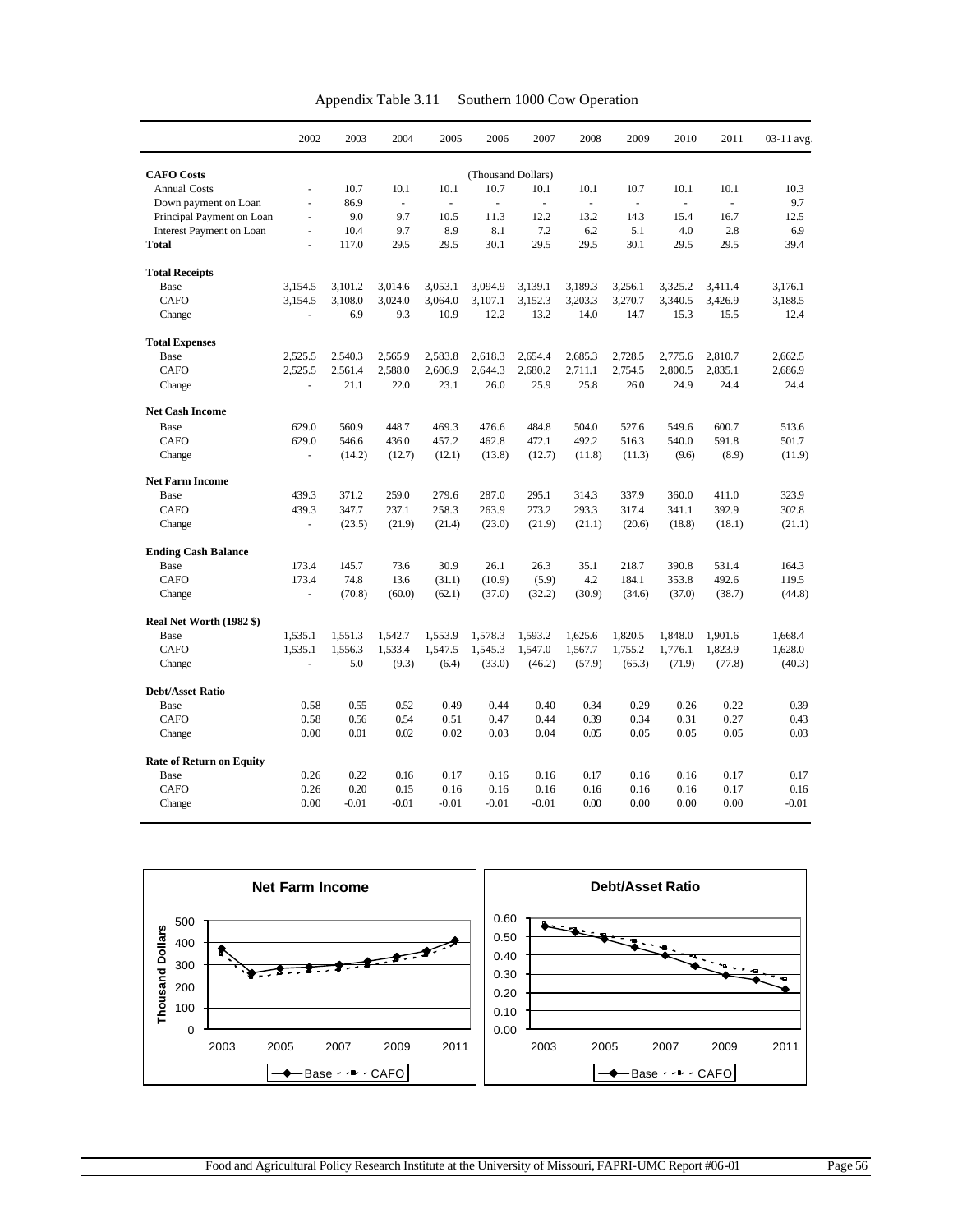|                                 | - - - - Percentiles - - - |                    |         |         |         |         |         |         |         |         |  |  |
|---------------------------------|---------------------------|--------------------|---------|---------|---------|---------|---------|---------|---------|---------|--|--|
|                                 | 2010                      | 10%                | 20%     | 30%     | 40%     | 50%     | 60%     | 70%     | 80%     | 90%     |  |  |
|                                 |                           |                    |         |         |         |         |         |         |         |         |  |  |
| <b>Total Receipts</b>           |                           | (Thousand Dollars) |         |         |         |         |         |         |         |         |  |  |
| Base                            | 3,325.2                   | 3,003.2            | 3,099.0 | 3,177.9 | 3,249.7 | 3,307.2 | 3,364.7 | 3,441.4 | 3,545.7 | 3,687.8 |  |  |
| <b>CAFO</b>                     | 3,340.5                   | 3,018.6            | 3,114.4 | 3,193.2 | 3,265.0 | 3,322.5 | 3,380.0 | 3,456.7 | 3,561.1 | 3,703.1 |  |  |
| Change                          | 15.3                      | 15.3               | 15.3    | 15.3    | 15.3    | 15.3    | 15.3    | 15.3    | 15.3    | 15.3    |  |  |
| <b>Total Expenses</b>           |                           |                    |         |         |         |         |         |         |         |         |  |  |
| Base                            | 2,775.6                   | 2,612.1            | 2,669.7 | 2,702.7 | 2,743.3 | 2,766.3 | 2,799.2 | 2,840.6 | 2,899.5 | 2,981.7 |  |  |
| <b>CAFO</b>                     | 2,800.5                   | 2,636.6            | 2,695.8 | 2,728.5 | 2,769.1 | 2,793.3 | 2,825.6 | 2,867.0 | 2,928.3 | 3,010.1 |  |  |
| Change                          | 24.9                      | 24.4               | 26.1    | 25.8    | 25.8    | 27.0    | 26.4    | 26.4    | 28.7    | 28.4    |  |  |
| <b>Net Cash Income</b>          |                           |                    |         |         |         |         |         |         |         |         |  |  |
| Base                            | 549.6                     | 152.3              | 265.4   | 371.4   | 456.6   | 530.7   | 611.4   | 709.5   | 798.9   | 929.7   |  |  |
| <b>CAFO</b>                     | 540.0                     | 140.4              | 255.0   | 361.0   | 444.9   | 518.8   | 600.8   | 699.5   | 787.2   | 920.3   |  |  |
| Change                          | (9.6)                     | (11.9)             | (10.4)  | (10.4)  | (11.7)  | (11.9)  | (10.6)  | (10.0)  | (11.6)  | (9.4)   |  |  |
| <b>Net Farm Income</b>          |                           |                    |         |         |         |         |         |         |         |         |  |  |
| Base                            | 360.0                     | (37.3)             | 75.7    | 181.8   | 266.9   | 341.1   | 421.7   | 519.8   | 609.2   | 740.1   |  |  |
| <b>CAFO</b>                     | 341.1                     | (58.5)             | 56.1    | 162.1   | 246.0   | 319.9   | 401.9   | 500.6   | 588.3   | 721.4   |  |  |
| Change                          | (18.8)                    | (21.2)             | (19.6)  | (19.7)  | (20.9)  | (21.1)  | (19.8)  | (19.2)  | (20.9)  | (18.6)  |  |  |
| <b>Ending Cash Balance</b>      |                           |                    |         |         |         |         |         |         |         |         |  |  |
| Base                            | 390.8                     | 112.5              | 203.2   | 269.5   | 330.8   | 409.5   | 466.2   | 535.7   | 600.8   | 730.8   |  |  |
| <b>CAFO</b>                     | 353.8                     | 89.9               | 174.9   | 237.6   | 297.8   | 380.9   | 431.9   | 503.1   | 567.1   | 693.0   |  |  |
| Change                          | (37.0)                    | (22.6)             | (28.3)  | (31.9)  | (33.0)  | (28.6)  | (34.3)  | (32.6)  | (33.7)  | (37.9)  |  |  |
| Real Net Worth (1982 \$)        |                           |                    |         |         |         |         |         |         |         |         |  |  |
| Base                            | 1,848.0                   | 1,119.5            | 1,326.2 | 1,489.3 | 1,634.4 | 1,750.0 | 1,893.0 | 2,027.2 | 2,155.1 | 2,417.8 |  |  |
| <b>CAFO</b>                     | 1,776.1                   | 1,019.1            | 1,225.7 | 1,396.4 | 1,545.8 | 1,672.6 | 1,813.3 | 1,953.3 | 2,089.4 | 2,352.5 |  |  |
| Change                          | (71.9)                    | (100.4)            | (100.6) | (92.9)  | (88.6)  | (77.4)  | (79.7)  | (73.9)  | (65.8)  | (65.2)  |  |  |
| <b>Debt/Asset Ratio</b>         |                           |                    |         |         |         |         |         |         |         |         |  |  |
| Base                            | 0.26                      | 0.10               | 0.17    | 0.21    | 0.25    | 0.29    | 0.34    | 0.39    | 0.45    | 0.53    |  |  |
| <b>CAFO</b>                     | 0.31                      | 0.15               | 0.21    | 0.26    | 0.31    | 0.34    | 0.39    | 0.45    | 0.50    | 0.58    |  |  |
| Change                          | 0.05                      | 0.05               | 0.05    | 0.05    | 0.05    | 0.05    | 0.05    | 0.05    | 0.05    | 0.06    |  |  |
| <b>Rate of Return on Equity</b> |                           |                    |         |         |         |         |         |         |         |         |  |  |
| Base                            | 0.16                      | 0.02               | 0.07    | 0.10    | 0.13    | 0.16    | 0.19    | 0.21    | 0.25    | 0.29    |  |  |
| <b>CAFO</b>                     | 0.16                      | 0.01               | 0.06    | 0.10    | 0.12    | 0.16    | 0.19    | 0.22    | 0.25    | 0.30    |  |  |
|                                 |                           |                    |         |         |         |         |         |         |         |         |  |  |

Appendix 3.12 Southern 1000 Cow Operation, Distributions for 2010

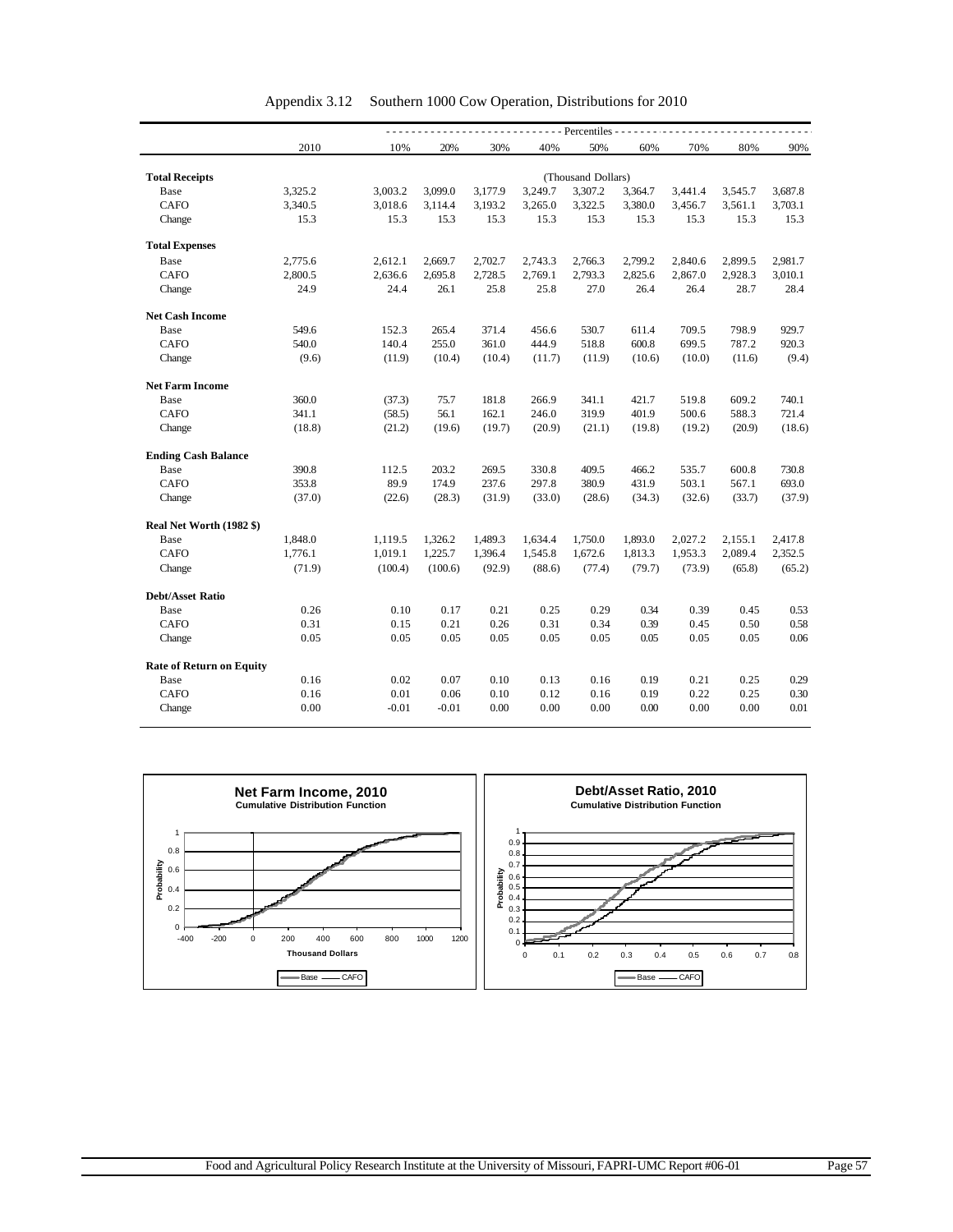# ADDENDUM

At the request of the EPA, additional information has been generated regarding the financial implications of the proposed CAFO regulations on the cattle feedlot and dairy operations used in this report. For these sectors, we have re-generated tables 8 and 10 to show the impact of using Option 3A costs as constructed by the EPA. Option 3A costs include costs necessary for facilities that test positive for groundwater assessment. That is, a link between surface water and ground water was found. EPA assumed that 24% of all facilities would face the additional costs associated with testing positive regarding groundwater assessment.

The revised table 8 shows that if the operations constructed in this work test positive for ground water assessment that the cost of complying with the proposed regulations would increase substantially. Net cash income for all three cattle feedlots falls below baseline levels. These results are in sharp contrast to the Option 3 results. Under the Option 3 results, the 30,000 head feedlot actually experienced a rise in net farm income of over \$104,000 while under Option 3A costs it declines by over \$265,000.

The results for the dairy industry in revised table 10 showsimilar changes to those found for the cattle feedlots. Each of the dairy operations used in this analysis show a larger drop in net farm income using Option 3A costs than is the case with Option 3 costs. Debt/asset ratios increase an additional 1 to 2 percent with the Option 3A costs.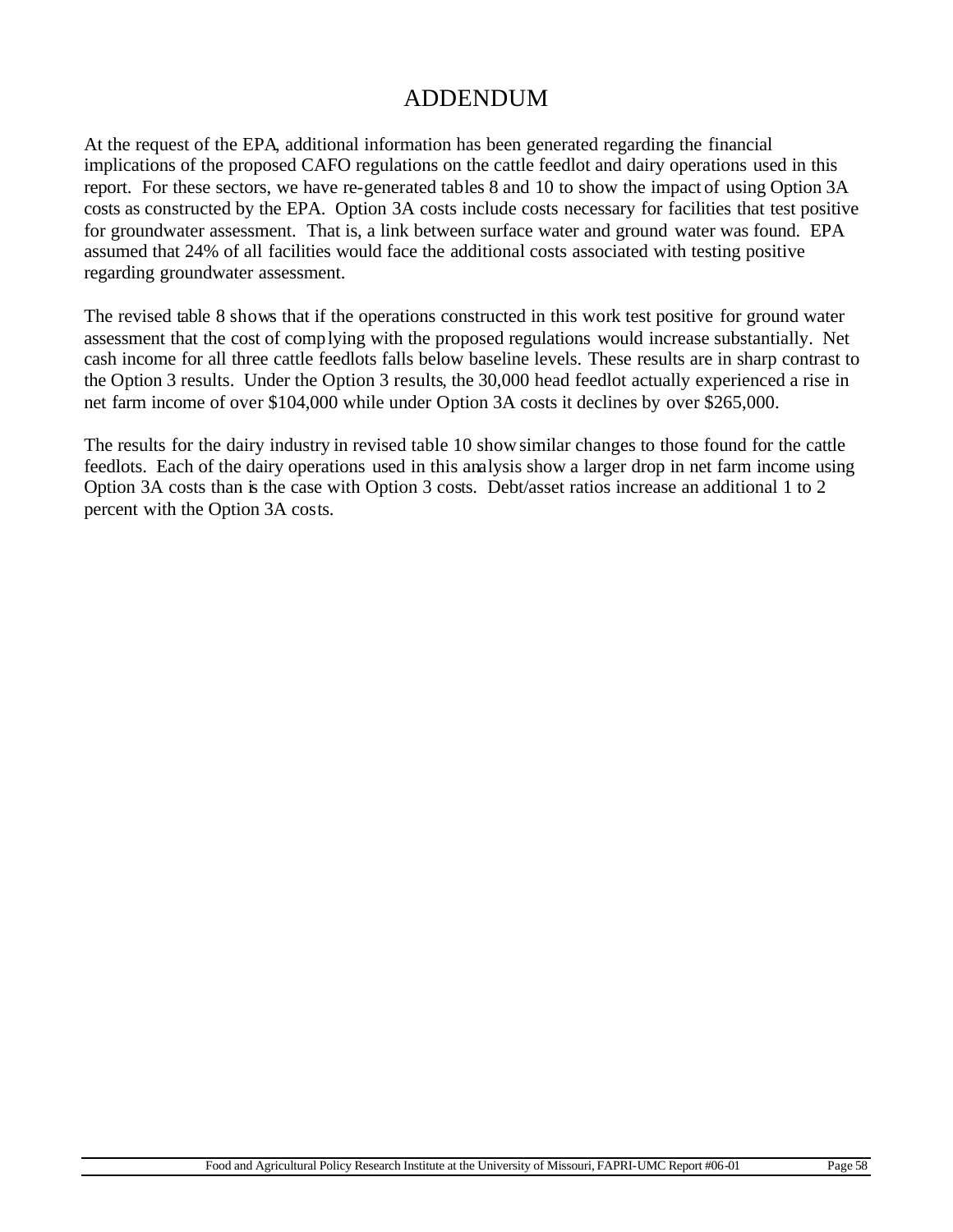|                                  | 500 Head Feedlot |           | 5000 Head Feedlot |            | 30,000 Head Feedlot |                 |  |
|----------------------------------|------------------|-----------|-------------------|------------|---------------------|-----------------|--|
|                                  |                  | Midwest   |                   | Midwest    |                     | Southern Plains |  |
|                                  |                  |           |                   |            |                     |                 |  |
| <b>Net Cash Income</b>           |                  |           |                   |            |                     |                 |  |
| <b>Baseline</b>                  | \$               | 20,780    | \$                | 98,279     | \$                  | 721,838         |  |
| <b>CAFO</b>                      | \$               | 11,085    | \$                | 61,827     | \$                  | 587,793         |  |
| Change                           | \$               | (9,695)   | \$                | (36, 452)  | \$                  | (134, 044)      |  |
| <b>Net Farm Income</b>           |                  |           |                   |            |                     |                 |  |
| <b>Baseline</b>                  | \$               | 16,631    | \$                | 60,229     | \$                  | 524,413         |  |
| <b>CAFO</b>                      | $\,$             | 3,254     | \$                | 2,843      | \$                  | 259,884         |  |
| Change                           | \$               | (13, 378) | \$                | (57, 386)  | \$                  | (264, 529)      |  |
| <b>Ending Cash Balance</b>       |                  |           |                   |            |                     |                 |  |
| <b>Baseline</b>                  | \$               | 8,175     | \$                | 18,625     | \$                  | 588,667         |  |
| <b>CAFO</b>                      | $\,$             | (11, 801) | \$                | (72, 102)  | \$                  | 17,716          |  |
| Change                           | $\mathbb{S}$     | (19,976)  | \$                | (90, 727)  | \$                  | (570, 951)      |  |
| Real Net Worth (1982 \$)         |                  |           |                   |            |                     |                 |  |
| <b>Baseline</b>                  | \$               | 98,637    | \$                | 642,191    | \$                  | 4,510,930       |  |
| <b>CAFO</b>                      | $\$$             | 69,872    | \$                | 518,500    | \$                  | 3,978,305       |  |
| Change                           | $\mathbb{S}$     | (28, 764) | \$                | (123, 691) | \$                  | (532, 625)      |  |
| <b>Debt/Asset Ratio</b>          |                  |           |                   |            |                     |                 |  |
| <b>Baseline</b>                  |                  | 0.62      |                   | 0.73       |                     | 0.69            |  |
| <b>CAFO</b>                      |                  | 0.78      |                   | 0.81       |                     | 0.75            |  |
| Change                           |                  | 0.16      |                   | 0.08       |                     | 0.07            |  |
| <b>Rate of Return on Equity</b>  |                  |           |                   |            |                     |                 |  |
| <b>Baseline</b>                  |                  | 0.20      |                   | 0.14       |                     | 0.10            |  |
| CAFO                             |                  | 0.19      |                   | 0.12       |                     | 0.08            |  |
| Change                           |                  | $-0.01$   |                   | $-0.02$    |                     | $-0.03$         |  |
| $P(2010$ Net Farm Income $< 0$ ) |                  |           |                   |            |                     |                 |  |
| <b>Baseline</b>                  |                  | 0.38      |                   | 0.47       |                     | 0.43            |  |
| <b>CAFO</b>                      |                  | 0.48      |                   | 0.55       |                     | 0.48            |  |

# Revised Table 8. 2003-2011 Average Values for Feedlot Operations (3A Costs)